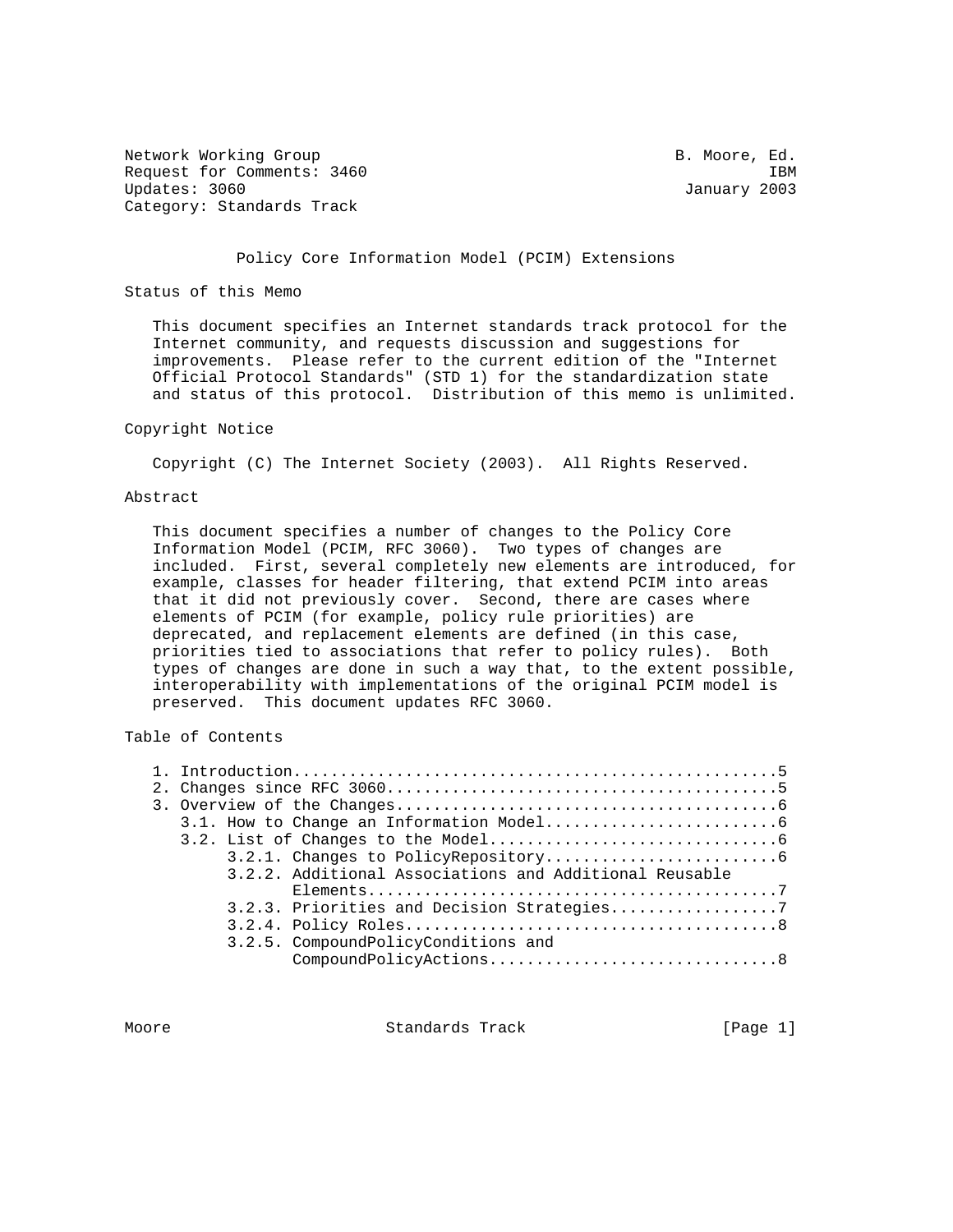|  | 4. The Updated Class and Association Class Hierarchies10      |
|--|---------------------------------------------------------------|
|  |                                                               |
|  |                                                               |
|  | 5.1.1. Levels of Abstraction: Domain- and Device-Level        |
|  |                                                               |
|  | 5.1.2. Administrative and Functional Scopes14                 |
|  |                                                               |
|  |                                                               |
|  |                                                               |
|  | 5.4.1. Usage Rules for Nested Rules17                         |
|  |                                                               |
|  | 5.5. Priorities and Decision Strategies18                     |
|  | 5.5.1. Structuring Decision Strategies19                      |
|  |                                                               |
|  | 5.5.3. Multiple PolicySet Trees For a Resource21              |
|  | 5.5.4. Deterministic Decisions22                              |
|  |                                                               |
|  | 5.6.1. Comparison of Roles in PCIM with Roles in              |
|  |                                                               |
|  | 5.6.2. Addition of PolicyRoleCollection to PCIMe24            |
|  | 5.6.3. Roles for PolicyGroups25                               |
|  | 5.7. Compound Policy Conditions and Compound Policy Actions27 |
|  | 5.7.1. Compound Policy Conditions27                           |
|  | 5.7.2. Compound Policy Actions27                              |
|  |                                                               |
|  | 5.8.1. Simple Policy Conditions29                             |
|  | 5.8.2. Using Simple Policy Conditions29                       |
|  | 5.8.3. The Simple Condition Operator31                        |
|  | 5.8.4. SimplePolicyActions33                                  |
|  |                                                               |
|  | 5.8.6. Explicitly Bound Policy Variables36                    |
|  | 5.8.7. Implicitly Bound Policy Variables37                    |
|  | 5.8.8. Structure and Usage of Pre-Defined Variables38         |
|  | 5.8.9. Rationale for Modeling Implicit Variables              |
|  |                                                               |
|  |                                                               |
|  |                                                               |
|  | 5.9.1. Domain-Level Packet Filters41                          |
|  | 5.9.2. Device-Level Packet Filters42                          |
|  | 5.10. Conformance to PCIM and PCIMe43                         |
|  |                                                               |
|  | 6.1. The Abstract Class "PolicySet"44                         |
|  | 6.2. Update PCIM's Class "PolicyGroup"45                      |
|  | 6.3. Update PCIM's Class "PolicyRule"45                       |
|  | 6.4. The Class "SimplePolicyCondition"46                      |

Moore **Standards Track** [Page 2]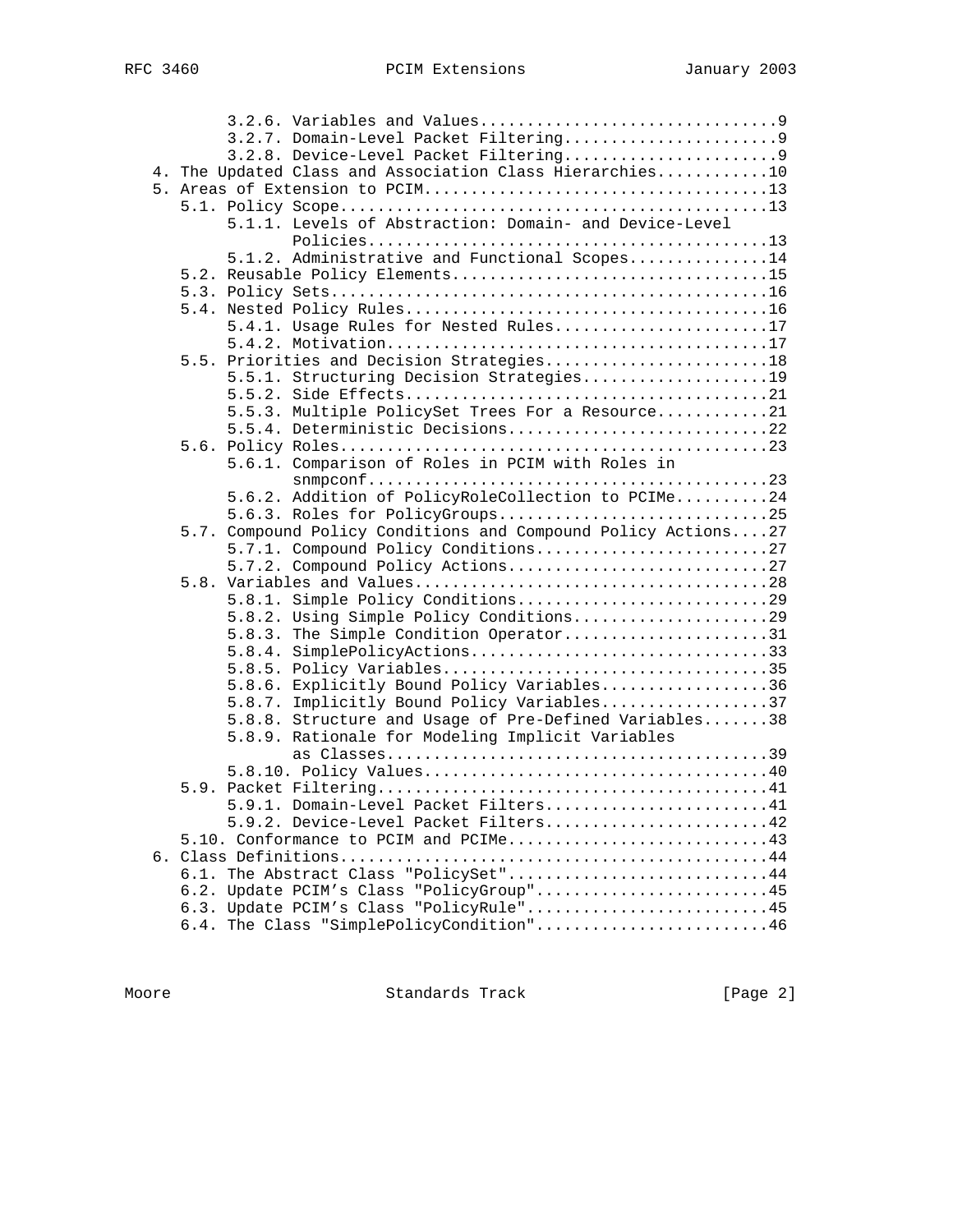| 6.5. The Class "CompoundPolicyCondition"47                |  |
|-----------------------------------------------------------|--|
| 6.6. The Class "CompoundFilterCondition"47                |  |
| 6.7. The Class "SimplePolicyAction"48                     |  |
| 6.8. The Class "CompoundPolicyAction"48                   |  |
| 6.9. The Abstract Class "PolicyVariable"50                |  |
| 6.10. The Class "PolicyExplicitVariable"50                |  |
| 6.10.1. The Single-Valued Property "ModelClass"51         |  |
| 6.10.2. The Single-Valued Property ModelProperty51        |  |
| 6.11. The Abstract Class "PolicyImplicitVariable"51       |  |
| 6.11.1. The Multi-Valued Property "ValueTypes"52          |  |
| 6.12. Subclasses of "PolicyImplicitVariable" Specified    |  |
|                                                           |  |
| 6.12.1. The Class "PolicySourceIPv4Variable"52            |  |
| 6.12.2. The Class "PolicySourceIPv6Variable"52            |  |
| 6.12.3. The Class "PolicyDestinationIPv4Variable"53       |  |
| 6.12.4. The Class "PolicyDestinationIPv6Variable"53       |  |
| 6.12.5. The Class "PolicySourcePortVariable"54            |  |
| 6.12.6. The Class "PolicyDestinationPortVariable"54       |  |
| 6.12.7. The Class "PolicyIPProtocolVariable"54            |  |
| 6.12.8. The Class "PolicyIPVersionVariable"55             |  |
| 6.12.9. The Class "PolicyIPToSVariable"55                 |  |
| 6.12.10. The Class "PolicyDSCPVariable"55                 |  |
| 6.12.11. The Class "PolicyFlowIdVariable"56               |  |
| 6.12.12. The Class "PolicySourceMACVariable"56            |  |
| "PolicyDestinationMACVariable"56<br>$6.12.13$ . The Class |  |
| "PolicyVLANVariable"56<br>$6.12.14$ . The Class           |  |
| "PolicyCoSVariable"57<br>$6.12.15$ . The Class            |  |
| "PolicyEthertypeVariable"57<br>$6.12.16$ . The Class      |  |
| 6.12.17. The Class "PolicySourceSAPVariable"57            |  |
| 6.12.18. The Class "PolicyDestinationSAPVariable"58       |  |
| 6.12.19. The Class "PolicySNAPOUIVariable"58              |  |
| 6.12.20. The Class "PolicySNAPTypeVariable"59             |  |
| 6.12.21. The Class "PolicyFlowDirectionVariable"59        |  |
| 6.13. The Abstract Class "PolicyValue"59                  |  |
| 6.14. Subclasses of "PolicyValue" Specified in PCIMe60    |  |
| 6.14.1. The Class "PolicyIPv4AddrValue"60                 |  |
|                                                           |  |
| 6.14.3. The Class "PolicyMACAddrValue"62                  |  |
|                                                           |  |
|                                                           |  |
| 6.14.6. The Class "PolicyIntegerValue"64                  |  |
| 6.14.7. The Class "PolicyBooleanValue"65                  |  |
|                                                           |  |
| 6.15.1. The Single-Valued Property "PolicyRole"66         |  |
| 6.16. The Class "ReusablePolicyContainer"66               |  |
| 6.17. Deprecate PCIM's Class "PolicyRepository"66         |  |
|                                                           |  |
|                                                           |  |
|                                                           |  |

Moore **Standards Track** [Page 3]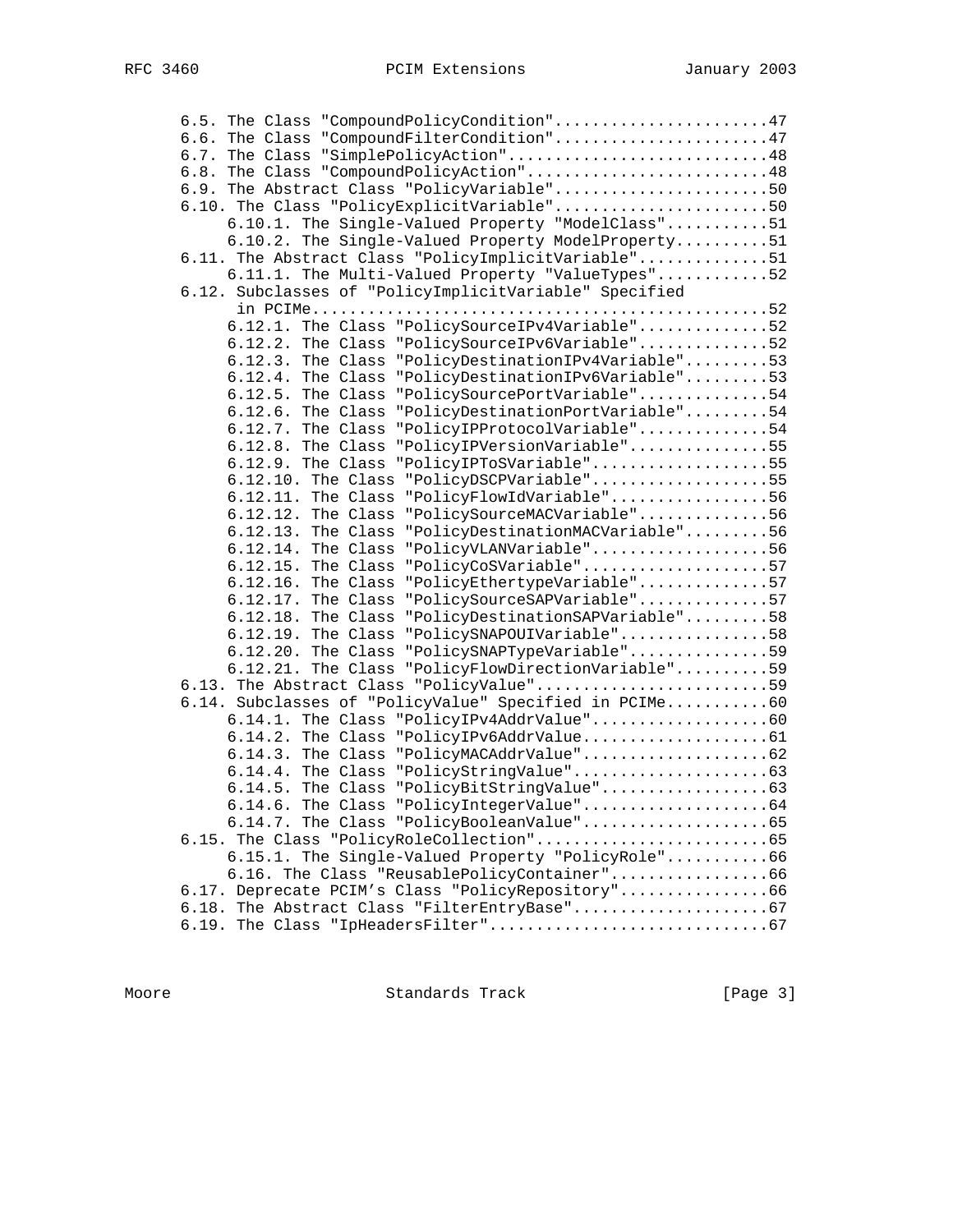| 6.19.3. The Property HdrSrcAddressEndOfRange68                  |  |
|-----------------------------------------------------------------|--|
|                                                                 |  |
|                                                                 |  |
| 6.19.6. The Property HdrDestAddressEndOfRange69                 |  |
|                                                                 |  |
|                                                                 |  |
|                                                                 |  |
|                                                                 |  |
| 6.19.11. The Property HdrDestPortStart71                        |  |
| 6.19.12. The Property HdrDestPortEnd71                          |  |
| 6.19.13. The Property HdrDSCP72                                 |  |
|                                                                 |  |
|                                                                 |  |
|                                                                 |  |
|                                                                 |  |
|                                                                 |  |
|                                                                 |  |
| 6.20.5. The Property 8021HdrProtocolID74                        |  |
| 6.20.6. The Property 8021HdrPriorityValue74                     |  |
| 6.20.7. The Property 8021HdrVLANID74                            |  |
|                                                                 |  |
|                                                                 |  |
| 7. Association and Aggregation Definitions75                    |  |
| 7.1. The Aggregation "PolicySetComponent"75                     |  |
| 7.2. Deprecate PCIM's Aggregation "PolicyGroupInPolicyGroup"76  |  |
| 7.3. Deprecate PCIM's Aggregation "PolicyRuleInPolicyGroup"76   |  |
| 7.4. The Abstract Association "PolicySetInSystem"77             |  |
| 7.5. Update PCIM's Weak Association "PolicyGroupInSystem"77     |  |
| 7.6. Update PCIM's Weak Association "PolicyRuleInSystem"78      |  |
| 7.7. The Abstract Aggregation "PolicyConditionStructure"79      |  |
| 7.8. Update PCIM's Aggregation "PolicyConditionInPolicyRule"79  |  |
| 7.9. The Aggregation "PolicyConditionInPolicyCondition"79       |  |
| 7.10. The Abstract Aggregation "PolicyActionStructure"80        |  |
| 7.11. Update PCIM's Aggregation "PolicyActionInPolicyRule"80    |  |
| 7.12. The Aggregation "PolicyActionInPolicyAction"80            |  |
| 7.13. The Aggregation "PolicyVariableInSimplePolicyCondition"80 |  |
| 7.14. The Aggregation "PolicyValueInSimplePolicyCondition"81    |  |
| 7.15. The Aggregation "PolicyVariableInSimplePolicyAction"82    |  |
| 7.16. The Aggregation "PolicyValueInSimplePolicyAction"83       |  |
| 7.17. The Association "ReusablePolicy"83                        |  |
| 7.18. Deprecate PCIM's "PolicyConditionInPolicyRepository"84    |  |
| 7.19. Deprecate PCIM's "PolicyActionInPolicyRepository"84       |  |
| 7.20. The Association ExpectedPolicyValuesForVariable84         |  |
| The Aggregation "ContainedDomain"85<br>7.21.                    |  |
| 7.22. Deprecate PCIM's "PolicyRepositoryInPolicyRepository"86   |  |
| The Aggregation "EntriesInFilterList"86<br>7.23.                |  |

Moore Standards Track [Page 4]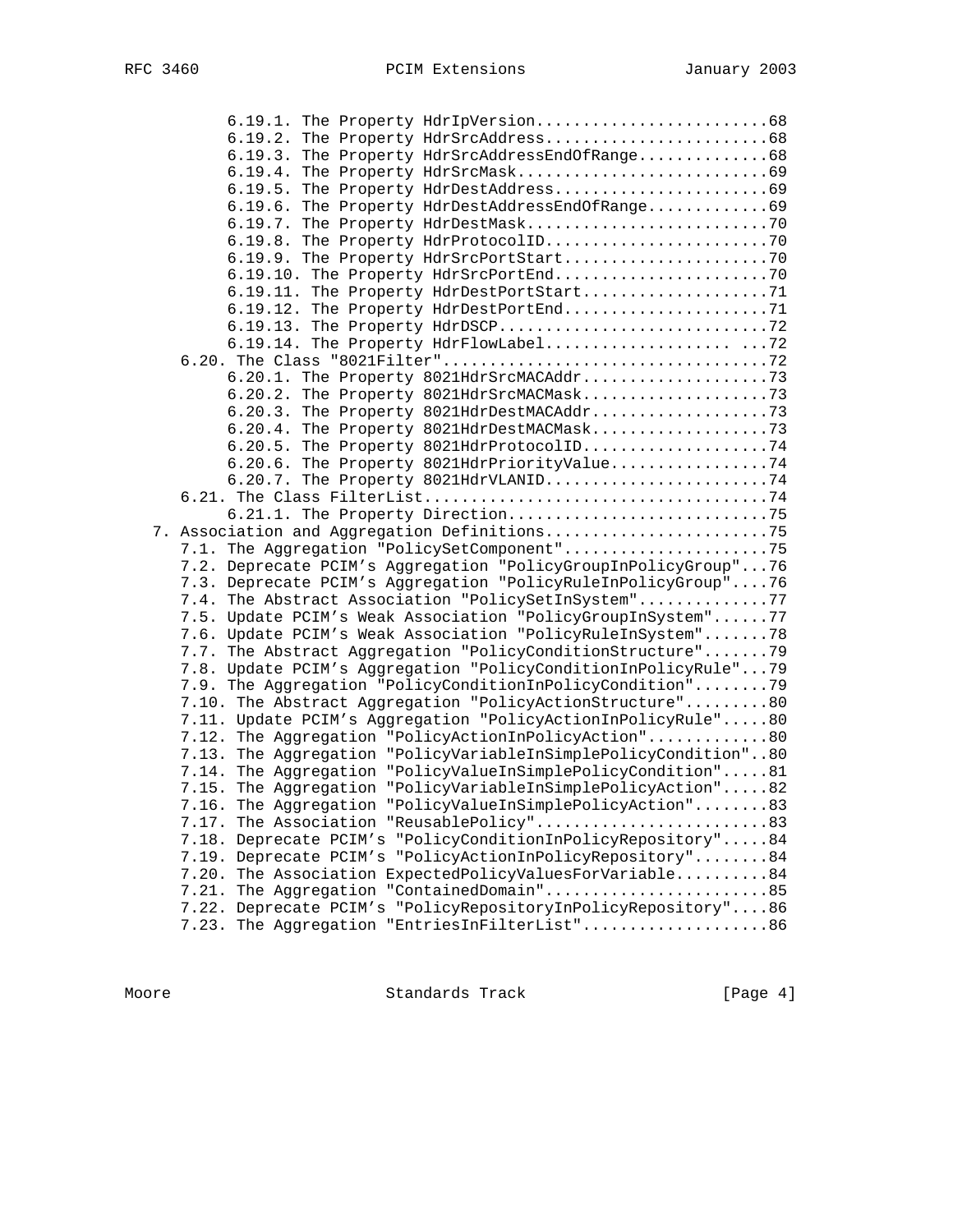| 7.23.1. The Reference GroupComponent86                      |
|-------------------------------------------------------------|
| 7.23.2. The Reference PartComponent87                       |
| 7.23.3. The Property EntrySequence87                        |
| 7.24. The Aggregation "ElementInPolicyRoleCollection"87     |
| 7.25. The Weak Association "PolicyRoleCollectionInSystem"87 |
|                                                             |
|                                                             |
|                                                             |
|                                                             |
|                                                             |
|                                                             |
|                                                             |
|                                                             |

#### 1. Introduction

 This document specifies a number of changes to the Policy Core Information Model (PCIM), RFC 3060 [1]. Two types of changes are included. First, several completely new elements are introduced, for example, classes for header filtering, that extend PCIM into areas that it did not previously cover. Second, there are cases where elements of PCIM (for example, policy rule priorities) are deprecated, and replacement elements are defined (in this case, priorities tied to associations that refer to policy rules). Both types of changes are done in such a way that, to the extent possible, interoperability with implementations of the original PCIM model is preserved.

 The key words "MUST", "MUST NOT", "REQUIRED", "SHALL", "SHALL NOT", "SHOULD", "SHOULD NOT", "RECOMMENDED", "MAY", and "OPTIONAL" in this document are to be interpreted as described in BCP 14, RFC 2119 [8].

2. Changes since RFC 3060

 Section 3.2 contains a short discussion of the changes that this document makes to the RFC 3060 information model. Here is a very brief list of the changes:

- 1. Deprecate and replace PolicyRepository and its associations.
- 2. Clarify and expand the ways that PolicyRules and PolicyGroups are aggregated.
- 3. Change how prioritization for PolicyRules is represented, and introduce administrator-specified decision strategies for rule evaluation.
- 4. Expand the role of PolicyRoles, and introduce a means of associating a PolicyRole with a resource.
- 5. Introduce compound policy conditions and compound policy actions into the model.

Moore **Standards Track** [Page 5]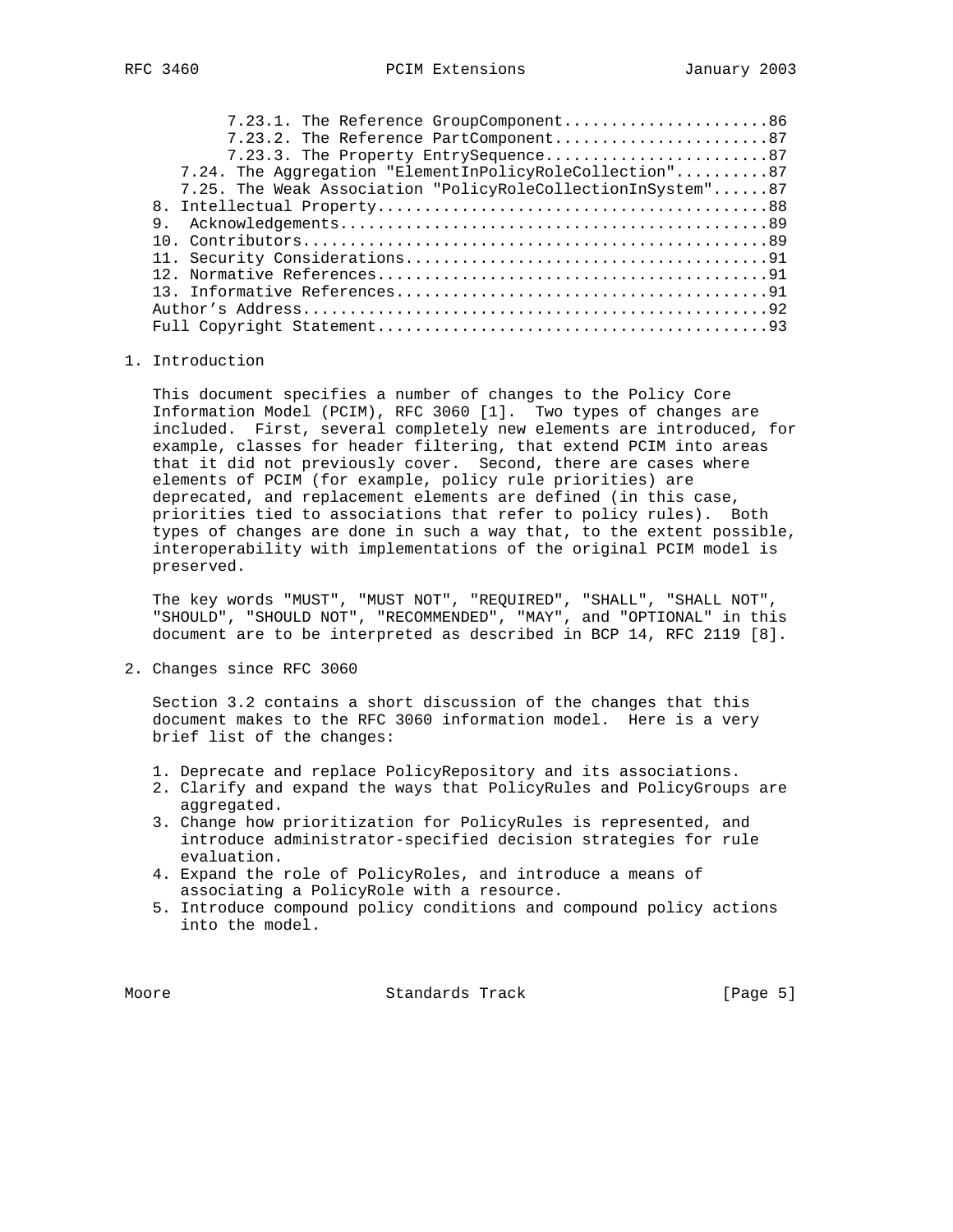- 6. Introduce variables and values into the model.
- 7. Introduce variable and value subclasses for packet-header filtering.
- 8. Introduce classes for device-level packet-header filtering.
- 3. Overview of the Changes
- 3.1. How to Change an Information Model

 The Policy Core Information Model is closely aligned with the DMTF's CIM Core Policy model. Since there is no separately documented set of rules for specifying IETF information models such as PCIM, it is reasonable to look to the CIM specifications for guidance on how to modify and extend the model. Among the CIM rules for changing an information model are the following. Note that everything said here about "classes" applies to association classes (including aggregations) as well as to non- association classes.

- o Properties may be added to existing classes.
- o Classes, and individual properties, may be marked as DEPRECATED. If there is a replacement feature for the deprecated class or property, it is identified explicitly. Otherwise the notation "No value" is used. In this document, the notation "DEPRECATED FOR <feature-name>" is used to indicate that a feature has been deprecated, and to identify its replacement feature.
- o Classes may be inserted into the inheritance hierarchy above existing classes, and properties from the existing classes may then be "pulled up" into the new classes. The net effect is that the existing classes have exactly the same properties they had before, but the properties are inherited rather than defined explicitly in the classes.
- o New subclasses may be defined below existing classes.
- 3.2. List of Changes to the Model

 The following subsections provide a very brief overview of the changes to PCIM defined in PCIMe. In several cases, the origin of the change is noted, as QPIM [11], ICPM [12], or QDDIM [15].

3.2.1. Changes to PolicyRepository

 Because of the potential for confusion with the Policy Framework component Policy Repository (from the four-box picture: Policy Management Tool, Policy Repository, PDP, PEP), "PolicyRepository" is a bad name for the PCIM class representing a container of reusable policy elements. Thus the class PolicyRepository is being replaced with the class ReusablePolicyContainer. To accomplish this change, it is necessary to deprecate the PCIM class PolicyRepository and its

Moore Standards Track [Page 6]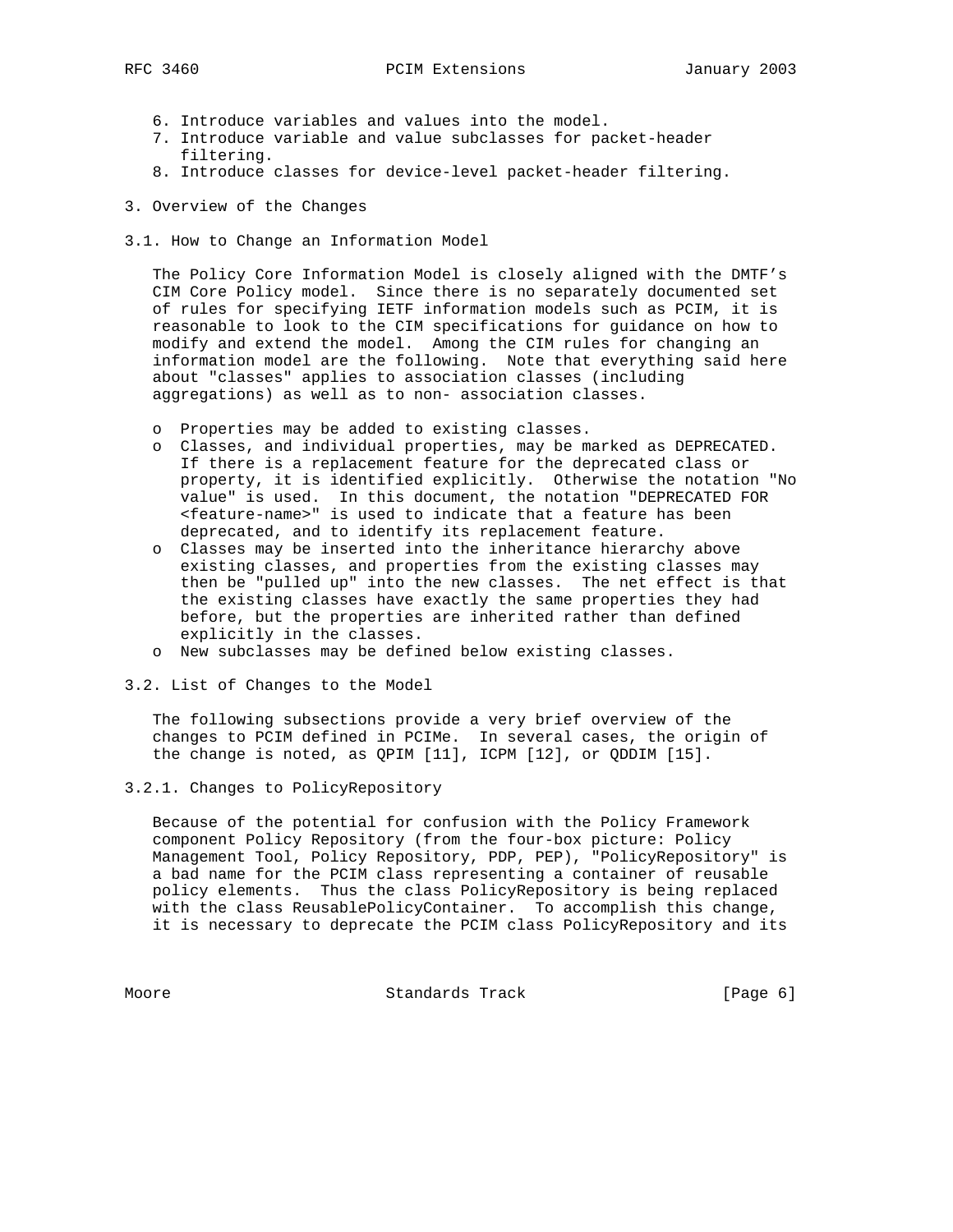three associations, and replace them with a new class ReusablePolicyContainer and new associations. As a separate change, the associations for ReusablePolicyContainer are being broadened, to allow a ReusablePolicyContainer to contain any reusable policy elements. In PCIM, the only associations defined for a PolicyRepository were for it to contain reusable policy conditions and policy actions.

#### 3.2.2. Additional Associations and Additional Reusable Elements

 The PolicyRuleInPolicyRule and PolicyGroupInPolicyRule aggregations have, in effect, been imported from QPIM. ("In effect" because these two aggregations, as well as PCIM's two aggregations PolicyGroupInPolicyGroup and PolicyRuleInPolicyGroup, are all being combined into a single aggregation PolicySetComponent.) These aggregations make it possible to define larger "chunks" of reusable policy to place in a ReusablePolicyContainer. These aggregations also introduce new semantics representing the contextual implications of having one PolicyRule executing within the scope of another PolicyRule.

#### 3.2.3. Priorities and Decision Strategies

 Drawing from both QPIM and ICPM, the Priority property has been deprecated in PolicyRule, and placed instead on the aggregation PolicySetComponent. The QPIM rules for resolving relative priorities across nested PolicyGroups and PolicyRules have been incorporated into PCIMe as well. With the removal of the Priority property from PolicyRule, a new modeling dependency is introduced. In order to prioritize a PolicyRule/PolicyGroup relative to other PolicyRules/PolicyGroups, the elements being prioritized must all reside in one of three places: in a common PolicyGroup, in a common PolicyRule, or in a common System.

 In the absence of any clear, general criterion for detecting policy conflicts, the PCIM restriction stating that priorities are relevant only in the case of conflicts is being removed. In its place, a PolicyDecisionStrategy property has been added to the PolicyGroup and PolicyRule classes. This property allows policy administrator to select one of two behaviors with respect to rule evaluation: either perform the actions for all PolicyRules whose conditions evaluate to TRUE, or perform the actions only for the highest-priority PolicyRule whose conditions evaluate to TRUE. (This is accomplished by placing the PolicyDecisionStrategy property in an abstract class PolicySet,

Moore **Standards Track** [Page 7]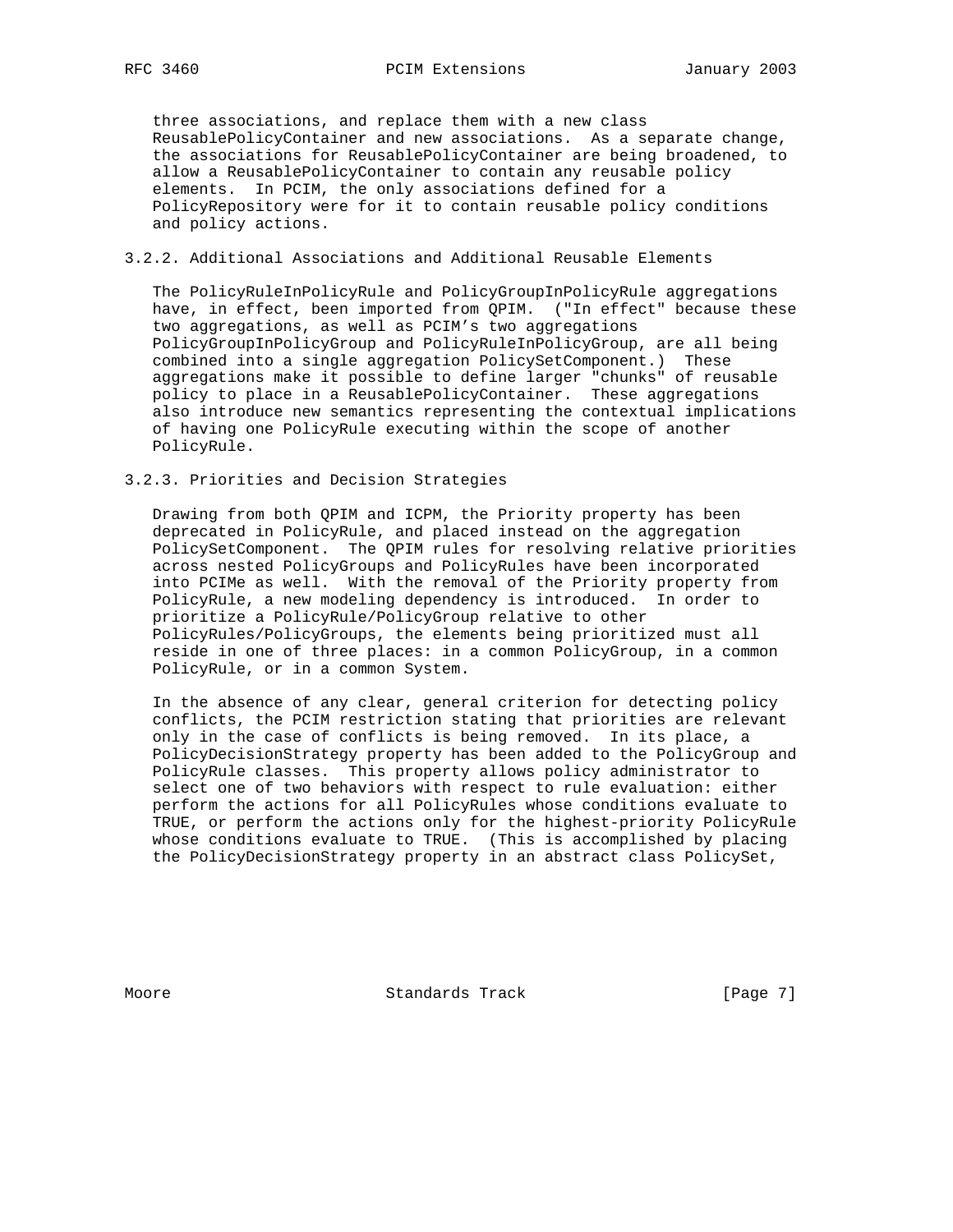from which PolicyGroup and PolicyRule are derived.) The QPIM rules for applying decision strategies to a nested set of PolicyGroups and PolicyRules have also been imported.

#### 3.2.4. Policy Roles

 The concept of policy roles is added to PolicyGroups (being present already in the PolicyRule class). This is accomplished via a new superclass for both PolicyRules and PolicyGroups - PolicySet. For nested PolicyRules and PolicyGroups, any roles associated with the outer rule or group are automatically "inherited" by the nested one. Additional roles may be added at the level of a nested rule or group.

 It was also observed that there is no mechanism in PCIM for assigning roles to resources. For example, while it is possible in PCIM to associate a PolicyRule with the role "FrameRelay&&WAN", there is no way to indicate which interfaces match this criterion. A new PolicyRoleCollection class has been defined in PCIMe, representing the collection of resources associated with a particular role. The linkage between a PolicyRule or PolicyGroup and a set of resources is then represented by an instance of PolicyRoleCollection. Equivalent values should be defined in the PolicyRoles property of PolicyRules and PolicyGroups, and in the PolicyRole property in PolicyRoleCollection.

3.2.5. CompoundPolicyConditions and CompoundPolicyActions

 The concept of a CompoundPolicyCondition has also been imported into PCIMe from QPIM, and broadened to include a parallel CompoundPolicyAction. In both cases the idea is to create reusable "chunks" of policy that can exist as named elements in a ReusablePolicyContainer. The "Compound" classes and their associations incorporate the condition and action semantics that PCIM defined at the PolicyRule level: DNF/CNF for conditions, and ordering for actions.

 Compound conditions and actions are defined to work with any component conditions and actions. In other words, while the components may be instances, respectively, of SimplePolicyCondition and SimplePolicyAction (discussed immediately below), they need not be.

Moore **Standards Track** [Page 8]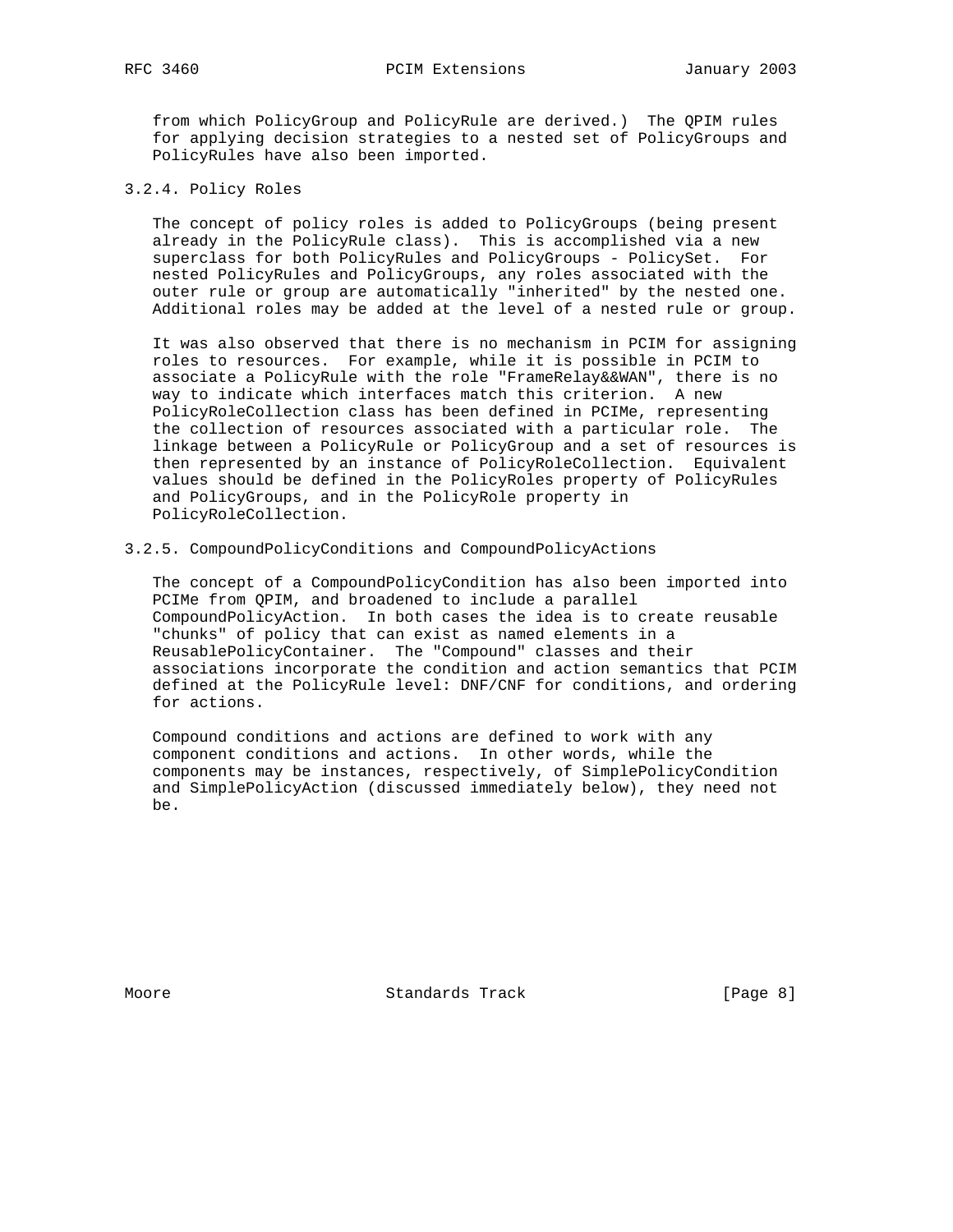#### 3.2.6. Variables and Values

 The SimplePolicyCondition / PolicyVariable / PolicyValue structure has been imported into PCIMe from QPIM. A list of PCIMe-level variables is defined, as well as a list of PCIMe-level values. Other variables and values may, if necessary, be defined in submodels of PCIMe. For example, QPIM defines a set of implicit variables corresponding to fields in RSVP flows.

 A corresponding SimplePolicyAction / PolicyVariable / PolicyValue structure is also defined. While the semantics of a SimplePolicyCondition are "variable matches value", a SimplePolicyAction has the semantics "set variable to value".

3.2.7. Domain-Level Packet Filtering

 For packet filtering specified at the domain level, a set of PolicyVariables and PolicyValues are defined, corresponding to the fields in an IP packet header plus the most common Layer 2 frame header fields. It is expected that domain-level policy conditions that filter on these header fields will be expressed in terms of CompoundPolicyConditions built up from SimplePolicyConditions that use these variables and values. An additional PolicyVariable, PacketDirection, is also defined, to indicate whether a packet being filtered is traveling inbound or outbound on an interface.

3.2.8. Device-Level Packet Filtering

 For packet filtering expressed at the device level, including the packet classifier filters modeled in QDDIM, the variables and values discussed in Section 3.2.7 need not be used. Filter classes derived from the CIM FilterEntryBase class hierarchy are available for use in these contexts. These latter classes have two important differences from the domain-level classes:

- o They support specification of filters for all of the fields in a particular protocol header in a single object instance. With the domain-level classes, separate instances are needed for each header field.
- o They provide native representations for the filter values, as opposed to the string representation used by the domain-level classes.

 Device-level filter classes for the IP-related headers (IP, UDP, and TCP) and the 802 MAC headers are defined, respectively, in Sections 6.19 and 6.20.

Moore **Standards Track** [Page 9]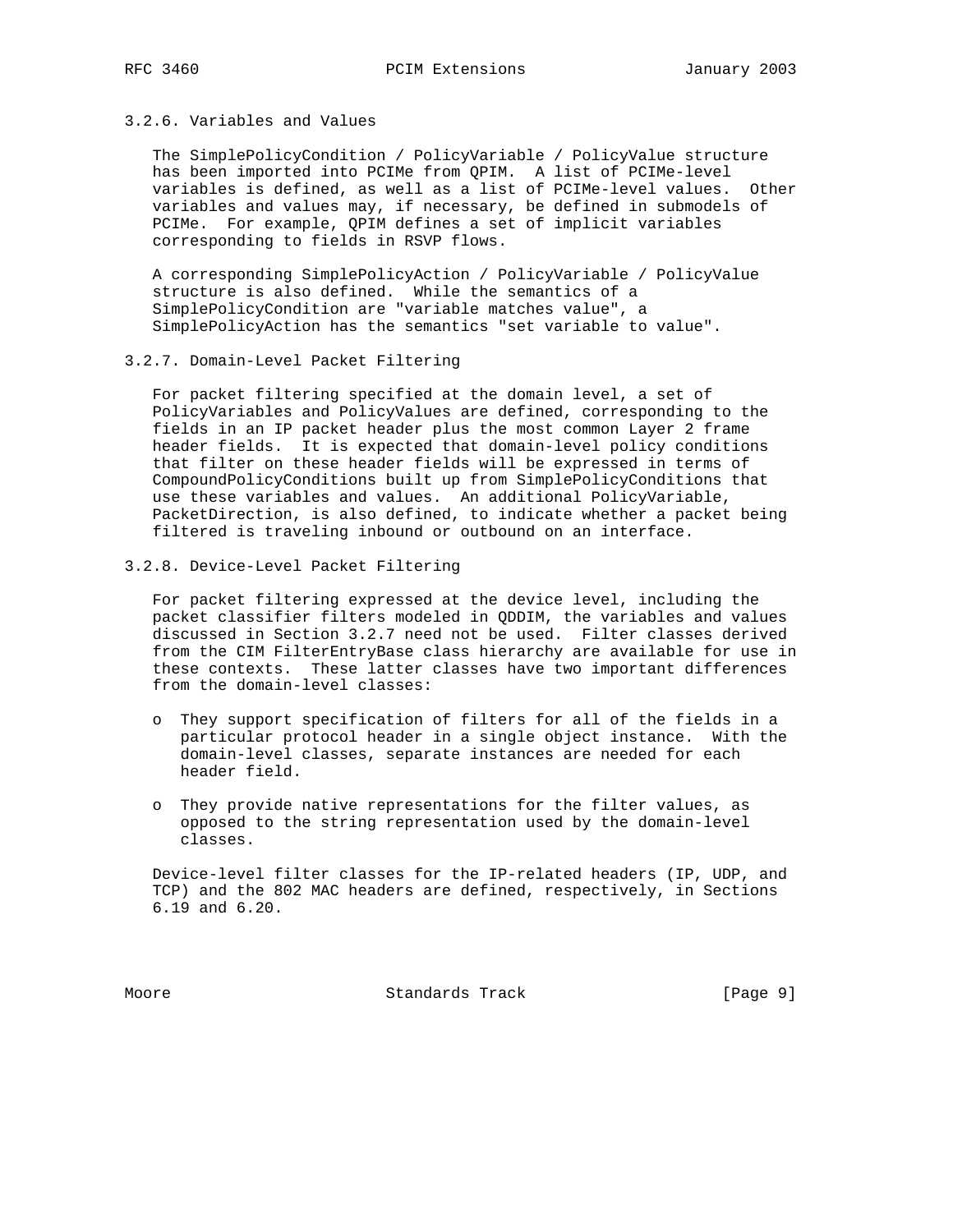4. The Updated Class and Association Class Hierarchies

 The following figure shows the class inheritance hierarchy for PCIMe. Changes from the PCIM hierarchy are noted parenthetically.

```
 ManagedElement (abstract)
 |
      +--Policy (abstract)
| | | | |
         | +---PolicySet (abstract -- new - 5.3)
 | | |
            | | +---PolicyGroup (moved - 5.3)
 | | |
             | | +---PolicyRule (moved - 5.3)
| | | | |
         | +---PolicyCondition (abstract)
 | | |
             | | +---PolicyTimePeriodCondition
 | | |
            | | +---VendorPolicyCondition
 | | |
             | | +---SimplePolicyCondition (new - 5.8.1)
 | | |
             | | +---CompoundPolicyCondition (new - 5.7.1)
 | | |
                 | | +---CompoundFilterCondition (new - 5.9)
| | | | |
         | +---PolicyAction (abstract)
 | | |
             | | +---VendorPolicyAction
 | | |
             | | +---SimplePolicyAction (new - 5.8.4)
 | | |
             | | +---CompoundPolicyAction (new - 5.7.2)
| | | | |
         | +---PolicyVariable (abstract -- new - 5.8.5)
 | | |
             | | +---PolicyExplicitVariable (new - 5.8.6)
 | | |
             | | +---PolicyImplicitVariable (abstract -- new - 5.8.7)
 | | |
                +--(subtree of more specific classes -- new - 6.12)| | | | |
         | +---PolicyValue (abstract -- new - 5.8.10)
 | |
             | +---(subtree of more specific classes -- new - 6.14)
 |
      +--Collection (abstract -- newly referenced)
```
Moore Standards Track [Page 10]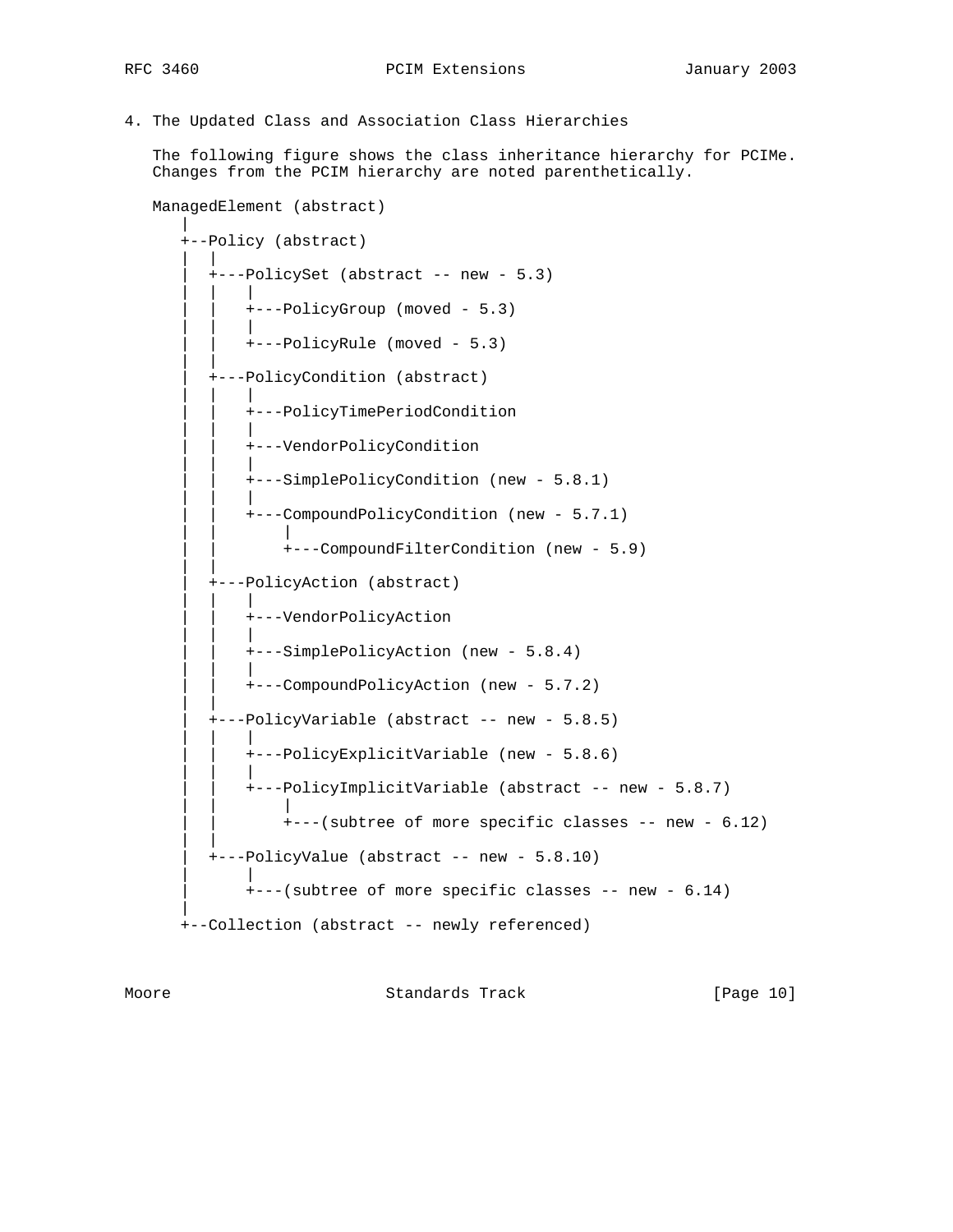```
| | | | |
      | +--PolicyRoleCollection (new - 5.6.2)
   ManagedElement(abstract)
 |
     +--ManagedSystemElement (abstract)
 |
        +--LogicalElement (abstract)
 |
           +--System (abstract)
 | |
             | +--AdminDomain (abstract)
 | |
                | +---ReusablePolicyContainer (new - 5.2)
 | |
               | +---PolicyRepository (deprecated - 5.2)
 |
           +--FilterEntryBase (abstract -- new - 6.18)
 | |
             | +--IpHeadersFilter (new - 6.19)
 | |
            | +--8021Filter (new - 6.20)
 |
           +--FilterList (new - 6.21)
   Figure 1. Class Inheritance Hierarchy for PCIMe
```
Moore Standards Track [Page 11]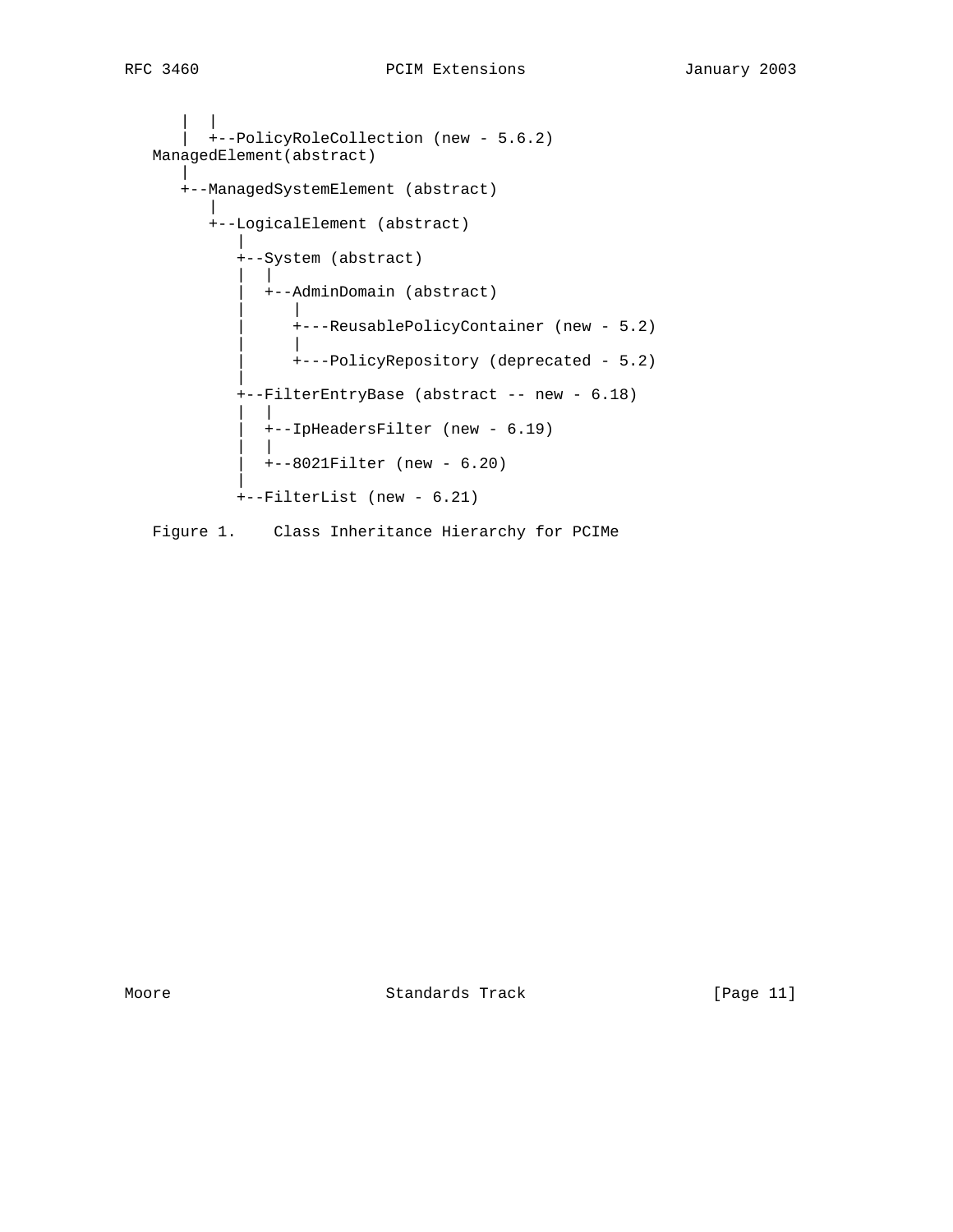The following figure shows the association class hierarchy for PCIMe. As before, changes from PCIM are noted parenthetically.

[unrooted]



Moore **Standards Track** [Page 12]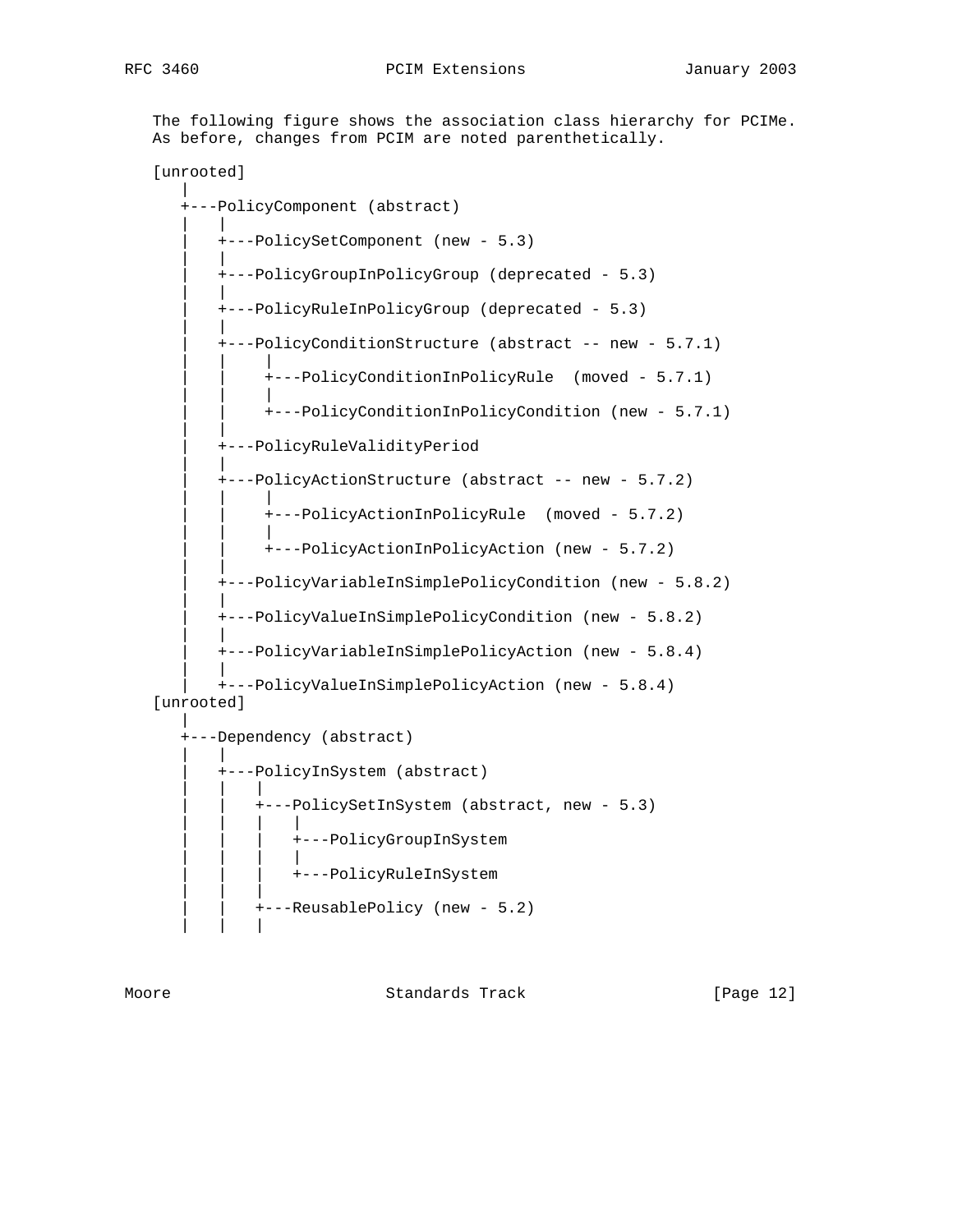| | +---PolicyConditionInPolicyRepository (deprecated - 5.2) | | | | | +---PolicyActionInPolicyRepository (deprecated - 5.2) | | | +---ExpectedPolicyValuesForVariable (new - 5.8) | | | +---PolicyRoleCollectionInSystem (new - 5.6.2) | +---Component (abstract) | | | +---SystemComponent | | | | | | | | +---ContainedDomain (new - 5.2) | | | | | +---PolicyRepositoryInPolicyRepository (deprecated - 5.2) | | | +---EntriesInFilterList (new - 7.23) | +---MemberOfCollection (newly referenced) | +--- ElementInPolicyRoleCollection (new - 5.6.2)

Figure 2. Association Class Inheritance Hierarchy for PCIMe

 In addition to these changes that show up at the class and association class level, there are other changes from PCIM involving individual class properties. In some cases new properties are introduced into existing classes, and in other cases existing properties are deprecated (without deprecating the classes that contain them).

5. Areas of Extension to PCIM

 The following subsections describe each of the areas for which PCIM extensions are being defined.

5.1. Policy Scope

 Policy scopes may be thought of in two dimensions: 1) the level of abstraction of the policy specification and 2) the applicability of policies to a set of managed resources.

5.1.1. Levels of Abstraction: Domain- and Device-Level Policies

 Policies vary in level of abstraction, from the business-level expression of service level agreements (SLAs) to the specification of a set of rules that apply to devices in a network. Those latter policies can, themselves, be classified into at least two groups:

Moore **Standards Track** [Page 13]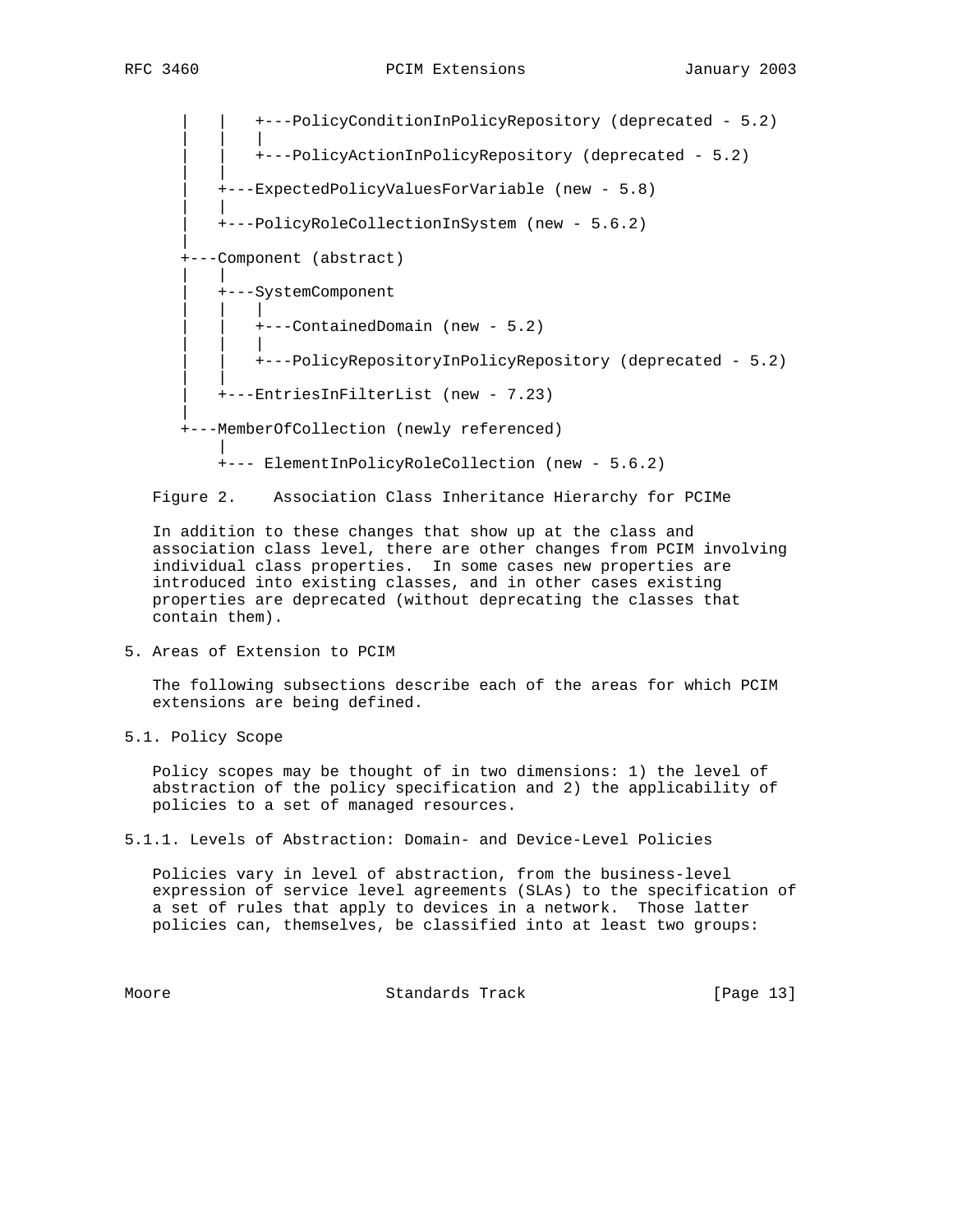those policies consumed by a Policy Decision Point (PDP) that specify the rules for an administrative and functional domain, and those policies consumed by a Policy Enforcement Point (PEP) that specify the device-specific rules for a functional domain. The higher-level rules consumed by a PDP, called domain-level policies, may have late binding variables unspecified, or specified by a classification, whereas the device-level rules are likely to have fewer unresolved bindings.

 There is a relationship between these levels of policy specification that is out of scope for this standards effort, but that is necessary in the development and deployment of a usable policy-based configuration system. An SLA-level policy transformation to the domain-level policy may be thought of as analogous to a visual builder that takes human input and develops a programmatic rule specification. The relationship between the domain-level policy and the device-level policy may be thought of as analogous to that of a compiler and linkage editor that translates the rules into specific instructions that can be executed on a specific type of platform.

 PCIM and PCIMe may be used to specify rules at any and all of these levels of abstraction. However, at different levels of abstraction, different mechanisms may be more or less appropriate.

#### 5.1.2. Administrative and Functional Scopes

 Administrative scopes for policy are represented in PCIM and in these extensions to PCIM as System subclass instances. Typically, a domain-level policy would be scoped by an AdminDomain instance (or by a hierarchy of AdminDomain instances) whereas a device-level policy might be scoped by a System instance that represents the PEP (e.g., an instance of ComputerSystem, see CIM [2]). In addition to collecting policies into an administrative domain, these System classes may also aggregate the resources to which the policies apply.

 Functional scopes (sometimes referred to as functional domains) are generally defined by the submodels derived from PCIM and PCIMe, and correspond to the service or services to which the policies apply. So, for example, Quality of Service may be thought of as a functional scope, or Diffserv and Intserv may each be thought of as functional scopes. These scoping decisions are represented by the structure of the submodels derived from PCIM and PCIMe, and may be reflected in the number and types of PEP policy client(s), services, and the interaction between policies. Policies in different functional scopes are organized into disjoint sets of policy rules. Different functional domains may share some roles, some conditions, and even some actions. The rules from different functional domains may even be enforced at the same managed resource, but for the purposes of

Moore Standards Track [Page 14]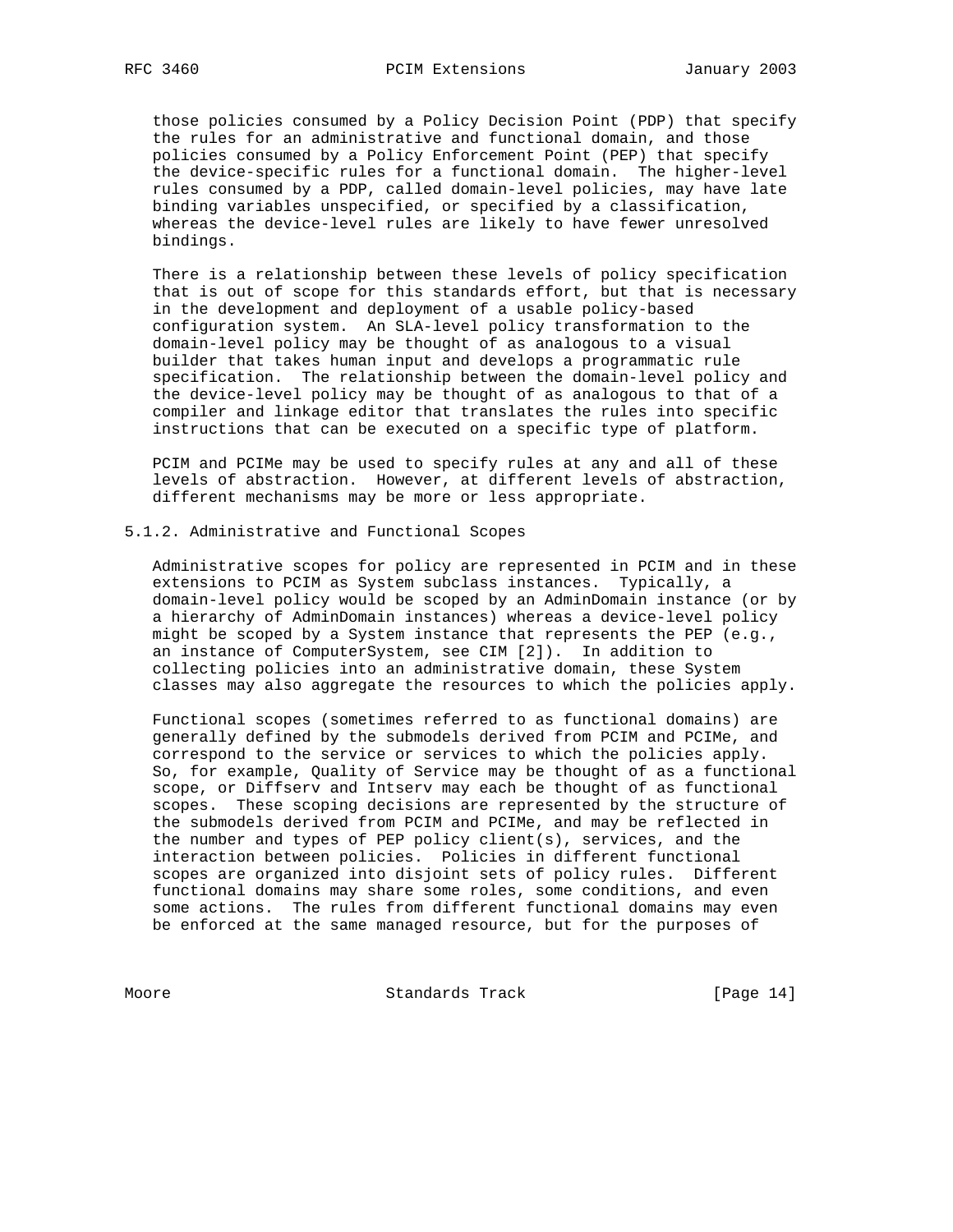policy evaluation they are separate. See section 5.5.3 for more information.

 The functional scopes MAY be reflected in administrative scopes. That is, deployments of policy may have different administrative scopes for different functional scopes, but there is no requirement to do so.

5.2. Reusable Policy Elements

 In PCIM, a distinction was drawn between reusable PolicyConditions and PolicyActions and rule-specific ones. The PolicyRepository class was also defined, to serve as a container for these reusable elements. The name "PolicyRepository" has proven to be an unfortunate choice for the class that serves as a container for reusable policy elements. This term is already used in documents like the Policy Framework, to denote the location from which the PDP retrieves all policy specifications, and into which the Policy Management Tool places all policy specifications. Consequently, the PolicyRepository class is being deprecated, in favor of a new class ReusablePolicyContainer.

 When a class is deprecated, any associations that refer to it must also be deprecated. So replacements are needed for the two associations PolicyConditionInPolicyRepository and PolicyActionInPolicyRepository, as well as for the aggregation PolicyRepositoryInPolicyRepository. In addition to renaming the PolicyRepository class to ReusablePolicyContainer, however, PCIMe is also broadening the types of policy elements that can be reusable. Consequently, rather than providing one-for-one replacements for the two associations, a single higher-level association ReusablePolicy is defined. This new association allows any policy element (that is, an instance of any subclass of the abstract class Policy) to be placed in a ReusablePolicyContainer.

 Summarizing, the following changes in Sections 6 and 7 are the result of this item:

- o The class ReusablePolicyContainer is defined.
- o PCIM's PolicyRepository class is deprecated.
- o The association ReusablePolicy is defined.
- o PCIM's PolicyConditionInPolicyRepository association is deprecated.
- o PCIM's PolicyActionInPolicyRepository association is deprecated.
- o The aggregation ContainedDomain is defined.
- o PCIM's PolicyRepositoryInPolicyRepository aggregation is deprecated.

Moore Standards Track [Page 15]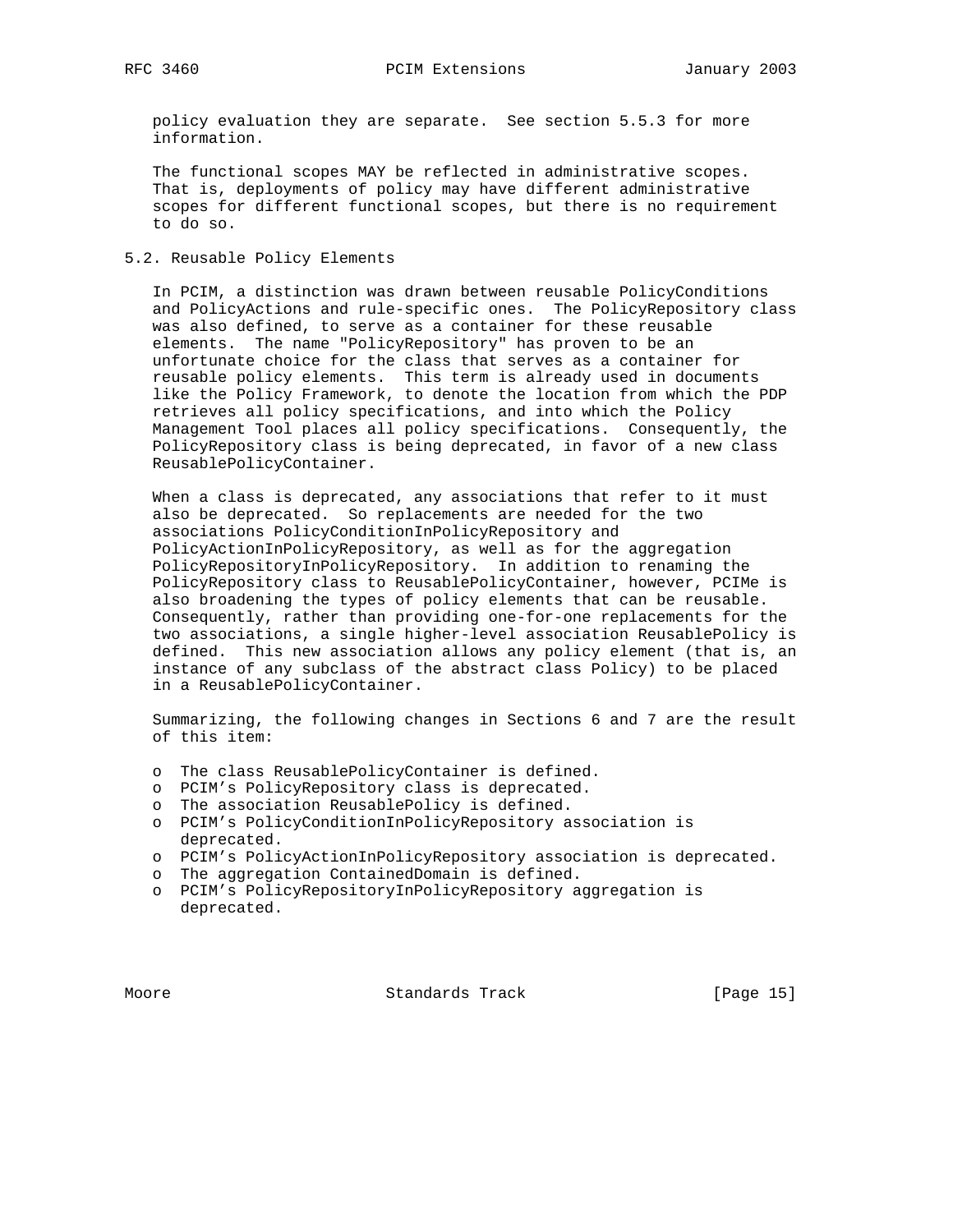#### 5.3. Policy Sets

 A "policy" can be thought of as a coherent set of rules to administer, manage, and control access to network resources ("Policy Terminology", reference [10]). The structuring of these coherent sets of rules into subsets is enhanced in this document. In Section 5.4, we discuss the new options for the nesting of policy rules.

 A new abstract class, PolicySet, is introduced to provide an abstraction for a set of rules. It is derived from Policy, and it is inserted into the inheritance hierarchy above both PolicyGroup and PolicyRule. This reflects the additional structural flexibility and semantic capability of both subclasses.

 Two properties are defined in PolicySet: PolicyDecisionStrategy and PolicyRoles. The PolicyDecisionStrategy property is included in PolicySet to define the evaluation relationship among the rules in the policy set. See Section 5.5 for more information. The PolicyRoles property is included in PolicySet to characterize the resources to which the PolicySet applies. See Section 5.6 for more information.

 Along with the definition of the PolicySet class, a new concrete aggregation class is defined that will also be discussed in the following sections. PolicySetComponent is defined as a subclass of PolicyComponent; it provides the containment relationship for a PolicySet in a PolicySet. PolicySetComponent replaces the two PCIM aggregations PolicyGroupInPolicyGroup and PolicyRuleInPolicyGroup, so these two aggregations are deprecated.

 A PolicySet's relationship to an AdminDomain or other administrative scoping system (for example, a ComputerSystem) is represented by the PolicySetInSystem abstract association. This new association is derived from PolicyInSystem, and the PolicyGroupInSystem and PolicyRuleInSystem associations are now derived from PolicySetInSystem instead of directly from PolicyInSystem. The PolicySetInSystem.Priority property is discussed in Section 5.5.3.

#### 5.4. Nested Policy Rules

 As previously discussed, policy is described by a set of policy rules that may be grouped into subsets. In this section we introduce the notion of nested rules, or the ability to define rules within rules. Nested rules are also called sub-rules, and we use both terms in this document interchangeably. The aggregation PolicySetComponent is used to represent the nesting of a policy rule in another policy rule.

Moore Standards Track [Page 16]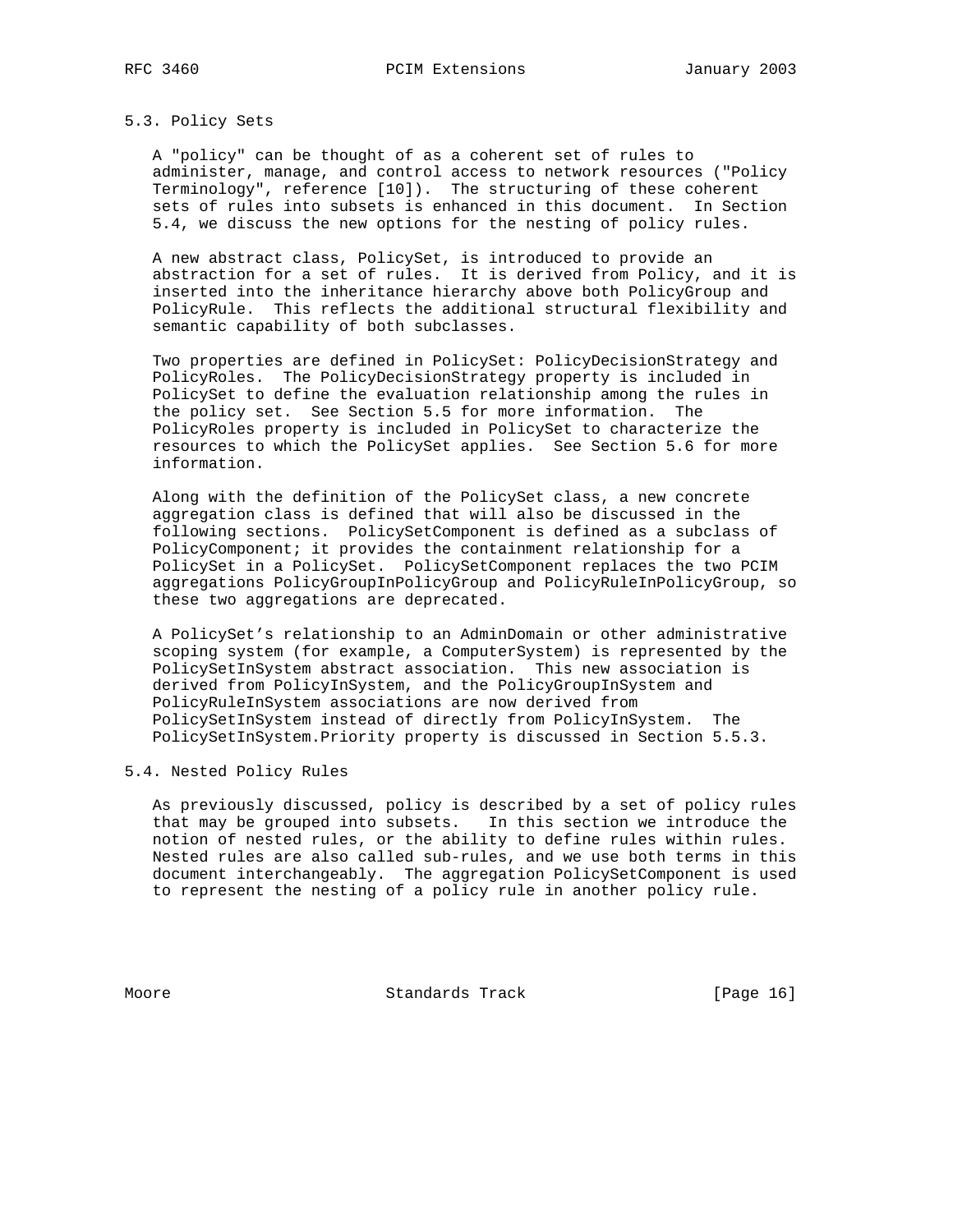## 5.4.1. Usage Rules for Nested Rules

The relationship between rules and sub-rules is defined as follows:

- o The parent rule's condition clause is a condition for evaluation of all nested rules; that is, the conditions of the parent are logically ANDed to the conditions of the sub-rules. If the parent rule's condition clause evaluates to FALSE, sub-rules MAY be skipped since they also evaluate to FALSE.
- o If the parent rule's condition evaluates to TRUE, the set of sub rules SHALL BE evaluated according to the decision strategy and priorities as discussed in Section 5.5.
- o If the parent rule's condition evaluates to TRUE, the parent rule's set of actions is executed BEFORE execution of the sub rules actions. The parent rule's actions are not to be confused with default actions. A default action is one that is to be executed only if none of the more specific sub-rules are executed. If a default action needs to be specified, it needs to be defined as an action that is part of a catchall sub-rule associated with the parent rule. The association linking the default action(s) in this special sub-rule should have the lowest priority relative to all other sub-rule associations:

 if parent-condition then parent rule's action if condA then actA if condB then ActB if True then default action

 Such a default action functions as a default when FirstMatching decision strategies are in effect (see section 5.5). If AllMatching applies, the "default" action is always performed.

 o Policy rules have a context in which they are executed. The rule engine evaluates and applies the policy rules in the context of the managed resource(s) that are identified by the policy roles (or by an explicit association). Submodels MAY add additional context to policy rules based on rule structure; any such additional context is defined by the semantics of the action classes of the submodel.

## 5.4.2. Motivation

 Rule nesting enhances Policy readability, expressiveness and reusability. The ability to nest policy rules and form sub-rules is important for manageability and scalability, as it enables complex policy rules to be constructed from multiple simpler policy rules.

Moore Standards Track [Page 17]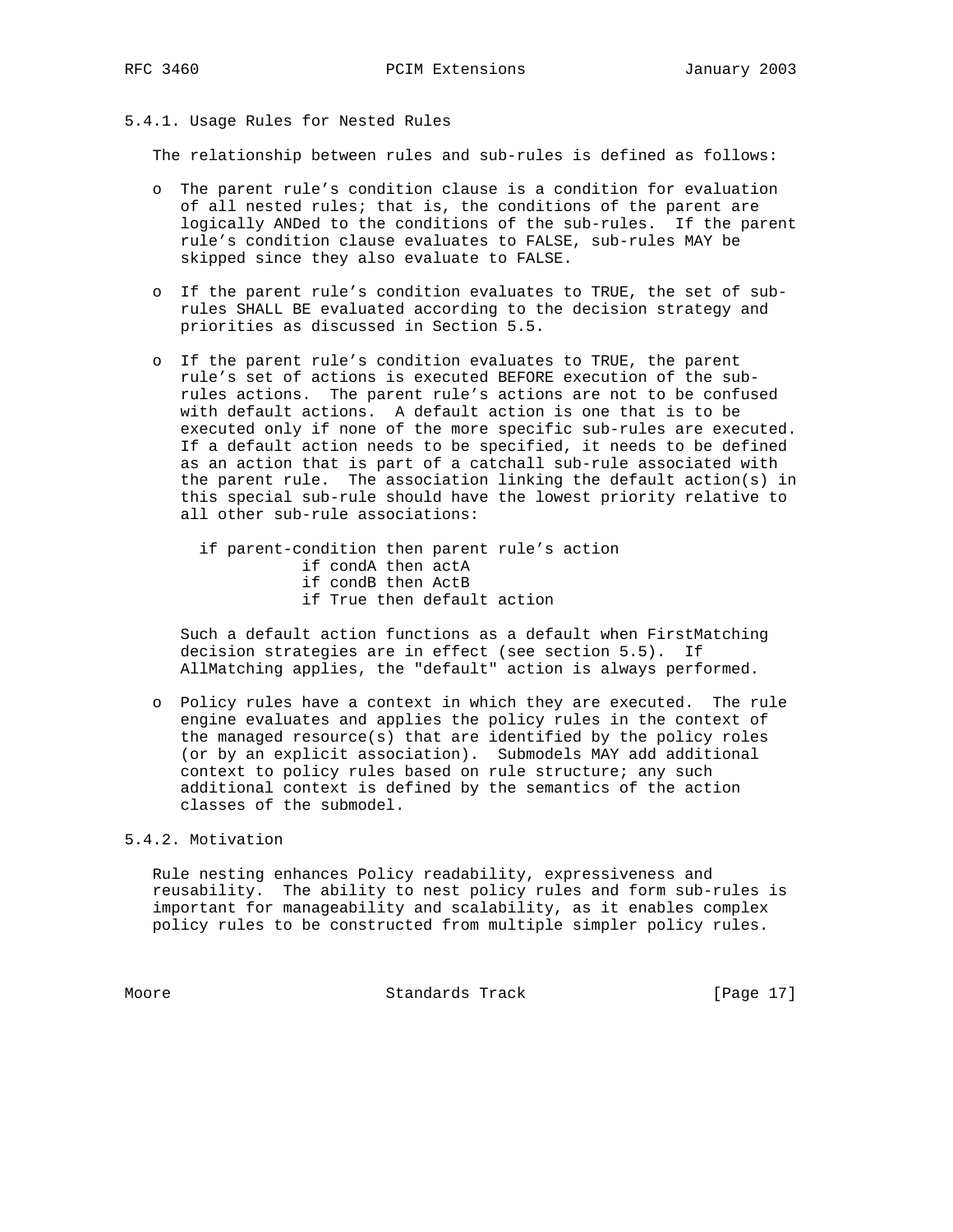These enhancements ease the policy management tools' task, allowing policy rules to be expressed in a way closer to how humans think.

 Although rule nesting can be used to suggest optimizations in the way policy rules are evaluated, as discussed in section 5.5.2 "Side Effects," nesting does not specify nor does it require any particular order of evaluation of conditions. Optimization of rule evaluation can be done in the PDP or in the PEP by dedicated code. This is similar to the relation between a high level programming language like C and machine code. An optimizer can create a more efficient machine code than any optimization done by the programmer within the source code. Nevertheless, if the PEP or PDP does not do optimization, the administrator writing the policy may be able to influence the evaluation of the policy rules for execution using rule nesting.

 Nested rules are not designed for policy repository retrieval optimization. It is assumed that all rules and groups that are assigned to a role are retrieved by the PDP or PEP from the policy repository and enforced. Optimizing the number of rules retrieved should be done by clever selection of roles.

#### 5.5. Priorities and Decision Strategies

 A "decision strategy" is used to specify the evaluation method for the policies in a PolicySet. Two decision strategies are defined: "FirstMatching" and "AllMatching." The FirstMatching strategy is used to cause the evaluation of the rules in a set such that the only actions enforced on a given examination of the PolicySet are those for the first rule (that is, the rule with the highest priority) that has its conditions evaluate to TRUE. The AllMatching strategy is used to cause the evaluation of all rules in a set; for all of the rules whose conditions evaluate to TRUE, the actions are enforced. Implementations MUST support the FirstMatching decision strategy; implementations MAY support the AllMatching decision strategy.

 As previously discussed, the PolicySet subclasses are PolicyGroup and PolicyRule: either subclass may contain PolicySets of either subclass. Loops, including the degenerate case of a PolicySet that contains itself, are not allowed when PolicySets contain other PolicySets. The containment relationship is specified using the PolicySetComponent aggregation.

 The relative priority within a PolicySet is established by the Priority property of the PolicySetComponent aggregation of the contained PolicyGroup and PolicyRule instances. The use of PCIM's PolicyRule.Priority property is deprecated in favor of this new property. The separation of the priority property from the rule has

Moore Standards Track [Page 18]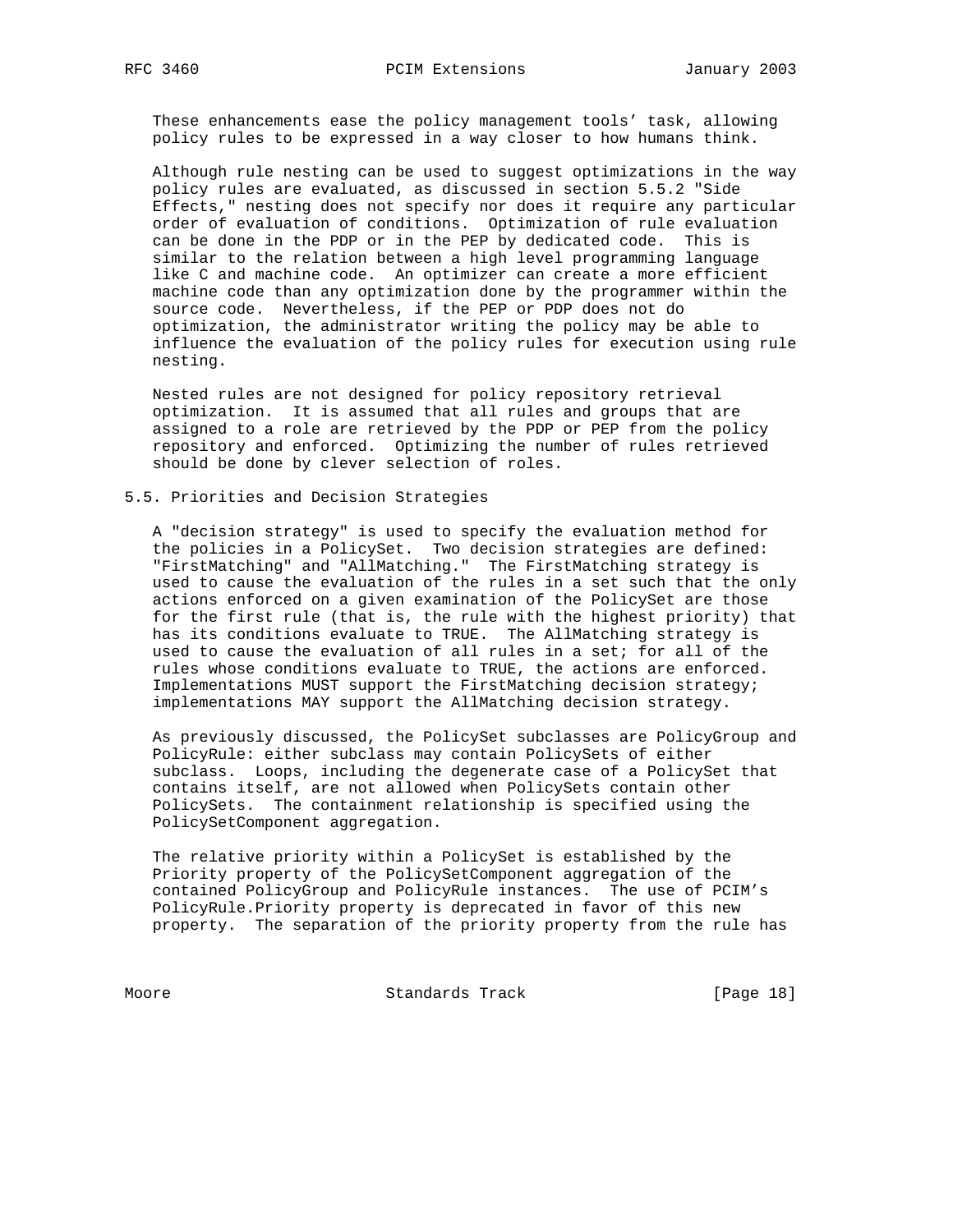two advantages. First, it generalizes the concept of priority, so that it can be used for both groups and rules. Second, it places the priority on the relationship between the parent policy set and the subordinate policy group or rule. The assignment of a priority value then becomes much easier, in that the value is used only in relationship to other priorities in the same set.

 Together, the PolicySet.PolicyDecisionStrategy and PolicySetComponent.Priority determine the processing for the rules contained in a PolicySet. As before, the larger priority value represents the higher priority. Unlike the earlier definition, PolicySetComponent.Priority MUST have a unique value when compared with others defined for the same aggregating PolicySet. Thus, the evaluation of rules within a set is deterministically specified.

 For a FirstMatching decision strategy, the first rule (that is, the one with the highest priority) in the set that evaluates to True, is the only rule whose actions are enforced for a particular evaluation pass through the PolicySet.

 For an AllMatching decision strategy, all of the matching rules are enforced. The relative priority of the rules is used to determine the order in which the actions are to be executed by the enforcement point: the actions of the higher priority rules are executed first. Since the actions of higher priority rules are executed first, lower priority rules that also match may get the "last word," and thus produce a counter-intuitive result. So, for example, if two rules both evaluate to True, and the higher priority rule sets the DSCP to 3 and the lower priority rule sets the DSCP to 4, the action of the lower priority rule will be executed later and, therefore, will "win," in this example, setting the DSCP to 4. Thus, conflicts between rules are resolved by this execution order.

 An implementation of the rule engine need not provide the action sequencing but the actions MUST be sequenced by the PEP or PDP on its behalf. So, for example, the rule engine may provide an ordered list of actions to be executed by the PEP and any required serialization is then provided by the service configured by the rule engine. See Section 5.5.2 for a discussion of side effects.

5.5.1. Structuring Decision Strategies

 As discussed in Sections 5.3 and 5.4, PolicySet instances may be nested arbitrarily. For a FirstMatching decision strategy on a PolicySet, any contained PolicySet that matches satisfies the termination criteria for the FirstMatching strategy. A PolicySet is considered to match if it is a PolicyRule and its conditions evaluate to True, or if the PolicySet is a PolicyGroup and at least one of its

Moore Standards Track [Page 19]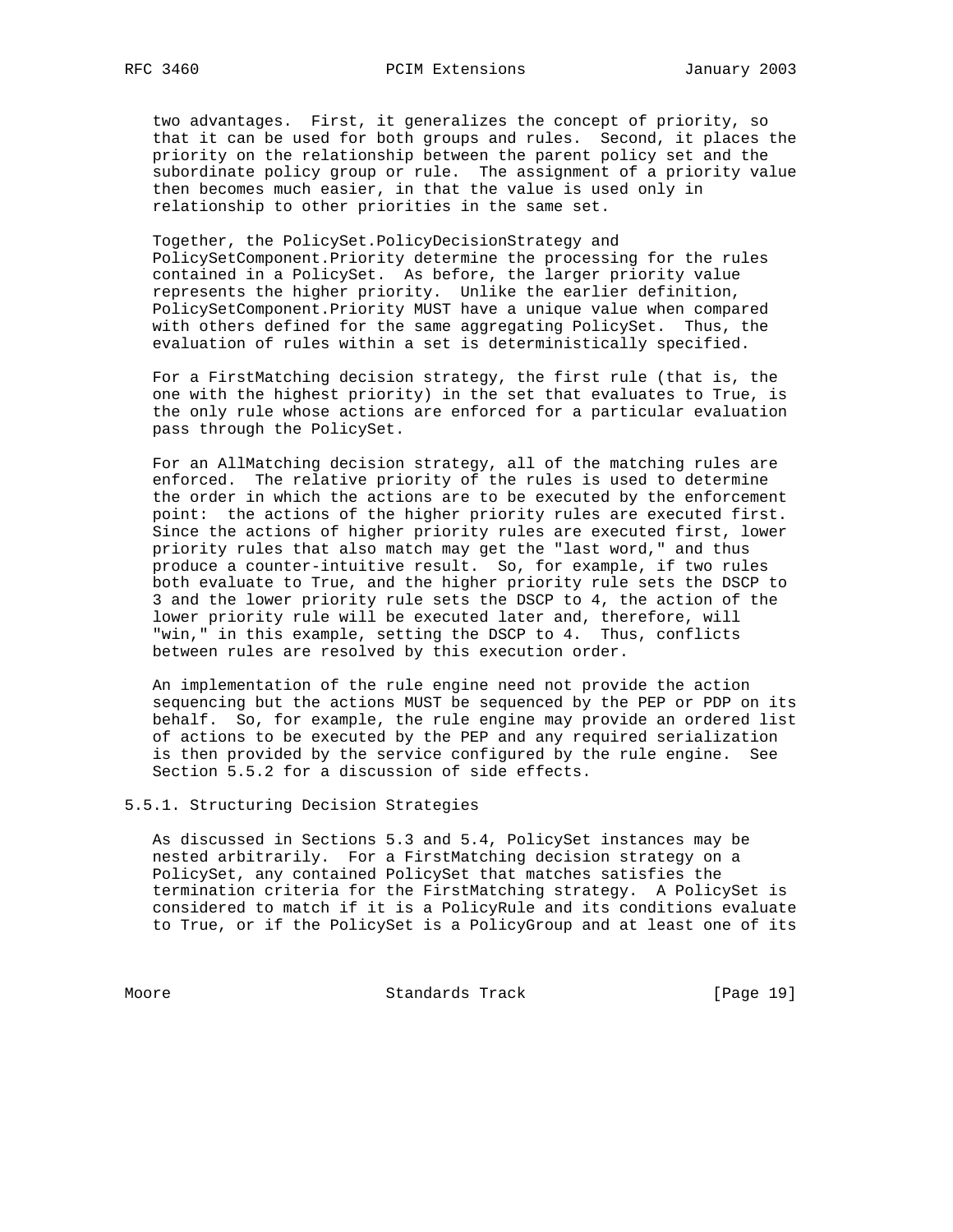contained PolicyGroups or PolicyRules match. The priority associated with contained PolicySets, then, determines when to terminate rule evaluation in the structured set of rules.

 In the example shown in Figure 3, the relative priorities for the nested rules, high to low, are 1A, 1B1, 1X2, 1B3, 1C, 1C1, 1X2 and 1C3. (Note that PolicyRule 1X2 is included in both PolicyGroup 1B and PolicyRule 1C, but with different priorities.) Of course, which rules are enforced is also dependent on which rules, if any, match.

```
 PolicyGroup 1: FirstMatching
 |
    +-- Pri=6 -- PolicyRule 1A
 |
    +-- Pri=5 -- PolicyGroup 1B: AllMatching
 | |
               | +-- Pri=5 -- PolicyGroup 1B1: AllMatching
 | | |
                         |<br>|+---- etc.
 | |
               | +-- Pri=4 -- PolicyRule 1X2
 | |
               | +-- Pri=3 -- PolicyRule 1B3: FirstMatching
 | |
                         +--- etc. |
    +-- Pri=4 -- PolicyRule 1C: FirstMatching
 |
               +-- Pri=4 -- PolicyRule 1C1
 |
               +-- Pri=3 -- PolicyRule 1X2
 |
               +-- Pri=2 -- PolicyRule 1C3
```
Figure 3. Nested PolicySets with Different Decision Strategies

- o Because PolicyGroup 1 has a FirstMatching decision strategy, if the conditions of PolicyRule 1A match, its actions are enforced and the evaluation stops.
- o If it does not match, PolicyGroup 1B is evaluated using an AllMatching strategy. Since PolicyGroup 1B1 also has an AllMatching strategy all of the rules and groups of rules contained in PolicyGroup 1B1 are evaluated and enforced as appropriate. PolicyRule 1X2 and PolicyRule 1B3 are also evaluated and enforced as appropriate. If any of the sub-rules in the

Moore **Standards Track** [Page 20]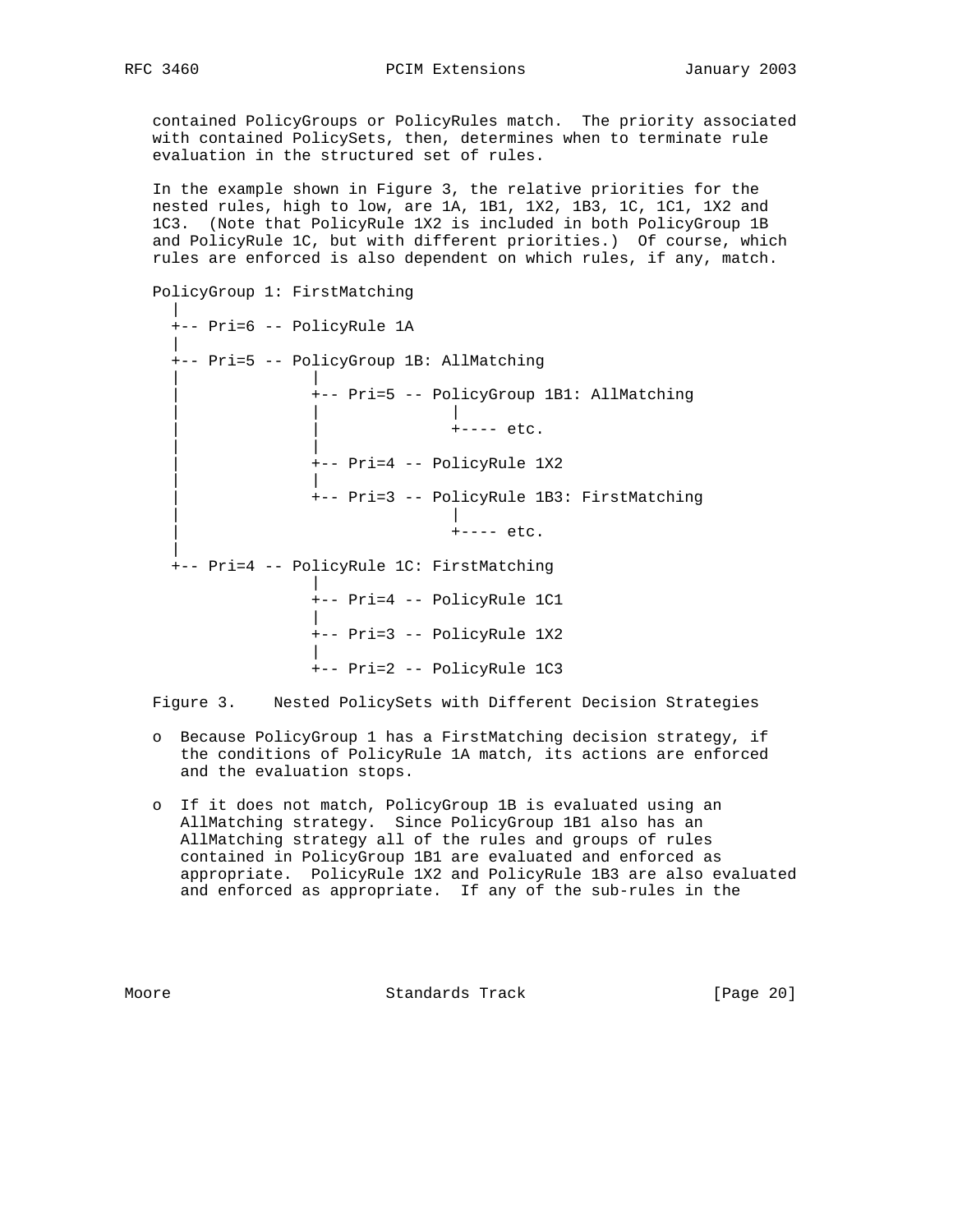subtrees of PolicyGroup 1B evaluate to True, then PolicyRule 1C is not evaluated because the FirstMatching strategy of PolicyGroup 1 has been satisfied.

 o If neither PolicyRule 1A nor PolicyGroup 1B yield a match, then PolicyRule 1C is evaluated. Since it is first matching, rules 1C1, 1X2, and 1C3 are evaluated until the first match, if any.

## 5.5.2. Side Effects

 Although evaluation of conditions is sometimes discussed as an ordered set of operations, the rule engine need not be implemented as a procedural language interpreter. Any side effects of condition evaluation or the execution of actions MUST NOT affect the result of the evaluation of other conditions evaluated by the rule engine in the same evaluation pass. That is, an implementation of a rule engine MAY evaluate all conditions in any order before applying the priority and determining which actions are to be executed.

 So, regardless of how a rule engine is implemented, it MUST NOT include any side effects of condition evaluation in the evaluation of conditions for either of the decision strategies. For both the AllMatching decision strategy and for the nesting of rules within rules (either directly or indirectly) where the actions of more than one rule may be enforced, any side effects of the enforcement of actions MUST NOT be included in condition evaluation on the same evaluation pass.

5.5.3. Multiple PolicySet Trees For a Resource

 As shown in the example in Figure 3., PolicySet trees are defined by the PolicySet subclass instances and the PolicySetComponent aggregation instances between them. Each PolicySet tree has a defined set of decision strategies and evaluation priorities. In section 5.6 we discuss some improvements in the use of PolicyRoles that cause the parent PolicySet.PolicyRoles to be applied to all contained PolicySet instances. However, a given resource may still have multiple, disjoint PolicySet trees regardless of how they are collected. These top-level PolicySet instances are called "unrooted" relative to the given resource.

 So, a PolicySet instance is defined to be rooted or unrooted in the context of a particular managed element; the relationship to the managed element is usually established by the policy roles of the PolicySet instance and of the managed element (see 5.6 "Policy Roles"). A PolicySet instance is unrooted in that context if and only if there is no PolicySetComponent association to a parent PolicySet that is also related to the same managed element. These

Moore Standards Track [Page 21]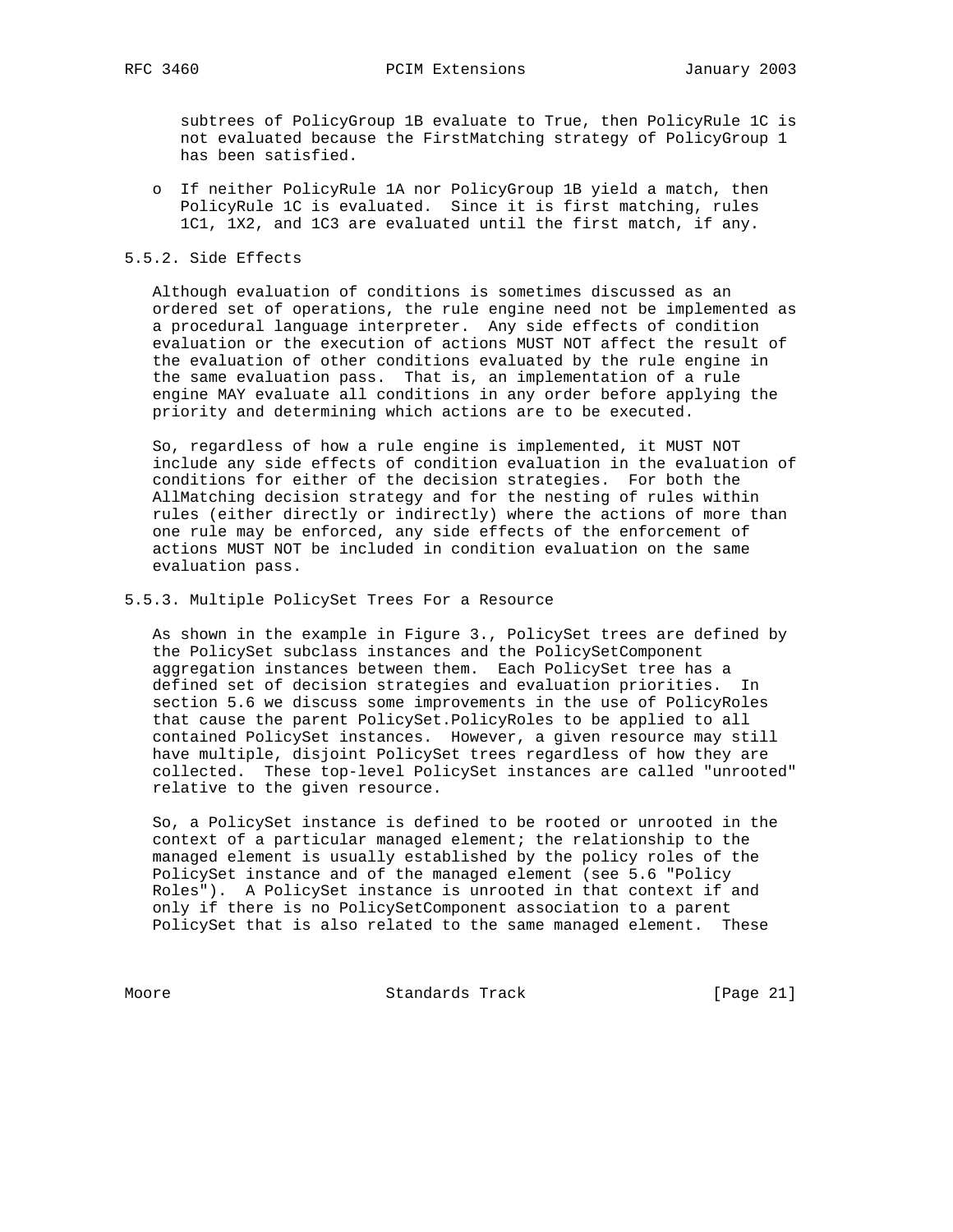PolicySetComponent aggregations are traversed up the tree without regard to how a PolicySet instance came to be related with the ManagedElement. Figure 4. shows an example where instance A has role A, instance B has role B and so on. In this example, in the context of interface X, instances B, and C are unrooted and instances D, E, and F are all rooted. In the context of interface Y, instance A is unrooted and instances B, C, D, E and F are all rooted.



Figure 4. Unrooted PolicySet Instances

 For those cases where there are multiple unrooted PolicySet instances that apply to the same managed resource (i.e., not in a common PolicySetComponent tree), the decision strategy among these disjoint PolicySet instances is the FirstMatching strategy. The priority used with this FirstMatching strategy is defined in the PolicySetInSystem association. The PolicySetInSystem subclass instances are present for all PolicySet instances (it is a required association) but the priority is only used as a default for unrooted PolicySet instances in a given ManagedElement context.

 The FirstMatching strategy is used among all unrooted PolicySet instances that apply to a given resource for a given functional domain. So, for example, the PolicySet instances that are used for QoS policy and the instances that are used for IKE policy, although they are disjoint, are not joined in a FirstMatching decision strategy. Instead, they are evaluated independently of one another.

5.5.4. Deterministic Decisions

 As previously discussed, PolicySetComponent.Priority values MUST be unique within a containing PolicySet and PolicySetInSystem.Priority values MUST be unique for an associated System. Each PolicySet, then, has a deterministic behavior based upon the decision strategy and uniquely defined priority.

Moore Standards Track [Page 22]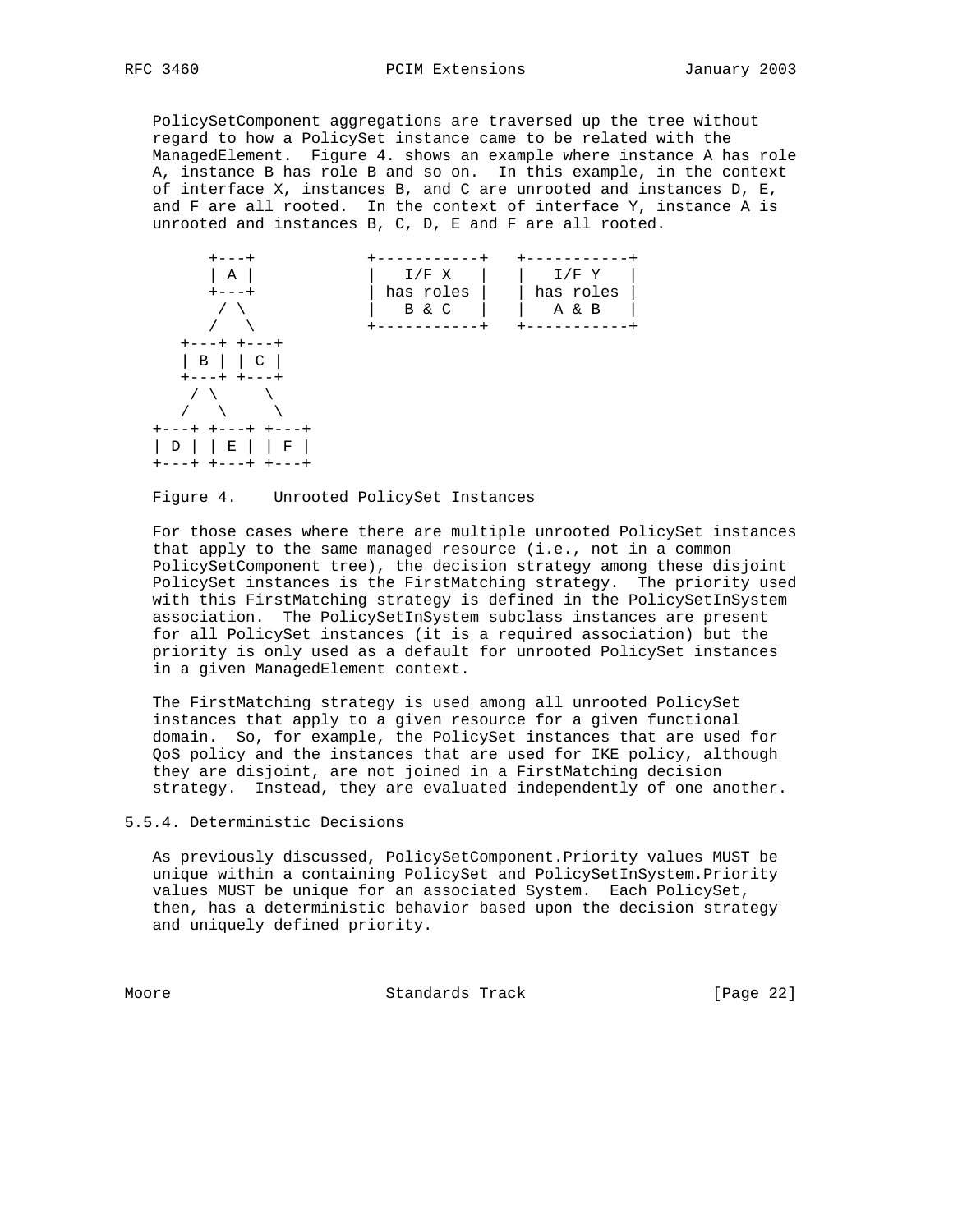There are certainly cases where rules need not have a unique priority value (i.e., where evaluation and execution priority is not important). However, it is believed that the flexibility gained by this capability is not sufficiently beneficial to justify the possible variations in implementation behavior and the resulting confusion that might occur.

5.6. Policy Roles

 A policy role is defined in [10] as "an administratively specified characteristic of a managed element (for example, an interface). It is a selector for policy rules and PRovisioning Classes (PRCs), to determine the applicability of the rule/PRC to a particular managed element."

 In PCIMe, PolicyRoles is defined as a property of PolicySet, which is inherited by both PolicyRules and PolicyGroups. In this document, we also add PolicyRole as the identifying name of a collection of resources (PolicyRoleCollection), where each element in the collection has the specified role characteristic.

5.6.1. Comparison of Roles in PCIM with Roles in snmpconf

 In the Configuration Management with SNMP (snmpconf) working group's Policy Based Management MIB [14], policy rules are of the form

if <policyFilter> then <policyAction>

where <policyFilter> is a set of conditions that are used to determine whether or not the policy applies to an object instance. The policy filter can perform comparison operations on SNMP variables already defined in MIBS (e.g., "ifType == ethernet").

 The policy management MIB defined in [14] defines a Role table that enables one to associate Roles with elements, where roles have the same semantics as in PCIM. Then, since the policyFilter in a policy allows one to define conditions based on the comparison of the values of SNMP variables, one can filter elements based on their roles as defined in the Role group.

 This approach differs from that adopted in PCIM in the following ways. First, in PCIM, a set of role(s) is associated with a policy rule as the values of the PolicyRoles property of a policy rule. The semantics of role(s) are then expected to be implemented by the PDP (i.e., policies are applied to the elements with the appropriate roles). In [14], however, no special processing is required for

Moore Standards Track [Page 23]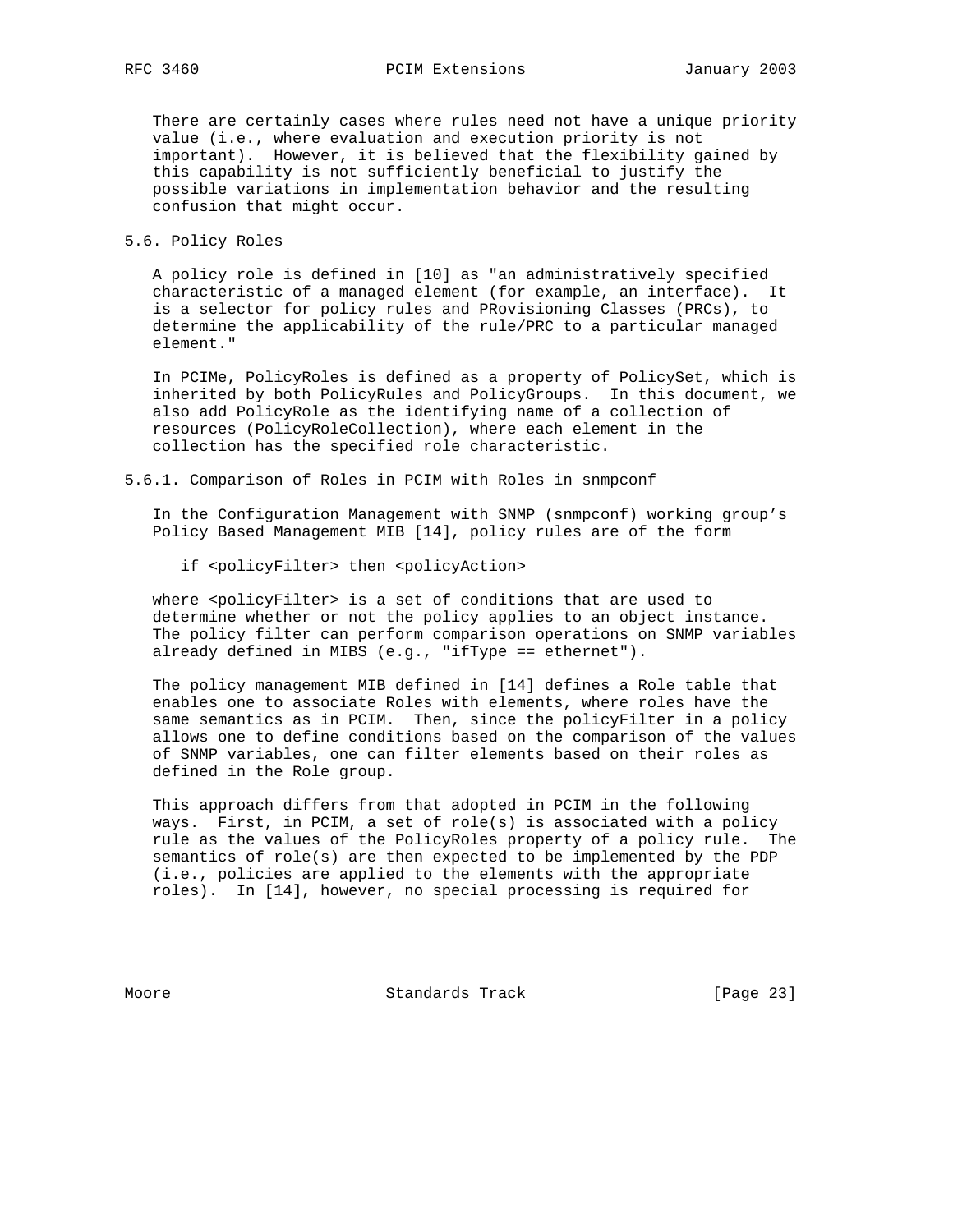realizing the semantics of roles; roles are treated just as any other SNMP variables and comparisons of role values can be included in the policy filter of a policy rule.

 Secondly, in PCIM, there is no formally defined way of associating a role with an object instance, whereas in [14] this is done via the use of the Role tables (pmRoleESTable and pmRoleSETable). The Role tables associate Role values with elements.

## 5.6.2. Addition of PolicyRoleCollection to PCIMe

 In order to remedy the latter shortcoming in PCIM (the lack of a way of associating a role with an object instance), PCIMe has a new class PolicyRoleCollection derived from the CIM Collection class. Resources that share a common role are aggregated by a PolicyRoleCollection instance, via the ElementInPolicyRoleCollection aggregation. The role is specified in the PolicyRole property of the aggregating PolicyRoleCollection instance.

 A PolicyRoleCollection always exists in the context of a system. As was done in PCIM for PolicyRules and PolicyGroups, an association, PolicyRoleCollectionInSystem, captures this relationship. Remember that in CIM, System is a base class for describing network devices and administrative domains.

 The association between a PolicyRoleCollection and a system should be consistent with the associations that scope the policy rules/groups that are applied to the resources in that collection. Specifically, a PolicyRoleCollection should be associated with the same System as the applicable PolicyRules and/or PolicyGroups, or to a System higher in the tree formed by the SystemComponent association. When a PEP belongs to multiple Systems (i.e., AdminDomains), and scoping by a single domain is impractical, two alternatives exist. One is to arbitrarily limit domain membership to one System/AdminDomain. The other option is to define a more global AdminDomain that simply includes the others, and/or that spans the business or enterprise.

 As an example, suppose that there are 20 traffic trunks in a network, and that an administrator would like to assign three of them to provide "gold" service. Also, the administrator has defined several policy rules which specify how the "gold" service is delivered. For these rules, the PolicyRoles property (inherited from PolicySet) is set to "Gold Service".

 In order to associate three traffic trunks with "gold" service, an instance of the PolicyRoleCollection class is created and its PolicyRole property is also set to "Gold Service". Following this, the administrator associates three traffic trunks with the new

Moore Standards Track [Page 24]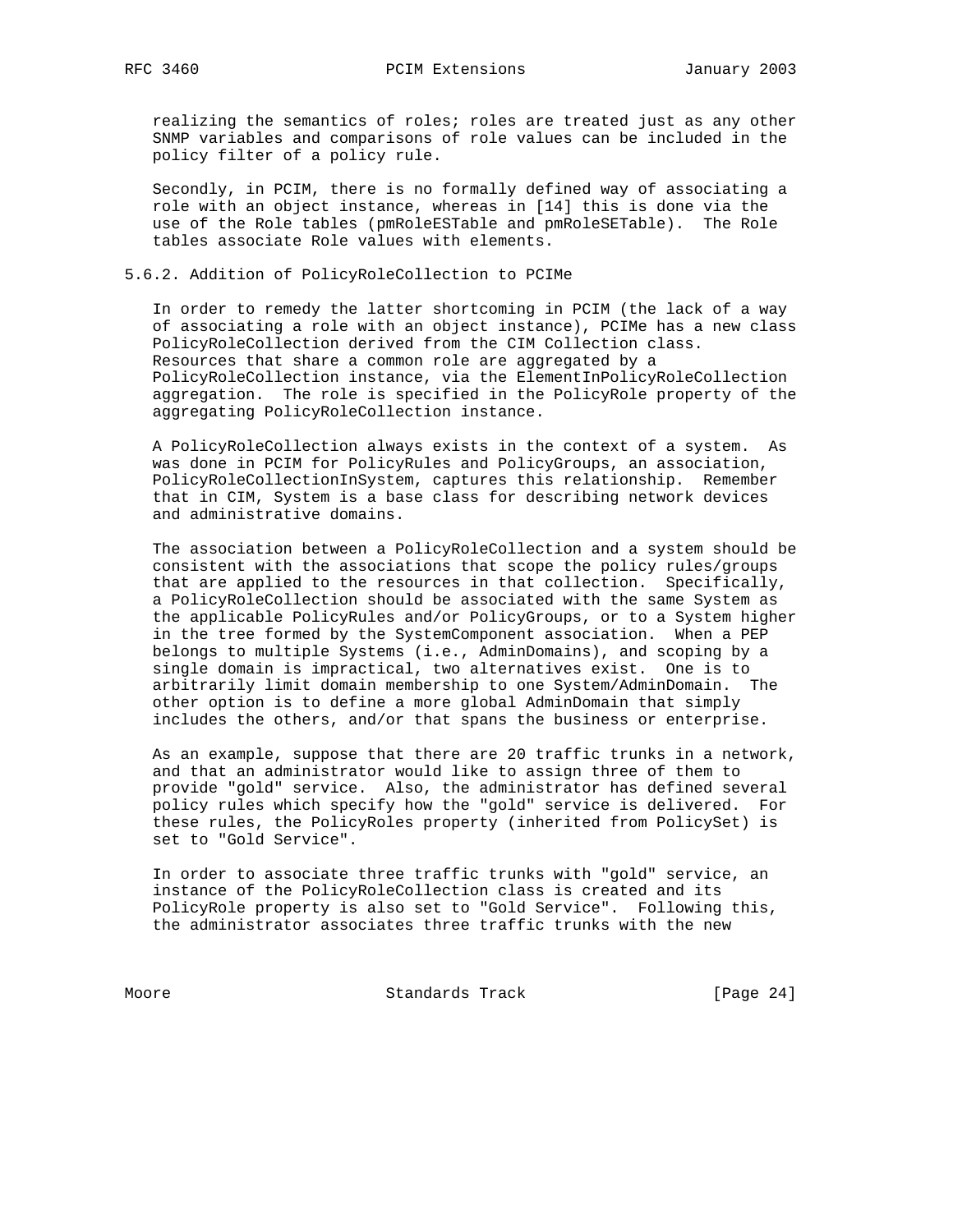instance of PolicyRoleCollection via the ElementInPolicyRoleCollection aggregation. This enables a PDP to determine that the "Gold Service" policy rules apply to the three aggregated traffic trunks.

 Note that roles are used to optimize policy retrieval. It is not mandatory to implement roles or, if they have been implemented, to group elements in a PolicyRoleCollection. However, if roles are used, then either the collection approach should be implemented, or elements should be capable of reporting their "pre-programmed" roles (as is done in COPS).

## 5.6.3. Roles for PolicyGroups

 In PCIM, role(s) are only associated with policy rules. However, it may be desirable to associate role(s) with groups of policy rules. For example, a network administrator may want to define a group of rules that apply only to Ethernet interfaces. A policy group can be defined with a role-combination="Ethernet", and all the relevant policy rules can be placed in this policy group. (Note that in PCIMe, role(s) are made available to PolicyGroups as well as to PolicyRules by moving PCIM's PolicyRoles property up from PolicyRule to the new abstract class PolicySet. The property is then inherited by both PolicyGroup and PolicyRule.) Then every policy rule in this policy group implicitly inherits this role-combination from the containing policy group. A similar implicit inheritance applies to nested policy groups.

 There is no explicit copying of role(s) from container to contained entity. Obviously, this implicit inheritance of role(s) leads to the possibility of defining inconsistent role(s) (as explained in the example below); the handling of such inconsistencies is beyond the scope of PCIMe.

Moore Standards Track [Page 25]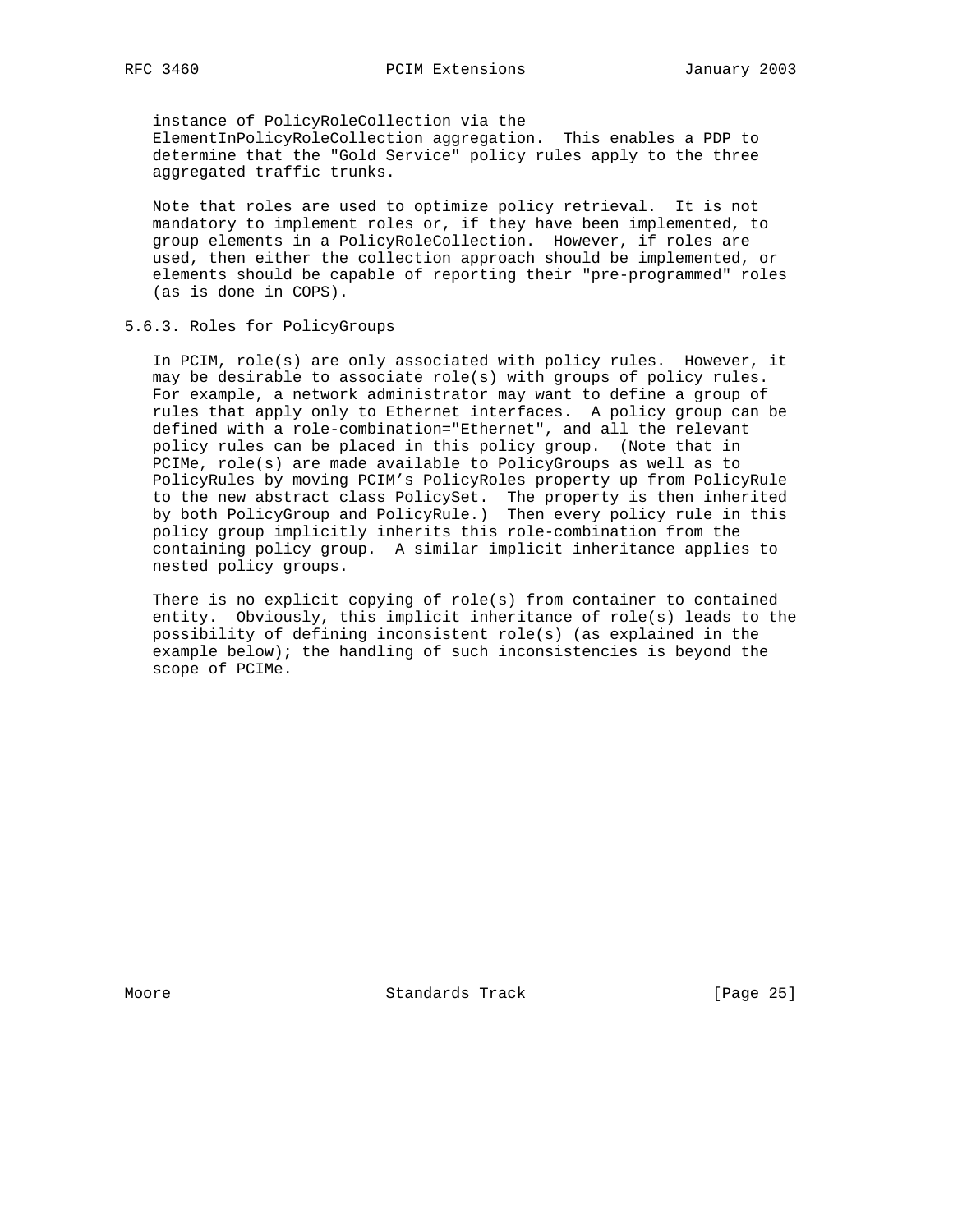As an example, suppose that there is a PolicyGroup PG1 that contains three PolicyRules, PR1, PR2, and PR3. Assume that PG1 has the roles "Ethernet" and "Fast". Also, assume that the contained policy rules have the role(s) shown below:

 +------------------------------+ | PolicyGroup PG1 | | PolicyRoles = Ethernet, Fast | +------------------------------+ | | +------------------------+ | PolicyRule PR1  $-----|$  PolicyRoles = Ethernet  $|$  | +------------------------+ | | +--------------------------+ | PolicyRule PR2 |--------| PolicyRoles = <undefined>| | +--------------------------+ | | +------------------------+ | PolicyRule PR3 | --------| PolicyRoles = Slow | +------------------------+

Figure 5. Inheritance of Roles

 In this example, the PolicyRoles property value for PR1 is consistent with the value in PG1, and in fact, did not need to be redefined. The value of PolicyRoles for PR2 is undefined. Its roles are implicitly inherited from PG1. Lastly, the value of PolicyRoles for PR3 is "Slow". This appears to be in conflict with the role, "Fast," defined in PG1. However, whether these roles are actually in conflict is not clear. In one scenario, the policy administrator may have wanted only "Fast"- "Ethernet" rules in the policy group. In another scenario, the administrator may be indicating that PR3 applies to all "Ethernet" interfaces regardless of whether they are "Fast" or "Slow." Only in the former scenario (only "Fast"- "Ethernet" rules in the policy group) is there a role conflict.

 Note that it is possible to override implicitly inherited roles via appropriate conditions on a PolicyRule. For example, suppose that PR3 above had defined the following conditions:

(interface is not "Fast") and (interface is "Slow")

This results in unambiguous semantics for PR3.

Moore Standards Track [Page 26]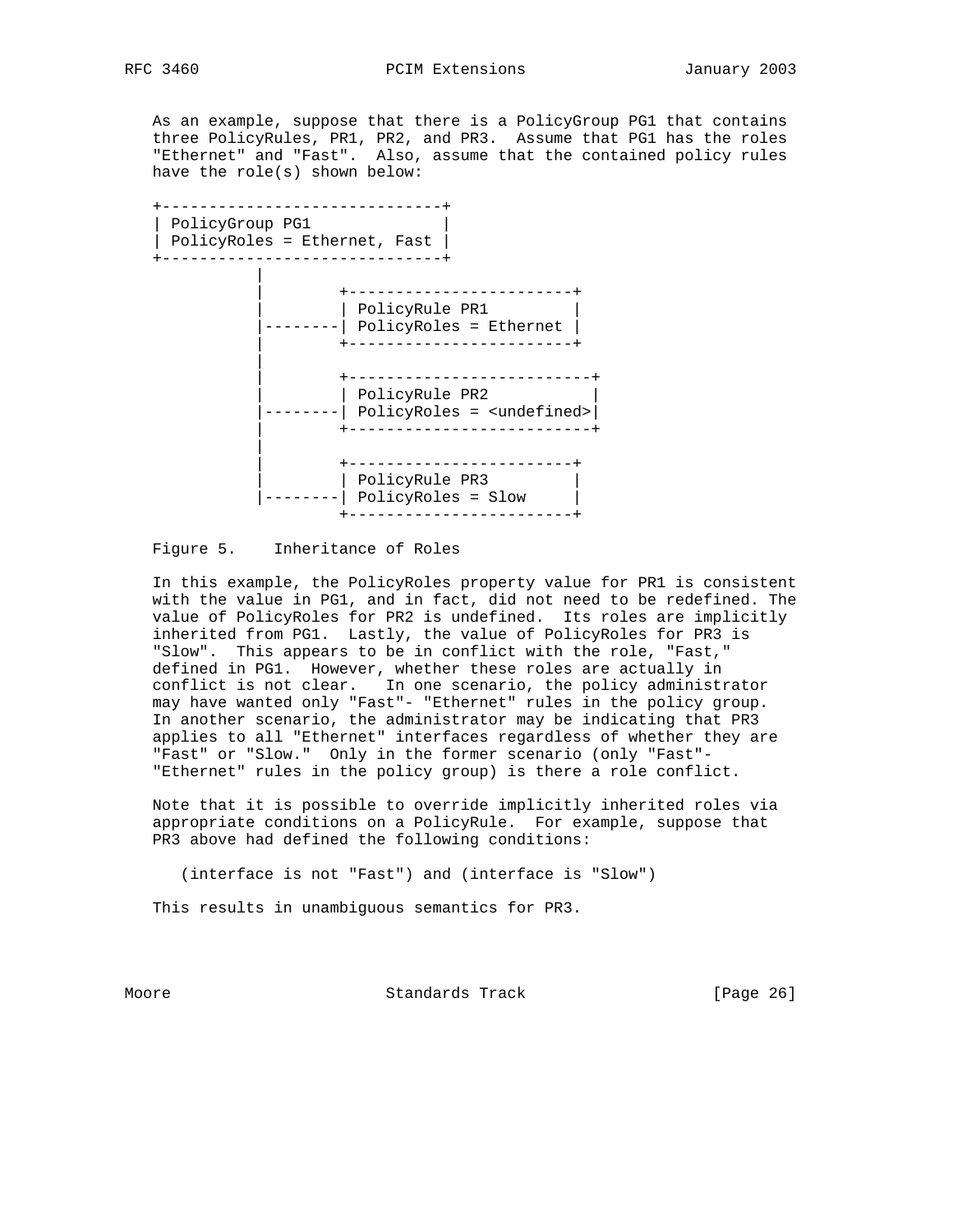5.7. Compound Policy Conditions and Compound Policy Actions

 Compound policy conditions and compound policy actions are introduced to provide additional reusable "chunks" of policy.

5.7.1. Compound Policy Conditions

 A CompoundPolicyCondition is a PolicyCondition representing a Boolean combination of simpler conditions. The conditions being combined may be SimplePolicyConditions (discussed below in Section 6.4), but the utility of reusable combinations of policy conditions is not necessarily limited to the case where the component conditions are simple ones.

 The PCIM extensions to introduce compound policy conditions are relatively straightforward. Since the purpose of the extension is to apply the DNF / CNF logic from PCIM's PolicyConditionInPolicyRule aggregation to a compound condition that aggregates simpler conditions, the following changes are required:

- o Create a new aggregation PolicyConditionInPolicyCondition, with the same GroupNumber and ConditionNegated properties as PolicyConditionInPolicyRule. The cleanest way to do this is to move the properties up to a new abstract aggregation superclass PolicyConditionStructure, from which the existing aggregation PolicyConditionInPolicyRule and a new aggregation PolicyConditionInPolicyCondition are derived. For now there is no need to re-document the properties themselves, since they are already documented in PCIM as part of the definition of the PolicyConditionInPolicyRule aggregation.
	- o It is also necessary to define a concrete subclass CompoundPolicyCondition of PolicyCondition, to introduce the ConditionListType property. This property has the same function, and works in exactly the same way, as the corresponding property currently defined in PCIM for the PolicyRule class.

 The class and property definitions for representing compound policy conditions are below, in Section 6.

5.7.2. Compound Policy Actions

 A compound action is a convenient construct to represent a sequence of actions to be applied as a single atomic action within a policy rule. In many cases, actions are related to each other and should be looked upon as sub-actions of one "logical" action. An example of such a logical action is "shape & mark" (i.e., shape a certain stream to a set of predefined bandwidth characteristics and then mark these

Moore Standards Track [Page 27]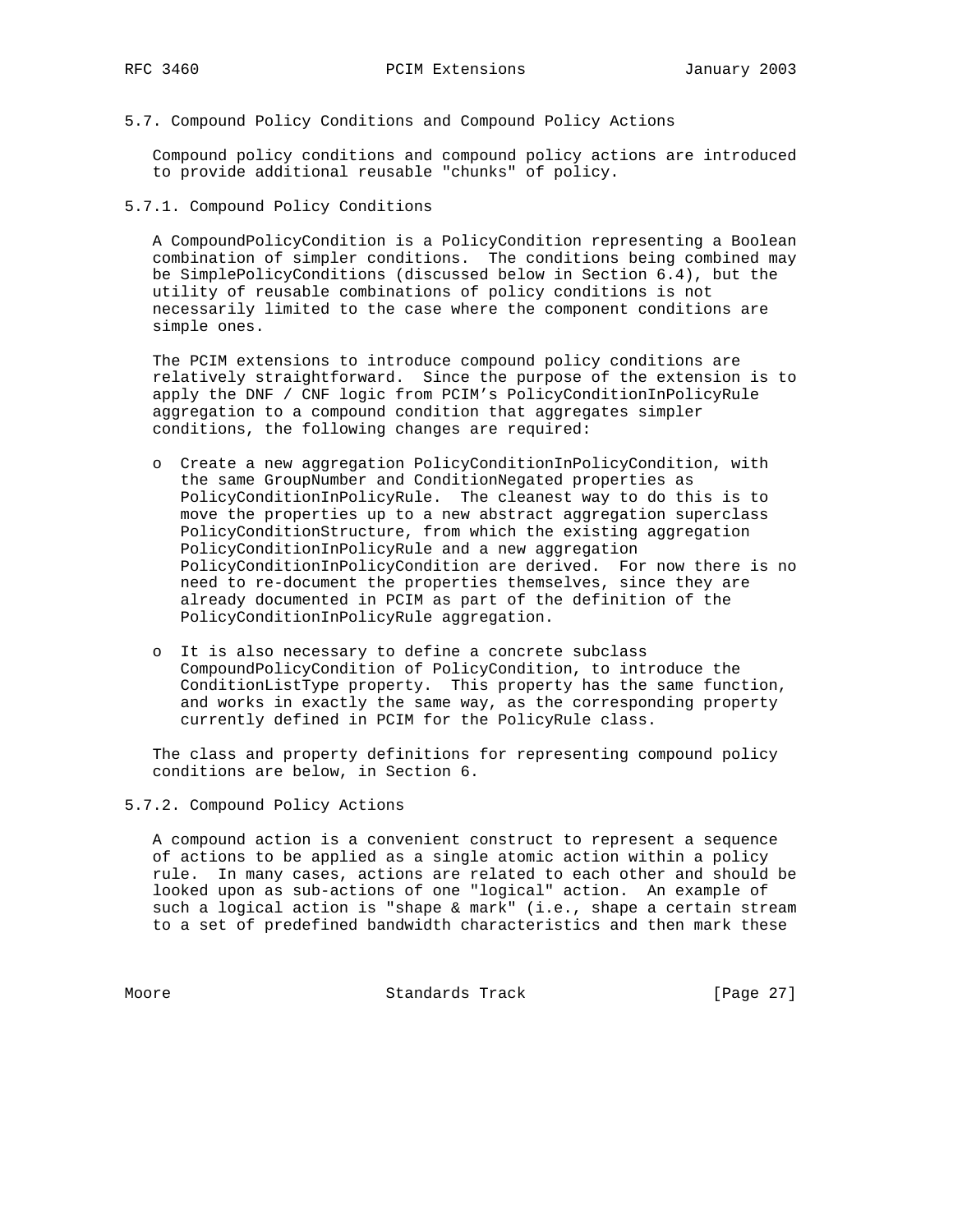packets with a certain DSCP value). This logical action is actually composed of two different QoS actions, which should be performed in a well-defined order and as a complete set.

 The CompoundPolicyAction construct allows one to create a logical relationship between a number of actions, and to define the activation logic associated with this logical action.

 The CompoundPolicyAction construct allows the reusability of these complex actions, by storing them in a ReusablePolicyContainer and reusing them in different policy rules. Note that a compound action may also be aggregated by another compound action.

 As was the case with CompoundPolicyCondition, the PCIM extensions to introduce compound policy actions are relatively straightforward. This time the goal is to apply the property ActionOrder from PCIM's PolicyActionInPolicyRule aggregation to a compound action that aggregates simpler actions. The following changes are required:

- o Create a new aggregation PolicyActionInPolicyAction, with the same ActionOrder property as PolicyActionInPolicyRule. The cleanest way to do this is to move the property up to a new abstract aggregation superclass PolicyActionStructure, from which the existing aggregation PolicyActionInPolicyRule and a new aggregation PolicyActionInPolicyAction are derived.
- o It is also necessary to define a concrete subclass CompoundPolicyAction of PolicyAction, to introduce the SequencedActions property. This property has the same function, and works in exactly the same way, as the corresponding property currently defined in PCIM for the PolicyRule class.
- o Finally, a new property ExecutionStrategy is needed for both the PCIM class PolicyRule and the new class CompoundPolicyAction. This property allows the policy administrator to specify how the PEP should behave in the case where there are multiple actions aggregated by a PolicyRule or by a CompoundPolicyAction.

 The class and property definitions for representing compound policy actions are below, in Section 6.

## 5.8. Variables and Values

 The following subsections introduce several related concepts, including PolicyVariables and PolicyValues (and their numerous subclasses), SimplePolicyConditions, and SimplePolicyActions.

Moore Standards Track [Page 28]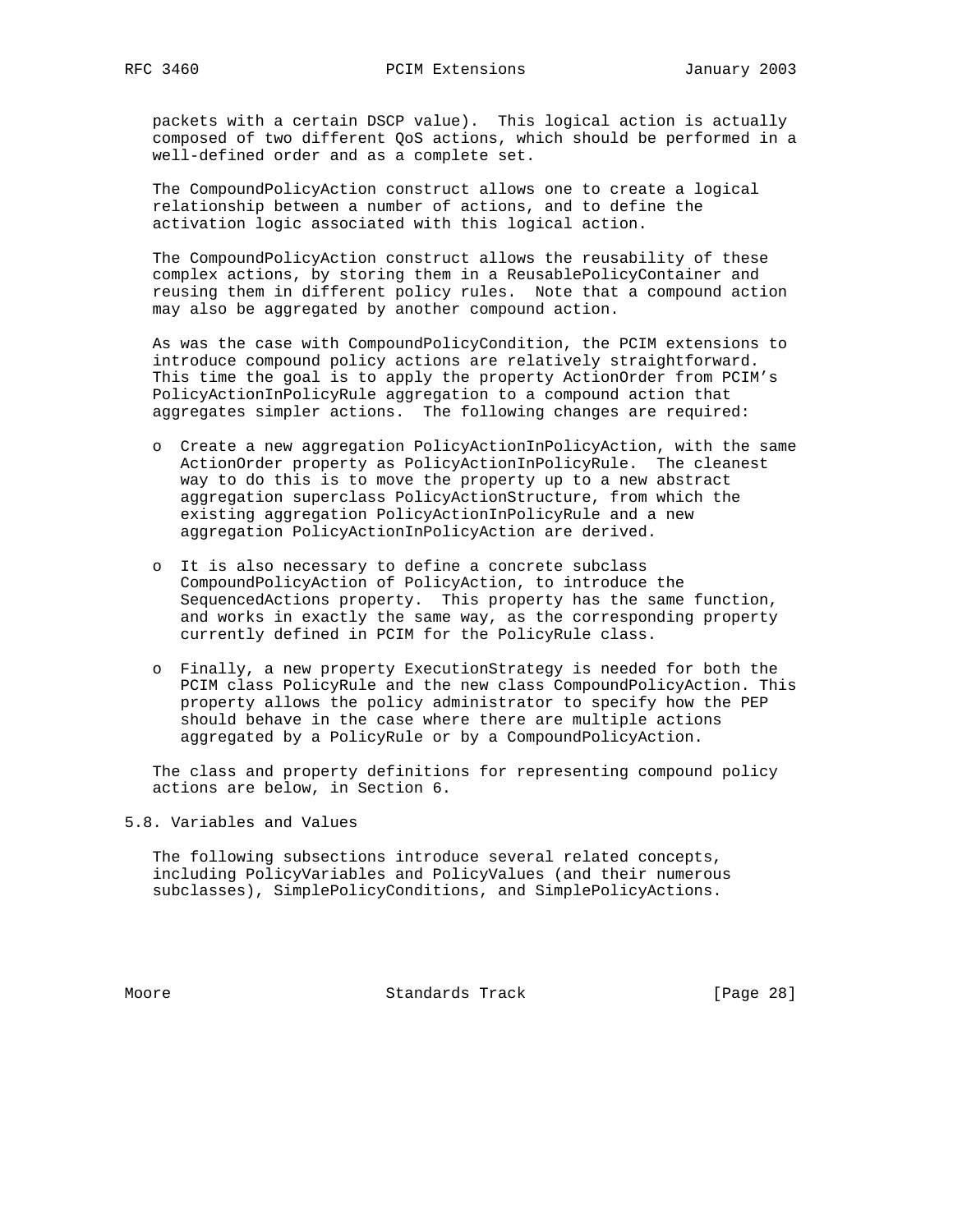## 5.8.1. Simple Policy Conditions

 The SimplePolicyCondition class models elementary Boolean expressions of the form: "(<variable> MATCH <value>)". The relationship 'MATCH', which is implicit in the model, is interpreted based on the variable and the value. Section 5.8.3 explains the semantics of the 'MATCH' operator. Arbitrarily complex Boolean expressions can be formed by chaining together any number of simple conditions using relational operators. Individual simple conditions can be negated as well. Arbitrarily complex Boolean expressions are modeled by the class CompoundPolicyCondition (described in Section 5.7.1).

 For example, the expression "SourcePort == 80" can be modeled by a simple condition. In this example, 'SourcePort' is a variable, '==' is the relational operator denoting the equality relationship (which is generalized by PCIMe to a "MATCH" relationship), and '80' is an integer value. The complete interpretation of a simple condition depends on the binding of the variable. Section 5.8.5 describes variables and their binding rules.

 The SimplePolicyCondition class refines the basic structure of the PolicyCondition class defined in PCIM by using the pair (<variable>, <value>) to form the condition. Note that the operator between the variable and the value is always implied in PCIMe: it is not a part of the formal notation.

 The variable specifies the attribute of an object that should be matched when evaluating the condition. For example, for a QoS model, this object could represent the flow that is being conditioned. A set of predefined variables that cover network attributes commonly used for filtering is introduced in PCIMe, to encourage interoperability. This list covers layer 3 IP attributes such as IP network addresses, protocols and ports, as well as a set of layer 2 attributes (e.g., MAC addresses).

 The bound variable is matched against a value to produce the Boolean result. For example, in the condition "The source IP address of the flow belongs to the 10.1.x.x subnet", a source IP address variable is matched against a 10.1.x.x subnet value.

5.8.2. Using Simple Policy Conditions

 Simple conditions can be used in policy rules directly, or as building blocks for creating compound policy conditions.

 Simple condition composition MUST enforce the following data-type conformance rule: The ValueTypes property of the variable must be compatible with the type of the value class used. The simplest (and

Moore Standards Track [Page 29]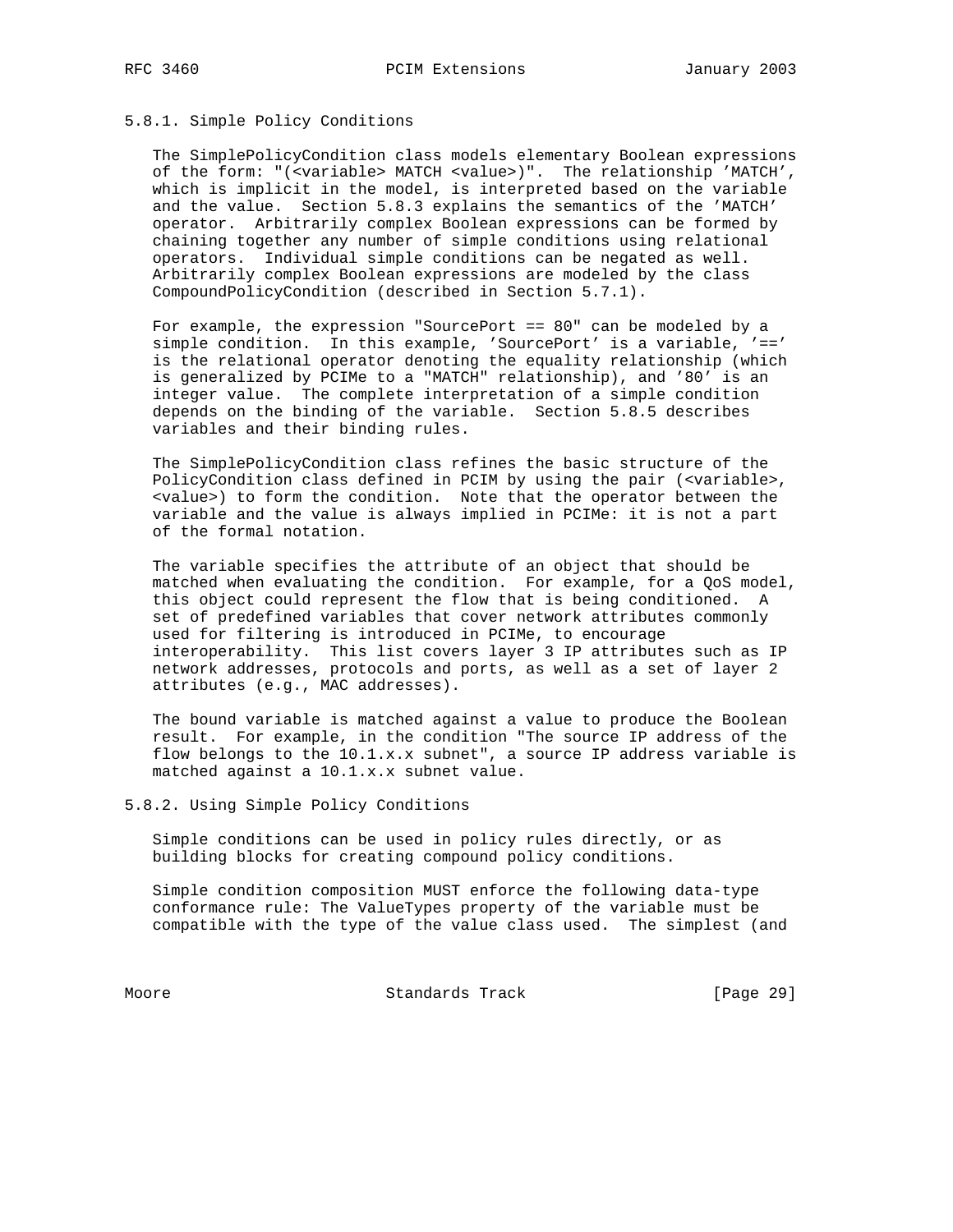friendliest, from a user point-of-view) way to do this is to equate the type of the value class with the name of the class. By ensuring that the ValueTypes property of the variable matches the name of the value class used, we know that the variable and value instance values are compatible with each other.

 Composing a simple condition requires that an instance of the class SimplePolicyCondition be created, and that instances of the variable and value classes that it uses also exist. Note that the variable and/or value instances may already exist as reusable objects in an appropriate ReusablePolicyContainer.

 Two aggregations are used in order to create the pair (<variable>, <value>). The aggregation PolicyVariableInSimplePolicyCondition relates a SimplePolicyCondition to a single variable instance. Similarly, the aggregation PolicyValueInSimplePolicyCondition relates a SimplePolicyCondition to a single value instance. Both aggregations are defined in this document.

 Figure 6. depicts a SimplePolicyCondition with its associated variable and value. Also shown are two PolicyValue instances that identify the values that the variable can assume.



Aggregation Legend:

 \*\*\*\* PolicyVariableInSimplePolicyCondition @@@@ PolicyValueInSimplePolicyCondition #### ExpectedPolicyValuesForVariable

Figure 6. SimplePolicyCondition

 Note: The class names in parenthesis denote subclasses. The classes named in the figure are abstract, and thus cannot themselves be instantiated.

Moore Standards Track [Page 30]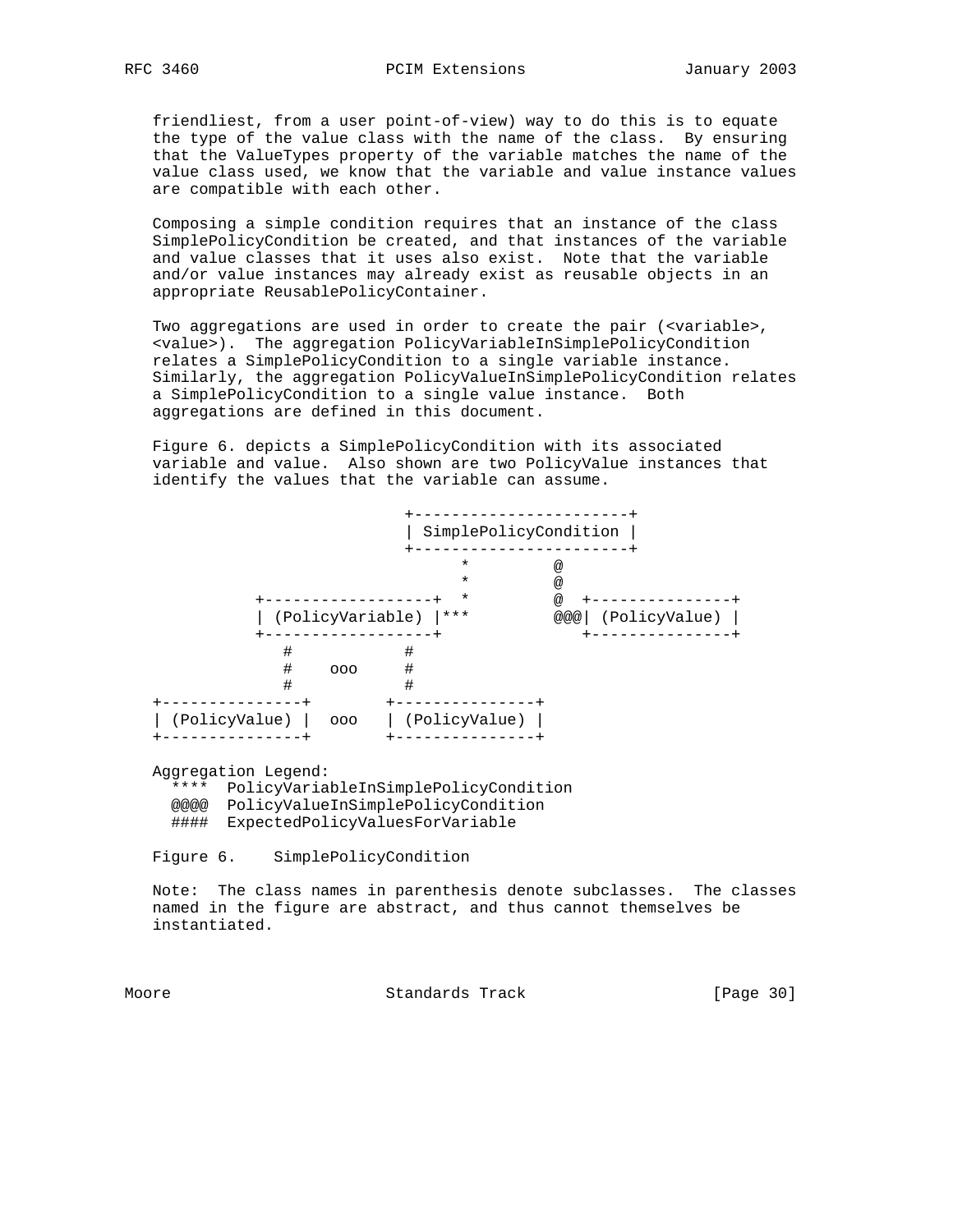5.8.3. The Simple Condition Operator

 A simple condition models an elementary Boolean expression of the form "variable MATCHes value". However, the formal notation of the SimplePolicyCondition, together with its associations, models only a pair, (<variable>, <value>). The 'MATCH' operator is not directly modeled -- it is implied. Furthermore, this implied 'MATCH' operator carries overloaded semantics.

 For example, in the simple condition "DestinationPort MATCH '80'", the interpretation of the 'MATCH' operator is equality (the 'equal' operator). Clearly, a different interpretation is needed in the following cases:

- o "DestinationPort MATCH {'80', '8080'}" -- operator is 'IS SET MEMBER'
- o "DestinationPort MATCH {'1 to 255'}" -- operator is 'IN INTEGER RANGE'
- o "SourceIPAddress MATCH 'MyCompany.com'" -- operator is 'IP ADDRESS AS RESOLVED BY DNS'

 The examples above illustrate the implicit, context-dependent nature of the 'MATCH' operator. The interpretation depends on the actual variable and value instances in the simple condition. The interpretation is always derived from the bound variable and the value instance associated with the simple condition. Text accompanying the value class and implicit variable definition is used for interpreting the semantics of the 'MATCH' relationship. In the following list, we define generic (type-independent) matching.

 PolicyValues may be multi-fielded, where each field may contain a range of values. The same equally holds for PolicyVariables. Basically, we have to deal with single values (singleton), ranges ([lower bound .. upper bound]), and sets (a,b,c). So independent of the variable and value type, the following set of generic matching rules for the 'MATCH' operator are defined.

- o singleton matches singleton -> the matching rule is defined in the type
- o singleton matches range [lower bound .. upper bound] -> the matching evaluates to true, if the singleton matches the lower bound or the upper bound or a value in between

Moore Standards Track [Page 31]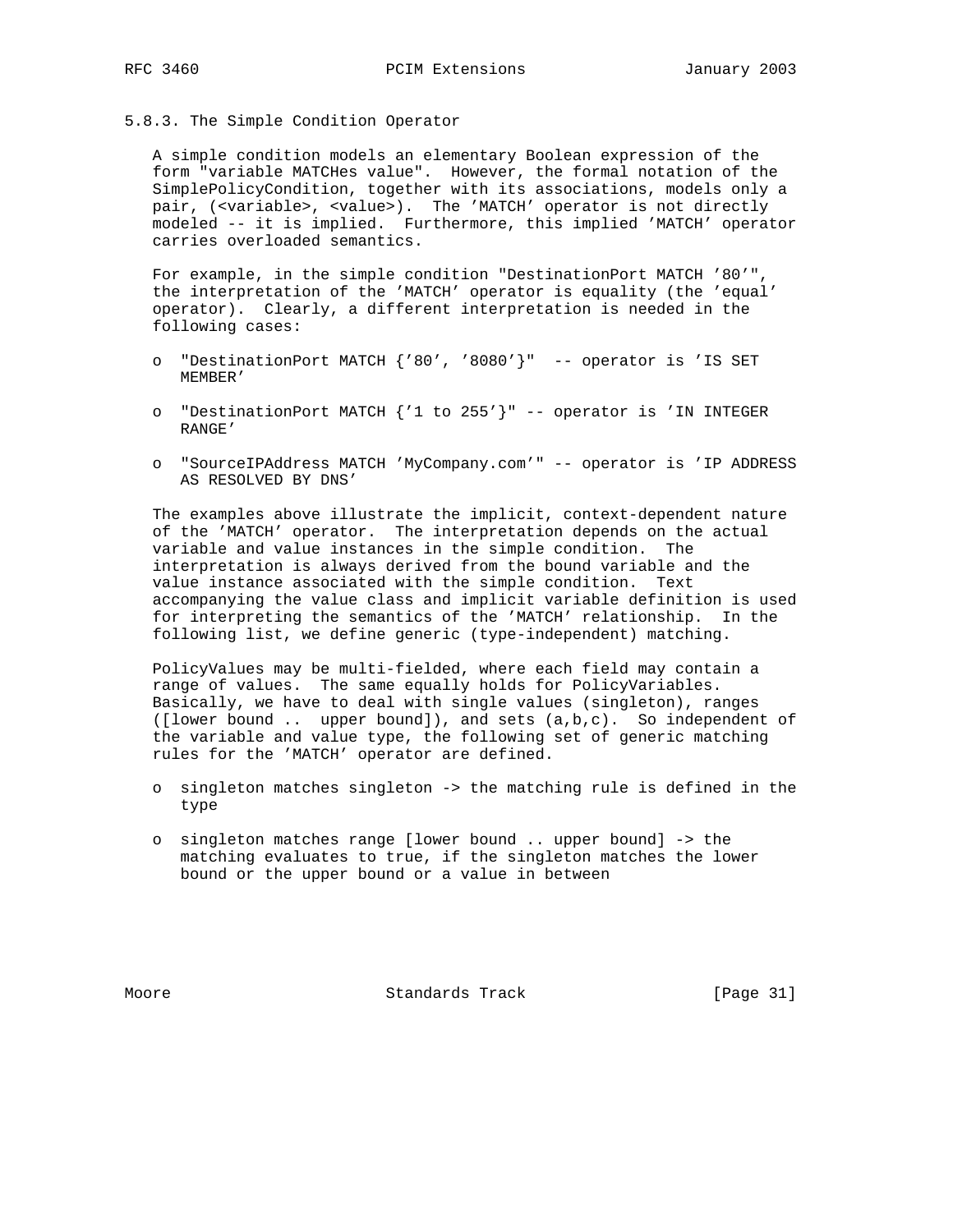- o singleton matches set -> the matching evaluates to true, if the value of the singleton matches one of the components in the set, where a component may be a singleton or range again
- o ranges [A..B] matches singleton -> is true if A matches B matches singleton
- o range [A..B] matches range [X..Y] -> the matching evaluates to true, if all values of the range [A..B] are also in the range  $[X..Y]$ . For instance,  $[3..5]$  match  $[1..6]$  evaluates to true, whereas [3..5] match [4..6] evaluates to false.
- o range  $[A..B]$  matches set  $(a,b,c, ...)$  -> the matching evaluates to true, if all values in the range [A..B] are part of the set. For instance, range [2..3] match set ([1..2],3) evaluates to true, as well as range  $[2..3]$  match set  $(2,3)$ , and range  $[2..3]$  match set  $([1..2],[3..5]).$
- o set (a,b,c, ...) match singleton -> is true if a match b match c match ... match singleton
- o set match range -> the matching evaluates to true, if all values in the set are part of the range. For example, set (2,3) match range [1..4] evaluates to true.
- o set  $(a,b,c,...)$  match set  $(x,y,z,...)$  -> the matching evaluates to true, if all values in the set  $(a,b,c,...)$  are part of the set  $(x,y,z,...).$  For example, set  $(1,2,3)$  match set  $(1,2,3,4)$  evaluates to true. Set (1,2,3) match set (1,2) evaluates to false.

 Variables may contain various types (Section 6.11.1). When not stated otherwise, the type of the value bound to the variable at condition evaluation time and the value type of the PolicyValue instance need to be of the same type. If they differ, then the condition evaluates to FALSE.

 The ExpectedPolicyValuesForVariable association specifies an expected set of values that can be matched with a variable within a simple condition. Using this association, a source or destination port can be limited to the range 0-200, a source or destination IP address can be limited to a specified list of IPv4 address values, etc.

Moore Standards Track [Page 32]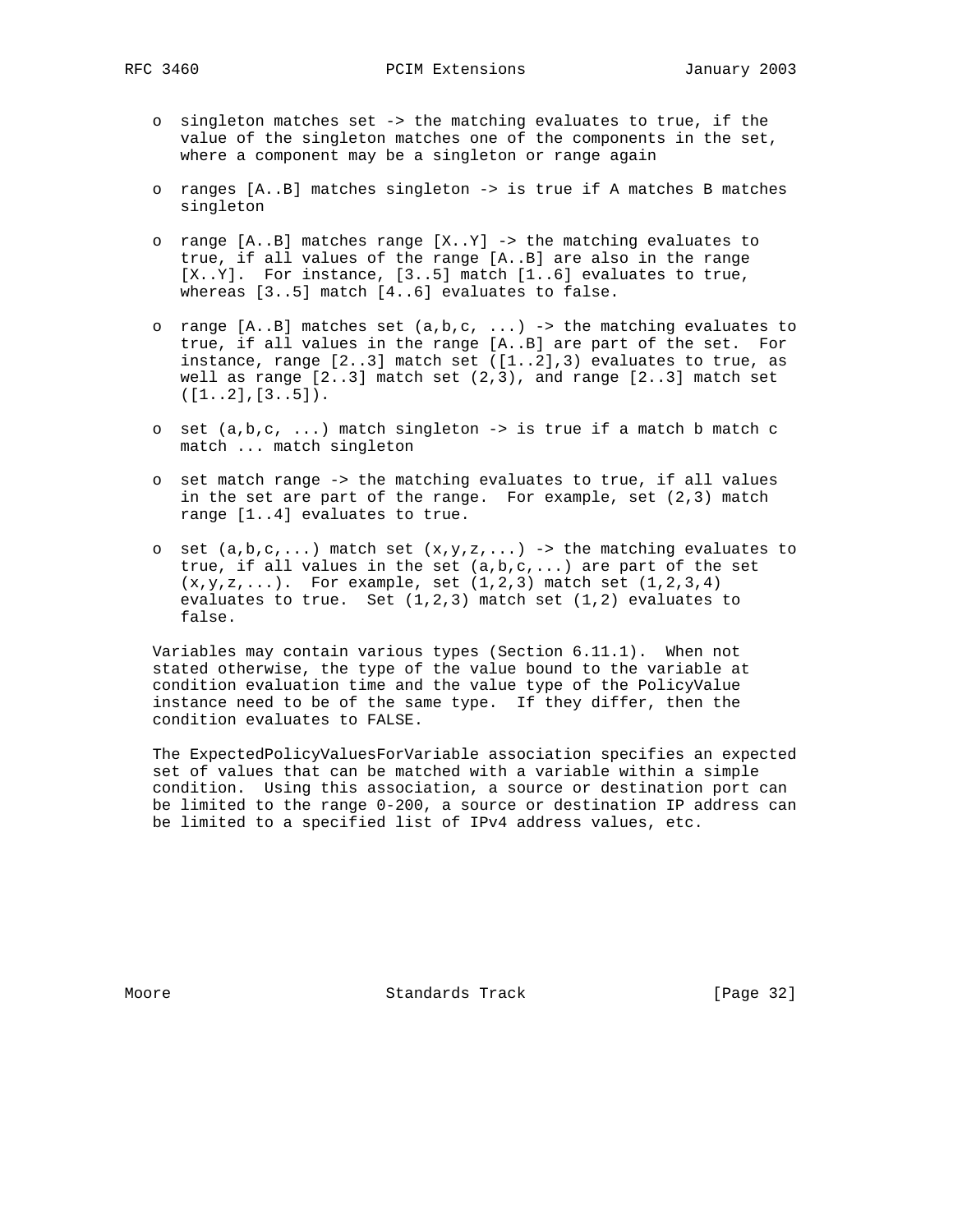

Figure 7. An Invalid SimplePolicyCondition

 The ability to express these limitations appears in the model to support validation of a SimplePolicyCondition prior to its deployment to an enforcement point. A Policy Management Tool, for example SHOULD NOT accept the SimplePolicyCondition shown in Figure 7. If, however, a policy rule containing this condition does appear at an enforcement point, the expected values play no role in the determination of whether the condition evaluates to True or False. Thus in this example, the SimplePolicyCondition evaluates to True if the source port for the packet under consideration is 300, and it evaluates to False otherwise.

# 5.8.4. SimplePolicyActions

 The SimplePolicyAction class models the elementary set operation. "SET <variable> TO <value>". The set operator MUST overwrite an old value of the variable. In the case where the variable to be updated is multi- valued, the only update operation defined is a complete replacement of all previous values with a new set. In other words, there are no Add or Remove [to/from the set of values] operations defined for SimplePolicyActions.

Moore Standards Track [Page 33]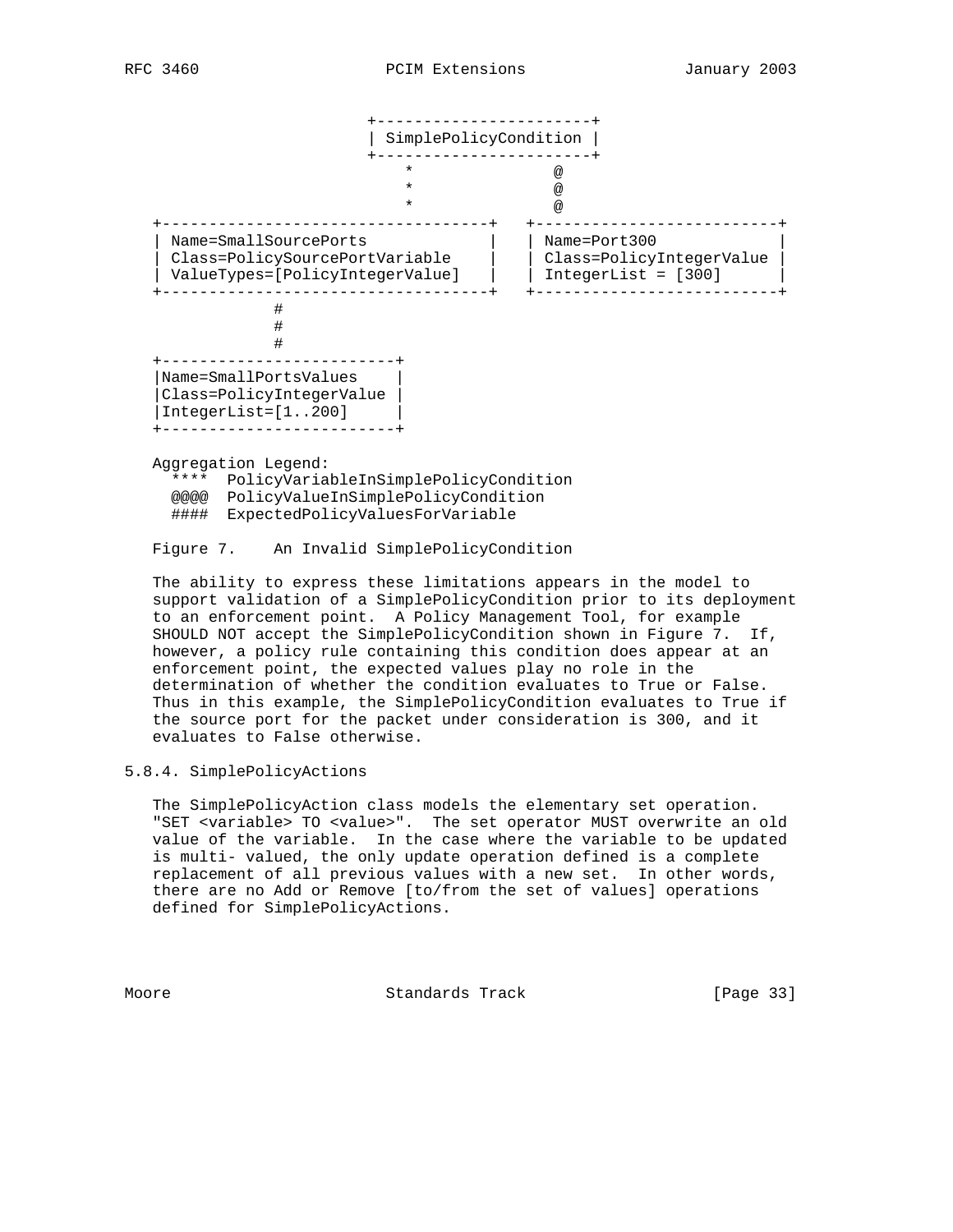For example, the action "set DSCP to EF" can be modeled by a simple action. In this example, 'DSCP' is an implicit variable referring to the IP packet header DSCP field. 'EF' is an integer or bit string value (6 bits). The complete interpretation of a simple action depends on the binding of the variable.

 The SimplePolicyAction class refines the basic structure of the PolicyAction class defined in PCIM, by specifying the contents of the action using the (<variable>, <value>) pair to form the action. The variable specifies the attribute of an object. The value of this attribute is set to the value specified in <value>. Selection of the object is a function of the type of variable involved. See Sections 5.8.6 and 5.8.7, respectively, for details on object selection for explicitly bound and implicitly bound policy variables.

 SimplePolicyActions can be used in policy rules directly, or as building blocks for creating CompoundPolicyActions.

 The set operation is only valid if the list of types of the variable (ValueTypes property of PolicyImplicitVariable) includes the specified type of the value. Conversion of values from one representation into another is not defined. For example, a variable of IPv4Address type may not be set to a string containing a DNS name. Conversions are part of an implementation-specific mapping of the model.

 As was the case with SimplePolicyConditions, the role of expected values for the variables that appear in SimplePolicyActions is for validation, prior to the time when an action is executed. Expected values play no role in action execution.

 Composing a simple action requires that an instance of the class SimplePolicyAction be created, and that instances of the variable and value classes that it uses also exist. Note that the variable and/or value instances may already exist as reusable objects in an appropriate ReusablePolicyContainer.

 Two aggregations are used in order to create the pair (<variable>, <value>). The aggregation PolicyVariableInSimplePolicyAction relates a SimplePolicyAction to a single variable instance. Similarly, the aggregation PolicyValueInSimplePolicyAction relates a SimplePolicyAction to a single value instance. Both aggregations are defined in this document.

 Figure 8. depicts a SimplePolicyAction with its associated variable and value.

Moore **Standards Track** [Page 34]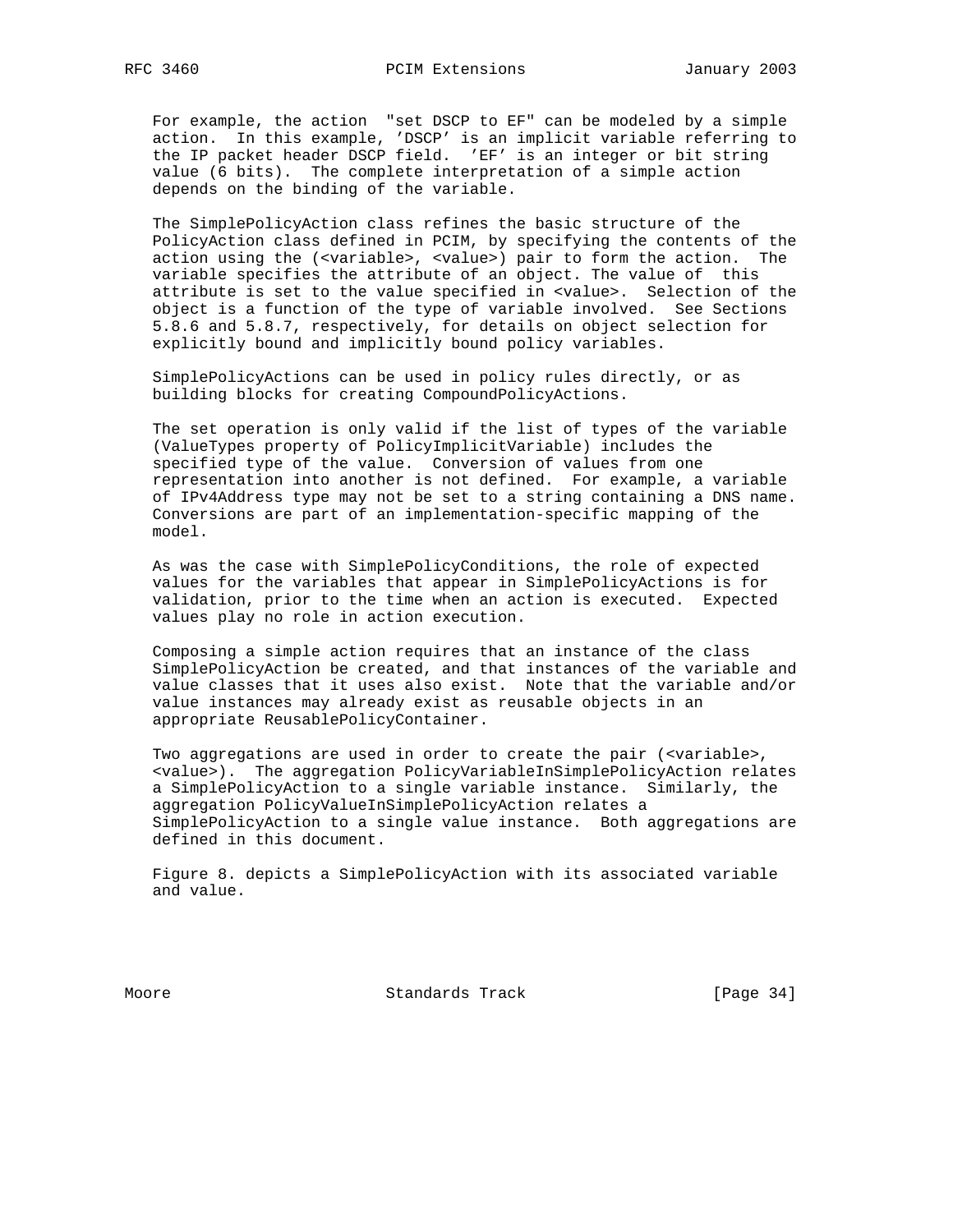

 Aggregation Legend: \*\*\*\* PolicyVariableInSimplePolicyAction @@@@ PolicyValueInSimplePolicyAction #### ExpectedPolicyValuesForVariable

Figure 8. SimplePolicyAction

## 5.8.5. Policy Variables

 A variable generically represents information that changes (or "varies"), and that is set or evaluated by software. In policy, conditions and actions can abstract information as "policy variables" to be evaluated in logical expressions, or set by actions.

 PCIMe defines two types of PolicyVariables, PolicyImplicitVariables and PolicyExplicitVariables. The semantic difference between these classes is based on modeling context. Explicit variables are bound to exact model constructs, while implicit variables are defined and evaluated outside of a model. For example, one can imagine a PolicyCondition testing whether a CIM ManagedSystemElement's Status property has the value "Error." The Status property is an explicitly defined PolicyVariable (i.e., it is defined in the context of the CIM Schema, and evaluated in the context of a specific instance). On the other hand, network packets are not explicitly modeled or instantiated, since there is no perceived value (at this time) in managing at the packet level. Therefore, a PolicyCondition can make no explicit reference to a model construct that represents a network packet's source address. In this case, an implicit PolicyVariable is defined, to allow evaluation or modification of a packet's source address.

Moore **Standards Track** [Page 35]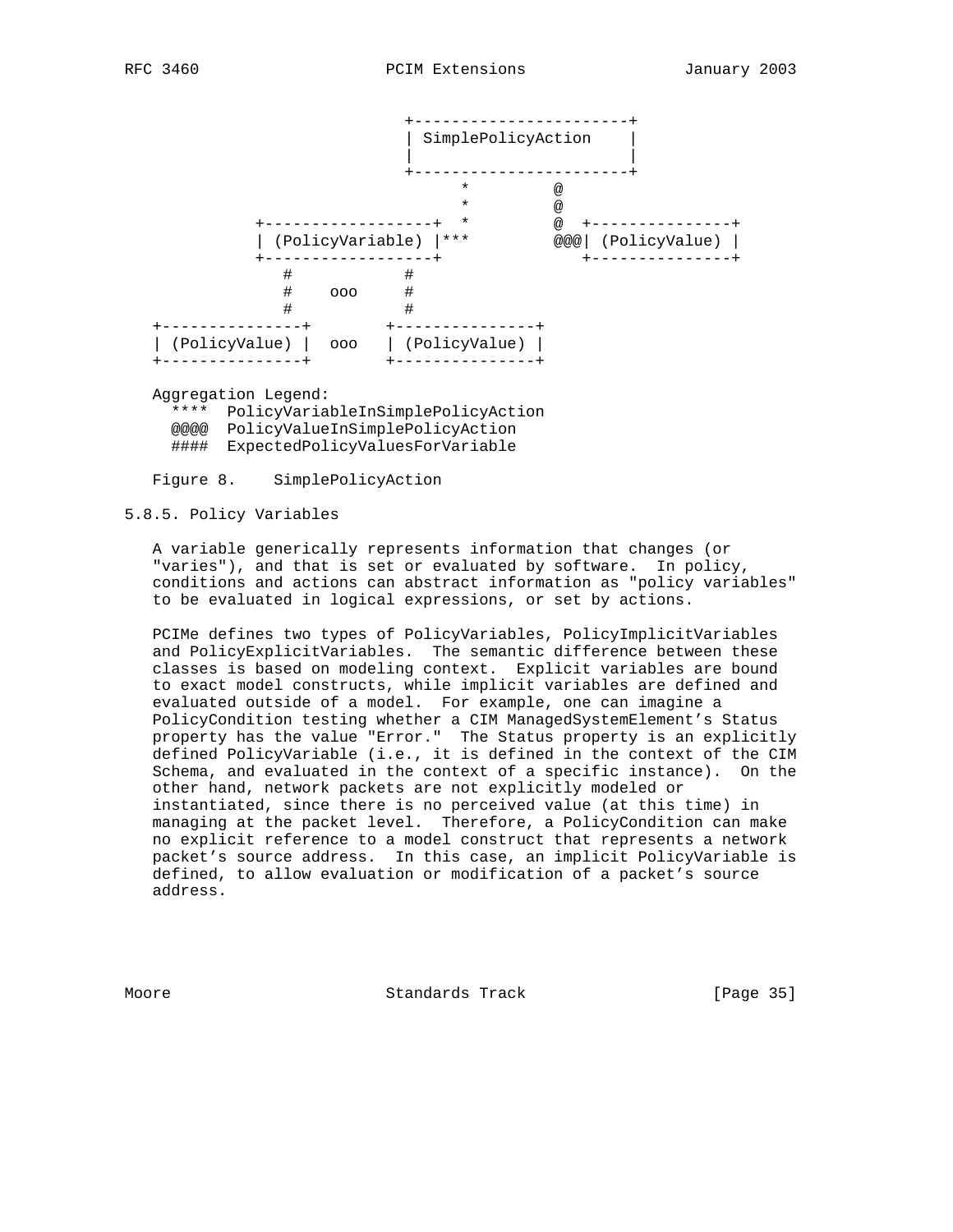# 5.8.6. Explicitly Bound Policy Variables

 Explicitly bound policy variables indicate the class and property names of the model construct to be evaluated or set. The CIM Schema defines and constrains "appropriate" values for the variable (i.e., model property) using data types and other information such as class/property qualifiers.

 A PolicyExplicitVariable is "explicit" because its model semantics are exactly defined. It is NOT explicit due to an exact binding to a particular object instance. If PolicyExplicitVariables were tied to instances (either via associations or by an object identification property in the class itself), then we would be forcing element specific rules. On the other hand, if we only specify the object's model context (class and property name), but leave the binding to the policy framework (for example, using policy roles), then greater flexibility results for either general or element-specific rules.

 For example, an element-specific rule is obtained by a condition ((<variable>, <value>) pair) that defines CIM LogicalDevice DeviceID="12345". Alternately, if a PolicyRule's PolicyRoles is "edge device" and the condition ((<variable>, <value>) pair) is Status="Error", then a general rule results for all edge devices in error.

 Currently, the only binding for a PolicyExplicitVariable defined in PCIMe is to the instances selected by policy roles. For each such instance, a SimplePolicyCondition that aggregates the PolicyExplicitVariable evaluates to True if and only if ALL of the following are true:

- o The instance selected is of the class identified by the variable's ModelClass property, or of a subclass of this class.
- o The instance selected has the property identified by the variable's ModelProperty property.
- o The value of this property in the instance matches the value specified in the PolicyValue aggregated by the condition.

In all other cases, the SimplePolicyCondition evaluates to False.

 For the case where a SimplePolicyAction aggregates a PolicyExplicitVariable, the indicated property in the selected instance is set to the value represented by the PolicyValue that the SimplePolicyAction also aggregates. However, if the selected instance is not of the class identified by the variable's ModelClass property, or of a subclass of this class, then the action is not performed. In this case the SimplePolicyAction is not treated either as a successfully executed action (for the execution strategy Do

Moore Standards Track [Page 36]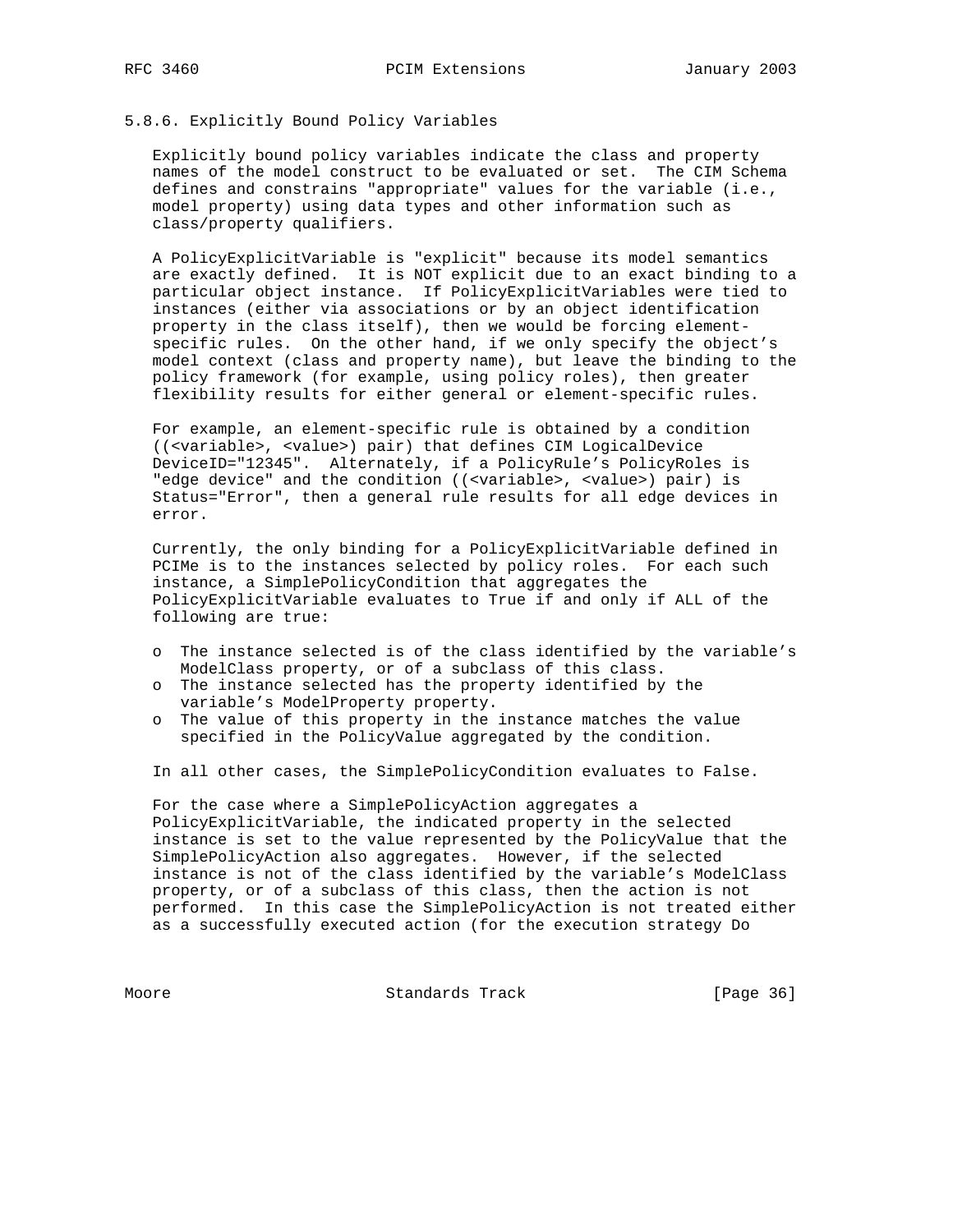Until Success) or as a failed action (for the execution strategy Do Until Failure). Instead, the remaining actions for the policy rule, if any, are executed as if this SimplePolicyAction were not present at all in the list of actions aggregated by the rule.

 Explicit variables would be more powerful if they could reach beyond the instances selected by policy roles, to related instances. However, to represent a policy rule involving such variables in any kind of general way requires something that starts to resemble very much a complete policy language. Clearly such a language is outside the scope of PCIMe, although it might be the subject of a future document.

 By restricting much of the generality, it would be possible for explicit variables in PCIMe to reach slightly beyond a selected instance. For example, if a selected instance were related to exactly one instance of another class via a particular association class, and if the goal of the policy rule were both to test a property of this related instance and to set a property of that same instance, then it would be possible to represent the condition and action of the rule using PolicyExplicitVariables. Rather than handling this one specific case with explicit variables, though, it was decided to lump them with the more general case, and deal with them if and when a policy language is defined.

 Refer to Section 6.10 for the formal definition of the class PolicyExplicitVariable.

5.8.7. Implicitly Bound Policy Variables

 Implicitly bound policy variables define the data type and semantics of a variable. This determines how the variable is bound to a value in a condition or an action. Further instructions are provided for specifying data type and/or value constraints for implicitly bound variables.

 PCIMe introduces an abstract class, PolicyImplicitVariable, to model implicitly bound variables. This class is derived from the abstract class PolicyVariable also defined in PCIMe. Each of the implicitly bound variables introduced by PCIMe (and those that are introduced by domain- specific sub-models) MUST be derived from the PolicyImplicitVariable class. The rationale for using this mechanism for modeling is explained below in Section 5.8.9.

 A domain-specific policy information model that extends PCIMe may define additional implicitly bound variables either by deriving them directly from the class PolicyImplicitVariable, or by further

Moore Standards Track [Page 37]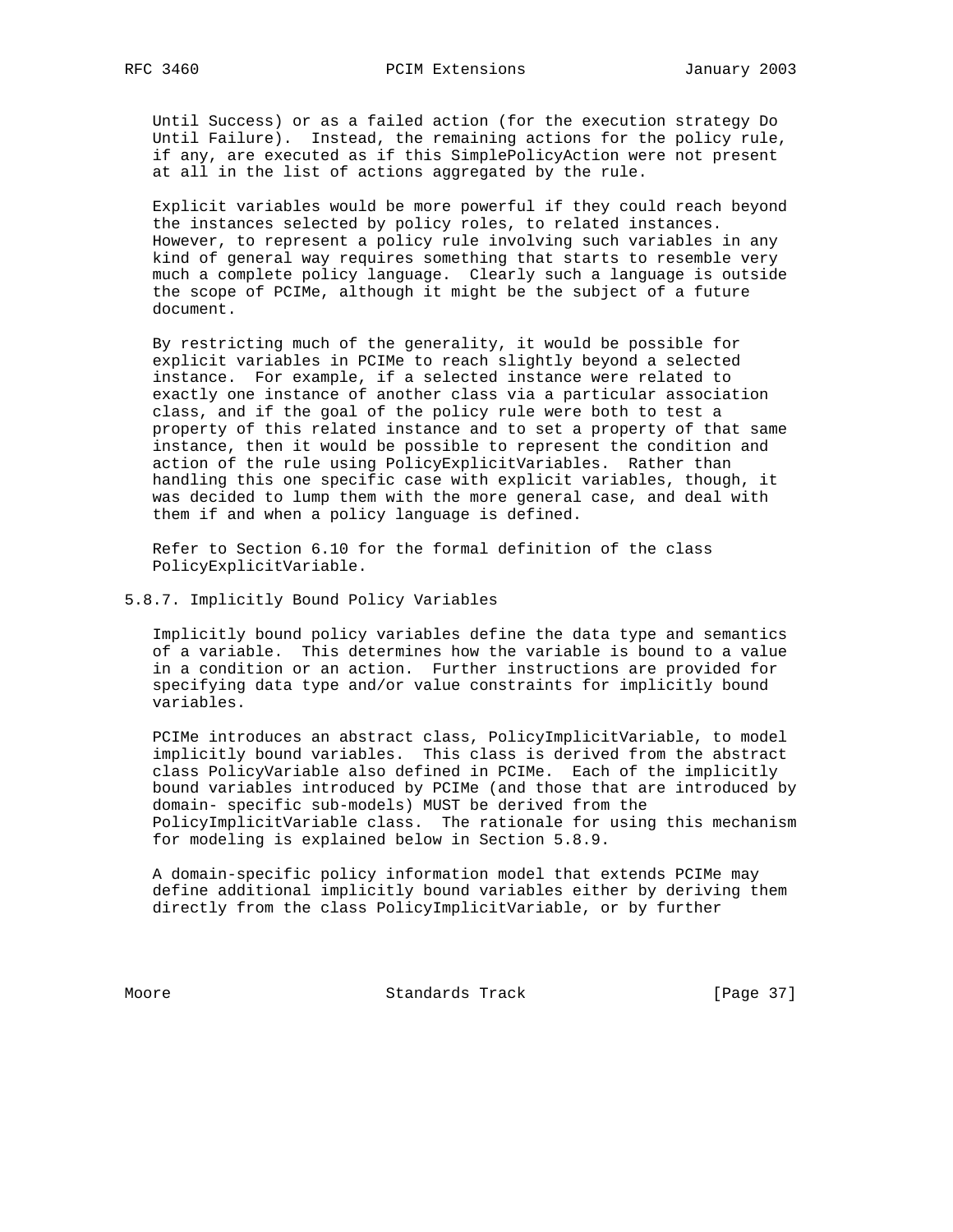refining an existing variable class such as SourcePort. When refining a class such as SourcePort, existing binding rules, type or value constraints may be narrowed.

5.8.8. Structure and Usage of Pre-Defined Variables

 A class derived from PolicyImplicitVariable to model a particular implicitly bound variable SHOULD be constructed so that its name depicts the meaning of the variable. For example, a class defined to model the source port of a TCP/UDP flow SHOULD have 'SourcePort' in its name.

 PCIMe defines one association and one general-purpose mechanism that together characterize each of the implicitly bound variables that it introduces:

- 1. The ExpectedPolicyValuesForVariable association defines the set of value classes that could be matched to this variable.
- 2. The list of constraints on the values that the PolicyVariable can hold (i.e., values that the variable must match) are defined by the appropriate properties of an associated PolicyValue class.

 In the example presented above, a PolicyImplicitVariable represents the SourcePort of incoming traffic. The ValueTypes property of an instance of this class will hold the class name PolicyIntegerValue. This by itself constrains the data type of the SourcePort instance to be an integer. However, we can further constrain the particular values that the SourcePort variable can hold by entering valid ranges in the IntegerList property of the PolicyIntegerValue instance (0 - 65535 in this document).

 The combination of the VariableName and the ExpectedPolicyValuesForVariable association provide a consistent and extensible set of metadata that define the semantics of variables that are used to form policy conditions. Since the ExpectedPolicyValuesForVariable association points to a PolicyValue instance, any of the values expressible in the PolicyValue class can be used to constrain values that the PolicyImplicitVariable can hold. For example:

 o The ValueTypes property can be used to ensure that only proper classes are used in the expression. For example, the SourcePort variable will not be allowed to ever be of type PolicyIPv4AddrValue, since source ports have different semantics than IP addresses and may not be matched. However, integer value types are allowed as the property ValueTypes holds the string "PolicyIntegerValue", which is the class name for integer values.

Moore Standards Track [Page 38]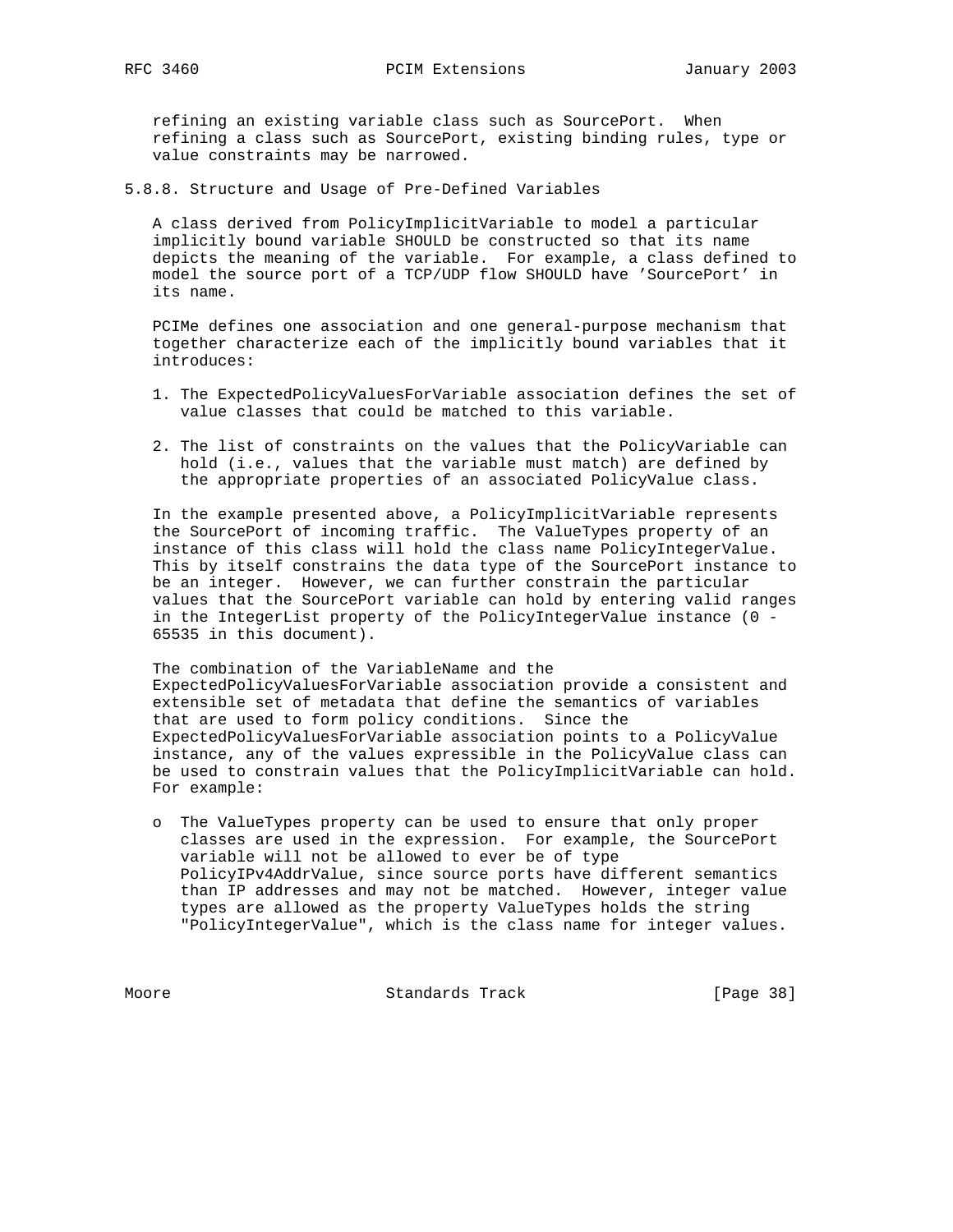o The ExpectedPolicyValuesForVariable association also ensures that variable-specific semantics are enforced (e.g., the SourcePort variable may include a constraint association to a value object defining a specific integer range that should be matched).

5.8.9. Rationale for Modeling Implicit Variables as Classes

 An implicitly bound variable can be modeled in one of several ways, including a single class with an enumerator for each individual implicitly bound variable and an abstract class extended for each individual variable. The reasons for using a class inheritance mechanism for specifying individual implicitly bound variables are these:

- 1. It is easy to extend. A domain-specific information model can easily extend the PolicyImplicitVariable class or its subclasses to define domain-specific and context-specific variables. For example, a domain-specific QoS policy information model may introduce an implicitly bound variable class to model applications by deriving a qosApplicationVariable class from the PolicyImplicitVariable abstract class.
- 2. Introduction of a single structural class for implicitly bound variables would have to include an enumerator property that contains all possible individual implicitly bound variables. This means that a domain-specific information model wishing to introduce an implicitly bound variable must extend the enumerator itself. This results in multiple definitions of the same class, differing in the values available in the enumerator class. One definition, in this document, would include the common implicitly bound variables' names, while a second definition, in the domain specific information model document, may include additional values ('qosApplicationVariable' in the example above). It wouldn't even be obvious to the application developer that multiple class definitions existed. It would be harder still for the application developer to actually find the correct class to use.
- 3. In addition, an enumerator-based definition would require each additional value to be registered with IANA to ascertain adherence to standards. This would make the process cumbersome.
- 4. A possible argument against the inheritance mechanism would cite the fact that this approach results in an explosion of class definitions compared to an enumerator class, which only introduces a single class. While, by itself, this is not a strike against the approach, it may be argued that data models derived from this information model may be more difficult to optimize for applications. This argument is rejected on the grounds that

Moore Standards Track [Page 39]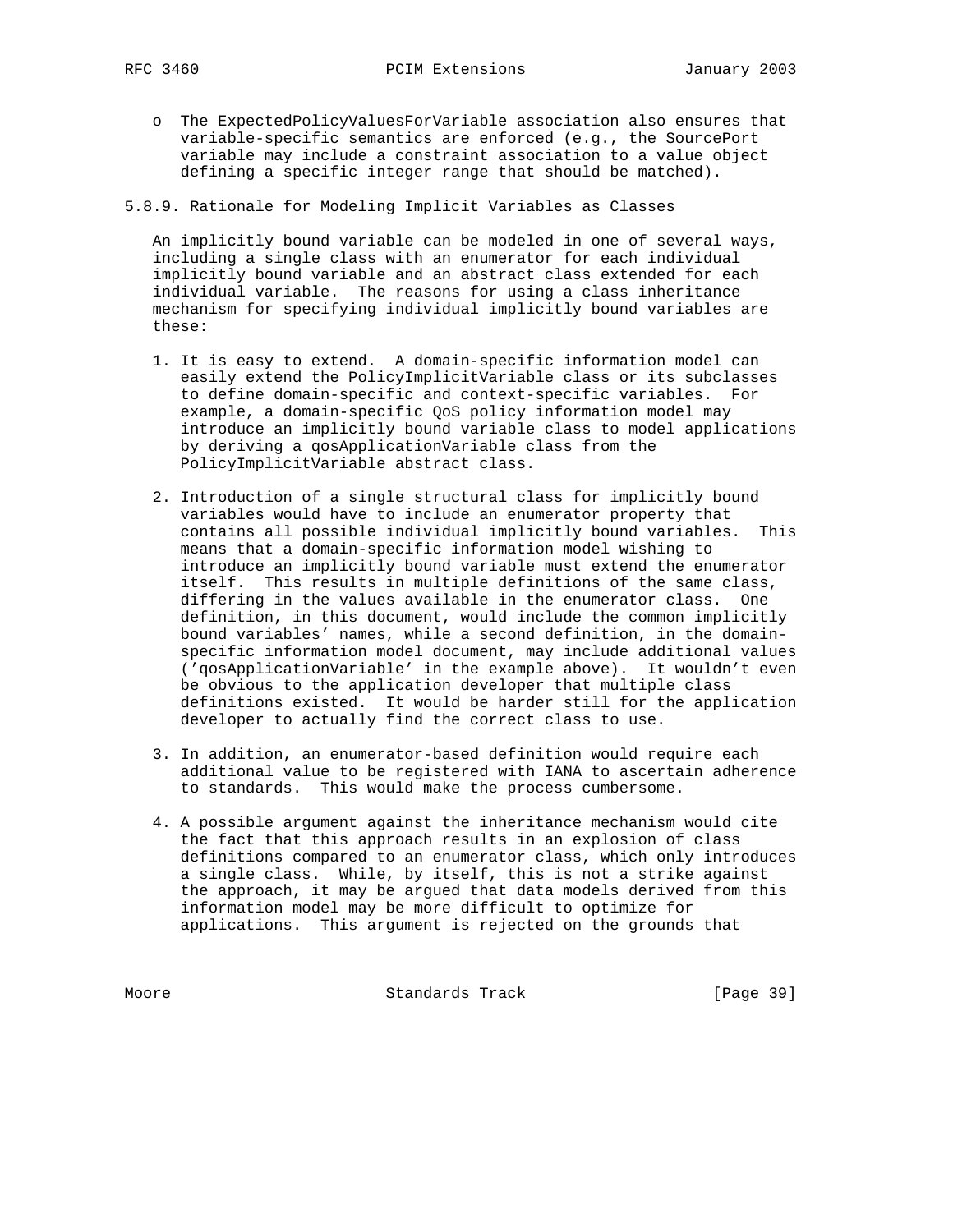application optimization is of lesser value for an information model than clarity and ease of extension. In addition, it is hard to claim that the inheritance model places an absolute burden on the optimization. For example, a data model may still use enumeration to denote instances of pre-defined variables and claim PCIMe compliance, as long as the data model can be mapped correctly to the definitions specified in this document.

# 5.8.10. Policy Values

 The abstract class PolicyValue is used for modeling values and constants used in policy conditions. Different value types are derived from this class, to represent the various attributes required. Extensions of the abstract class PolicyValue, defined in this document, provide a list of values for basic network attributes. Values can be used to represent constants as named values. Named values can be kept in a reusable policy container to be reused by multiple conditions. Examples of constants include well-known ports, well-known protocols, server addresses, and other similar concepts.

 The PolicyValue subclasses define three basic types of values: scalars, ranges and sets. For example, a well-known port number could be defined using the PolicyIntegerValue class, defining a single value (80 for HTTP), a range (80-88), or a set (80, 82, 8080) of ports, respectively. For details, please see the class definition for each value type in Section 6.14 of this document.

 PCIMe defines the following subclasses of the abstract class PolicyValue:

Classes for general use:

- PolicyStringValue,
- PolicyIntegerValue,
- PolicyBitStringValue
- PolicyBooleanValue.

Classes for layer 3 Network values:

- PolicyIPv4AddrValue,
- PolicyIPv6AddrValue.

Classes for layer 2 Network values:

- PolicyMACAddrValue.

 For details, please see the class definition section of each class in Section 6.14 of this document.

Moore **Standards Track** [Page 40]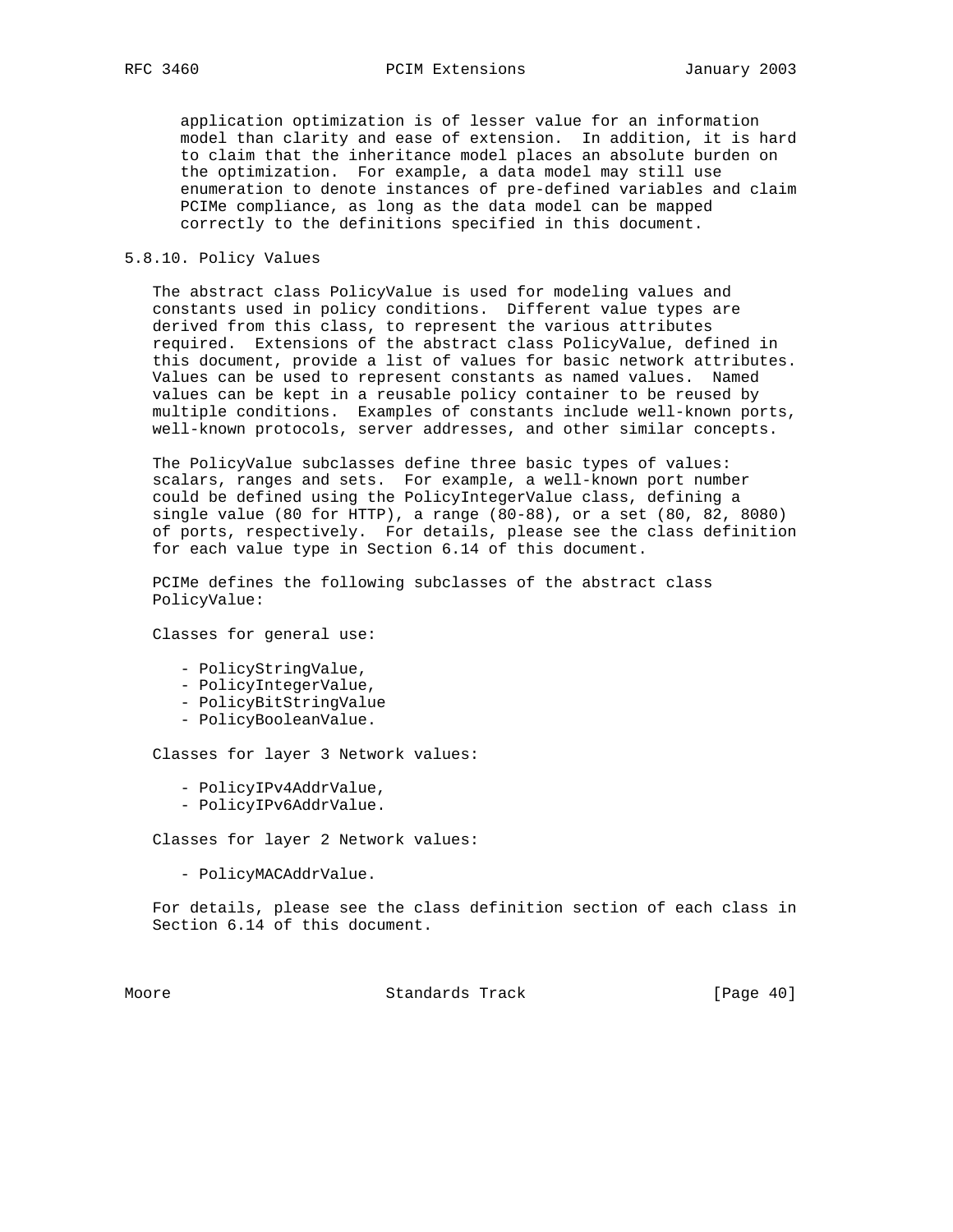## 5.9. Packet Filtering

 PCIMe contains two mechanisms for representing packet filters. The more general of these, termed here the domain-level model, expresses packet filters in terms of policy variables and policy values. The other mechanism, termed here the device-level model, expresses packet filters in a way that maps more directly to the packet fields to which the filters are being applied. While it is possible to map between these two representations of packet filters, no mapping is provided in PCIMe itself.

## 5.9.1. Domain-Level Packet Filters

 In addition to filling in the holes in the overall Policy infrastructure, PCIMe proposes a single mechanism for expressing domain-level packet filters in policy conditions. This is being done in response to concerns that even though the initial "wave" of submodels derived from PCIM were all filtering on IP packets, each was doing it in a slightly different way. PCIMe proposes a common way to express IP packet filters. The following figure illustrates how packet-filtering conditions are expressed in PCIMe.

|               |                 | CompoundFilterCondition<br>- IsMirrored boolean<br>- ConditionListType (DNF CNF) |                 |         |                      |
|---------------|-----------------|----------------------------------------------------------------------------------|-----------------|---------|----------------------|
|               |                 |                                                                                  |                 |         |                      |
|               | +               |                                                                                  | $^+$            |         |                      |
|               | $\,{}^+$        |                                                                                  |                 |         | +                    |
|               |                 |                                                                                  |                 |         |                      |
|               | SimplePC        |                                                                                  | SimplePC        |         | SimplePC             |
| $\star$       | @               | $^\star$                                                                         | @               | $\ast$  | @                    |
| $\star$       | $^{\copyright}$ | $\star$                                                                          | $\omega$        | $\star$ | @                    |
| $\star$       | $\omega$        | $\star$                                                                          | @               | $\star$ | $^{\textregistered}$ |
| FlowDirection | "Tn"            | SrcIP                                                                            | <addr1></addr1> | DstIP   | cadar2               |

Aggregation Legend:

 ++++ PolicyConditionInPolicyCondition \*\*\*\* PolicyVariableInSimplePolicyCondition

@@@@ PolicyValueInSimplePolicyCondition

Figure 9. Packet Filtering in Policy Conditions

 In Figure 9., each SimplePolicyCondition represents a single field to be filtered on: Source IP address, Destination IP address, Source port, etc. An additional SimplePolicyCondition indicates the direction that a packet is traveling on an interface: inbound or outbound. Because of the FlowDirection condition, care must be taken

Moore Standards Track [Page 41]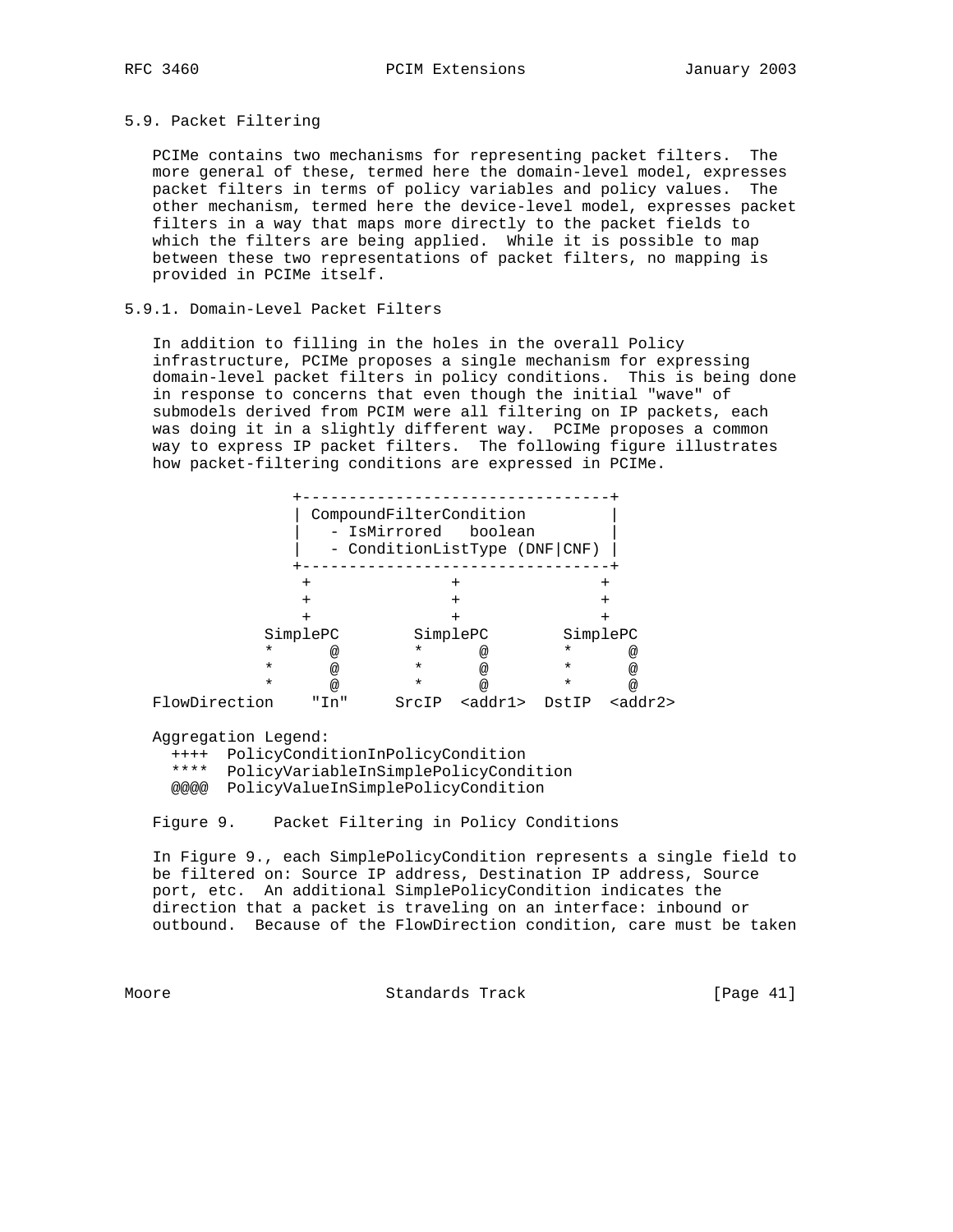in aggregating a set of SimplePolicyConditions into a CompoundFilterCondition. Otherwise, the resulting CompoundPolicyCondition may match all inbound packets, or all outbound packets, when this is probably not what was intended.

 Individual SimplePolicyConditions may be negated when they are aggregated by a CompoundFilterCondition.

 CompoundFilterCondition is a subclass of CompoundPolicyCondition. It introduces one additional property, the Boolean property IsMirrored. The purpose of this property is to allow a single CompoundFilterCondition to match packets traveling in both directions on a higher-level connection such as a TCP session. When this property is TRUE, additional packets match a filter, beyond those that would ordinarily match it. An example will illustrate how this property works.

 Suppose we have a CompoundFilterCondition that aggregates the following three filters, which are ANDed together:

- o FlowDirection = "In"
- o Source IP = 9.1.1.1
- o Source Port = 80

 Regardless of whether IsMirrored is TRUE or FALSE, inbound packets will match this CompoundFilterCondition if their Source IP address = 9.1.1.1 and their Source port = 80. If IsMirrored is TRUE, however, an outbound packet will also match the CompoundFilterCondition if its Destination IP address = 9.1.1.1 and its Destination port = 80.

 IsMirrored "flips" the following Source/Destination packet header fields:

- o FlowDirection "In" / FlowDirection "Out"
- o Source IP address / Destination IP address
- o Source port / Destination port
- o Source MAC address / Destination MAC address
- o Source [layer-2] SAP / Destination [layer-2] SAP.

5.9.2. Device-Level Packet Filters

 At the device level, packet header filters are represented by two subclasses of the abstract class FilterEntryBase: IpHeadersFilter and 8021Filter. Submodels of PCIMe may define other subclasses of FilterEntryBase in addition to these two; ICPM [12], for example, defines subclasses for IPsec-specific filters.

Moore Standards Track [Page 42]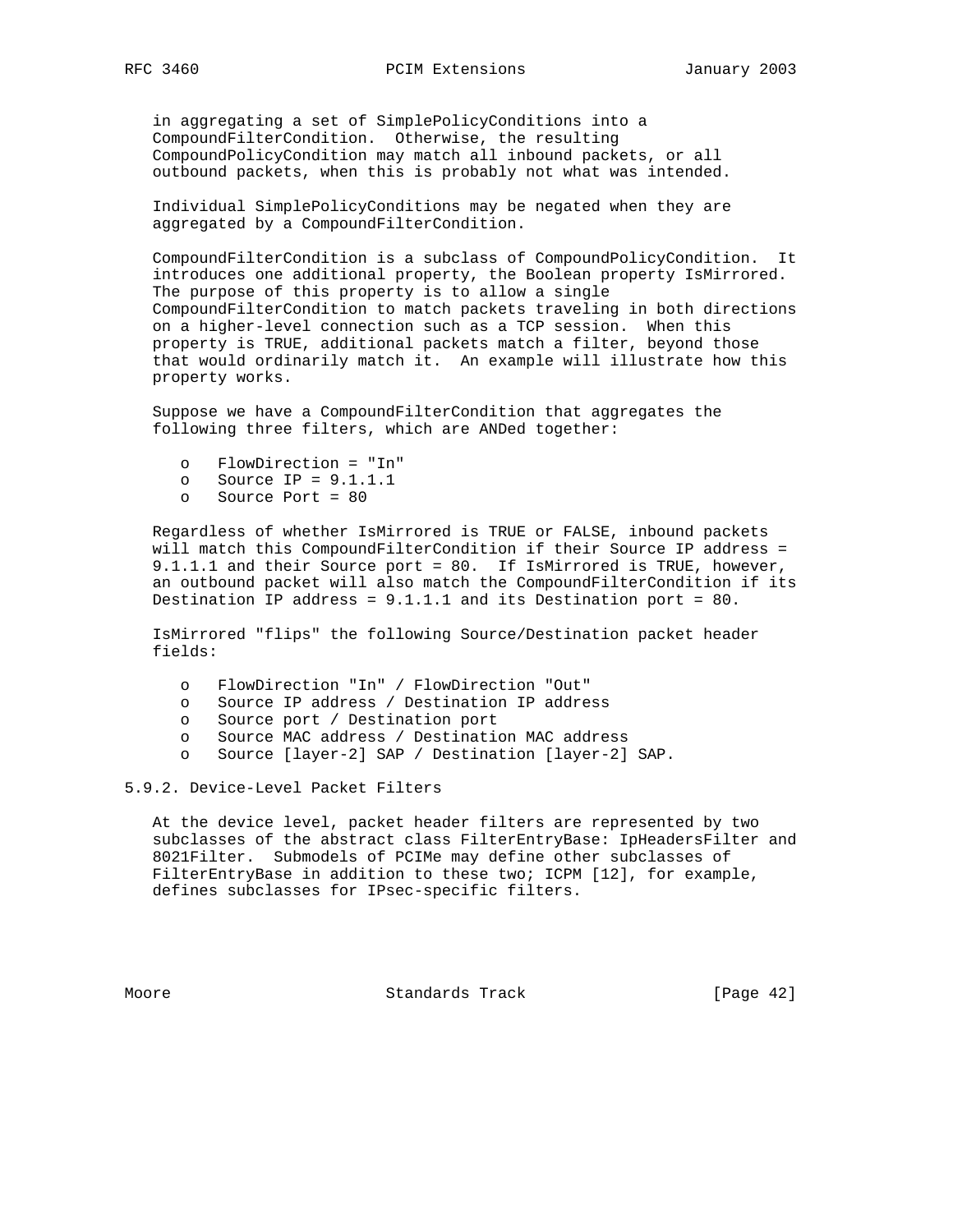Instances of the subclasses of FilterEntryBase are not used directly as filters. They are always aggregated into a FilterList, by the aggregation EntriesInFilterList. For PCIMe and its submodels, the EntrySequence property in this aggregation always takes its default value '0', indicating that the aggregated filter entries are ANDed together.

 The FilterList class includes an enumeration property Direction, representing the direction of the traffic flow to which the FilterList is to be applied. The value Mirrored(4) for Direction represents exactly the same thing as the IsMirrored boolean does in CompoundFilterCondition. See Section 5.9.1 for details.

## 5.10. Conformance to PCIM and PCIMe

 Because PCIM and PCIMe provide the core classes for modeling policies, they are not in general sufficient by themselves for representing actual policy rules. Submodels, such as QPIM and ICPM, provide the means for expressing policy rules, by defining subclasses of the classes defined in PCIM and PCIMe, and/or by indicating how the PolicyVariables and PolicyValues defined in PCIMe can be used to express conditions and actions applicable to the submodel.

 A particular submodel will not, in general, need to use every element defined in PCIM and PCIMe. For the elements it does not use, a submodel SHOULD remain silent on whether its implementations must support the element, must not support the element, should support the element, etc. For the elements it does use, a submodel SHOULD indicate which elements its implementations must support, which elements they should support, and which elements they may support.

 PCIM and PCIMe themselves simply define elements that may be of use to submodels. These documents remain silent on whether implementations are required to support an element, should support it, etc.

 This model (and derived submodels) defines conditions and actions that are used by policy rules. While the conditions and actions defined herein are straightforward and may be presumed to be widely supported, as submodels are developed it is likely that situations will arise in which specific conditions or actions are not supported by some part of the policy execution system. Similarly, situations may also occur where rules contain syntactic or semantic errors.

 It should be understood that the behavior and effect of undefined or incorrectly defined conditions or actions is not prescribed by this information model. While it would be helpful if it were prescribed, the variations in implementation restrict the ability for this

Moore Standards Track [Page 43]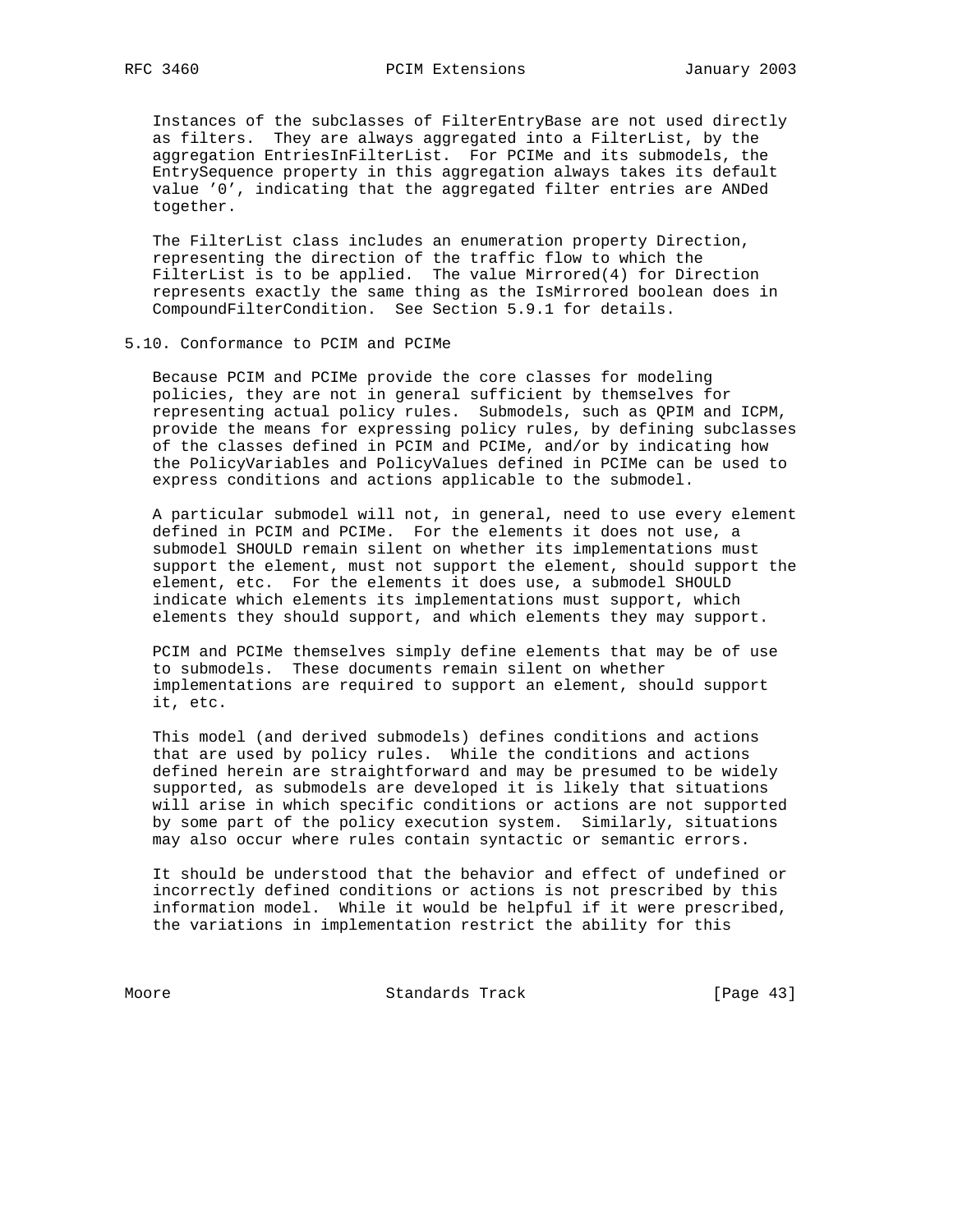information model to control the effect. For example, if an implementation only detected that a PEP could not enforce a given action on that PEP, it would be very difficult to declare that such a failure should affect other PEPs, or the PDP process. On the other hand, if the PDP determines that it cannot properly evaluate a condition, that failure may well affect all applications of the containing rules.

6. Class Definitions

 The following definitions supplement those in PCIM itself. PCIM definitions that are not DEPRECATED here are still current parts of the overall Policy Core Information Model.

6.1. The Abstract Class "PolicySet"

 PolicySet is an abstract class that may group policies into a structured set of policies.

| PolicySet                                           |
|-----------------------------------------------------|
| An abstract class that represents a set of policies |
| that form a coherent set. The set of contained      |
| policies has a common decision strategy and a       |
| common set of policy roles. Subclasses include      |
| PolicyGroup and PolicyRule.                         |
| Policy                                              |
| TRUE.                                               |
| PolicyDecisionStrategy<br>PolicyRoles               |
|                                                     |

 The PolicyDecisionStrategy property specifies the evaluation method for policy groups and rules contained within the policy set.

| NAMF.         | PolicyDecisionStrategy                               |
|---------------|------------------------------------------------------|
| DESCRIPTION   | The evaluation method used for policies contained in |
|               | the PolicySet. FirstMatching enforces the actions    |
|               | of the first rule that evaluates to TRUE;            |
|               | All Matching enforces the actions of all rules       |
|               | that evaluate to TRUE.                               |
| SYNTAX        | uint16                                               |
| VALUES        | 1 [FirstMatching], 2 [AllMatching]                   |
| DEFAULT VALUE | 1 [FirstMatching]                                    |
|               |                                                      |

 The definition of PolicyRoles is unchanged from PCIM. It is, however, moved from the class Policy up to the superclass PolicySet.

Moore Standards Track [Page 44]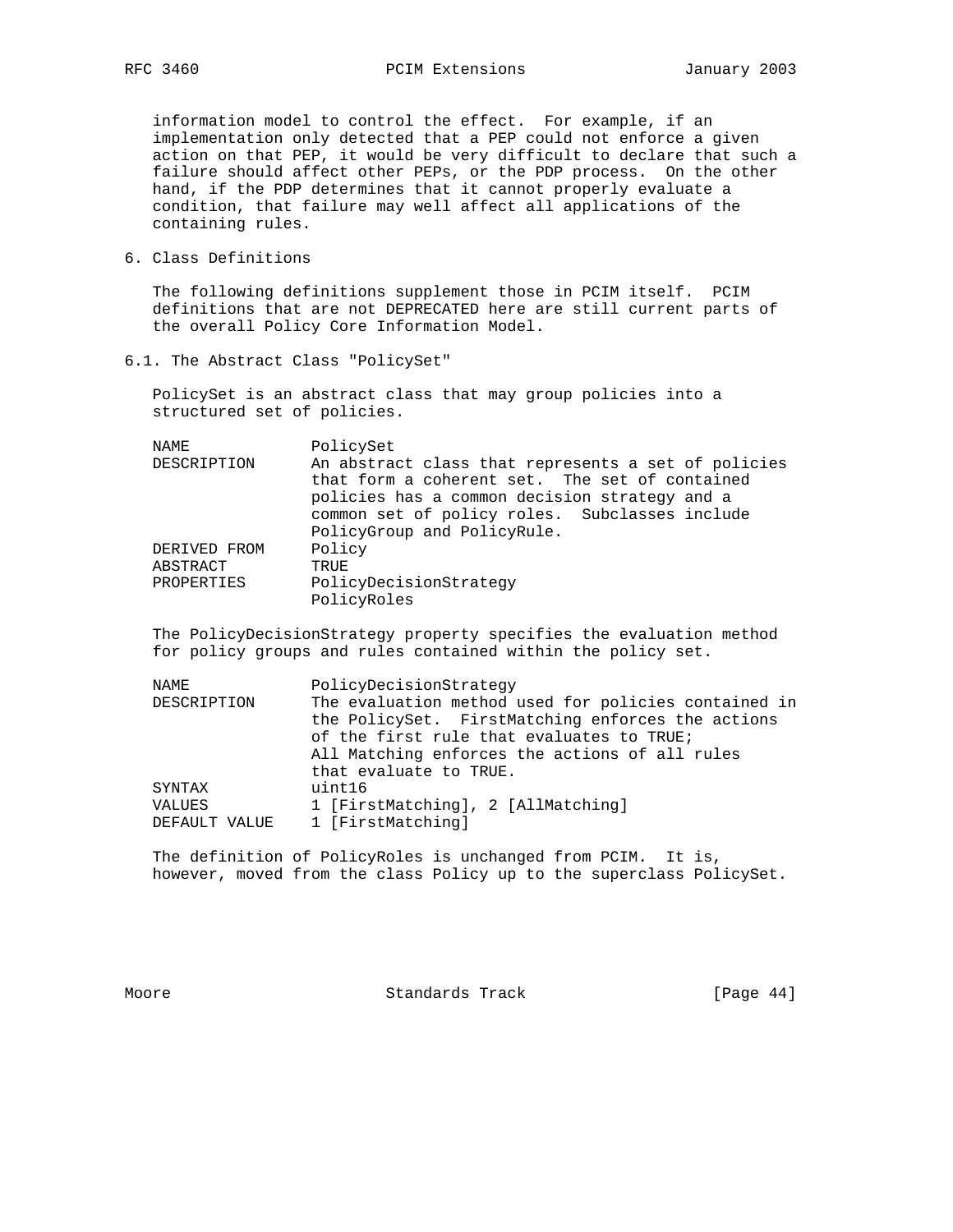6.2. Update PCIM's Class "PolicyGroup"

 The PolicyGroup class is moved, so that it is now derived from PolicySet.

| PolicySet<br>DERIVED FROM<br>ABSTRACT<br>FALSE | NAMF.<br>DESCRIPTION | PolicyGroup<br>A container for a set of related PolicyRules and<br>PolicyGroups. |
|------------------------------------------------|----------------------|----------------------------------------------------------------------------------|
|                                                | PROPERTIES           | (none)                                                                           |

## 6.3. Update PCIM's Class "PolicyRule"

 The PolicyRule class is moved, so that it is now derived from PolicySet. The Priority property is also deprecated in PolicyRule, and PolicyRoles is now inherited from the parent class PolicySet. Finally, a new property ExecutionStrategy is introduced, paralleling the property of the same name in the class CompoundPolicyAction.

| NAMF.        | PolicyRule                                           |
|--------------|------------------------------------------------------|
| DESCRIPTION  | The central class for representing the "If Condition |
|              | then Action" semantics associated with a policy      |
|              | rule.                                                |
| DERIVED FROM | PolicySet                                            |
| ABSTRACT     | FALSE                                                |
| PROPERTIES   | Enabled                                              |
|              | ConditionListType                                    |
|              | RuleUsage                                            |
|              | Priority DEPRECATED FOR PolicySetComponent.Priority  |
|              | AND FOR PolicySetInSystem. Priority                  |
|              | Mandatory                                            |
|              | SequencedActions                                     |
|              | ExecutionStrategy                                    |
|              |                                                      |

 The property ExecutionStrategy defines the execution strategy to be used upon the sequenced actions aggregated by this PolicyRule. (An equivalent ExecutionStrategy property is also defined for the CompoundPolicyAction class, to provide the same indication for the sequenced actions aggregated by a CompoundPolicyAction.) This document defines three execution strategies:

 Do Until Success - execute actions according to predefined order, until successful execution of a single action. Do All - execute ALL actions which are part of the modeled set, according to their predefined order. Continue doing this, even if one or more of the actions fails.

| Moore | Standards Track | [Page $45$ ] |  |
|-------|-----------------|--------------|--|
|       |                 |              |  |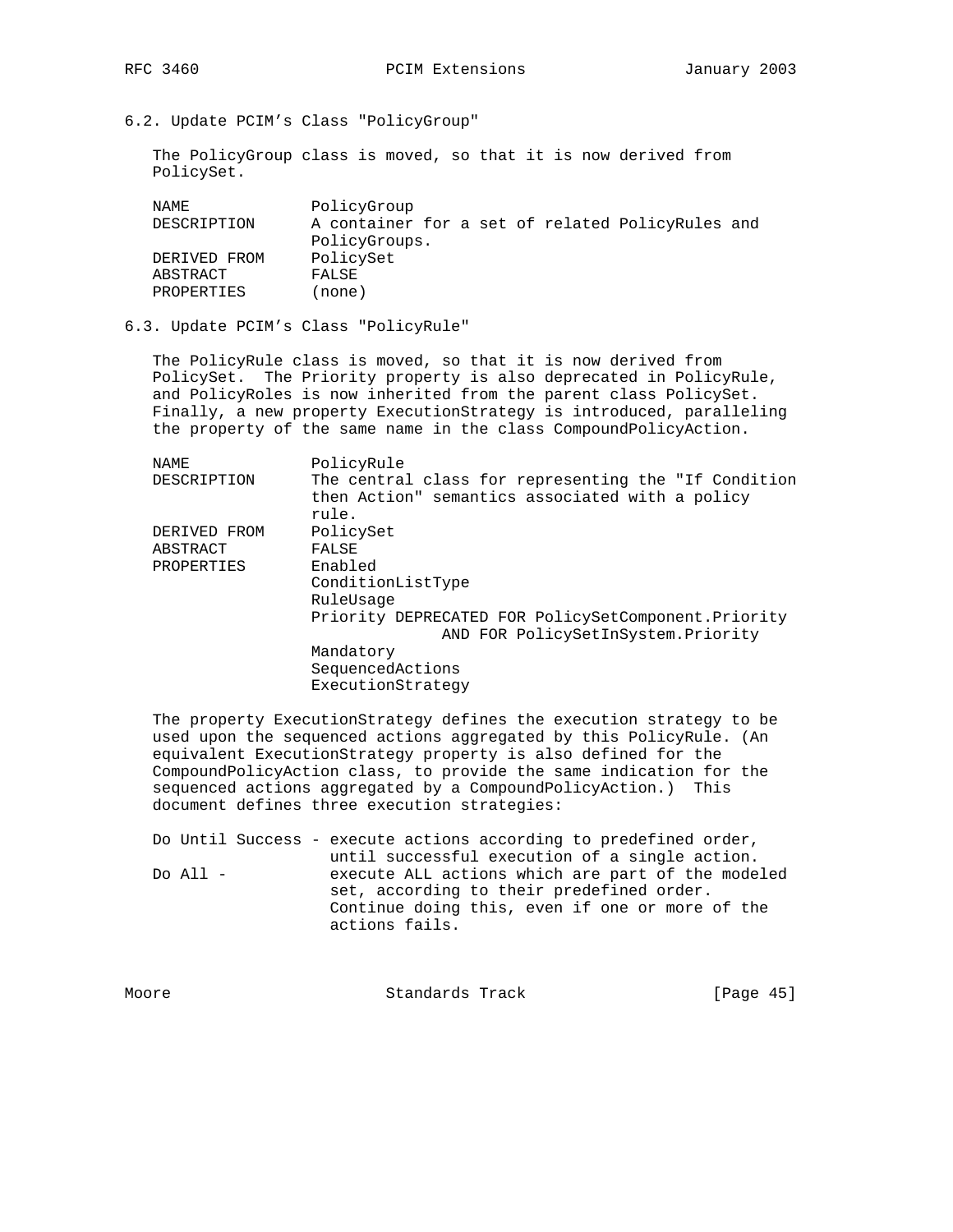RFC 3460 **PCIM Extensions** January 2003

 Do Until Failure - execute actions according to predefined order, until the first failure in execution of a single sub-action.

The property definition is as follows:

| NAMF.         | ExecutionStrategy                                  |
|---------------|----------------------------------------------------|
| DESCRIPTION   | An enumeration indicating how to interpret the     |
|               | action ordering for the actions aggregated by this |
|               | PolicyRule.                                        |
| SYNTAX        | uint16 (ENUM, {1=Do Until Success, 2=Do All, 3=Do  |
|               | Until Failure} )                                   |
| DEFAULT VALUE | Do All $(2)$                                       |
|               |                                                    |

6.4. The Class "SimplePolicyCondition"

A simple policy condition is composed of an ordered triplet:

<Variable> MATCH <Value>

 No formal modeling of the MATCH operator is provided. The 'match' relationship is implied. Such simple conditions are evaluated by answering the question:

Does <variable> match <value>?

 The 'match' relationship is to be interpreted by analyzing the variable and value instances associated with the simple condition.

 Simple conditions are building blocks for more complex Boolean Conditions, modeled by the CompoundPolicyCondition class.

 The SimplePolicyCondition class is derived from the PolicyCondition class defined in PCIM.

 A variable and a value must be associated with a simple condition to make it a meaningful condition, using, respectively, the aggregations PolicyVariableInSimplePolicyCondition and PolicyValueInSimplePolicyCondition.

The class definition is as follows:

NAME SimplePolicyCondition DERIVED FROM PolicyCondition ABSTRACT False PROPERTIES (none)

Moore **Standards Track** [Page 46]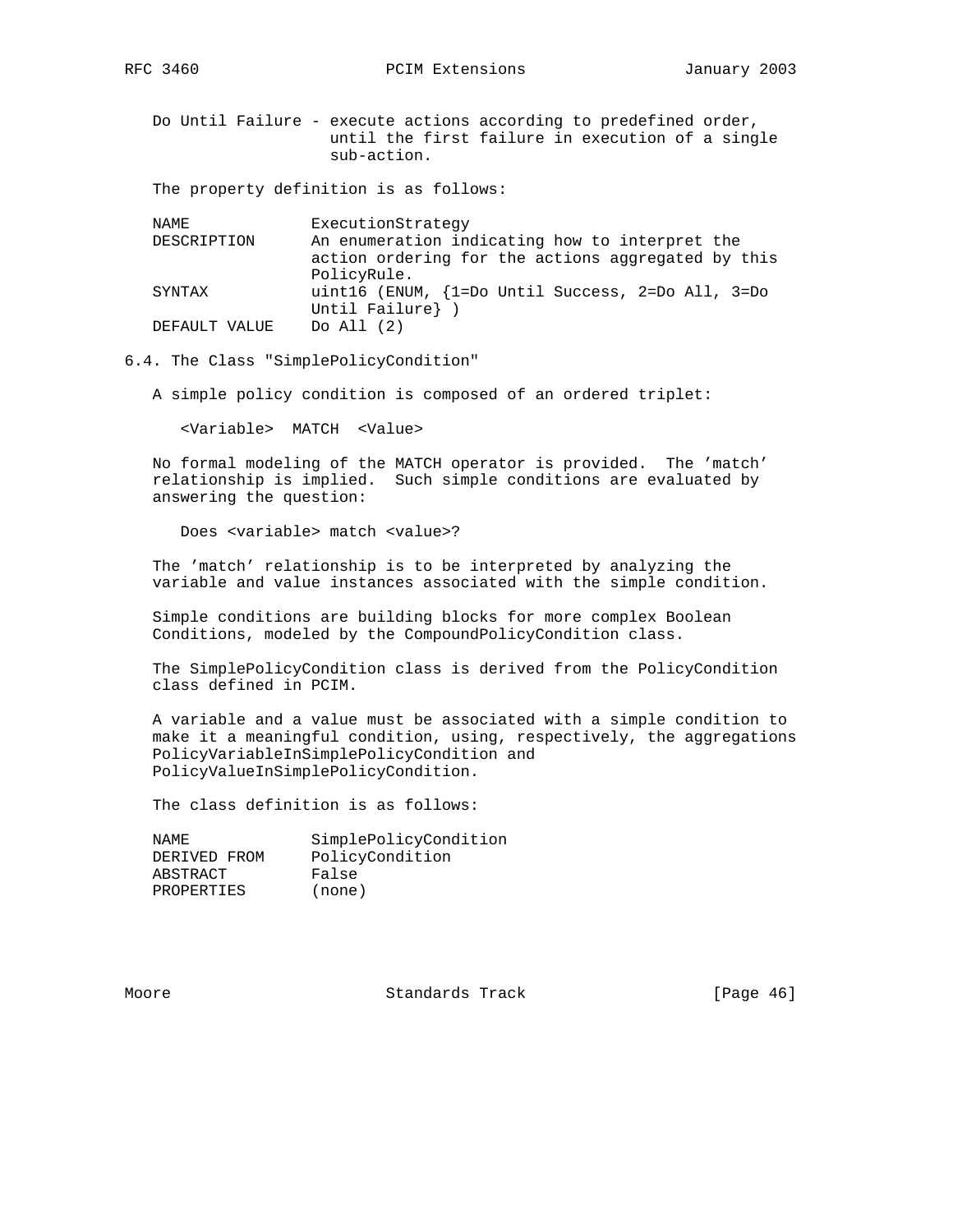6.5. The Class "CompoundPolicyCondition"

 This class represents a compound policy condition, formed by aggregation of simpler policy conditions.

| NAMF.        | CompoundPolicyCondition                              |
|--------------|------------------------------------------------------|
| DESCRIPTION  | A subclass of PolicyCondition that introduces the    |
|              | ConditionListType property, used for assigning DNF / |
|              | CNF semantics to subordinate policy conditions.      |
| DERIVED FROM | PolicyCondition                                      |
| ABSTRACT     | FALSE                                                |
| PROPERTIES   | ConditionListType                                    |
|              |                                                      |

 The ConditionListType property is used to specify whether the list of policy conditions associated with this compound policy condition is in disjunctive normal form (DNF) or conjunctive normal form (CNF). If this property is not present, the list type defaults to DNF. The property definition is as follows:

| NAMF.         | ConditionListType                                                                                                                                            |
|---------------|--------------------------------------------------------------------------------------------------------------------------------------------------------------|
| DESCRIPTION   | Indicates whether the list of policy conditions<br>associated with this policy rule is in disjunctive<br>normal form (DNF) or conjunctive normal form (CNF). |
| SYNTAX        | uint16                                                                                                                                                       |
| VALUES        | $DNF(1)$ , $CNF(2)$                                                                                                                                          |
| DEFAULT VALUE | DNF(1)                                                                                                                                                       |

# 6.6. The Class "CompoundFilterCondition"

 This subclass of CompoundPolicyCondition introduces one additional property, the boolean IsMirrored. This property turns on or off the "flipping" of corresponding source and destination fields in a filter specification.

| NAME.        | CompoundFilterCondition                    |
|--------------|--------------------------------------------|
| DESCRIPTION  | A subclass of CompoundPolicyCondition that |
|              | introduces the IsMirrored property.        |
| DERIVED FROM | CompoundPolicyCondition                    |
| ABSTRACT     | FALSE                                      |
| PROPERTIES   | IsMirrored                                 |

 The IsMirrored property indicates whether packets that "mirror" a compound filter condition should be treated as matching the filter. The property definition is as follows:

Moore Standards Track [Page 47]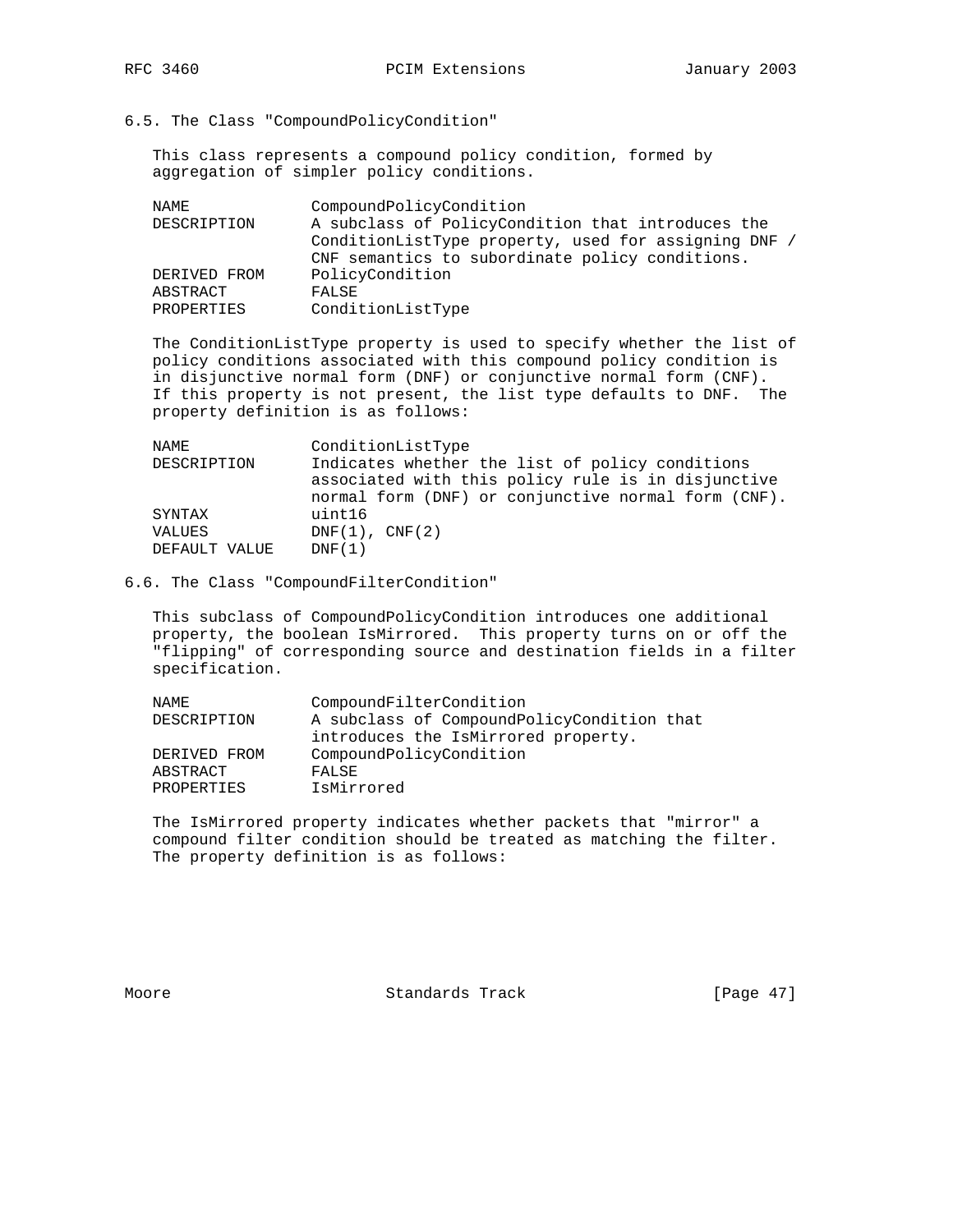| NAMF.         | IsMirrored                                          |
|---------------|-----------------------------------------------------|
| DESCRIPTION   | Indicates whether packets that mirror the specified |
|               | filter are to be treated as matching the filter.    |
| SYNTAX        | boolean                                             |
| DEFAULT VALUE | FALSE                                               |
|               |                                                     |

6.7. The Class "SimplePolicyAction"

 The SimplePolicyAction class models the elementary set operation. "SET <variable> TO <value>". The set operator MUST overwrite an old value of the variable.

 Two aggregations are used in order to create the pair <variable> <value>. The aggregation PolicyVariableInSimplePolicyAction relates a SimplePolicyAction to a single variable instance. Similarly, the aggregation PolicyValueInSimplePolicyAction relates a SimplePolicyAction to a single value instance. Both aggregations are defined in this document.

| A subclass of PolicyAction that introduces the |
|------------------------------------------------|
|                                                |
|                                                |
|                                                |
|                                                |
|                                                |

# 6.8. The Class "CompoundPolicyAction"

 The CompoundPolicyAction class is used to represent an expression consisting of an ordered sequence of action terms. Each action term is represented as a subclass of the PolicyAction class, defined in [PCIM]. Compound actions are constructed by associating dependent action terms together using the PolicyActionInPolicyAction aggregation.

The class definition is as follows:

| NAME                                   | CompoundPolicyAction                                                                                                           |
|----------------------------------------|--------------------------------------------------------------------------------------------------------------------------------|
| DESCRIPTION                            | A class for representing sequenced action terms.<br>Each action term is defined to be a subclass of the<br>PolicyAction class. |
| DERIVED FROM<br>ABSTRACT<br>PROPERTIES | PolicyAction<br>FALSE<br>SequencedActions<br>ExecutionStrategy                                                                 |

This is a concrete class, and is therefore directly instantiable.

Moore Standards Track [Page 48]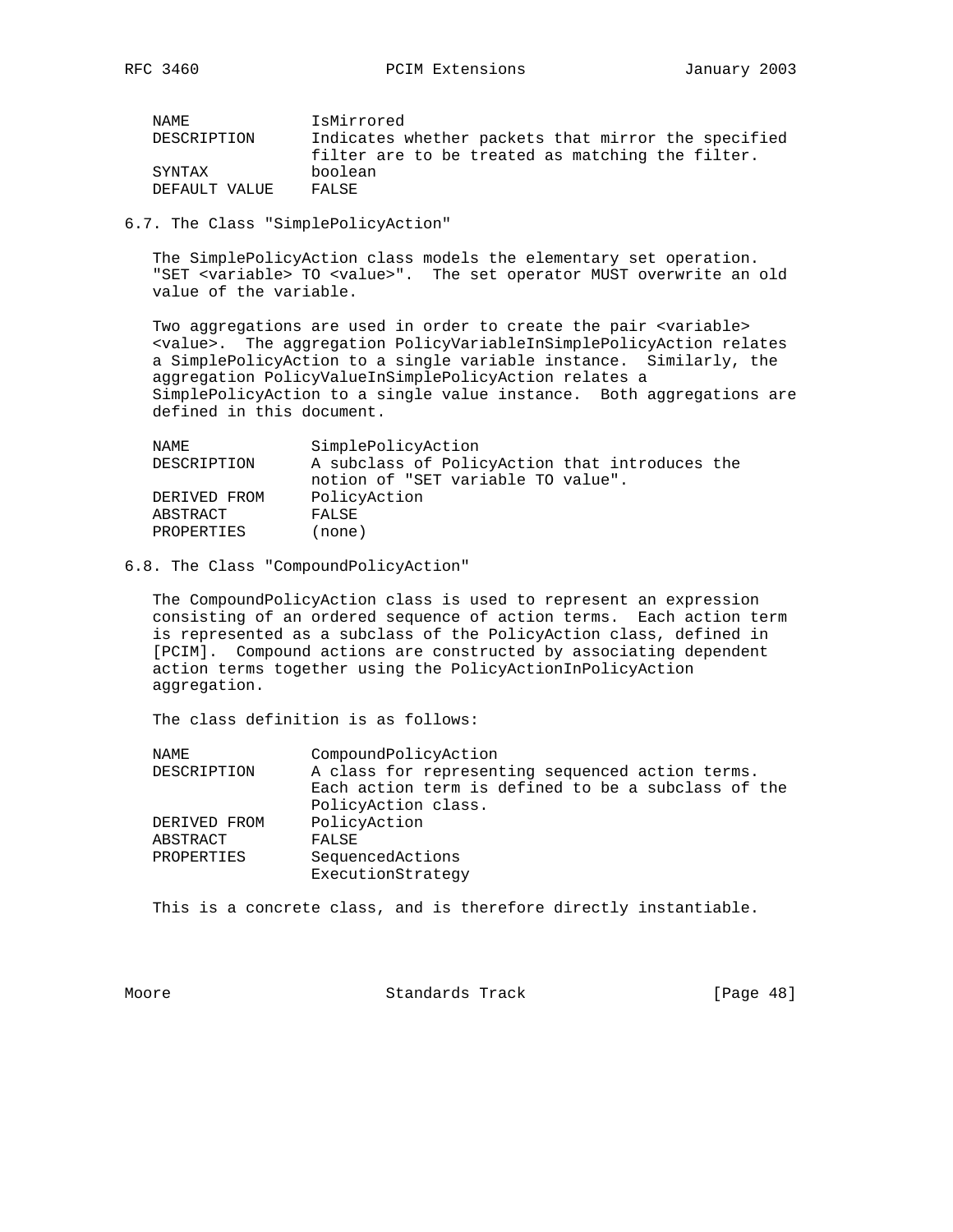The Property SequencedActions is identical to the SequencedActions property defined in PCIM for the class PolicyRule.

 The property ExecutionStrategy defines the execution strategy to be used upon the sequenced actions associated with this compound action. (An equivalent ExecutionStrategy property is also defined for the PolicyRule class, to provide the same indication for the sequenced actions associated with a PolicyRule.) This document defines three execution strategies:

|            | Do Until Success - execute actions according to predefined order, |
|------------|-------------------------------------------------------------------|
|            | until successful execution of a single sub-action.                |
| Do All $-$ | execute ALL actions which are part of the modeled                 |
|            | set, according to their predefined order.                         |
|            | Continue doing this, even if one or more of the                   |
|            | sub-actions fails.                                                |
|            | Do Until Failure - execute actions according to predefined order, |
|            | until the first failure in execution of a single                  |
|            | sub-action.                                                       |

 Since a CompoundPolicyAction may itself be aggregated either by a PolicyRule or by another CompoundPolicyAction, its success or failure will be an input to the aggregating entity's execution strategy. Consequently, the following rules are specified, for determining whether a CompoundPolicyAction succeeds or fails:

 If the CompoundPolicyAction's ExecutionStrategy is Do Until Success, then:

- o If one component action succeeds, then the CompoundPolicyAction succeeds.
- o If all component actions fail, then the CompoundPolicyAction fails.

If the CompoundPolicyAction's ExecutionStrategy is Do All, then:

- o If all component actions succeed, then the CompoundPolicyAction succeeds.
- o If at least one component action fails, then the CompoundPolicyAction fails.

 If the CompoundPolicyAction's ExecutionStrategy is Do Until Failure, then:

- o If all component actions succeed, then the CompoundPolicyAction succeeds.
- o If at least one component action fails, then the CompoundPolicyAction fails.

Moore Standards Track [Page 49]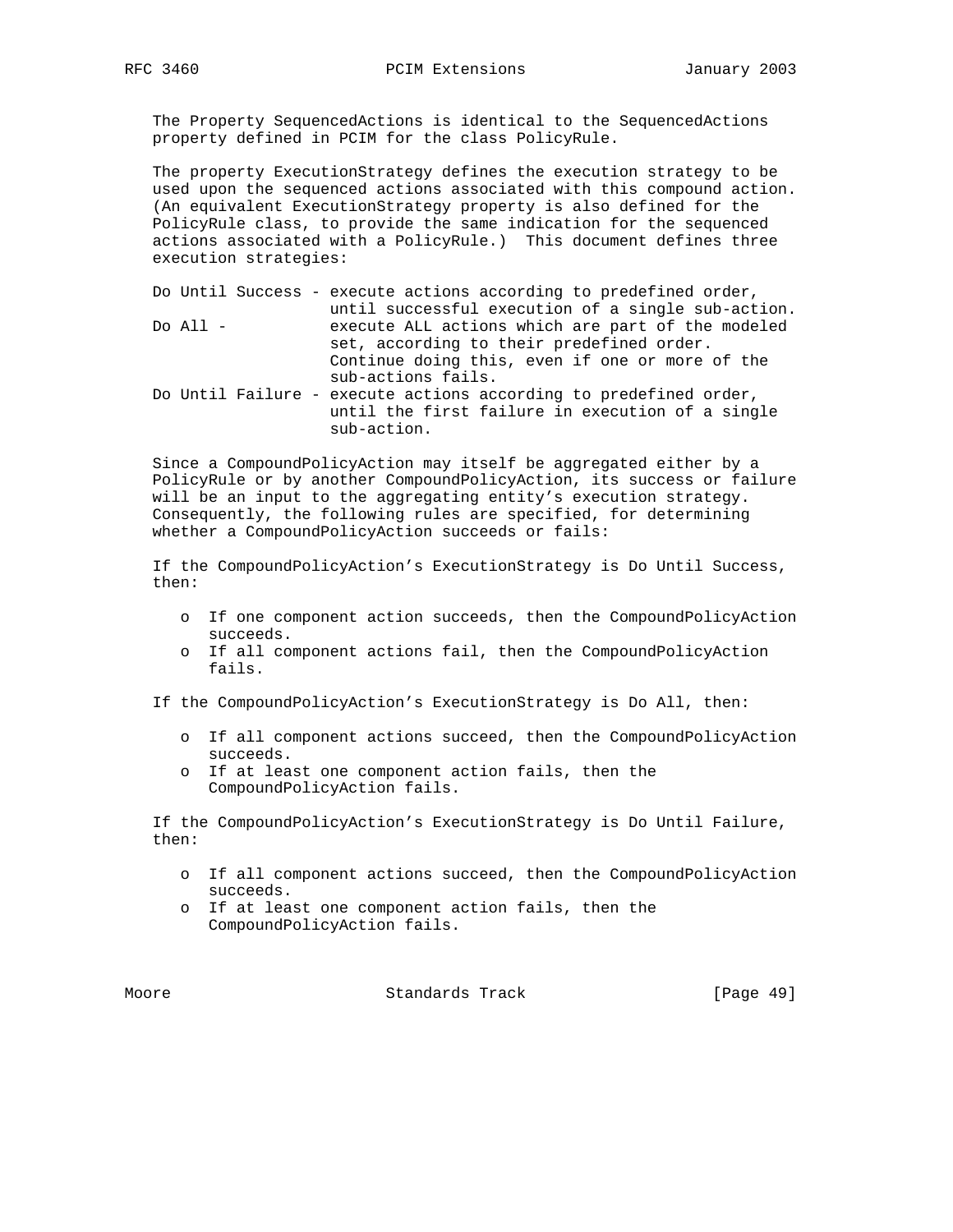The definition of the ExecutionStrategy property is as follows:

| NAME          | ExecutionStrategy                                                                                    |
|---------------|------------------------------------------------------------------------------------------------------|
| DESCRIPTION   | An enumeration indicating how to interpret the<br>action ordering for the actions aggregated by this |
|               | CompoundPolicyAction.                                                                                |
| SYNTAX        | uint16 (ENUM, {1=Do Until Success, 2=Do All, 3=Do                                                    |
|               | Until Failure} )                                                                                     |
| DEFAULT VALUE | Do All $(2)$                                                                                         |

### 6.9. The Abstract Class "PolicyVariable"

 Variables are used for building individual conditions. The variable specifies the property of a flow or an event that should be matched when evaluating the condition. However, not every combination of a variable and a value creates a meaningful condition. For example, a source IP address variable can not be matched against a value that specifies a port number. A given variable selects the set of matchable value types.

 A variable can have constraints that limit the set of values within a particular value type that can be matched against it in a condition. For example, a source-port variable limits the set of values to represent integers to the range of 0-65535. Integers outside this range cannot be matched to the source-port variable, even though they are of the correct data type. Constraints for a given variable are indicated through the ExpectedPolicyValuesForVariable association.

 The PolicyVariable is an abstract class. Implicit and explicit context variable classes are defined as sub classes of the PolicyVariable class. A set of implicit variables is defined in this document as well.

The class definition is as follows:

| NAMF.             | PolicyVariable |
|-------------------|----------------|
| DERIVED FROM      | Policy         |
| ABSTRACT          | TRUE.          |
| <b>PROPERTIES</b> | (none)         |

6.10. The Class "PolicyExplicitVariable"

 Explicitly defined policy variables are evaluated within the context of the CIM Schema and its modeling constructs. The PolicyExplicitVariable class indicates the exact model property to be evaluated or manipulated. See Section 5.8.6 for a complete discussion of what happens when the values of the ModelClass and

Moore **Standards Track** [Page 50]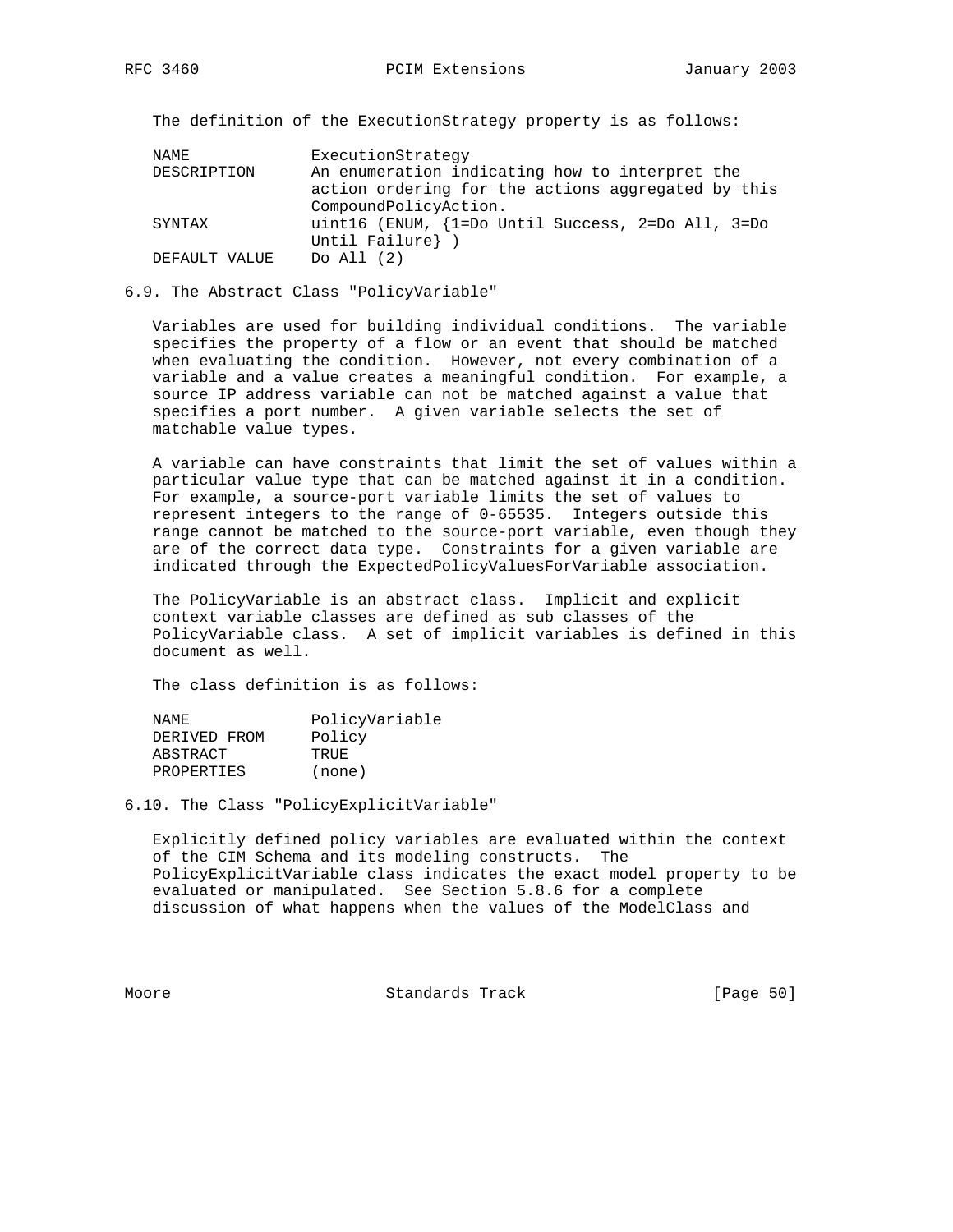ModelProperty properties in an instance of this class do not correspond to the characteristics of the model construct being evaluated or updated.

The class definition is as follows:

| NAMF.        | PolicyExplicitVariable    |
|--------------|---------------------------|
| DERIVED FROM | PolicyVariable            |
| ABSTRACT     | False                     |
| PROPERTIES   | ModelClass, ModelProperty |

6.10.1. The Single-Valued Property "ModelClass"

 This property is a string specifying the class name whose property is evaluated or set as a PolicyVariable.

The property is defined as follows:

| NAMF.  | ModelClass |
|--------|------------|
| SYNTAX | String     |

6.10.2. The Single-Valued Property ModelProperty

 This property is a string specifying the property name, within the ModelClass, which is evaluated or set as a PolicyVariable. The property is defined as follows:

| NAMF.  | ModelProperty |
|--------|---------------|
| SYNTAX | String        |

6.11. The Abstract Class "PolicyImplicitVariable"

 Implicitly defined policy variables are evaluated outside of the context of the CIM Schema and its modeling constructs. Subclasses specify the data type and semantics of the PolicyVariables.

 Interpretation and evaluation of a PolicyImplicitVariable can vary, depending on the particular context in which it is used. For example, a "SourceIP" address may denote the source address field of an IP packet header, or the sender address delivered by an RSVP PATH message.

The class definition is as follows:

| NAMF.        | PolicyImplicitVariable |
|--------------|------------------------|
| DERIVED FROM | PolicyVariable         |
| ABSTRACT     | True                   |
| PROPERTIES   | ValueTypes[]           |

Moore **Standards Track** [Page 51]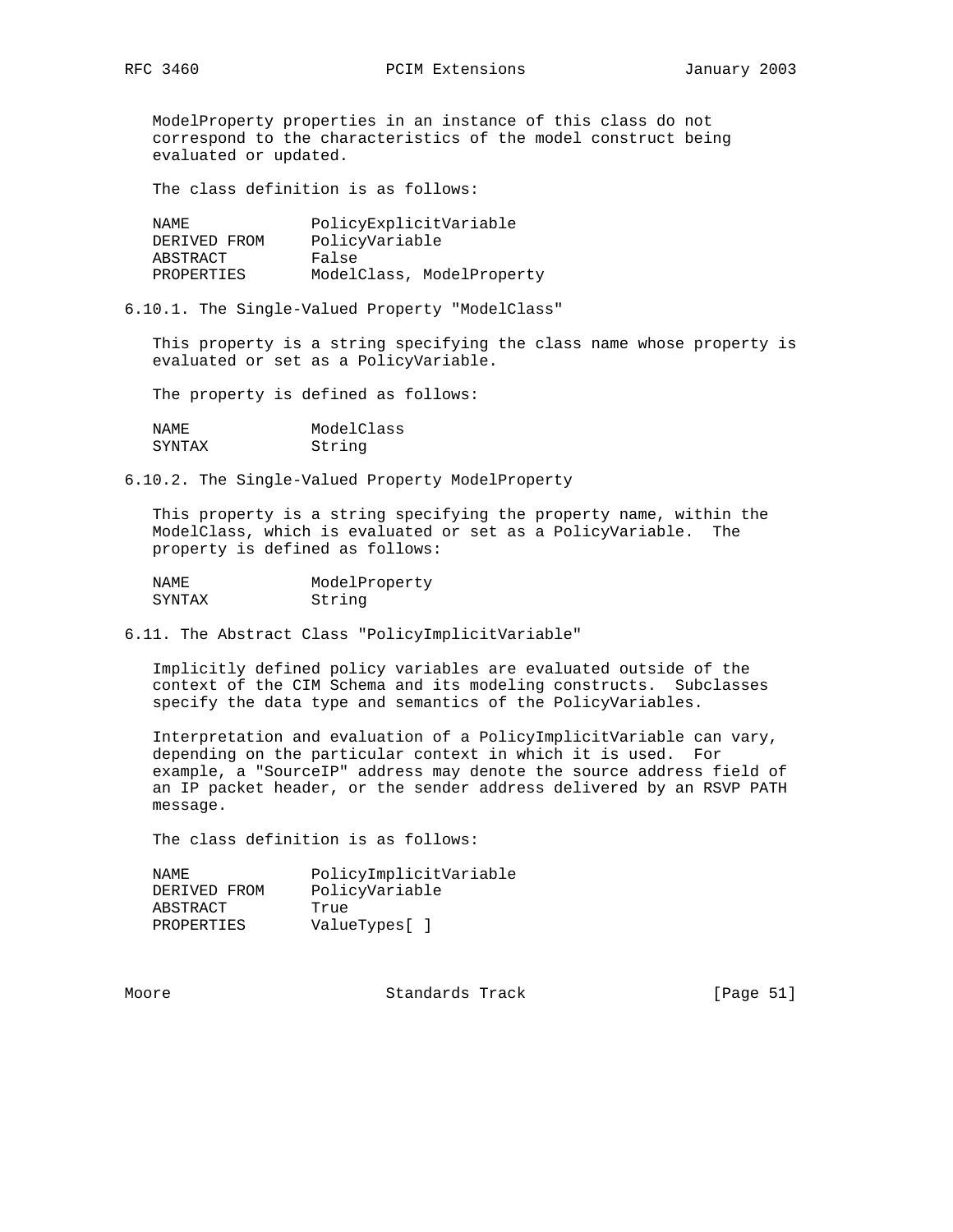6.11.1. The Multi-Valued Property "ValueTypes"

 This property is a set of strings specifying an unordered list of possible value/data types that can be used in simple conditions and actions, with this variable. The value types are specified by their class names (subclasses of PolicyValue such as PolicyStringValue). The list of class names enables an application to search on a specific name, as well as to ensure that the data type of the variable is of the correct type.

 The list of default ValueTypes for each subclass of PolicyImplicitVariable is specified within that variable's definition.

The property is defined as follows:

| NAMF.  | ValueTypes |
|--------|------------|
| SYNTAX | String     |

6.12. Subclasses of "PolicyImplicitVariable" Specified in PCIMe

 The following subclasses of PolicyImplicitVariable are defined in PCIMe.

6.12.1. The Class "PolicySourceIPv4Variable"

| NAME        | PolicySourceIPv4Variable                            |
|-------------|-----------------------------------------------------|
| DESCRIPTION | The source IPv4 address. of the outermost IP packet |
|             | header. "Outermost" here refers to the IP packet as |
|             | it flows on the wire, before any headers have been  |
|             | stripped from it.                                   |

 ALLOWED VALUE TYPES: - PolicyIPv4AddrValue

DERIVED FROM PolicyImplicitVariable<br>ABSTRACT FALSE **ABSTRACT** PROPERTIES (none)

6.12.2. The Class "PolicySourceIPv6Variable"

| NAME        | PolicySourceIPv6Variable                            |
|-------------|-----------------------------------------------------|
| DESCRIPTION | The source IPv6 address of the outermost IP packet  |
|             | header. "Outermost" here refers to the IP packet as |
|             | it flows on the wire, before any headers have been  |
|             | stripped from it.                                   |

Moore Standards Track [Page 52]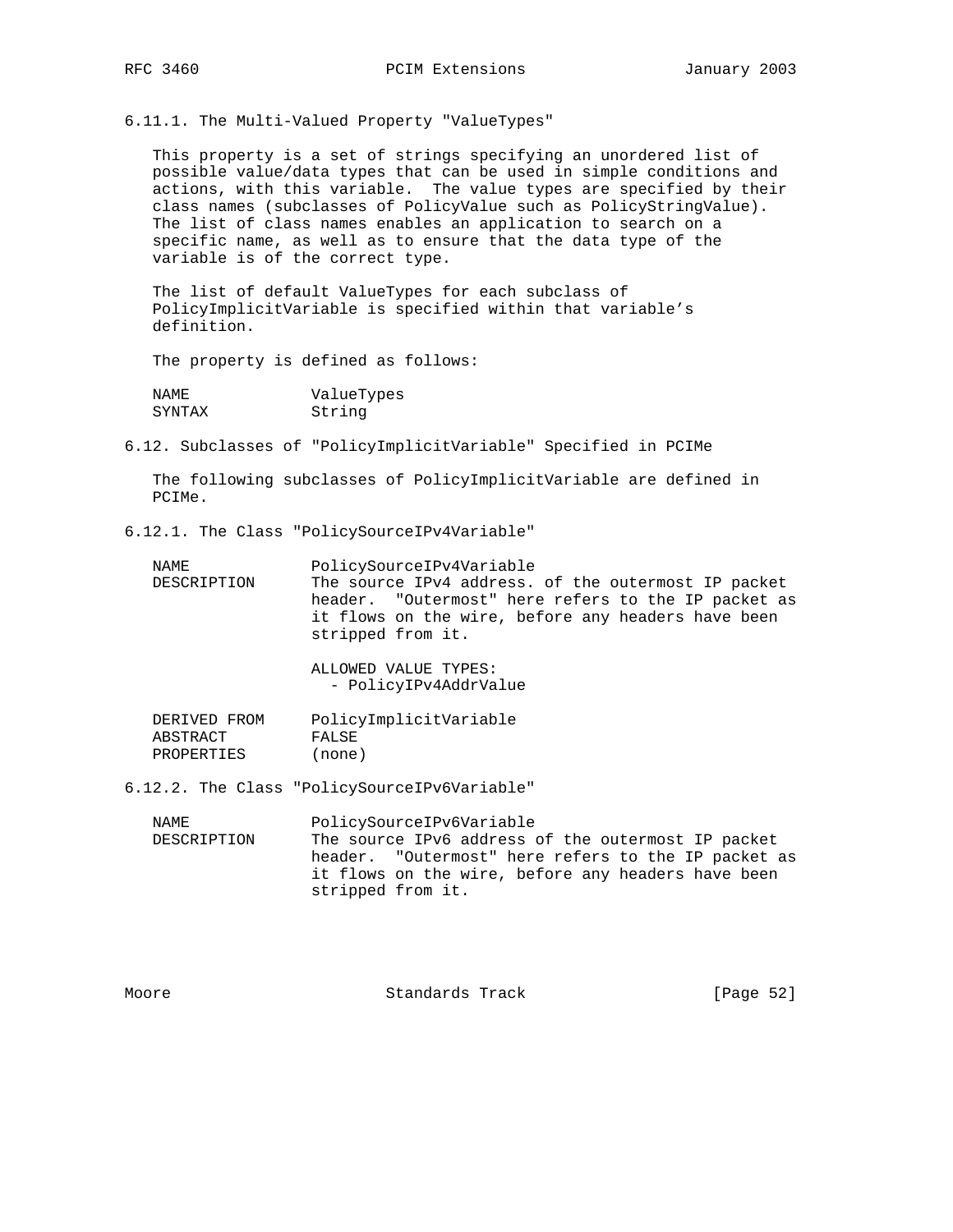ALLOWED VALUE TYPES: - PolicyIPv6AddrValue

| DERIVED FROM | PolicyImplicitVariable |
|--------------|------------------------|
| ABSTRACT     | FALSE                  |
| PROPERTIES   | (none)                 |

6.12.3. The Class "PolicyDestinationIPv4Variable"

 NAME PolicyDestinationIPv4Variable DESCRIPTION The destination IPv4 address of the outermost IP packet header. "Outermost" here refers to the IP packet as it flows on the wire, before any headers have been stripped from it.

> ALLOWED VALUE TYPES: - PolicyIPv4AddrValue

| DERIVED FROM | PolicyImplicitVariable |
|--------------|------------------------|
| ABSTRACT     | FALSE                  |
| PROPERTIES   | (none)                 |

6.12.4. The Class "PolicyDestinationIPv6Variable"

 NAME PolicyDestinationIPv6Variable DESCRIPTION The destination IPv6 address of the outermost IP packet header. "Outermost" here refers to the IP packet as it flows on the wire, before any headers have been stripped from it.

> ALLOWED VALUE TYPES: - PolicyIPv6AddrValue

| DERIVED FROM | PolicyImplicitVariable |
|--------------|------------------------|
| ABSTRACT     | FALSE                  |
| PROPERTIES   | (none)                 |

Moore Standards Track [Page 53]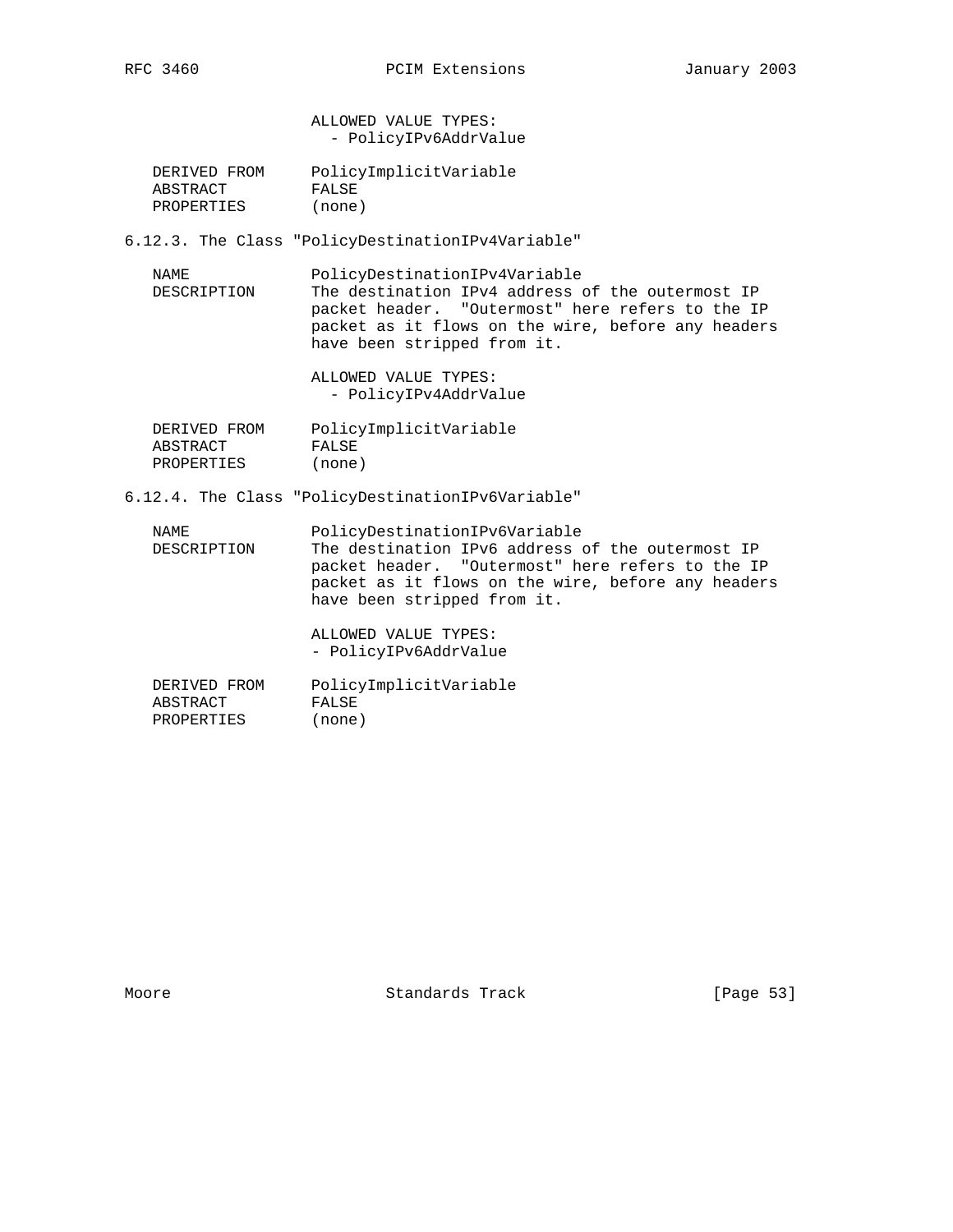RFC 3460 **PCIM Extensions** January 2003

- 6.12.5. The Class "PolicySourcePortVariable"
	- NAME PolicySourcePortVariable DESCRIPTION Ports are defined as the abstraction that transport protocols use to distinguish among multiple destinations within a given host computer. For TCP and UDP flows, the PolicySourcePortVariable is logically bound to the source port field of the outermost UDP or TCP packet header. "Outermost" here refers to the IP packet as it flows on the wire, before any headers have been stripped from it. ALLOWED VALUE TYPES: - PolicyIntegerValue (0..65535)

| DERIVED FROM | PolicyImplicitVariable |
|--------------|------------------------|
| ABSTRACT     | FALSE                  |
| PROPERTIES   | (none)                 |

6.12.6. The Class "PolicyDestinationPortVariable"

 NAME PolicyDestinationPortVariable DESCRIPTION Ports are defined as the abstraction that transport protocols use to distinguish among multiple destinations within a given host computer. For TCP and UDP flows, the PolicyDestinationPortVariable is logically bound to the destination port field of the outermost UDP or TCP packet header. "Outermost" here refers to the IP packet as it flows on the wire, before any headers have been stripped from it.

> ALLOWED VALUE TYPES: - PolicyIntegerValue (0..65535)

| DERIVED FROM | PolicyImplicitVariable |
|--------------|------------------------|
| ABSTRACT     | FALSE                  |
| PROPERTIES   | (none)                 |

6.12.7. The Class "PolicyIPProtocolVariable"

| NAMF.       | PolicyIPProtocolVariable |
|-------------|--------------------------|
| DESCRIPTION | The IP protocol number.  |

 ALLOWED VALUE TYPES: - PolicyIntegerValue (0..255)

Moore **Standards Track** [Page 54]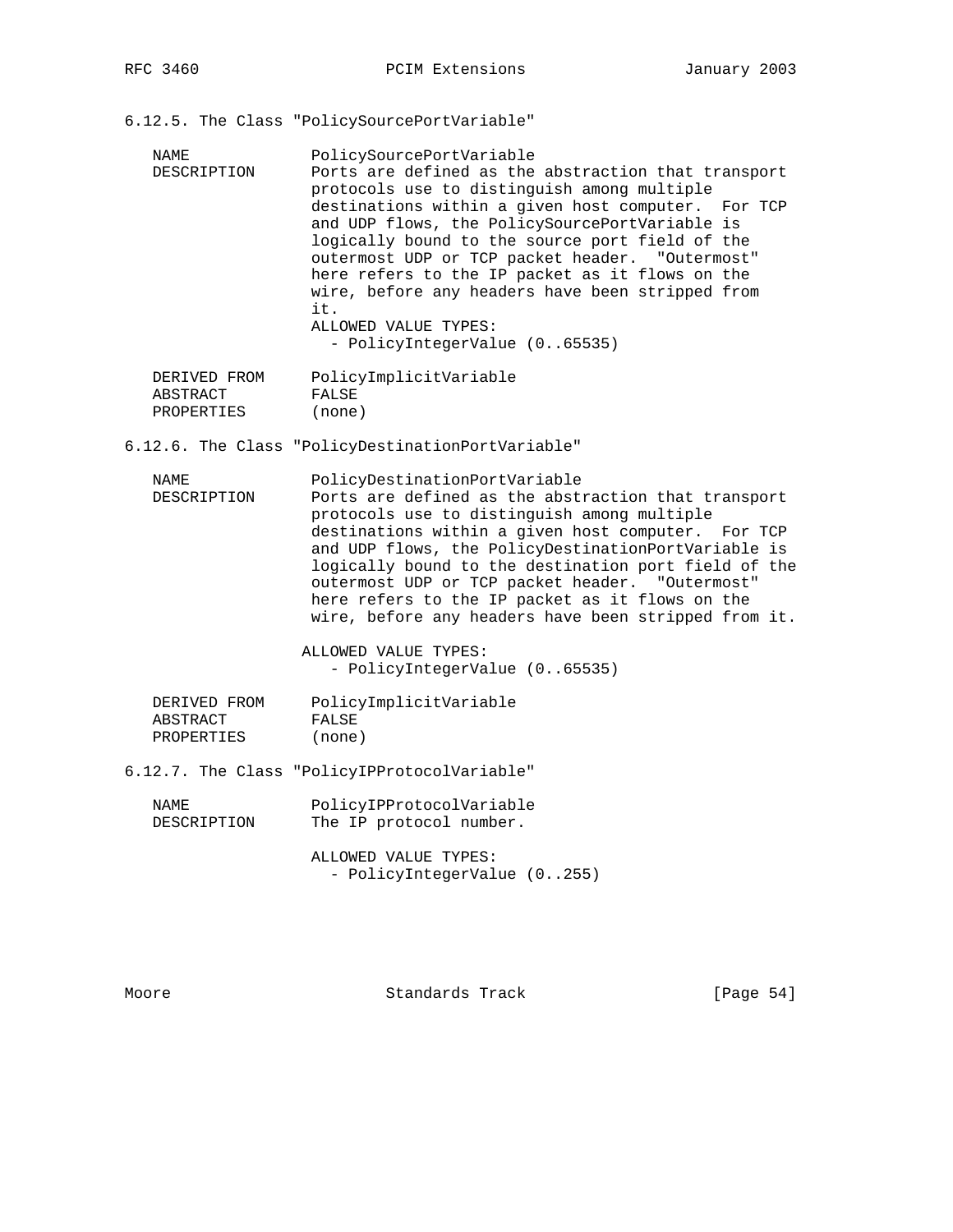| DERIVED FROM<br>ABSTRACT<br>PROPERTIES | PolicyImplicitVariable<br>FALSE<br>(none)                                                 |
|----------------------------------------|-------------------------------------------------------------------------------------------|
|                                        | 6.12.8. The Class "PolicyIPVersionVariable"                                               |
| NAME<br>DESCRIPTION                    | PolicyIPVersionVariable<br>The IP version number. The well-known values are 4<br>and $6.$ |
|                                        | ALLOWED VALUE TYPES:<br>- PolicyIntegerValue (015)                                        |
| DERIVED FROM<br>ABSTRACT<br>PROPERTIES | PolicyImplicitVariable<br>FALSE<br>(none)                                                 |
|                                        | 6.12.9. The Class "PolicyIPToSVariable"                                                   |
| <b>NAME</b><br>DESCRIPTION             | PolicyIPToSVariable<br>The IP TOS octet.                                                  |
|                                        | ALLOWED VALUE TYPES:<br>- PolicyIntegerValue (0255)<br>- PolicyBitStringValue (8 bits)    |
| DERIVED FROM<br>ABSTRACT<br>PROPERTIES | PolicyImplicitVariable<br>FALSE<br>(none)                                                 |
|                                        | 6.12.10. The Class "PolicyDSCPVariable"                                                   |
| NAME<br>DESCRIPTION                    | PolicyDSCPVariable<br>The 6 bit Differentiated Service Code Point.                        |
|                                        | ALLOWED VALUE TYPES:<br>- PolicyIntegerValue (063)<br>- PolicyBitStringValue (6 bits)     |
| DERIVED FROM<br>ABSTRACT<br>PROPERTIES | PolicyImplicitVariable<br>FALSE<br>(none)                                                 |

Moore Standards Track [Page 55]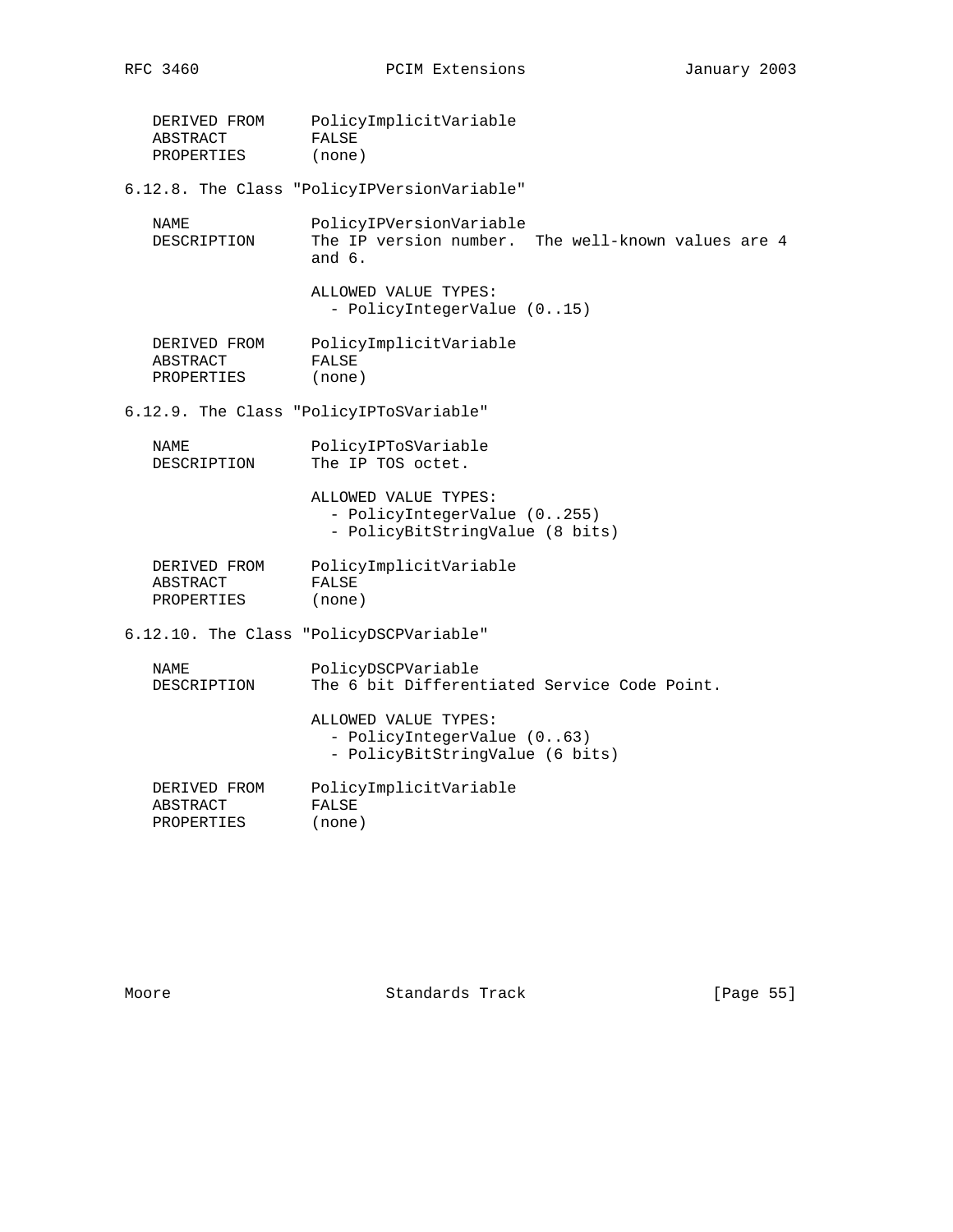6.12.11. The Class "PolicyFlowIdVariable" NAME PolicyFlowIdVariable DESCRIPTION The flow identifier of the outermost IPv6 packet header. "Outermost" here refers to the IP packet as it flows on the wire, before any headers have been stripped from it. ALLOWED VALUE TYPES: - PolicyIntegerValue (0..1048575 - PolicyBitStringValue (20 bits) DERIVED FROM PolicyImplicitVariable ABSTRACT FALSE PROPERTIES (none) 6.12.12. The Class "PolicySourceMACVariable" NAME PolicySourceMACVariable DESCRIPTION The source MAC address. ALLOWED VALUE TYPES: - PolicyMACAddrValue DERIVED FROM PolicyImplicitVariable<br>ABSTRACT FALSE ABSTRACT FALSE PROPERTIES (none) 6.12.13. The Class "PolicyDestinationMACVariable" NAME PolicyDestinationMACVariable<br>DESCRIPTION The destination MAC address. The destination MAC address. ALLOWED VALUE TYPES: - PolicyMACAddrValue DERIVED FROM PolicyImplicitVariable<br>ABSTRACT FALSE **ABSTRACT**  PROPERTIES (none) 6.12.14. The Class "PolicyVLANVariable" NAME PolicyVLANVariable<br>DESCRIPTION The virtual Bridge The virtual Bridged Local Area Network Identifier, a 12-bit field as defined in the IEEE 802.1q standard.

Moore **Standards Track** [Page 56]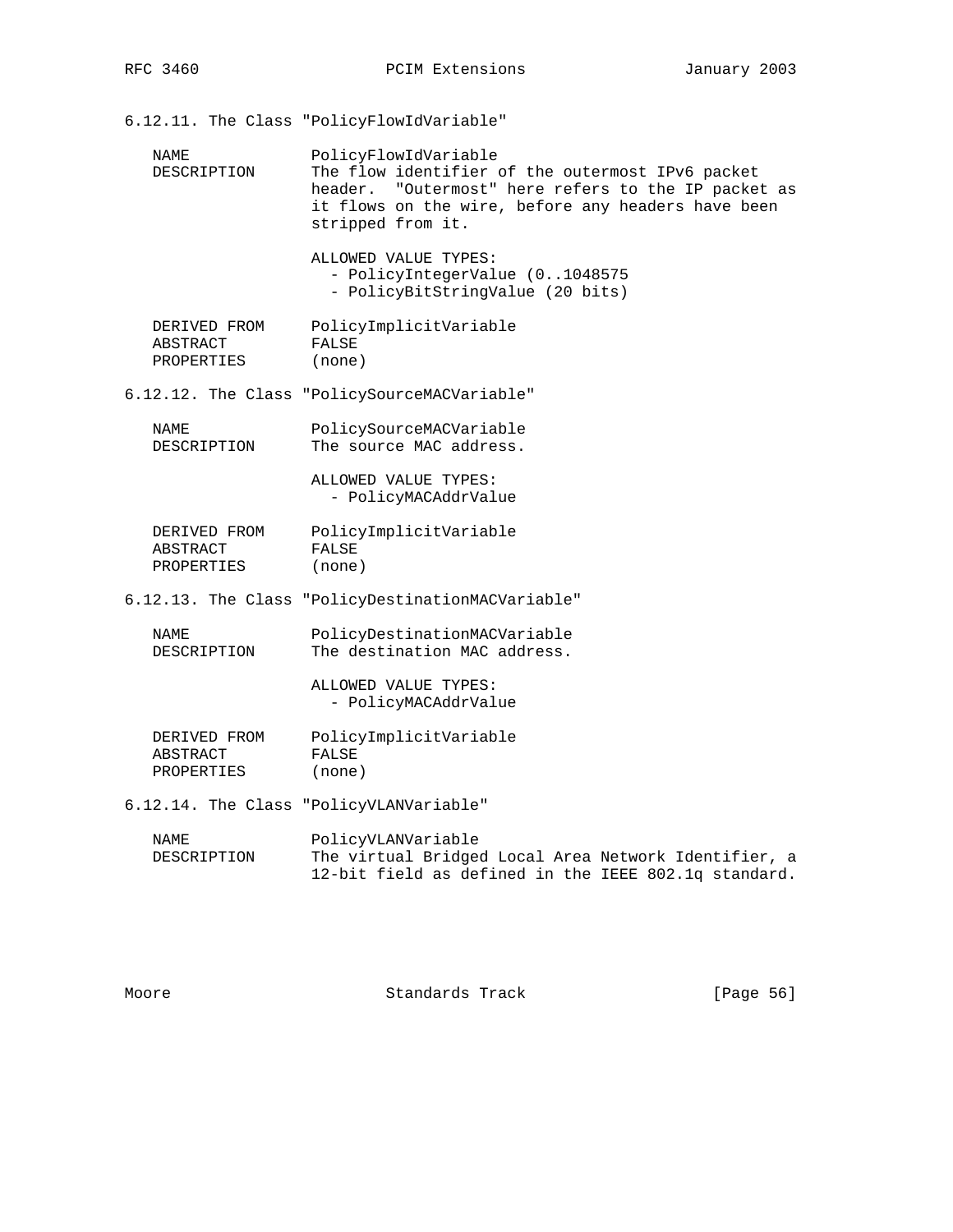- PolicyIntegerValue (0..4095)

ALLOWED VALUE TYPES:

|                                        | - PolicyBitStringValue (12 bits)                                                                                                                                         |
|----------------------------------------|--------------------------------------------------------------------------------------------------------------------------------------------------------------------------|
| DERIVED FROM<br>ABSTRACT<br>PROPERTIES | PolicyImplicitVariable<br>FALSE<br>(none)                                                                                                                                |
|                                        |                                                                                                                                                                          |
|                                        | 6.12.15. The Class "PolicyCoSVariable"                                                                                                                                   |
| NAME<br>DESCRIPTION                    | PolicyCoSVariable<br>Class of Service, a 3-bit field, used in the layer 2<br>header to select the forwarding treatment. Bound to<br>the IEEE 802.1q user-priority field. |
|                                        | ALLOWED VALUE TYPES:<br>- PolicyIntegerValue (07)<br>- PolicyBitStringValue (3 bits)                                                                                     |
| DERIVED FROM<br>ABSTRACT<br>PROPERTIES | PolicyImplicitVariable<br>FALSE<br>(none)                                                                                                                                |
|                                        | 6.12.16. The Class "PolicyEthertypeVariable"                                                                                                                             |
| NAME<br>DESCRIPTION                    | PolicyEthertypeVariable<br>The Ethertype protocol number of Ethernet frames.                                                                                             |
|                                        | ALLOWED VALUE TYPES:<br>- PolicyIntegerValue (065535)<br>- PolicyBitStringValue (16 bits)                                                                                |
| DERIVED FROM<br>ABSTRACT<br>PROPERTIES | PolicyImplicitVariable<br>FALSE<br>(none)                                                                                                                                |
|                                        | 6.12.17. The Class "PolicySourceSAPVariable"                                                                                                                             |
| NAME<br>DESCRIPTION                    | PolicySourceSAPVariable<br>The Source Service Access Point (SAP) number of the<br>IEEE 802.2 LLC header.                                                                 |
|                                        | ALLOWED VALUE TYPES:<br>- PolicyIntegerValue (0255)<br>- PolicyBitStringValue (8 bits)                                                                                   |
|                                        |                                                                                                                                                                          |

Moore Standards Track [Page 57]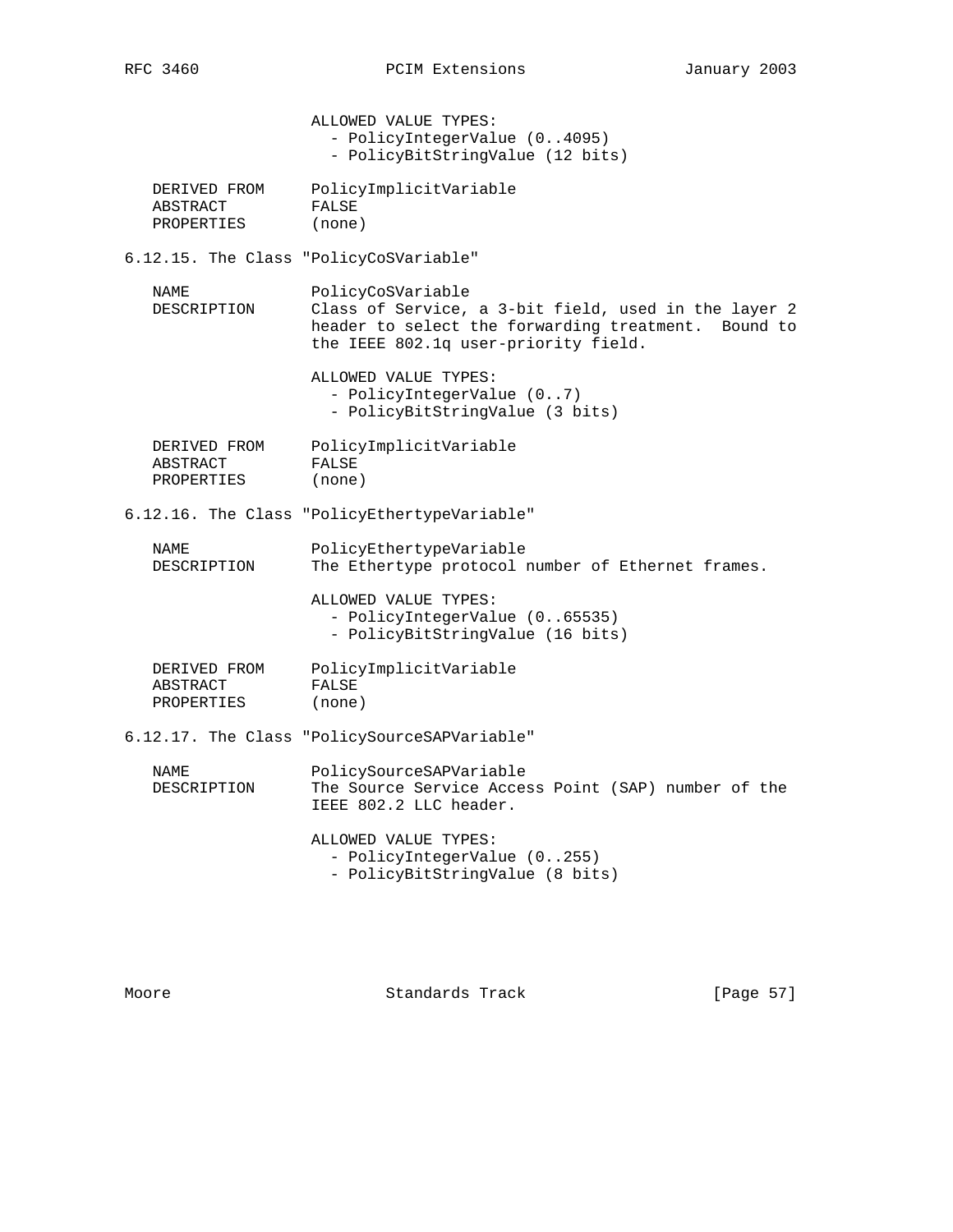| DERIVED FROM | PolicyImplicitVariable |
|--------------|------------------------|
| ABSTRACT     | FALSE                  |
| PROPERTIES   | (none)                 |

6.12.18. The Class "PolicyDestinationSAPVariable"

| NAME.<br>DESCRIPTION                          | PolicyDestinationSAPVariable<br>The Destination Service Access Point (SAP) number of<br>the IEEE 802.2 LLC header. |
|-----------------------------------------------|--------------------------------------------------------------------------------------------------------------------|
|                                               | ALLOWED VALUE TYPES:<br>- PolicyIntegerValue (0255)<br>- PolicyBitStringValue (8 bits)                             |
| DERIVED FROM<br>ABSTRACT<br><b>PROPERTIES</b> | PolicyImplicitVariable<br>FALSE<br>(none)                                                                          |

6.12.19. The Class "PolicySNAPOUIVariable"

NAME PolicySNAPOUIVariable

 DESCRIPTION The value of the first three octets of the Sub- Network Access Protocol (SNAP) Protocol Identifier field for 802.2 SNAP encapsulation, containing an Organizationally Unique Identifier (OUI). The value 00-00-00 indicates the encapsulation of Ethernet frames (RFC 1042). OUI value 00-00-F8 indicates the special encapsulation of Ethernet frames by certain types of bridges (IEEE 802.1H). Other values are supported, but are not further defined here. These OUI values are to be interpreted according to the endian-notation conventions of IEEE 802. For either of the two Ethernet encapsulations, the remainder of the Protocol Identifier field is represented by the PolicySNAPTypeVariable.

> ALLOWED VALUE TYPES: - PolicyIntegerValue (0..16777215) - PolicyBitStringValue (24 bits)

| DERIVED    | FROM PolicyImplicitVariable |
|------------|-----------------------------|
| ABSTRACT   | FALSE                       |
| PROPERTIES | (none)                      |

Moore Standards Track [Page 58]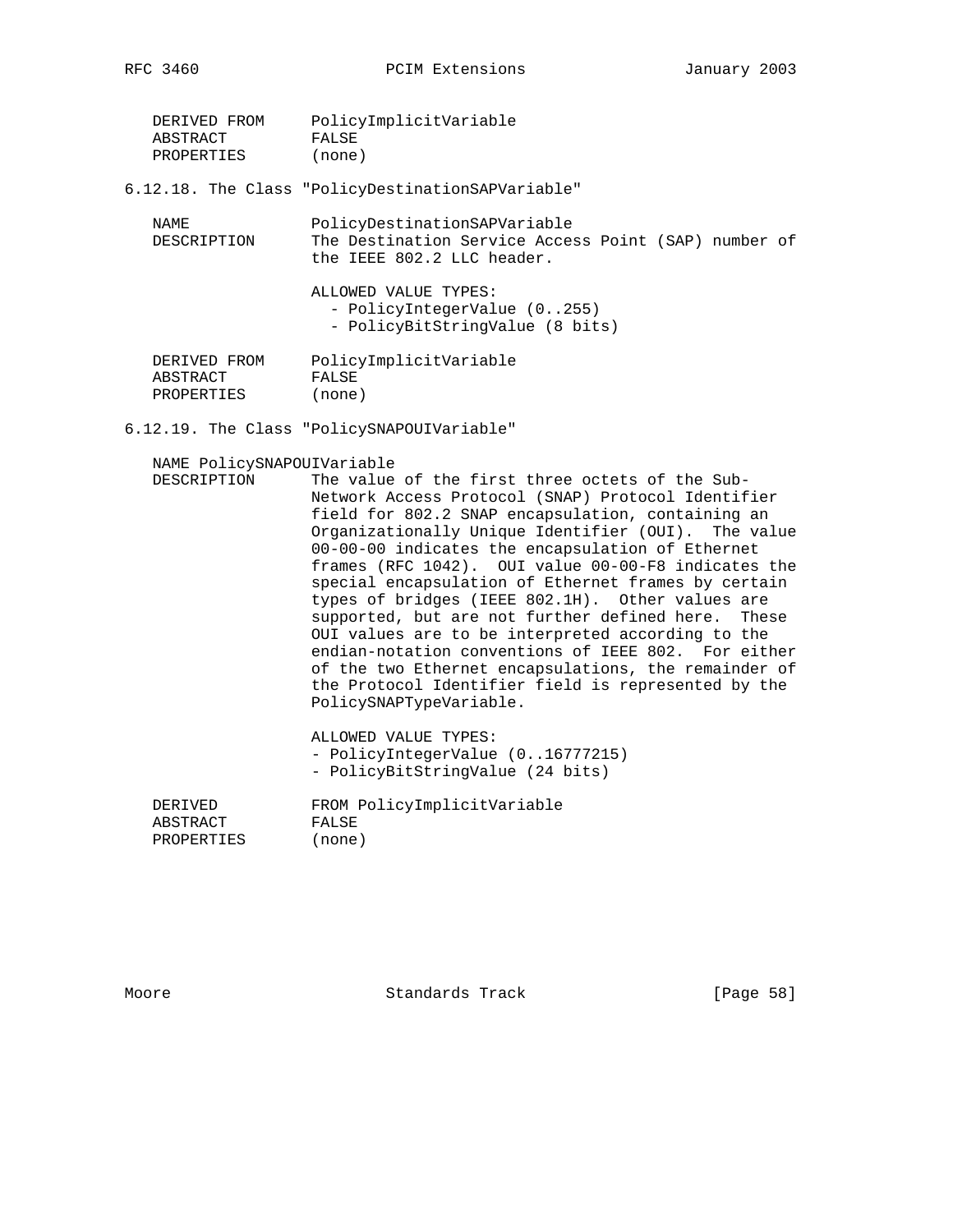6.12.20. The Class "PolicySNAPTypeVariable"

| NAME<br>DESCRIPTION                    | PolicySNAPTypeVariable<br>The value of the 4th and 5th octets of the Sub-<br>Network Access Protocol (SNAP) Protocol Identifier<br>field for IEEE 802 SNAP encapsulation when the<br>PolicySNAPOUIVariable indicates one of the two<br>Encapsulated Ethernet frame formats. This value is<br>undefined for other values of PolicySNAPOUIVariable.<br>ALLOWED VALUE TYPES:<br>- PolicyIntegerValue (065535)<br>- PolicyBitStringValue (16 bits) |
|----------------------------------------|------------------------------------------------------------------------------------------------------------------------------------------------------------------------------------------------------------------------------------------------------------------------------------------------------------------------------------------------------------------------------------------------------------------------------------------------|
| DERIVED FROM<br>ABSTRACT<br>PROPERTIES | PolicyImplicitVariable<br>FALSE<br>(none)                                                                                                                                                                                                                                                                                                                                                                                                      |
|                                        | 6.12.21. The Class "PolicyFlowDirectionVariable"                                                                                                                                                                                                                                                                                                                                                                                               |
| NAME<br>DESCRIPTION                    | PolicyFlowDirectionVariable<br>The direction of a flow relative to a network<br>element. Direction may be "IN" and/or "OUT".                                                                                                                                                                                                                                                                                                                   |
|                                        | ALLOWED VALUE TYPES:<br>- PolicyStringValue ('IN", "OUT")                                                                                                                                                                                                                                                                                                                                                                                      |
| DERIVED FROM<br>ABSTRACT<br>PROPERTIES | PolicyImplicitVariable<br>FALSE<br>(none)                                                                                                                                                                                                                                                                                                                                                                                                      |

 To match on both inbound and outbound flows, the associated PolicyStringValue object has two entries in its StringList property: "IN" and "OUT".

6.13. The Abstract Class "PolicyValue"

 This is an abstract class that serves as the base class for all subclasses that are used to define value objects in the PCIMe. It is used for defining values and constants used in policy conditions. The class definition is as follows:

| NAME.        | PolicyValue |
|--------------|-------------|
| DERIVED FROM | Policy      |
| ABSTRACT     | True        |
| PROPERTIES   | (none)      |

Moore Standards Track [Page 59]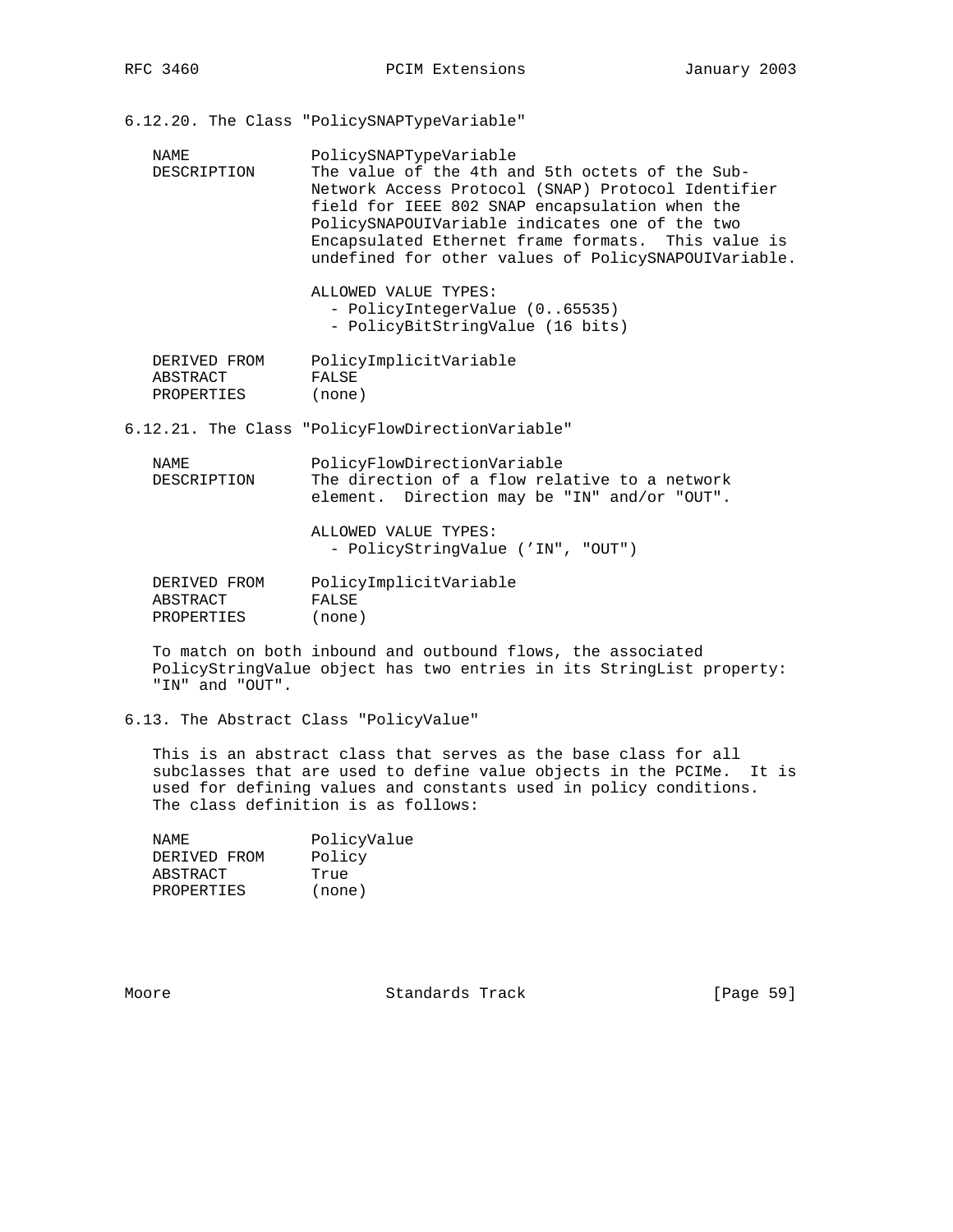6.14. Subclasses of "PolicyValue" Specified in PCIMe

 The following subsections contain the PolicyValue subclasses defined in PCIMe. Additional subclasses may be defined in models derived from PCIMe.

6.14.1. The Class "PolicyIPv4AddrValue"

 This class is used to provide a list of IPv4Addresses, hostnames and address range values to be matched against in a policy condition. The class definition is as follows:

| NAMF.             | PolicyIPv4AddrValue |  |
|-------------------|---------------------|--|
| DERIVED FROM      | PolicyValue         |  |
| ABSTRACT          | False               |  |
| <b>PROPERTIES</b> | IPv4AddrList[ ]     |  |

 The IPv4AddrList property provides an unordered list of strings, each specifying a single IPv4 address, a hostname, or a range of IPv4 addresses, according to the ABNF definition [6] of an IPv4 address, as specified below:

 IPv4address = 1\*3DIGIT "." 1\*3DIGIT "." 1\*3DIGIT "." 1\*3DIGIT IPv4prefix = IPv4address "/" 1\*2DIGIT IPv4range = IPv4address"-"IPv4address IPv4maskedaddress = IPv4address","IPv4address Hostname (as defined in [4])

In the above definition, each string entry is either:

- 1. A single IPv4address in dot notation, as defined above. Example: 121.1.1.2
- 2. An IPv4prefix address range, as defined above, specified by an address and a prefix length, separated by "/". Example: 2.3.128.0/15
- 3. An IPv4range address range defined above, specified by a starting address in dot notation and an ending address in dot notation, separated by "-". The range includes all addresses between the range's starting and ending addresses, including these two addresses. Example: 1.1.22.1-1.1.22.5
- 4. An IPv4maskedaddress address range, as defined above, specified by an address and mask. The address and mask are represented in dot notation, separated by a comma ",". The masked address appears before the comma, and the mask appears after the comma. Example: 2.3.128.0,255.255.248.0.

Moore Standards Track [Page 60]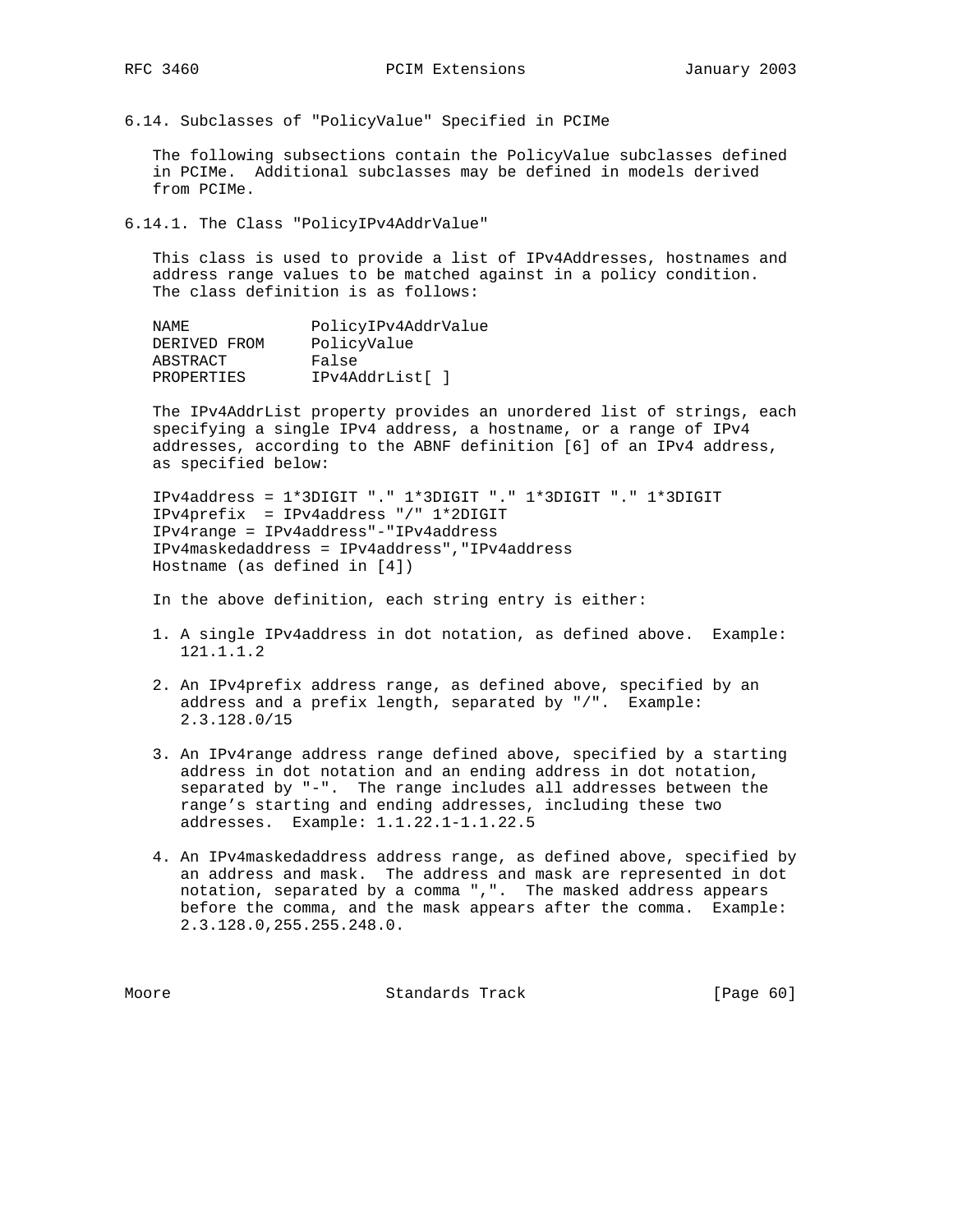5. A single Hostname. The Hostname format follows the guidelines and restrictions specified in [4]. Example: www.bigcompany.com.

 Conditions matching IPv4AddrValues evaluate to true according to the generic matching rules. Additionally, a hostname is matched against another valid IPv4address representation by resolving the hostname into an IPv4 address first, and then comparing the addresses afterwards. Matching hostnames against each other is done using a string comparison of the two names.

The property definition is as follows:

| NAMF.  | IPv4AddrList                         |  |  |
|--------|--------------------------------------|--|--|
| SYNTAX | String                               |  |  |
| FORMAT | IPv4address   IPv4prefix   IPv4range |  |  |
|        | IPv4maskedaddress   hostname         |  |  |

6.14.2. The Class "PolicyIPv6AddrValue

 This class is used to define a list of IPv6 addresses, hostnames, and address range values. The class definition is as follows:

| NAMF.        | PolicyIPv6AddrValue |
|--------------|---------------------|
| DERIVED FROM | PolicyValue         |
| ABSTRACT     | False               |
| PROPERTIES   | IPv6AddrList[ ]     |
|              |                     |

 The property IPv6AddrList provides an unordered list of strings, each specifying an IPv6 address, a hostname, or a range of IPv6 addresses. IPv6 address format definition uses the standard address format defined in [7]. The ABNF definition [6] as specified in [7] is:

```
 IPv6address = hexpart [ ":" IPv4address ]
 IPv4address = 1*3DIGIT "." 1*3DIGIT "." 1*3DIGIT "." 1*3DIGIT
 IPv6prefix = hexpart "/" 1*2DIGIT
hexpart = hexseq | hexseq "::" [ hexseq ] | "::" [ hexseq ]
hexseq = hex4 * ( "": " hex4)hex4 = 1*4HEXDIG
 IPv6range = IPv6address"-"IPv6address
 IPv6maskedaddress = IPv6address","IPv6address
 Hostname (as defines in [NAMES])
```
Each string entry is either:

- 1. A single IPv6address as defined above.
- 2. A single Hostname. Hostname format follows guidelines and restrictions specified in [4].

Moore Standards Track [Page 61]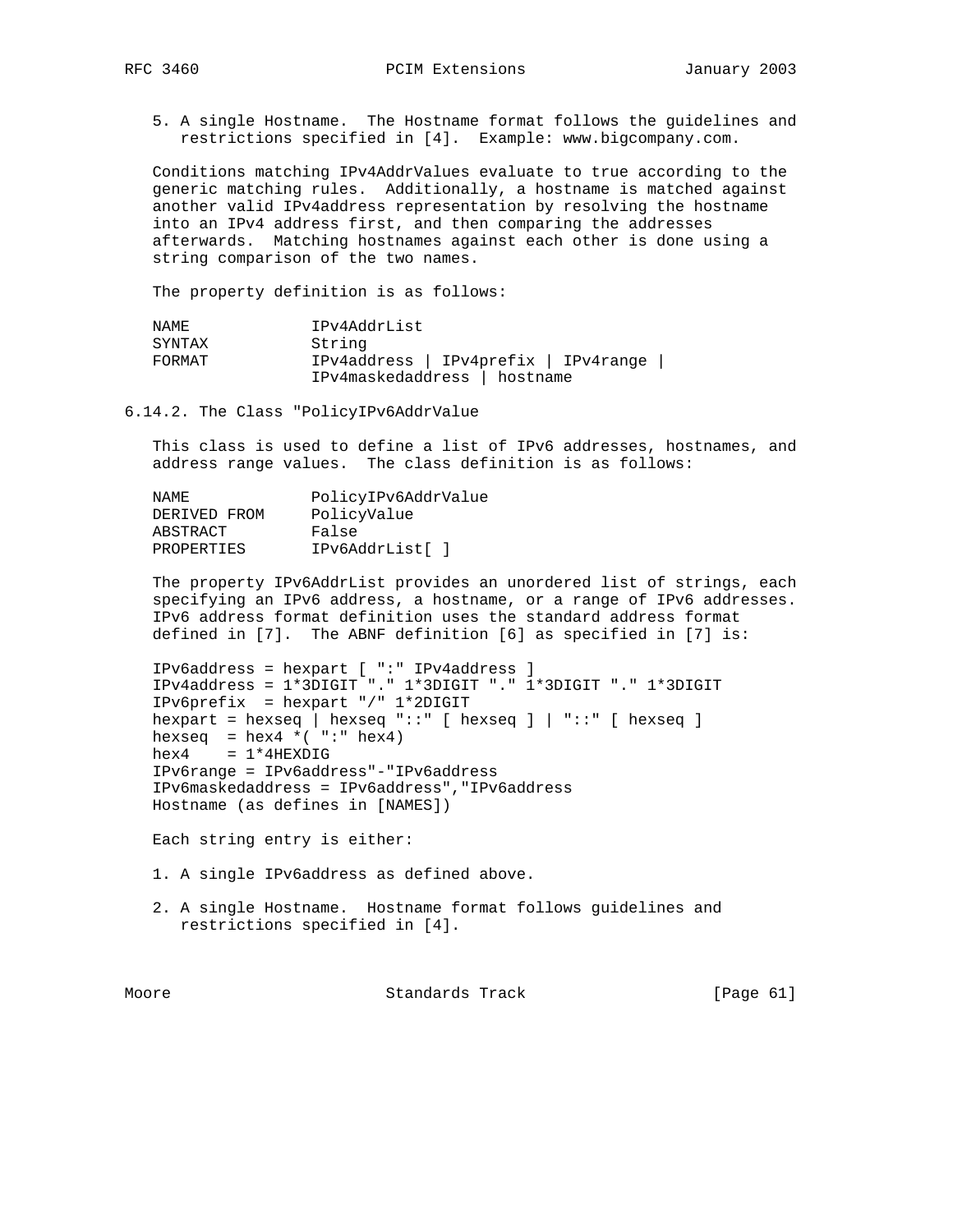- 3. An IPv6range address range, specified by a starting address in dot notation and an ending address in dot notation, separated by "-". The range includes all addresses between the range's starting and ending addresses, including these two addresses.
- 4. An IPv4maskedaddress address range defined above specified by an address and mask. The address and mask are represented in dot notation separated by a comma ",".
- 5. A single IPv6prefix as defined above.

 Conditions matching IPv6AddrValues evaluate to true according to the generic matching rules. Additionally, a hostname is matched against another valid IPv6address representation by resolving the hostname into an IPv6 address first, and then comparing the addresses afterwards. Matching hostnames against each other is done using a string comparison of the two names.

6.14.3. The Class "PolicyMACAddrValue"

 This class is used to define a list of MAC addresses and MAC address range values. The class definition is as follows:

| NAMF.        | PolicyMACAddrValue |
|--------------|--------------------|
| DERIVED FROM | PolicyValue        |
| ABSTRACT     | False              |
| PROPERTIES   | MACAddrList[ ]     |

 The property MACAddrList provides an unordered list of strings, each specifying a MAC address or a range of MAC addresses. The 802 MAC address canonical format is used. The ABNF definition [6] is:

 MACaddress = 1\*4HEXDIG ":" 1\*4HEXDIG ":" 1\*4HEXDIG MACmaskedaddress = MACaddress","MACaddress

Each string entry is either:

- 1. A single MAC address. Example: 0000:00A5:0000
- 2. A MACmaskedaddress address range defined specified by an address and mask. The mask specifies the relevant bits in the address. Example: 0000:00A5:0000,FFFF:FFFF:0000 defines a range of MAC addresses in which the first four octets are equal to 0000:00A5.

Moore **Standards Track** [Page 62]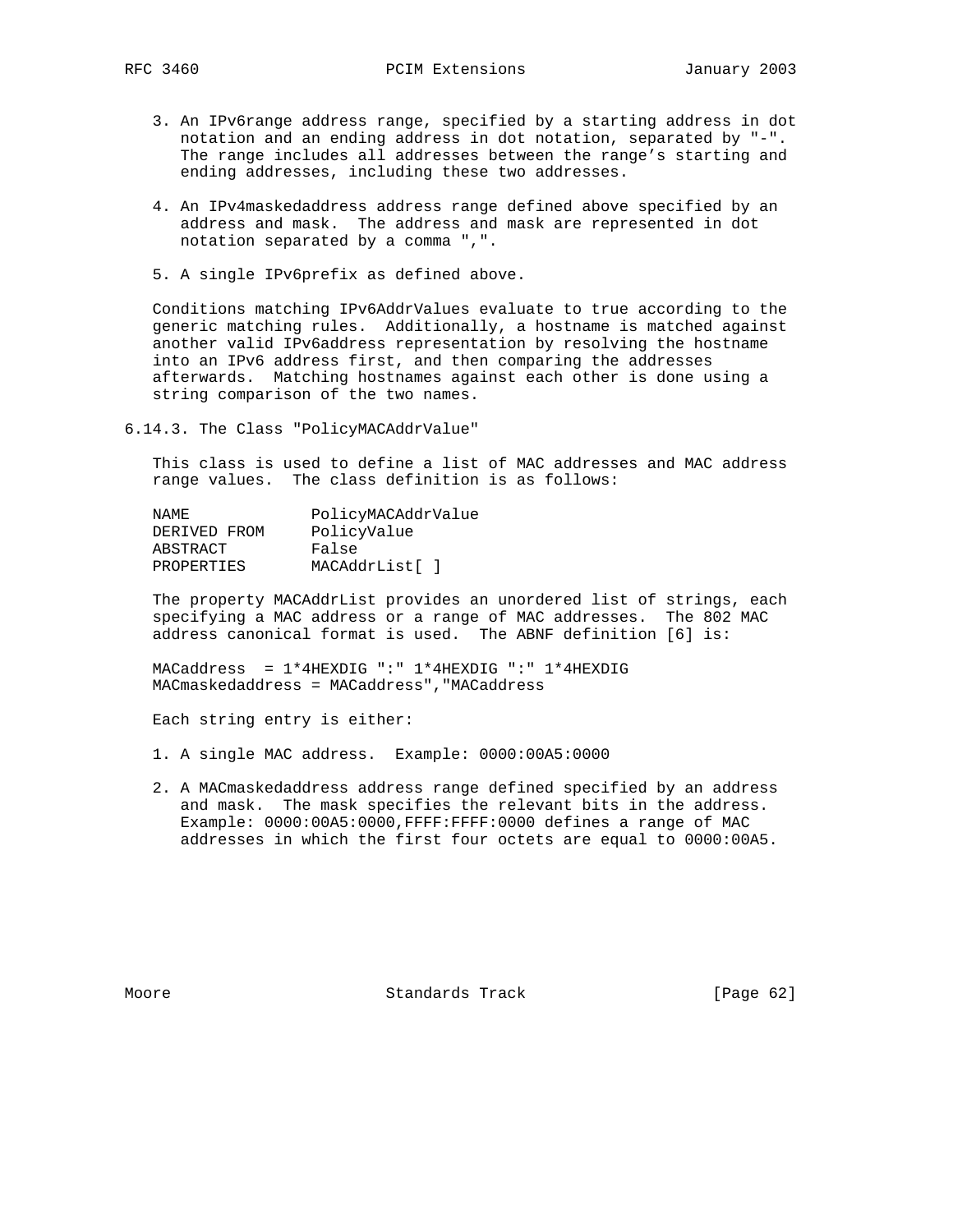The property definition is as follows:

| NAME.  | MACAddrList |                  |
|--------|-------------|------------------|
| SYNTAX | String      |                  |
| FORMAT | MACaddress  | MACmaskedaddress |

6.14.4. The Class "PolicyStringValue"

 This class is used to represent a single string value, or a set of string values. Each value can have wildcards. The class definition is as follows:

| NAMF.             | PolicyStringValue |
|-------------------|-------------------|
| DERIVED FROM      | PolicyValue       |
| ABSTRACT          | False             |
| <b>PROPERTIES</b> | StringList[]      |

 The property StringList provides an unordered list of strings, each representing a single string with wildcards. The asterisk character "\*" is used as a wildcard, and represents an arbitrary substring replacement. For example, the value "abc\*def" matches the string "abcxyzdef", and the value "abc\*def\*" matches the string "abcxxxdefyyyzzz". The syntax definition is identical to the substring assertion syntax defined in [5]. If the asterisk character is required as part of the string value itself, it MUST be quoted as described in Section 4.3 of [5].

The property definition is as follows:

| NAME.  | StringList |
|--------|------------|
| SYNTAX | String     |

6.14.5. The Class "PolicyBitStringValue"

 This class is used to represent a single bit string value, or a set of bit string values. The class definition is as follows:

| NAMF.        | PolicyBitStringValue |
|--------------|----------------------|
| DERIVED FROM | PolicyValue          |
| ABSTRACT     | False                |
| PROPERTIES   | BitStringList[]      |

 The property BitStringList provides an unordered list of strings, each representing a single bit string or a set of bit strings. The number of bits specified SHOULD equal the number of bits of the expected variable. For example, for a one-octet variable, 8 bits

Moore **Standards Track** [Page 63]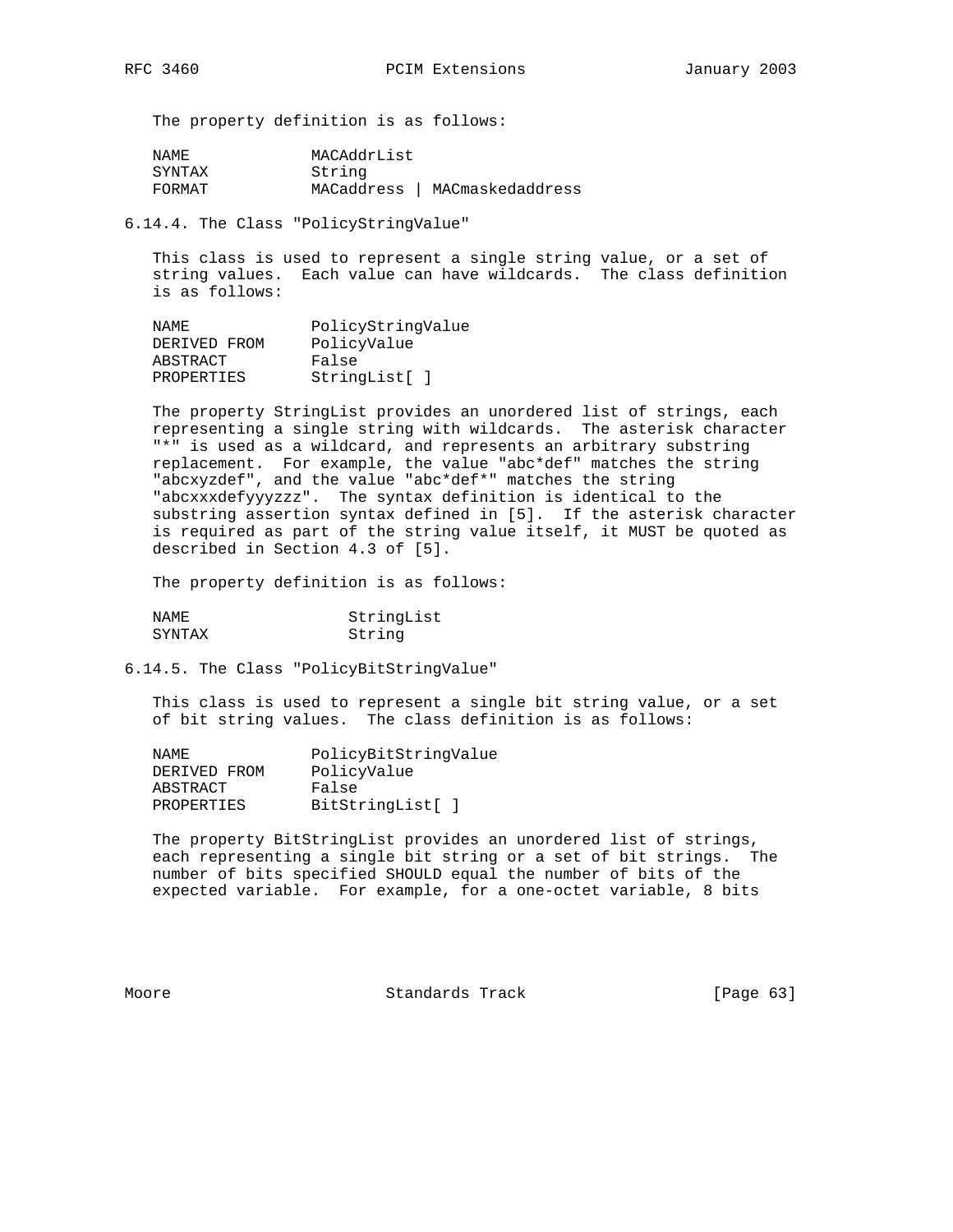should be specified. If the variable does not have a fixed length, the bit string should be matched against the variable's most significant bit string. The formal definition of a bit string is:

binary-digit =  $"0" / "1"$  bitString = 1\*binary-digit maskedBitString = bitString","bitString

Each string entry is either:

- 1. A single bit string. Example: 00111010
- 2. A range of bit strings specified using a bit string and a bit mask. The bit string and mask fields have the same number of bits specified. The mask bit string specifies the significant bits in the bit string value. For example, 110110, 100110 and 110111 would match the maskedBitString 100110,101110 but 100100 would not.

The property definition is as follows:

| NAMF.  | BitStringList               |
|--------|-----------------------------|
| SYNTAX | String                      |
| FORMAT | bitString   maskedBitString |

6.14.6. The Class "PolicyIntegerValue"

 This class provides a list of integer and integer range values. Integers of arbitrary sizes can be represented. The class definition is as follows:

| NAMF.        | PolicyIntegerValue |
|--------------|--------------------|
| DERIVED FROM | PolicyValue        |
| ABSTRACT     | False              |
| PROPERTIES   | IntegerList[]      |

 The property IntegerList provides an unordered list of integers and integer range values, represented as strings. The format of this property takes one of the following forms:

- 1. An integer value.
- 2. A range of integers. The range is specified by a starting integer and an ending integer, separated by '..'. The starting integer MUST be less than or equal to the ending integer. The range includes all integers between the starting and ending integers, including these two integers.

Moore Standards Track [Page 64]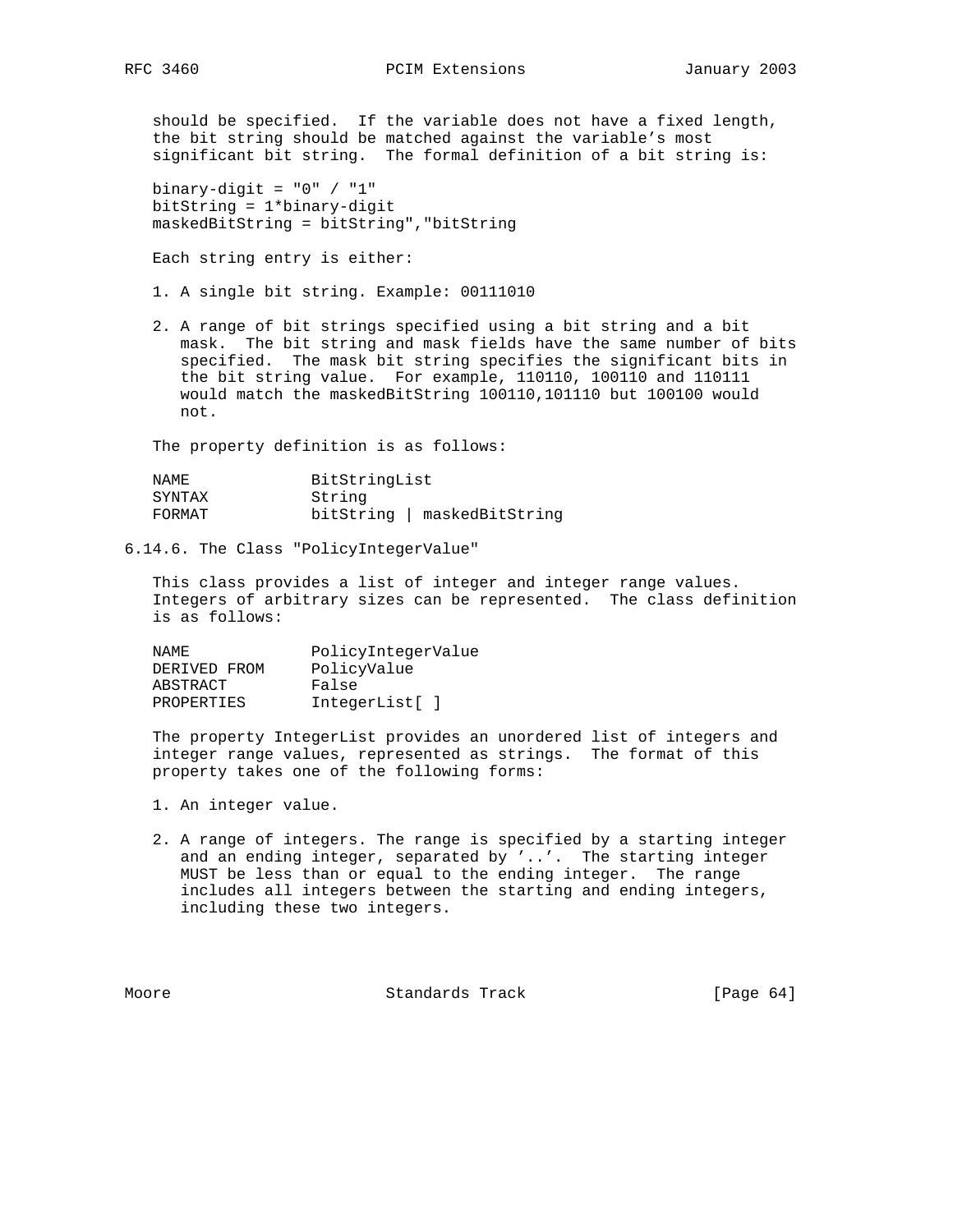RFC 3460 **PCIM Extensions** January 2003

 To represent a range of integers that is not bounded, the reserved words -INFINITY and/or INFINITY can be used in place of the starting and ending integers. In addition to ordinary integer matches, INFINITY matches INFINITY and -INFINITY matches -INFINITY.

The ABNF definition [6] is:

 integer = [-]1\*DIGIT | "INFINITY" | "-INFINITY" integerrange = integer".."integer

 Using ranges, the operators greater-than, greater-than-or-equal-to, less- than, and less-than-or-equal-to can be expressed. For example, "X is- greater-than 5" (where X is an integer) can be translated to "X matches 6-INFINITY". This enables the match condition semantics of the operator for the SimplePolicyCondition class to be kept simple (i.e., just the value "match").

The property definition is as follows:

| NAMF.  | IntegerList |                   |
|--------|-------------|-------------------|
| SYNTAX | String      |                   |
| FORMAT |             | integer   integer |

## 6.14.7. The Class "PolicyBooleanValue"

 This class is used to represent a Boolean (TRUE/FALSE) value. The class definition is as follows:

| NAMF.        | PolicyBooleanValue |
|--------------|--------------------|
| DERIVED FROM | PolicyValue        |
| ABSTRACT     | False              |
| PROPERTIES   | BooleanValue       |

The property definition is as follows:

| NAME.  | BooleanValue |
|--------|--------------|
| SYNTAX | boolean      |

6.15. The Class "PolicyRoleCollection"

 This class represents a collection of managed elements that share a common role. The PolicyRoleCollection always exists in the context of a system, specified using the PolicyRoleCollectionInSystem association. The value of the PolicyRole property in this class specifies the role, and can be matched with the value(s) in the PolicyRoles array in PolicyRules and PolicyGroups. ManagedElements that share the role defined in this collection are aggregated into the collection via the association ElementInPolicyRoleCollection.

Moore **Standards Track** [Page 65]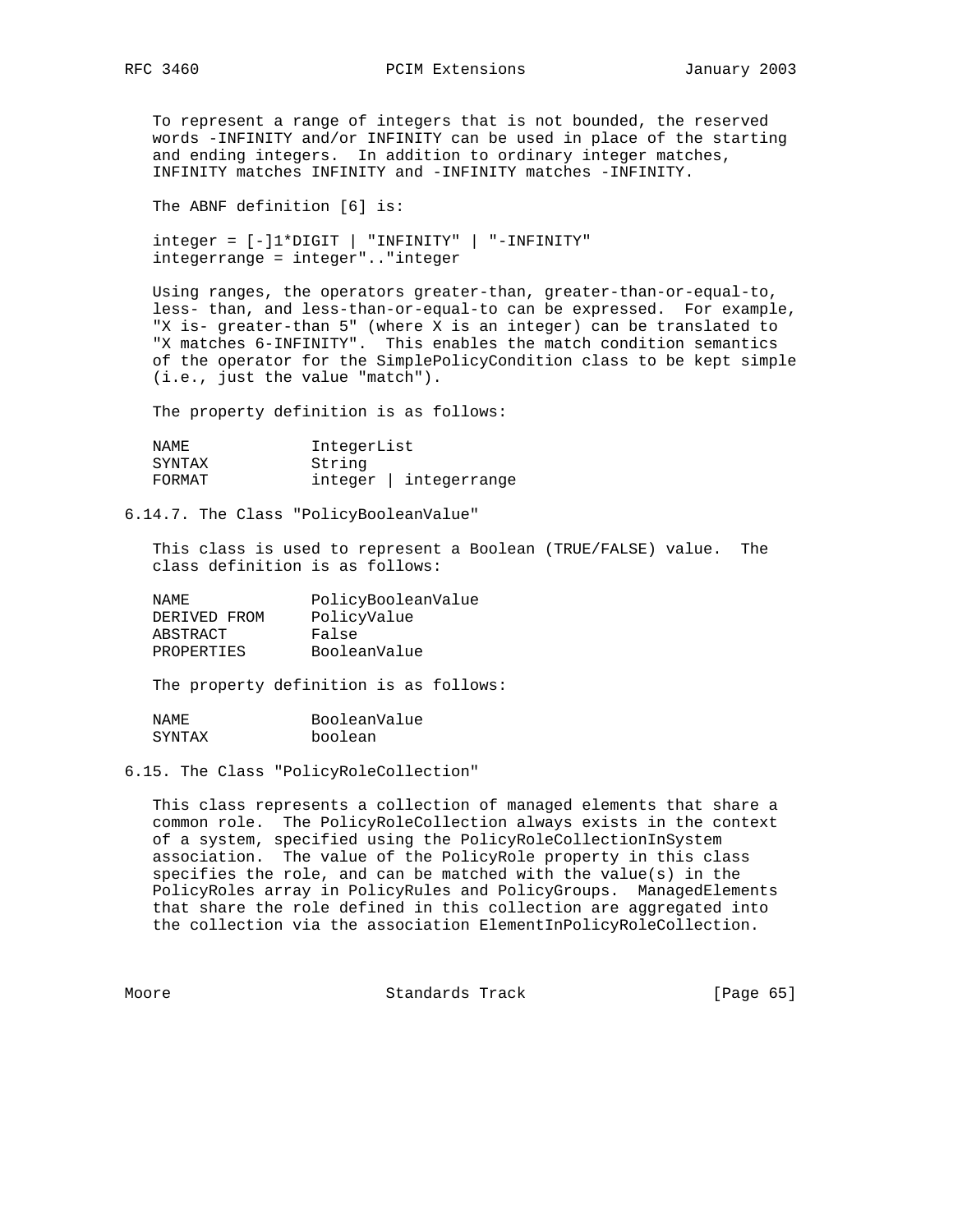| NAMF.                    | PolicyRoleCollection                                                                                 |
|--------------------------|------------------------------------------------------------------------------------------------------|
| DESCRIPTION              | A subclass of the CIM Collection class used to group<br>together managed elements that share a role. |
| DERIVED FROM<br>ABSTRACT | Collection<br>FALSE                                                                                  |
| PROPERTIES               | PolicyRole                                                                                           |

6.15.1. The Single-Valued Property "PolicyRole"

 This property represents the role associated with a PolicyRoleCollection. The property definition is as follows:

| NAME        | PolicyRole                                       |  |
|-------------|--------------------------------------------------|--|
| DESCRIPTION | A string representing the role associated with a |  |
|             | PolicyRoleCollection.                            |  |
| SYNTAX      | string                                           |  |

6.16. The Class "ReusablePolicyContainer"

The new class ReusablePolicyContainer is defined as follows:

| NAME         | ReusablePolicyContainer                            |
|--------------|----------------------------------------------------|
| DESCRIPTION  | A class representing an administratively defined   |
|              | container for reusable policy-related information. |
|              | This class does not introduce any additional       |
|              | properties beyond those in its superclass          |
|              | AdminDomain. It does, however, participate in      |
|              | a number of unique associations.                   |
| DERIVED FROM | AdminDomain                                        |
| ABSTRACT     | FALSE                                              |
| PROPERTIES   | 'none)                                             |
|              |                                                    |

6.17. Deprecate PCIM's Class "PolicyRepository"

 The class definition of PolicyRepository (from PCIM) is updated as follows, with an indication that the class has been deprecated. Note that when an element of the model is deprecated, its replacement element is identified explicitly.

| NAME           | PolicyRepository                                   |
|----------------|----------------------------------------------------|
| DEPRECATED FOR | ReusablePolicyContainer                            |
| DESCRIPTION    | A class representing an administratively defined   |
|                | container for reusable policy-related information. |
|                | This class does not introduce any additional       |
|                | properties beyond those in its superclass          |
|                | AdminDomain. It does, however, participate in a    |
|                | number of unique associations.                     |
|                |                                                    |

| Moore | Standards Track | [Page 66] |  |
|-------|-----------------|-----------|--|
|       |                 |           |  |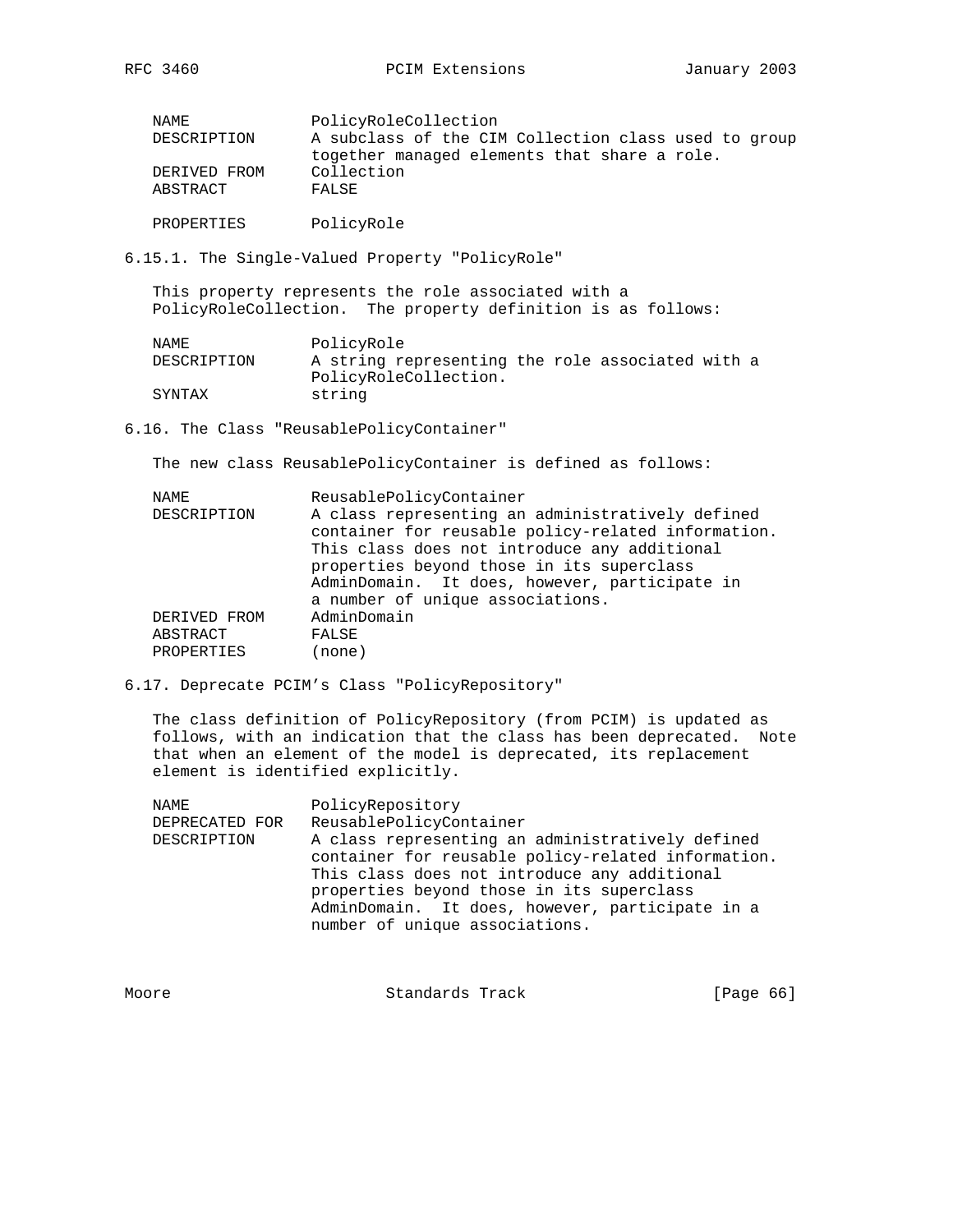| DERIVED FROM | AdminDomain |
|--------------|-------------|
| ABSTRACT     | FALSE       |
| PROPERTIES   | (none)      |

6.18. The Abstract Class "FilterEntryBase"

 FilterEntryBase is the abstract base class from which all filter entry classes are derived. It serves as the endpoint for the EntriesInFilterList aggregation, which groups filter entries into filter lists. Its properties include CIM naming attributes and an IsNegated boolean property (to easily "NOT" the match information specified in an instance of one of its subclasses).

The class definition is as follows:

| NAME         | FilterEntryBase                         |
|--------------|-----------------------------------------|
| DESCRIPTION  | An abstract class representing a single |
|              | filter that is aggregated into a        |
|              | FilterList via the aggregation          |
|              | EntriesInFilterList.                    |
| DERIVED FROM | LogicalElement                          |
| TYPE.        | Abstract                                |
| PROPERTIES   | IsNegated                               |
|              |                                         |

### 6.19. The Class "IpHeadersFilter"

 This concrete class contains the most commonly required properties for performing filtering on IP, TCP or UDP headers. Properties not present in an instance of IPHeadersFilter are treated as 'all values'. A property HdrIpVersion identifies whether the IP addresses in an instance are IPv4 or IPv6 addresses. Since the source and destination IP addresses come from the same packet header, they will always be of the same type.

The class definition is as follows:

| IpHeadersFilter                               |
|-----------------------------------------------|
| A class representing an entire IP             |
| header filter, or any subset of one.          |
| FilterEntryBase                               |
| Concrete                                      |
| HdrIpVersion, HdrSrcAddress,                  |
| HdrSrcAddressEndOfRange, HdrSrcMask,          |
| HdrDestAddress, HdrDestAddressEndOfRange,     |
| HdrDestMask, HdrProtocolID,                   |
| HdrSrcPortStart, HdrSrcPortEnd,               |
| HdrDestPortStart, HdrDestPortEnd, HdrDSCP[ ], |
| HdrFlowLabel                                  |
|                                               |

Standards Track [Page 67]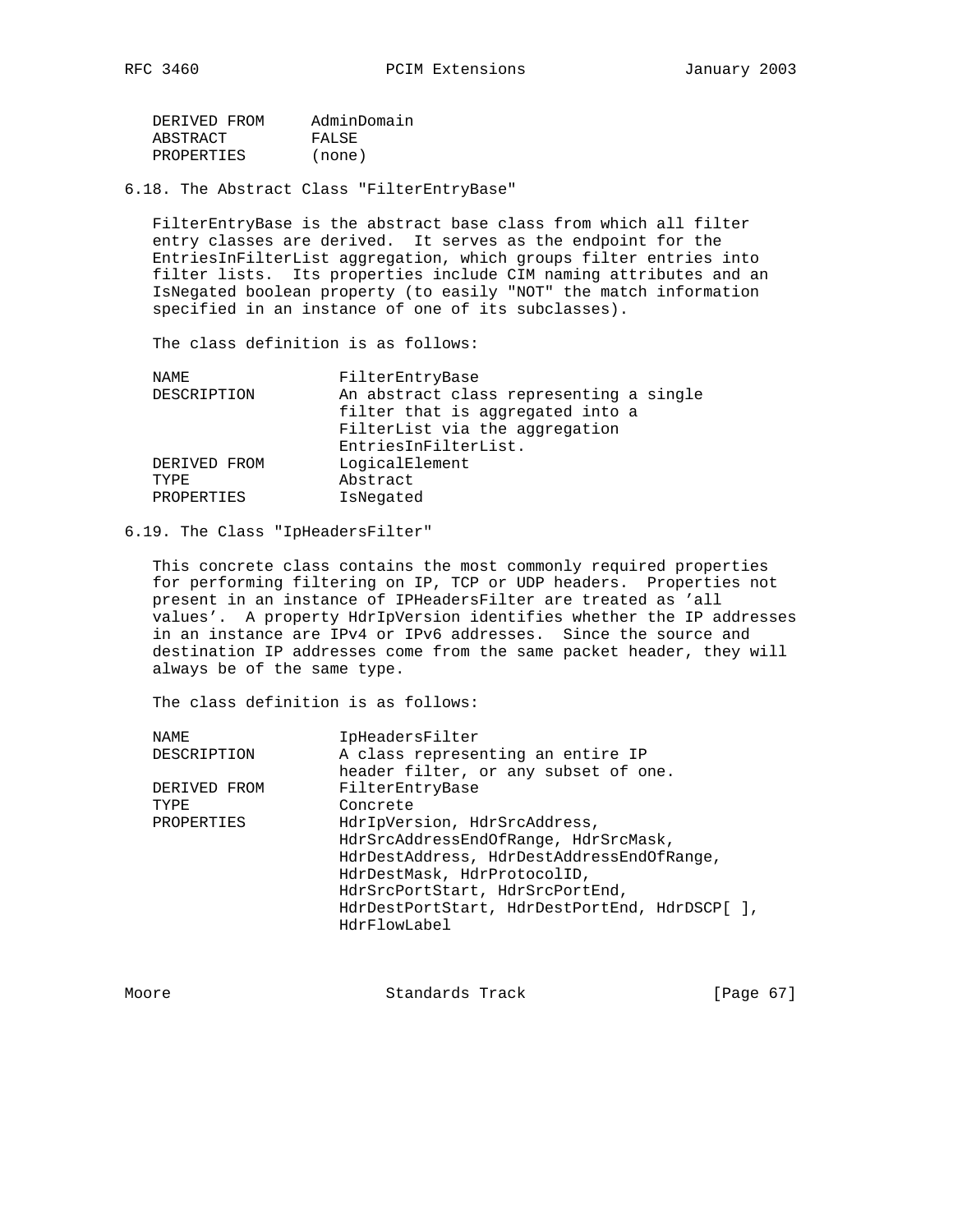6.19.1. The Property HdrIpVersion

 This property is an 8-bit unsigned integer, identifying the version of the IP addresses to be filtered on. IP versions are identified as they are in the Version field of the IP packet header - IPv4 =  $4$ , IPv6 = 6. These two values are the only ones defined for this property.

 The value of this property determines the sizes of the OctetStrings in the six properties HdrSrcAddress, HdrSrcAddressEndOfRange, HdrSrcMask, HdrDestAddress, HdrDestAddressEndOfRange, and HdrDestMask, as follows:

- o IPv4: OctetString(SIZE (4))
- o IPv6: OctetString(SIZE (16|20)), depending on whether a scope identifier is present

 If a value for this property is not provided, then the filter does not consider IP version in selecting matching packets, i.e., IP version matches for all values. In this case, the HdrSrcAddress, HdrSrcAddressEndOfRange, HdrSrcMask, HdrDestAddress, HdrDestAddressEndOfRange, and HdrDestMask must also not be present.

6.19.2. The Property HdrSrcAddress

 This property is an OctetString, of a size determined by the value of the HdrIpVersion property, representing a source IP address. When there is no HdrSrcAddressEndOfRange value, this value is compared to the source address in the IP header, subject to the mask represented in the HdrSrcMask property. (Note that the mask is ANDed with the address.) When there is a HdrSrcAddressEndOfRange value, this value is the start of the specified range (i.e., the HdrSrcAddress is lower than the HdrSrcAddressEndOfRange) that is compared to the source address in the IP header and matches on any value in the range.

 If a value for this property is not provided, then the filter does not consider HdrSrcAddress in selecting matching packets, i.e., HdrSrcAddress matches for all values.

6.19.3. The Property HdrSrcAddressEndOfRange

 This property is an OctetString, of a size determined by the value of the HdrIpVersion property, representing the end of a range of source IP addresses (inclusive), where the start of the range is the HdrSrcAddress property value.

Moore Standards Track [Page 68]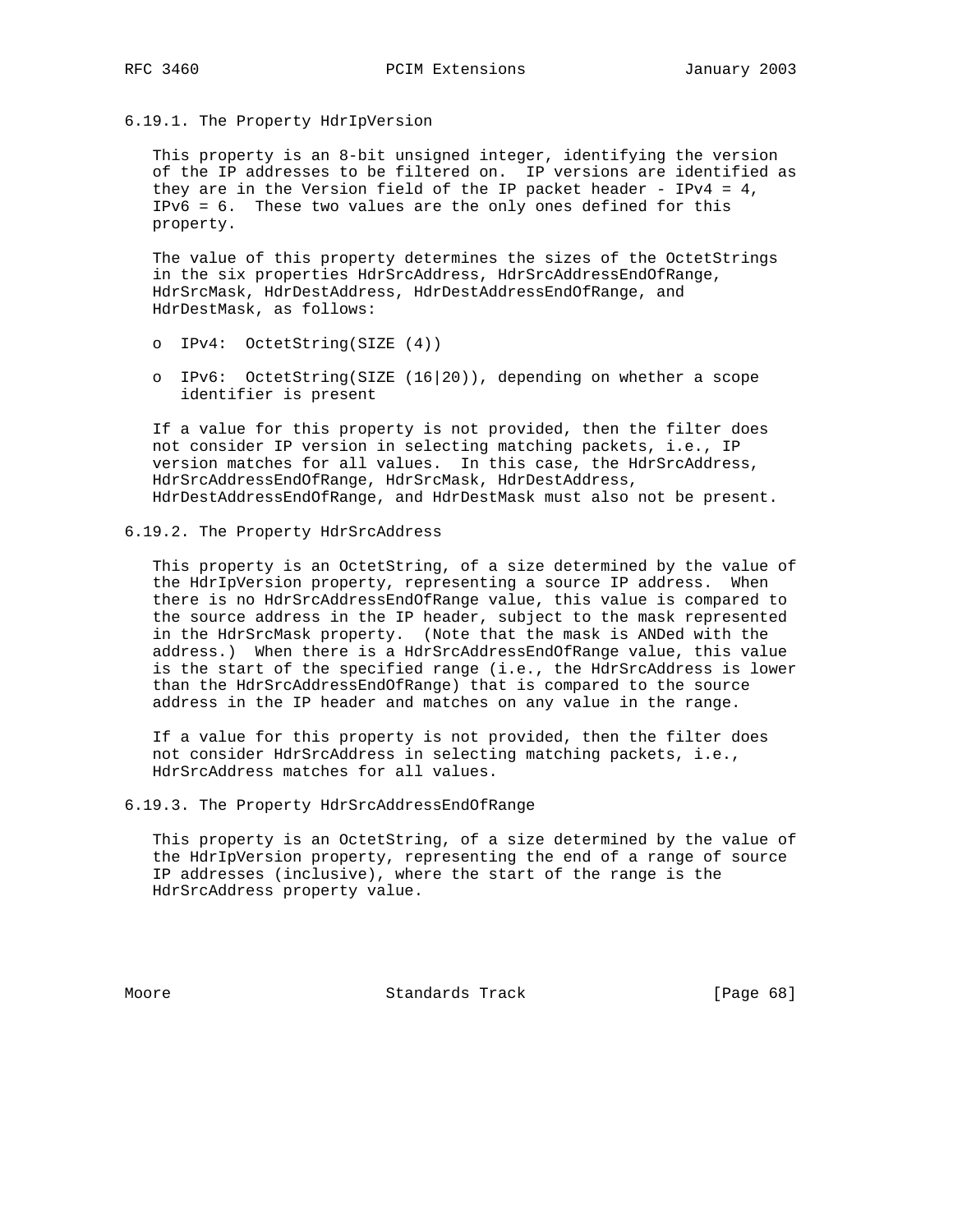If a value for HdrSrcAddress is not provided, then this property also MUST NOT be provided. If a value for this property is provided, then HdrSrcMask MUST NOT be provided.

6.19.4. The Property HdrSrcMask

 This property is an OctetString, of a size determined by the value of the HdrIpVersion property, representing a mask to be used in comparing the source address in the IP header with the value represented in the HdrSrcAddress property.

 If a value for this property is not provided, then the filter does not consider HdrSrcMask in selecting matching packets, i.e., the value of HdrSrcAddress or the source address range must match the source address in the packet exactly. If a value for this property is provided, then HdrSrcAddressEndOfRange MUST NOT be provided.

6.19.5. The Property HdrDestAddress

 This property is an OctetString, of a size determined by the value of the HdrIpVersion property, representing a destination IP address. When there is no HdrDestAddressEndOfRange value, this value is compared to the destination address in the IP header, subject to the mask represented in the HdrDestMask property. (Note that the mask is ANDed with the address.) When there is a HdrDestAddressEndOfRange value, this value is the start of the specified range (i.e., the HdrDestAddress is lower than the HdrDestAddressEndOfRange) that is compared to the destination address in the IP header and matches on any value in the range.

 If a value for this property is not provided, then the filter does not consider HdrDestAddress in selecting matching packets, i.e., HdrDestAddress matches for all values.

6.19.6. The Property HdrDestAddressEndOfRange

 This property is an OctetString, of a size determined by the value of the HdrIpVersion property, representing the end of a range of destination IP addresses (inclusive), where the start of the range is the HdrDestAddress property value.

 If a value for HdrDestAddress is not provided, then this property also MUST NOT be provided. If a value for this property is provided, then HdrDestMask MUST NOT be provided.

Moore Standards Track [Page 69]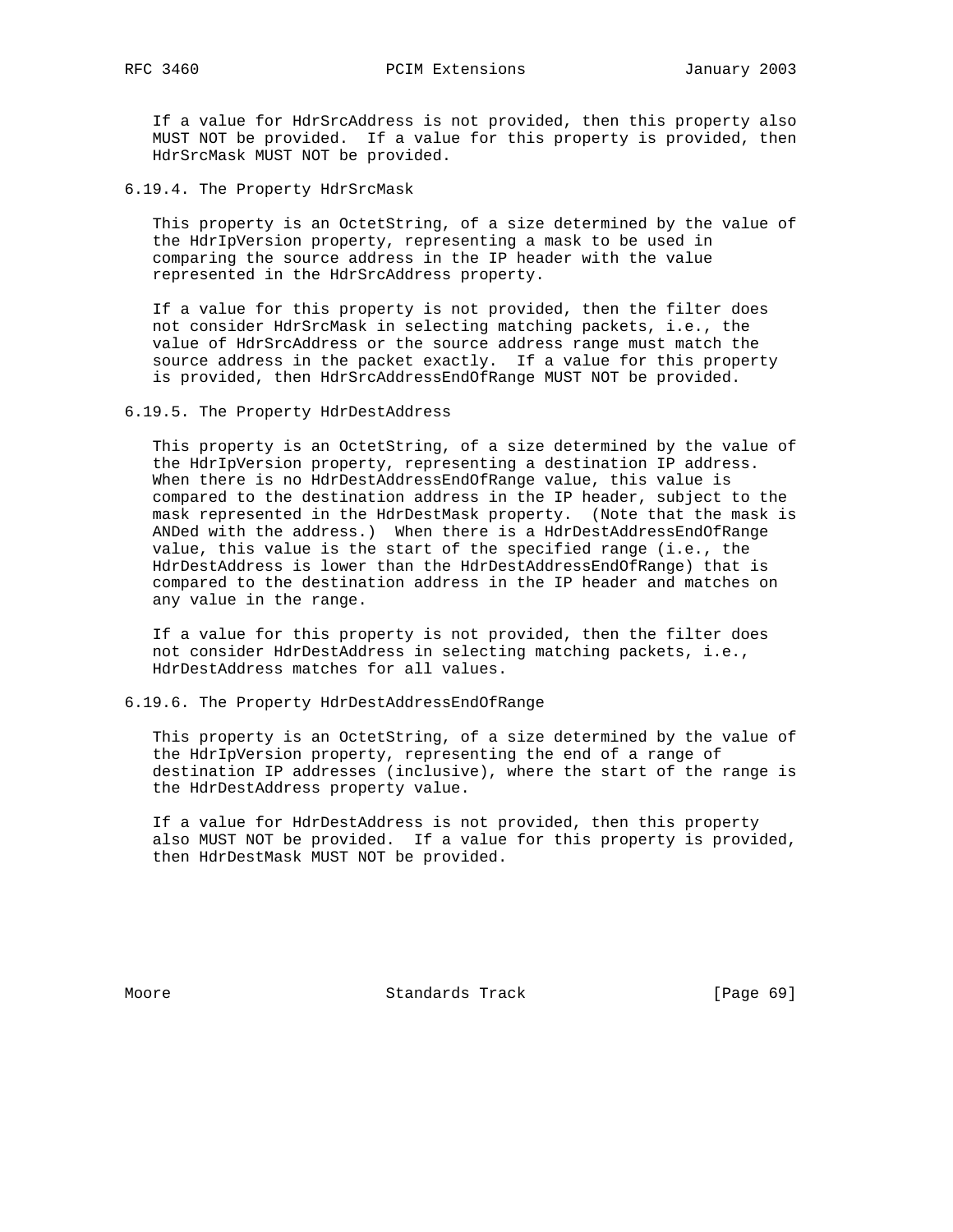# 6.19.7. The Property HdrDestMask

 This property is an OctetString, of a size determined by the value of the HdrIpVersion property, representing a mask to be used in comparing the destination address in the IP header with the value represented in the HdrDestAddress property.

 If a value for this property is not provided, then the filter does not consider HdrDestMask in selecting matching packets, i.e., the value of HdrDestAddress or the destination address range must match the destination address in the packet exactly. If a value for this property is provided, then HdrDestAddressEndOfRange MUST NOT be provided.

6.19.8. The Property HdrProtocolID

 This property is an 8-bit unsigned integer, representing an IP protocol type. This value is compared to the Protocol field in the IP header.

 If a value for this property is not provided, then the filter does not consider HdrProtocolID in selecting matching packets, i.e., HdrProtocolID matches for all values.

6.19.9. The Property HdrSrcPortStart

 This property is a 16-bit unsigned integer, representing the lower end of a range of UDP or TCP source ports. The upper end of the range is represented by the HdrSrcPortEnd property. The value of HdrSrcPortStart MUST be no greater than the value of HdrSrcPortEnd. A single port is indicated by equal values for HdrSrcPortStart and HdrSrcPortEnd.

 A source port filter is evaluated by testing whether the source port identified in the IP header falls within the range of values between HdrSrcPortStart and HdrSrcPortEnd, including these two end points.

 If a value for this property is not provided, then the filter does not consider HdrSrcPortStart in selecting matching packets, i.e., there is no lower bound in matching source port values.

6.19.10. The Property HdrSrcPortEnd

 This property is a 16-bit unsigned integer, representing the upper end of a range of UDP or TCP source ports. The lower end of the range is represented by the HdrSrcPortStart property. The value of

Moore Standards Track [Page 70]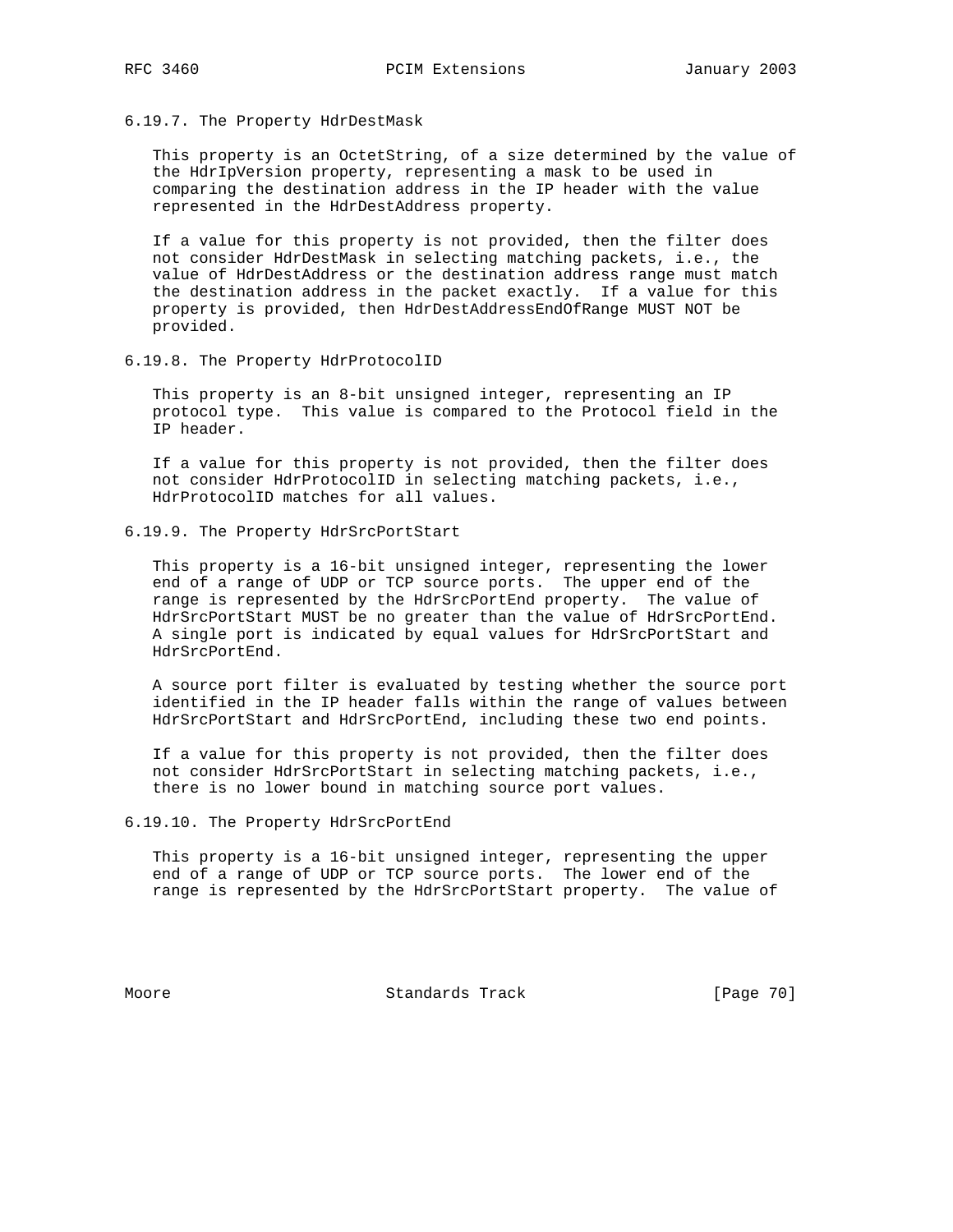HdrSrcPortEnd MUST be no less than the value of HdrSrcPortStart. A single port is indicated by equal values for HdrSrcPortStart and HdrSrcPortEnd.

 A source port filter is evaluated by testing whether the source port identified in the IP header falls within the range of values between HdrSrcPortStart and HdrSrcPortEnd, including these two end points.

 If a value for this property is not provided, then the filter does not consider HdrSrcPortEnd in selecting matching packets, i.e., there is no upper bound in matching source port values.

6.19.11. The Property HdrDestPortStart

 This property is a 16-bit unsigned integer, representing the lower end of a range of UDP or TCP destination ports. The upper end of the range is represented by the HdrDestPortEnd property. The value of HdrDestPortStart MUST be no greater than the value of HdrDestPortEnd. A single port is indicated by equal values for HdrDestPortStart and HdrDestPortEnd.

 A destination port filter is evaluated by testing whether the destination port identified in the IP header falls within the range of values between HdrDestPortStart and HdrDestPortEnd, including these two end points.

 If a value for this property is not provided, then the filter does not consider HdrDestPortStart in selecting matching packets, i.e., there is no lower bound in matching destination port values.

# 6.19.12. The Property HdrDestPortEnd

 This property is a 16-bit unsigned integer, representing the upper end of a range of UDP or TCP destination ports. The lower end of the range is represented by the HdrDestPortStart property. The value of HdrDestPortEnd MUST be no less than the value of HdrDestPortStart. A single port is indicated by equal values for HdrDestPortStart and HdrDestPortEnd.

 A destination port filter is evaluated by testing whether the destination port identified in the IP header falls within the range of values between HdrDestPortStart and HdrDestPortEnd, including these two end points.

 If a value for this property is not provided, then the filter does not consider HdrDestPortEnd in selecting matching packets, i.e., there is no upper bound in matching destination port values.

Moore Standards Track [Page 71]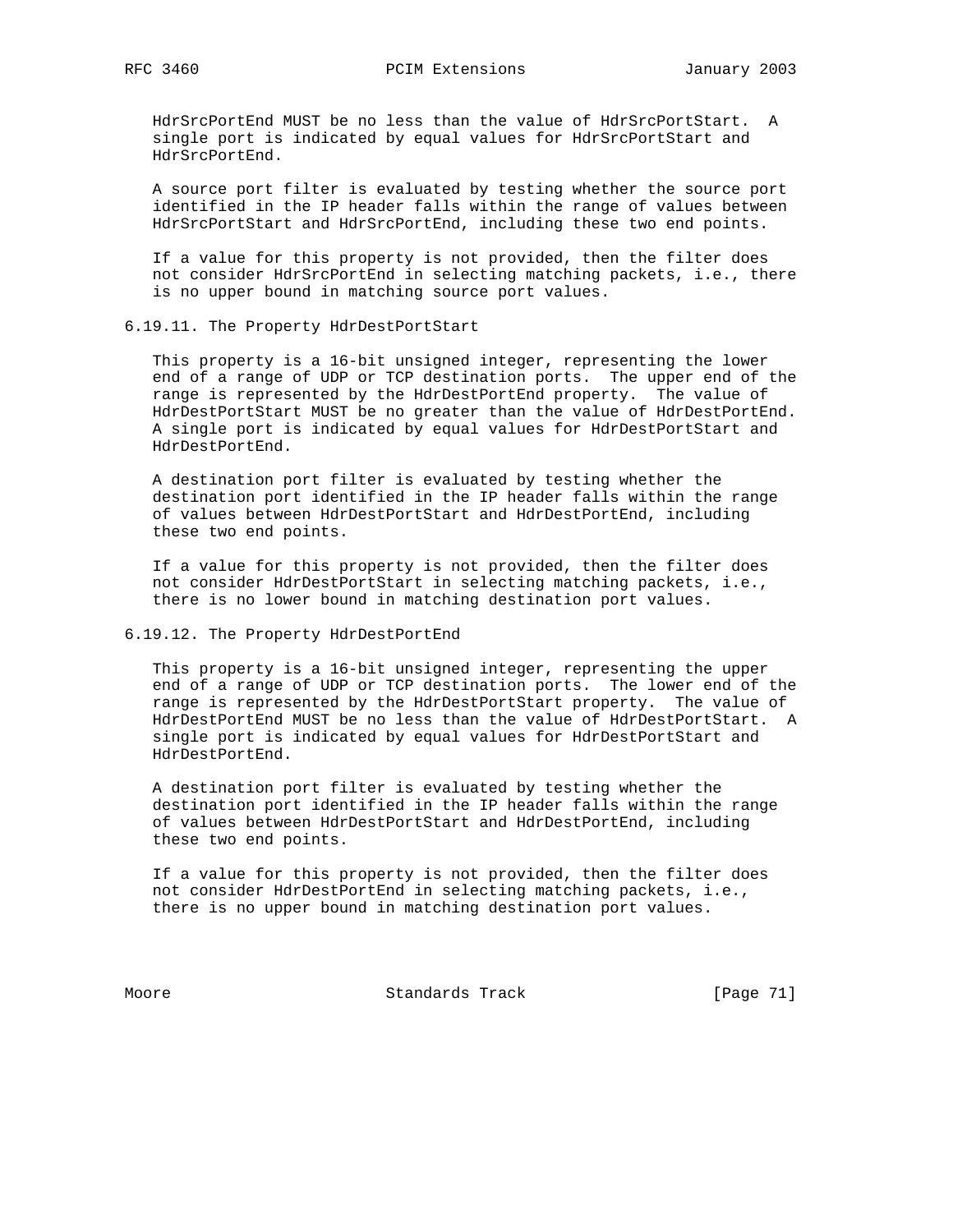## 6.19.13. The Property HdrDSCP

 The property HdrDSCP is defined as an array of uint8's, restricted to the range 0..63. Since DSCPs are defined as discrete code points, with no inherent structure, there is no semantically significant relationship between different DSCPs. Consequently, there is no provision for specifying a range of DSCPs in this property. However, a list of individual DSCPs, which are ORed together to form a filter, is supported by the array syntax.

 If a value for this property is not provided, then the filter does not consider HdrDSCP in selecting matching packets, i.e., HdrDSCP matches for all values.

6.19.14. The Property HdrFlowLabel

 The 20-bit Flow Label field in the IPv6 header may be used by a source to label sequences of packets for which it requests special handling by IPv6 devices, such as non-default quality of service or 'real-time' service. This property is an octet string of size 3 (that is, 24 bits), in which the 20-bit Flow Label appears in the rightmost 20 bits, padded on the left with b'0000'.

 If a value for this property is not provided, then the filter does not consider HdrFlowLabel in selecting matching packets, i.e., HdrFlowLabel matches for all values.

6.20. The Class "8021Filter"

 This concrete class allows 802.1.source and destination MAC addresses, as well as the 802.1 protocol ID, priority, and VLAN identifier fields, to be expressed in a single object

The class definition is as follows:

| NAME.        | 8021Filter                               |
|--------------|------------------------------------------|
| DESCRIPTION  | A class that allows 802.1 source         |
|              | and destination MAC address and          |
|              | protocol ID, priority, and VLAN          |
|              | identifier filters to be                 |
|              | expressed in a single object.            |
| DERIVED FROM | FilterEntryBase                          |
| TYPF.        | Concrete                                 |
| PROPERTIES   | 8021HdrSrcMACAddr, 8021HdrSrcMACMask,    |
|              | 8021HdrDestMACAddr, 8021HdrDestMACMask,  |
|              | 8021HdrProtocolID, 8021HdrPriorityValue, |
|              | 8021HDRVLANID                            |
|              |                                          |

Moore Standards Track [Page 72]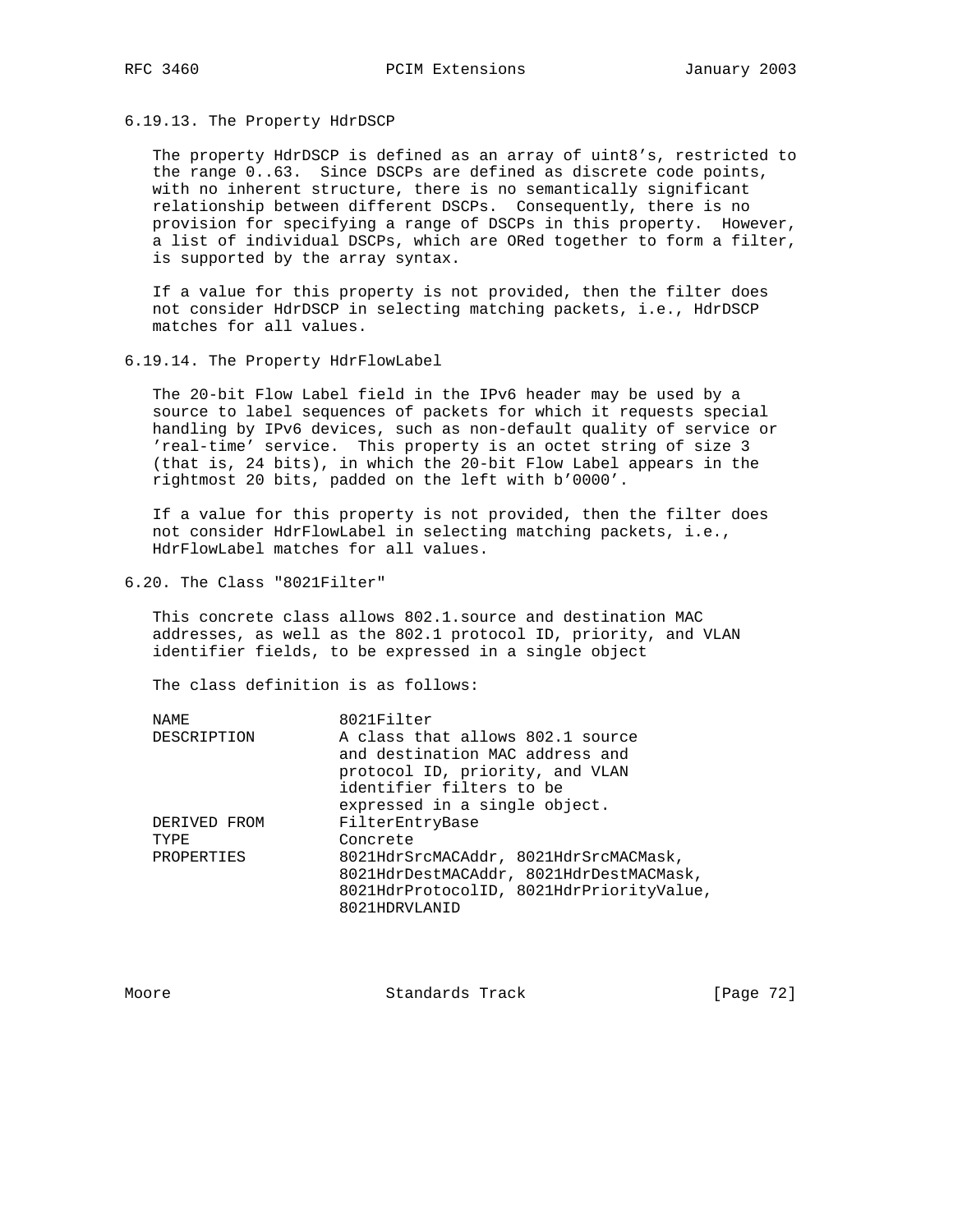## 6.20.1. The Property 8021HdrSrcMACAddr

 This property is an OctetString of size 6, representing a 48-bit source MAC address in canonical format. This value is compared to the SourceAddress field in the MAC header, subject to the mask represented in the 8021HdrSrcMACMask property.

 If a value for this property is not provided, then the filter does not consider 8021HdrSrcMACAddr in selecting matching packets, i.e., 8021HdrSrcMACAddr matches for all values.

6.20.2. The Property 8021HdrSrcMACMask

 This property is an OctetString of size 6, representing a 48-bit mask to be used in comparing the SourceAddress field in the MAC header with the value represented in the 8021HdrSrcMACAddr property.

 If a value for this property is not provided, then the filter does not consider 8021HdrSrcMACMask in selecting matching packets, i.e., the value of 8021HdrSrcMACAddr must match the source MAC address in the packet exactly.

6.20.3. The Property 8021HdrDestMACAddr

 This property is an OctetString of size 6, representing a 48-bit destination MAC address in canonical format. This value is compared to the DestinationAddress field in the MAC header, subject to the mask represented in the 8021HdrDestMACMask property.

 If a value for this property is not provided, then the filter does not consider 8021HdrDestMACAddr in selecting matching packets, i.e., 8021HdrDestMACAddr matches for all values.

6.20.4. The Property 8021HdrDestMACMask

 This property is an OctetString of size 6, representing a 48-bit mask to be used in comparing the DestinationAddress field in the MAC header with the value represented in the 8021HdrDestMACAddr property.

 If a value for this property is not provided, then the filter does not consider 8021HdrDestMACMask in selecting matching packets, i.e., the value of 8021HdrDestMACAddr must match the destination MAC address in the packet exactly.

Moore Standards Track [Page 73]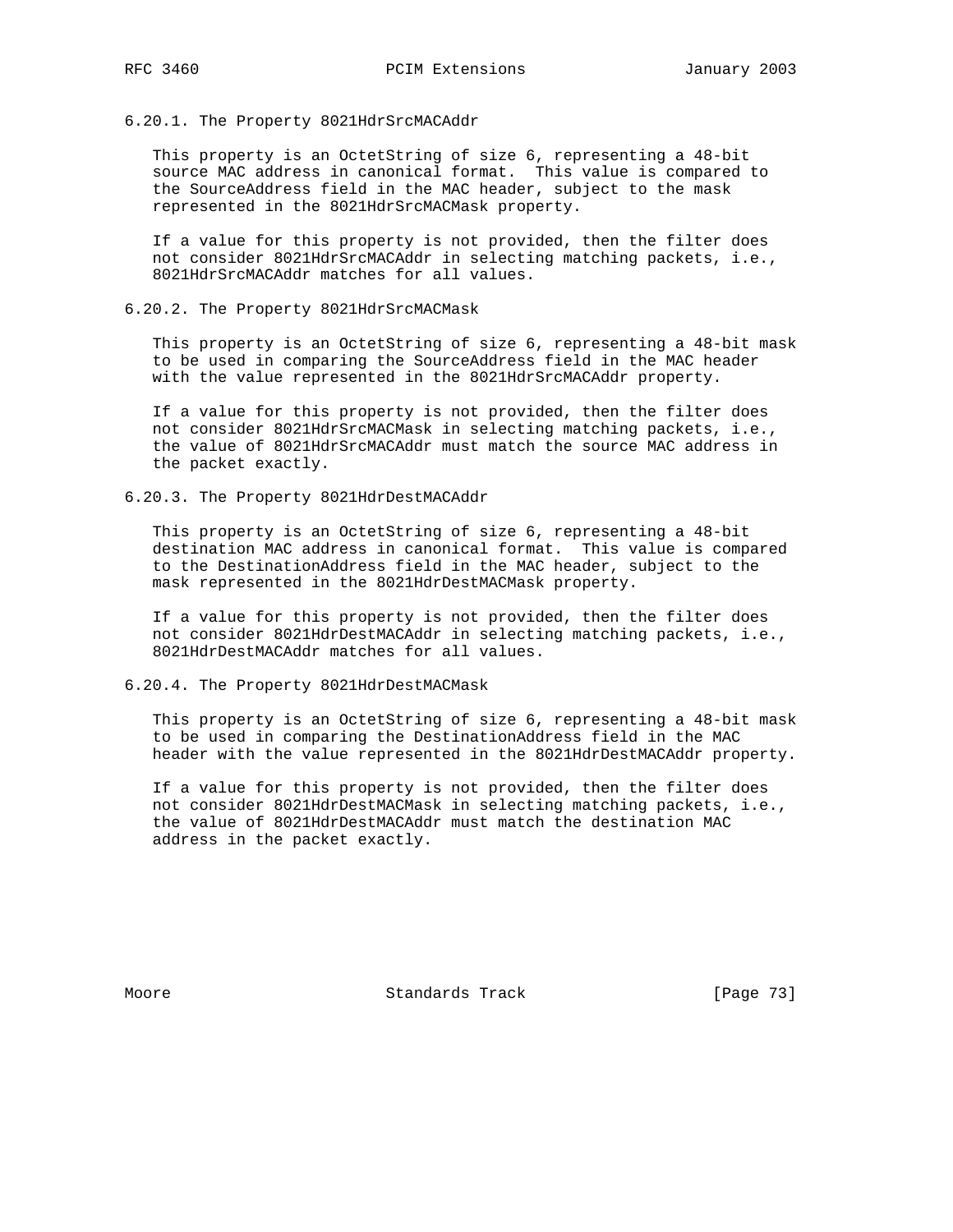6.20.5. The Property 8021HdrProtocolID

 This property is a 16-bit unsigned integer, representing an Ethernet protocol type. This value is compared to the Ethernet Type field in the 802.3 MAC header.

 If a value for this property is not provided, then the filter does not consider 8021HdrProtocolID in selecting matching packets, i.e., 8021HdrProtocolID matches for all values.

6.20.6. The Property 8021HdrPriorityValue

 This property is an 8-bit unsigned integer, representing an 802.1Q priority. This value is compared to the Priority field in the 802.1Q header. Since the 802.1Q Priority field consists of 3 bits, the values for this property are limited to the range 0..7.

 If a value for this property is not provided, then the filter does not consider 8021HdrPriorityValue in selecting matching packets, i.e., 8021HdrPriorityValue matches for all values.

6.20.7. The Property 8021HdrVLANID

 This property is a 32-bit unsigned integer, representing an 802.1Q VLAN Identifier. This value is compared to the VLAN ID field in the 802.1Q header. Since the 802.1Q VLAN ID field consists of 12 bits, the values for this property are limited to the range 0..4095.

 If a value for this property is not provided, then the filter does not consider 8021HdrVLANID in selecting matching packets, i.e., 8021HdrVLANID matches for all values.

6.21. The Class FilterList

 This is a concrete class that aggregates instances of (subclasses of) FilterEntryBase via the aggregation EntriesInFilterList. It is possible to aggregate different types of filters into a single FilterList - for example, packet header filters (represented by the IpHeadersFilter class) and security filters (represented by subclasses of FilterEntryBase defined by IPsec).

 The aggregation property EntriesInFilterList.EntrySequence is always set to 0, to indicate that the aggregated filter entries are ANDed together to form a selector for a class of traffic.

Moore Standards Track [Page 74]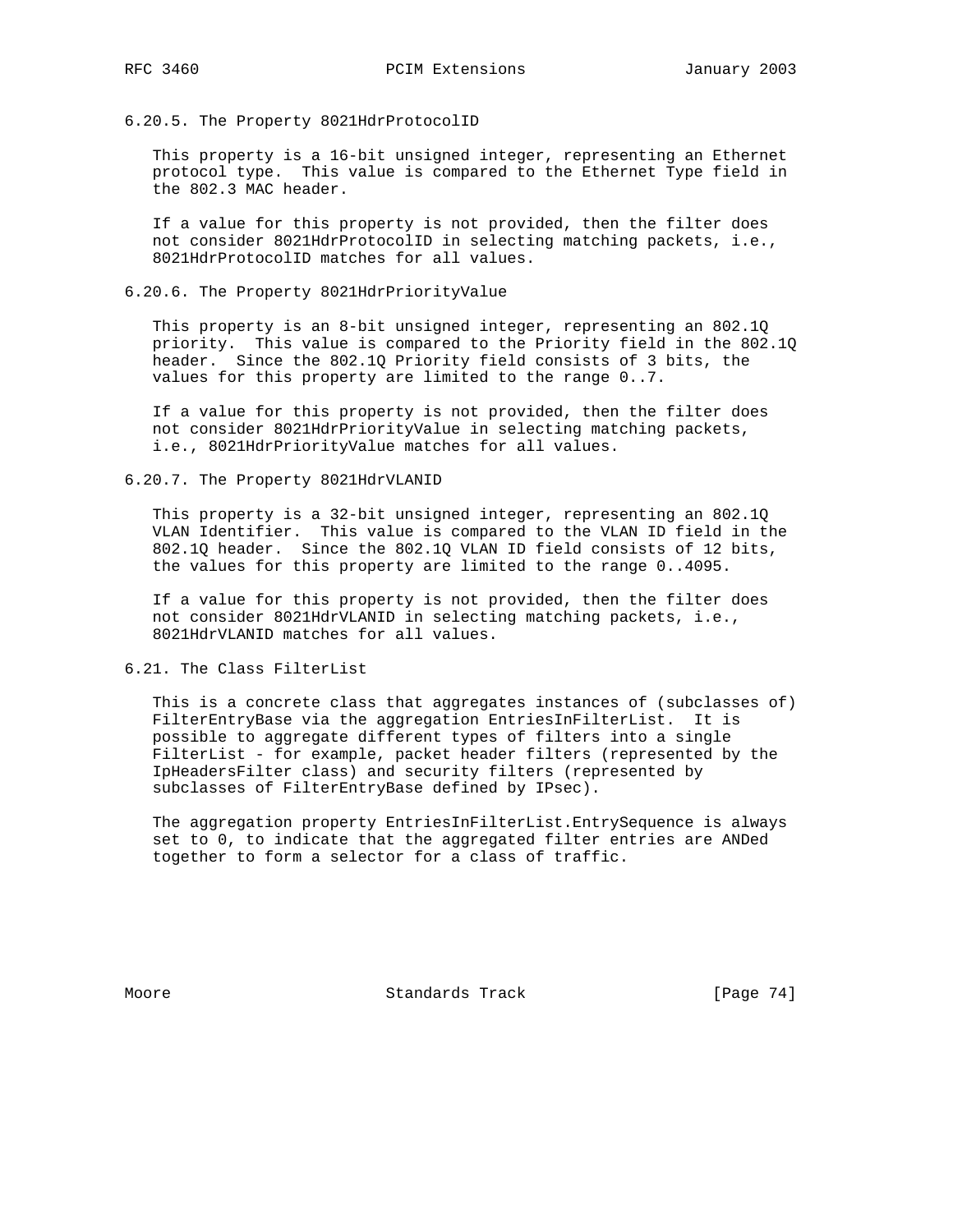The class definition is as follows:

| NAMF.        | FilterList                           |
|--------------|--------------------------------------|
| DESCRIPTION  | A concrete class representing        |
|              | the aggregation of multiple filters. |
| DERIVED FROM | LogicalElement                       |
| TYPR.        | Concrete                             |
| PROPERTIES   | Direction                            |
|              |                                      |

6.21.1. The Property Direction

 This property is a 16-bit unsigned integer enumeration, representing the direction of the traffic flow to which the FilterList is to be applied. Defined enumeration values are

- o NotApplicable(0)
- o Input(1)
- o Output(2)
- o Both(3) This value is used to indicate that the direction is immaterial, e.g., to filter on a source subnet regardless of whether the flow is inbound or outbound
- o Mirrored(4) This value is also applicable to both inbound and outbound flow processing, but it indicates that the filter criteria are applied asymmetrically to traffic in both directions and, thus, specifies the reversal of source and destination criteria (as opposed to the equality of these criteria as indicated by "Both"). The match conditions in the aggregated FilterEntryBase subclass instances are defined from the perspective of outbound flows and applied to inbound flows as well by reversing the source and destination criteria. So, for example, consider a FilterList with 3 filter entries indicating destination port = 80, and source and destination addresses of a and b, respectively. Then, for the outbound direction, the filter entries match as specified and the 'mirror' (for the inbound direction) matches on source port = 80 and source and destination addresses of b and a, respectively.
- 7. Association and Aggregation Definitions

 The following definitions supplement those in PCIM itself. PCIM definitions that are not DEPRECATED here are still current parts of the overall Policy Core Information Model.

7.1. The Aggregation "PolicySetComponent"

 PolicySetComponent is a new aggregation class that collects instances of PolicySet subclasses (PolicyGroups and PolicyRules) into coherent sets of policies.

Moore Standards Track [Page 75]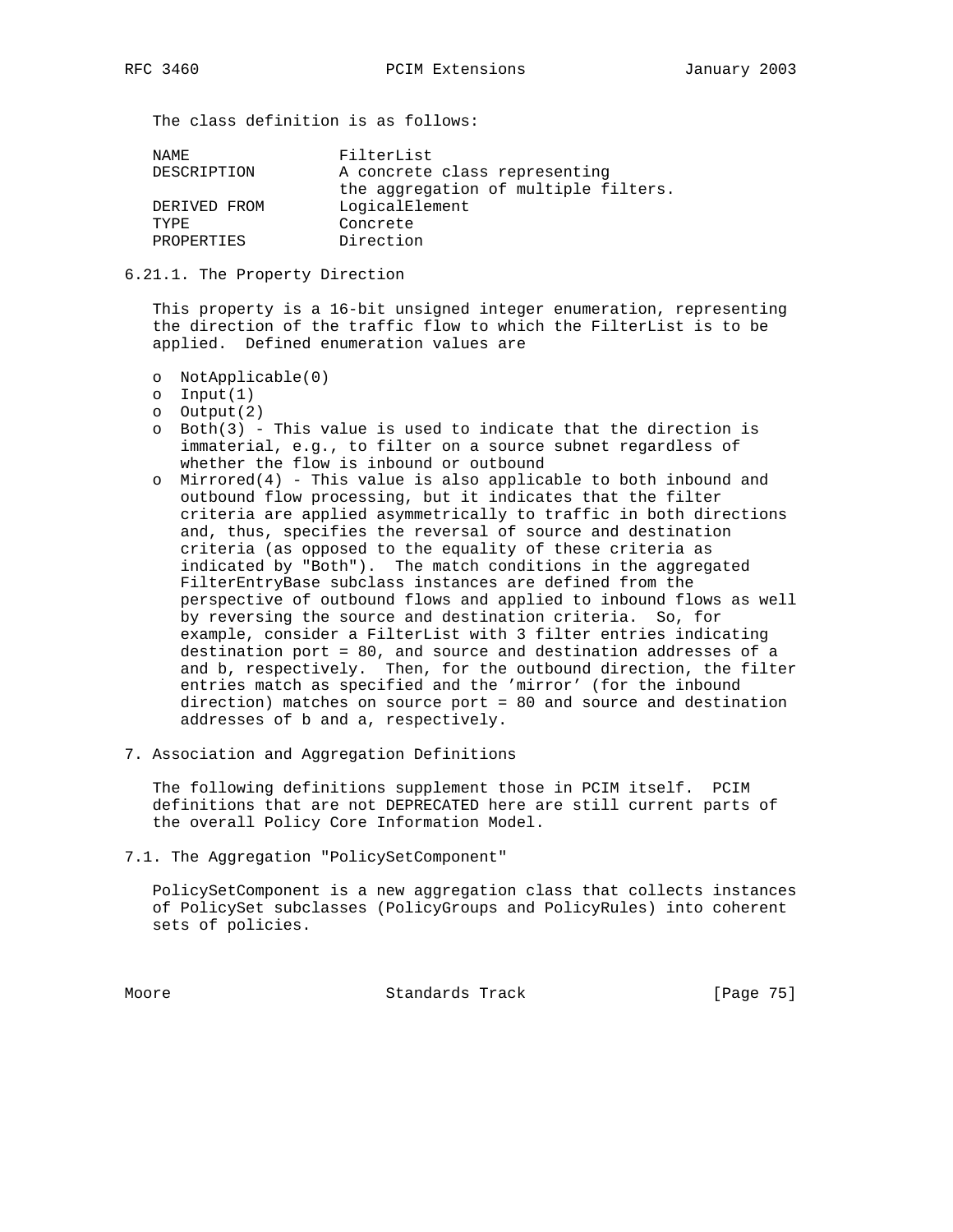| <b>NAME</b>                    | PolicySetComponent                                            |
|--------------------------------|---------------------------------------------------------------|
| DESCRIPTION                    | A concrete class representing the components of a             |
|                                | policy set that have the same decision strategy, and          |
|                                | are prioritized within the set.                               |
| DERIVED FROM                   | PolicyComponent                                               |
| ABSTRACT                       | FALSE                                                         |
| PROPERTIES                     | GroupComponent[ref PolicySet[0n]]                             |
|                                | PartComponent[ref PolicySet[0n]]                              |
|                                | Priority                                                      |
|                                |                                                               |
|                                | The definition of the Priority property is unchanged from its |
| previous definition in [PCIM]. |                                                               |
|                                |                                                               |
| NAME.                          | Priority                                                      |
| DESCRIPTION                    | A non-negative integer for prioritizing this                  |
|                                | PolicySet component relative to other components of           |
|                                | the same PolicySet. A larger value indicates a                |
|                                | higher priority.                                              |
| SYNTAX                         | uint16                                                        |
| DEFAULT VALUE                  | 0                                                             |

7.2. Deprecate PCIM's Aggregation "PolicyGroupInPolicyGroup"

 The new aggregation PolicySetComponent is used directly to represent aggregation of PolicyGroups by a higher-level PolicyGroup. Thus the aggregation PolicyGroupInPolicyGroup is no longer needed, and can be deprecated.

| NAMF.          | PolicyGroupInPolicyGroup                             |
|----------------|------------------------------------------------------|
| DEPRECATED FOR | PolicySetComponent                                   |
| DESCRIPTION    | A class representing the aggregation of PolicyGroups |
|                | by a higher-level PolicyGroup.                       |
| DERIVED FROM   | PolicyComponent                                      |
| ABSTRACT       | FALSE                                                |
| PROPERTIES     | GroupComponent[ref PolicyGroup[0n]]                  |
|                | PartComponent[ref PolicyGroup[0n]]                   |

7.3. Deprecate PCIM's Aggregation "PolicyRuleInPolicyGroup"

 The new aggregation PolicySetComponent is used directly to represent aggregation of PolicyRules by a PolicyGroup. Thus the aggregation PolicyRuleInPolicyGroup is no longer needed, and can be deprecated.

| NAMF.          | PolicyRuleInPolicyGroup                             |
|----------------|-----------------------------------------------------|
| DEPRECATED FOR | PolicySetComponent                                  |
| DESCRIPTION    | A class representing the aggregation of PolicyRules |
|                | by a PolicyGroup.                                   |
| DERIVED FROM   | PolicyComponent                                     |

| Moore | Standards Track | [Page 76] |  |
|-------|-----------------|-----------|--|
|       |                 |           |  |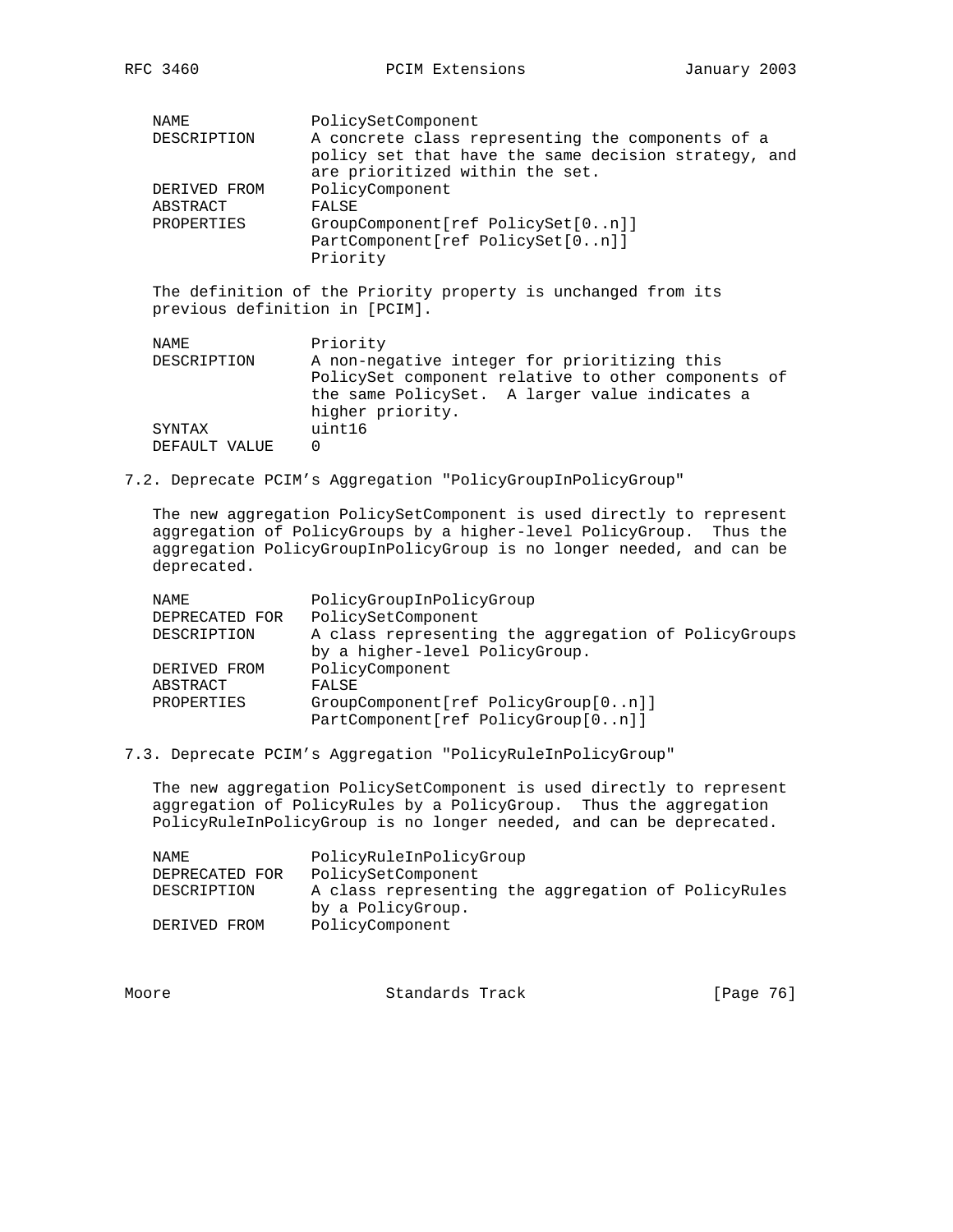RFC 3460 **PCIM Extensions** January 2003

| ABSTRACT   | FALSE                               |
|------------|-------------------------------------|
| PROPERTIES | GroupComponent[ref PolicyGroup[0n]] |
|            | PartComponent[ref PolicyRule[0n]]   |

7.4. The Abstract Association "PolicySetInSystem"

 PolicySetInSystem is a new association that defines a relationship between a System and a PolicySet used in the administrative scope of that system (e.g., AdminDomain, ComputerSystem). The Priority property is used to assign a relative priority to a PolicySet within the administrative scope in contexts where it is not a component of another PolicySet.

| NAMF.        | PolicySetInSystem                                                                                       |
|--------------|---------------------------------------------------------------------------------------------------------|
| DESCRIPTION  | An abstract class representing the relationship<br>between a System and a PolicySet that is used in the |
|              | administrative scope of the System.                                                                     |
| DERIVED FROM | PolicyInSystem                                                                                          |
| ABSTRACT     | TRUE                                                                                                    |
| PROPERTIES   | Antecedent [ref System [01]]                                                                            |
|              | Dependent [ref PolicySet[0n]]<br>Priority                                                               |

 The Priority property is used to specify the relative priority of the referenced PolicySet when there are more than one PolicySet instances applied to a managed resource that are not PolicySetComponents and, therefore, have no other relative priority defined.

NAME Priority DESCRIPTION A non-negative integer for prioritizing the referenced PolicySet among other PolicySet instances that are not components of a common PolicySet. A larger value indicates a higher priority. SYNTAX uint16 DEFAULT VALUE 0

7.5. Update PCIM's Weak Association "PolicyGroupInSystem"

 Regardless of whether it a component of another PolicySet, a PolicyGroup is itself defined within the scope of a System. This association links a PolicyGroup to the System in whose scope the PolicyGroup is defined. It is a subclass of the abstract PolicySetInSystem association. The class definition for the association is as follows:

Moore Standards Track [Page 77]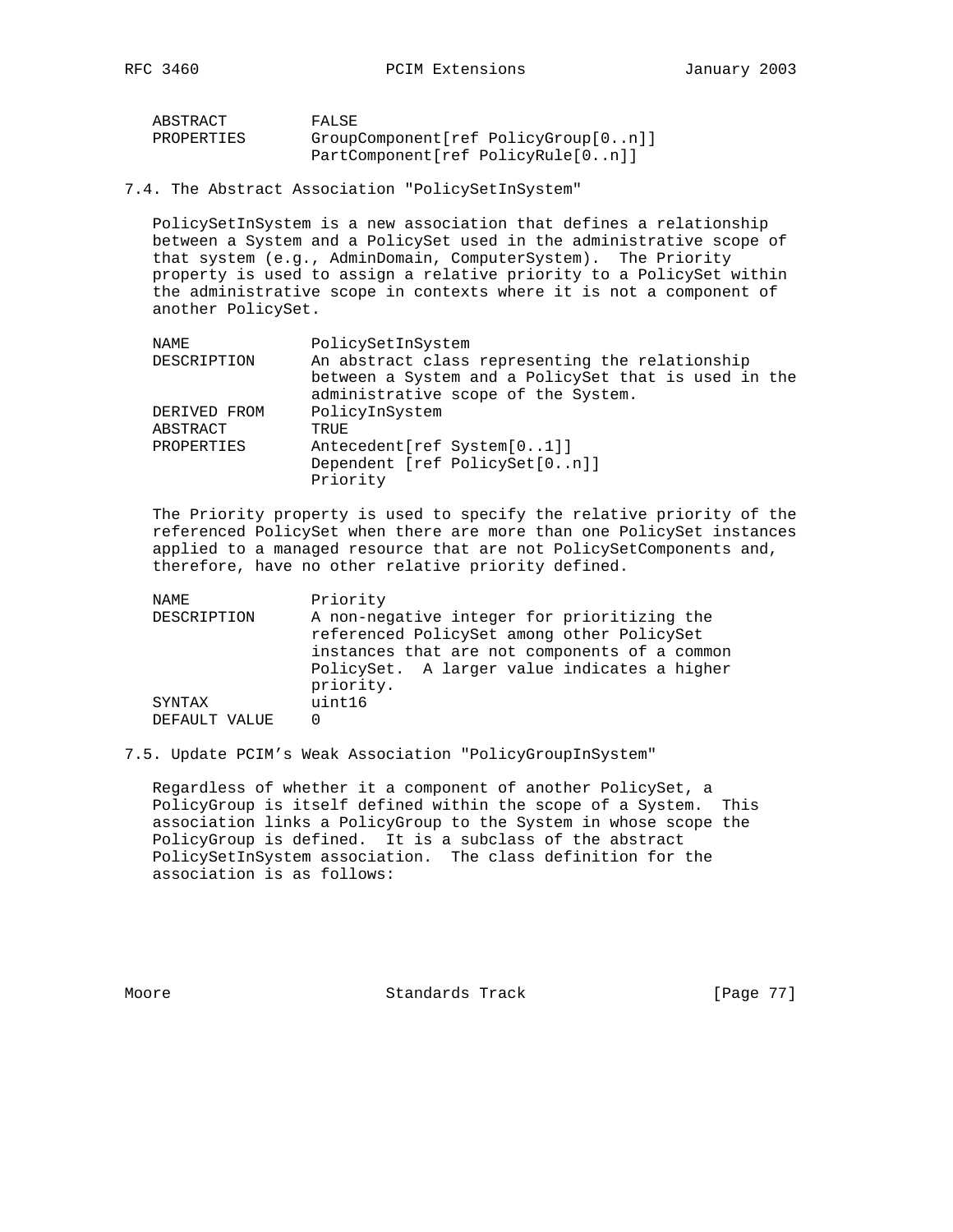| NAMF.        | PolicyGroupInSystem                                 |
|--------------|-----------------------------------------------------|
| DESCRIPTION  | A class representing the fact that a PolicyGroup is |
|              | defined within the scope of a System.               |
| DERIVED FROM | PolicySetInSystem                                   |
| ABSTRACT     | FALSE                                               |
| PROPERTIES   | Antecedent [ref System [11]]                        |
|              | Dependent [ref PolicyGroup[weak]]                   |

 The Reference "Antecedent" is inherited from PolicySetInSystem, and overridden to restrict its cardinality to [1..1]. It serves as an object reference to a System that provides a scope for one or more PolicyGroups. Since this is a weak association, the cardinality for this object reference is always 1, that is, a PolicyGroup is always defined within the scope of exactly one System.

 The Reference "Dependent" is inherited from PolicySetInSystem, and overridden to become an object reference to a PolicyGroup defined within the scope of a System. Note that for any single instance of the association class PolicyGroupInSystem, this property (like all reference properties) is single-valued. The [0..n] cardinality indicates that a given System may have 0, 1, or more than one PolicyGroups defined within its scope.

7.6. Update PCIM's Weak Association "PolicyRuleInSystem"

 Regardless of whether it a component of another PolicySet, a PolicyRule is itself defined within the scope of a System. This association links a PolicyRule to the System in whose scope the PolicyRule is defined. It is a subclass of the abstract PolicySetInSystem association. The class definition for the association is as follows:

| NAMF.        | PolicyRuleInSystem                                 |
|--------------|----------------------------------------------------|
| DESCRIPTION  | A class representing the fact that a PolicyRule is |
|              | defined within the scope of a System.              |
| DERIVED FROM | PolicySetInSystem                                  |
| ABSTRACT     | FALSE                                              |
| PROPERTIES   | Antecedent [ref System [11]]                       |
|              | Dependent[ref PolicyRule[weak]]                    |

 The Reference "Antecedent" is inherited from PolicySetInSystem, and overridden to restrict its cardinality to [1..1]. It serves as an object reference to a System that provides a scope for one or more PolicyRules. Since this is a weak association, the cardinality for this object reference is always 1, that is, a PolicyRule is always defined within the scope of exactly one System.

Moore Standards Track [Page 78]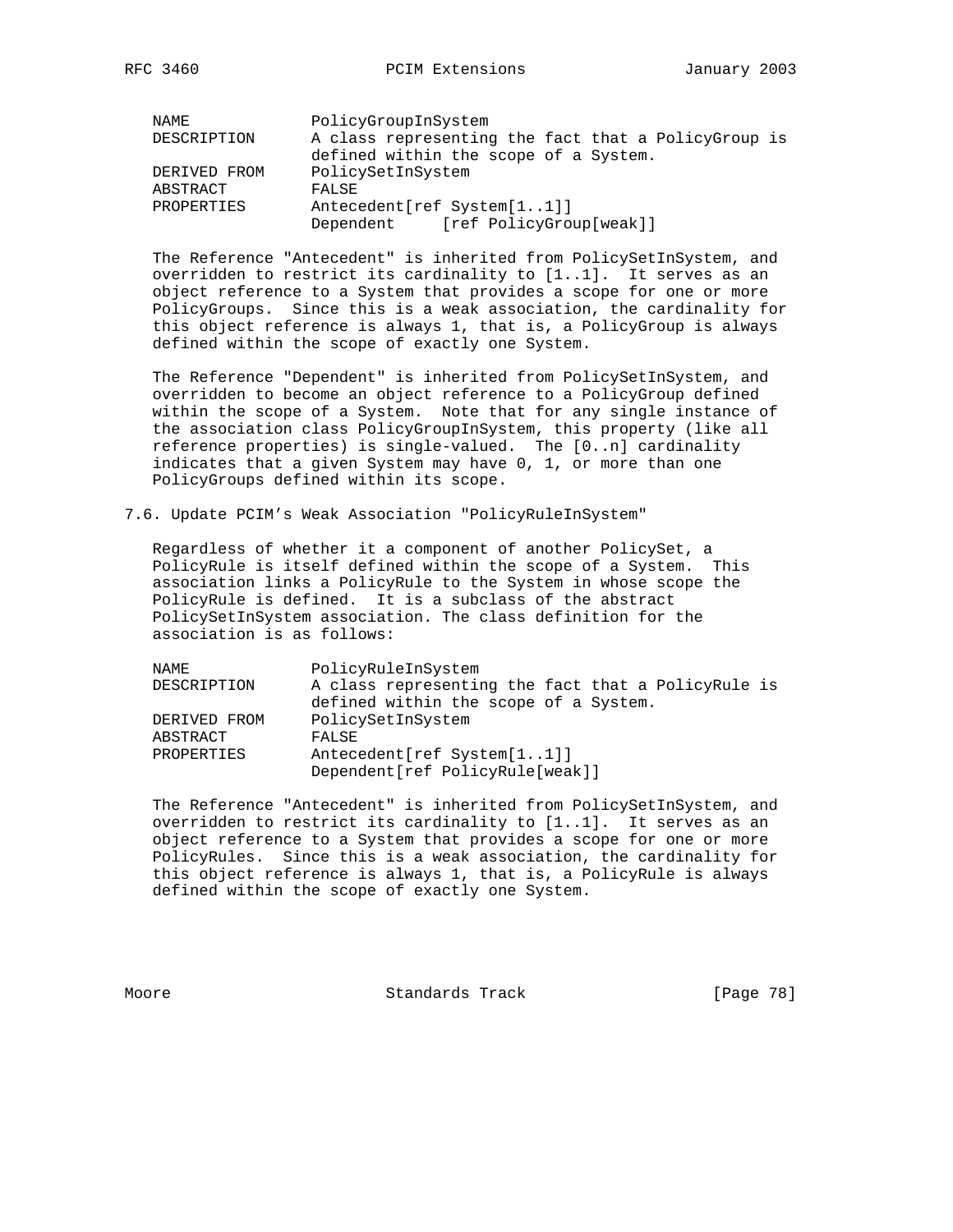The Reference "Dependent" is inherited from PolicySetInSystem, and overridden to become an object reference to a PolicyRule defined within the scope of a System. Note that for any single instance of the association class PolicyRuleInSystem, this property (like all Reference properties) is single-valued. The [0..n] cardinality indicates that a given System may have 0, 1, or more than one PolicyRules defined within its scope.

7.7. The Abstract Aggregation "PolicyConditionStructure"

| NAME         | PolicyConditionStructure                                |
|--------------|---------------------------------------------------------|
| DESCRIPTION  | A class representing the aggregation of                 |
|              | PolicyConditions by an aggregating instance.            |
| DERIVED FROM | PolicyComponent                                         |
| ABSTRACT     | TRUE                                                    |
| PROPERTIES   | PartComponent[ref PolicyCondition[0n]]                  |
|              | GroupNumber                                             |
|              | ConditionNegated                                        |
| 7.8.         | Update PCIM's Aggregation "PolicyConditionInPolicyRule" |

 The PCIM aggregation "PolicyConditionInPolicyRule" is updated, to make it a subclass of the new abstract aggregation PolicyConditionStructure. The properties GroupNumber and ConditionNegated are now inherited, rather than specified explicitly as they were in PCIM.

| NAMF.        | PolicyConditionInPolicyRule             |
|--------------|-----------------------------------------|
| DESCRIPTION  | A class representing the aggregation of |
|              | PolicyConditions by a PolicyRule.       |
| DERIVED FROM | PolicyConditionStructure                |
| ABSTRACT     | FALSE                                   |
| PROPERTIES   | GroupComponent[ref PolicyRule[0n]]      |

7.9. The Aggregation "PolicyConditionInPolicyCondition"

 A second subclass of PolicyConditionStructure is defined, representing the compounding of policy conditions into a higher-level policy condition.

| PolicyConditionInPolicyCondition<br>NAME.                       |  |
|-----------------------------------------------------------------|--|
| A class representing the aggregation of<br>DESCRIPTION          |  |
| PolicyConditions by another PolicyCondition.                    |  |
| PolicyConditionStructure<br>DERIVED FROM                        |  |
| ABSTRACT<br>FALSE                                               |  |
| $GroupComponent[ref CompoundPolicyCondition[0n]]$<br>PROPERTIES |  |

Moore Standards Track [Page 79]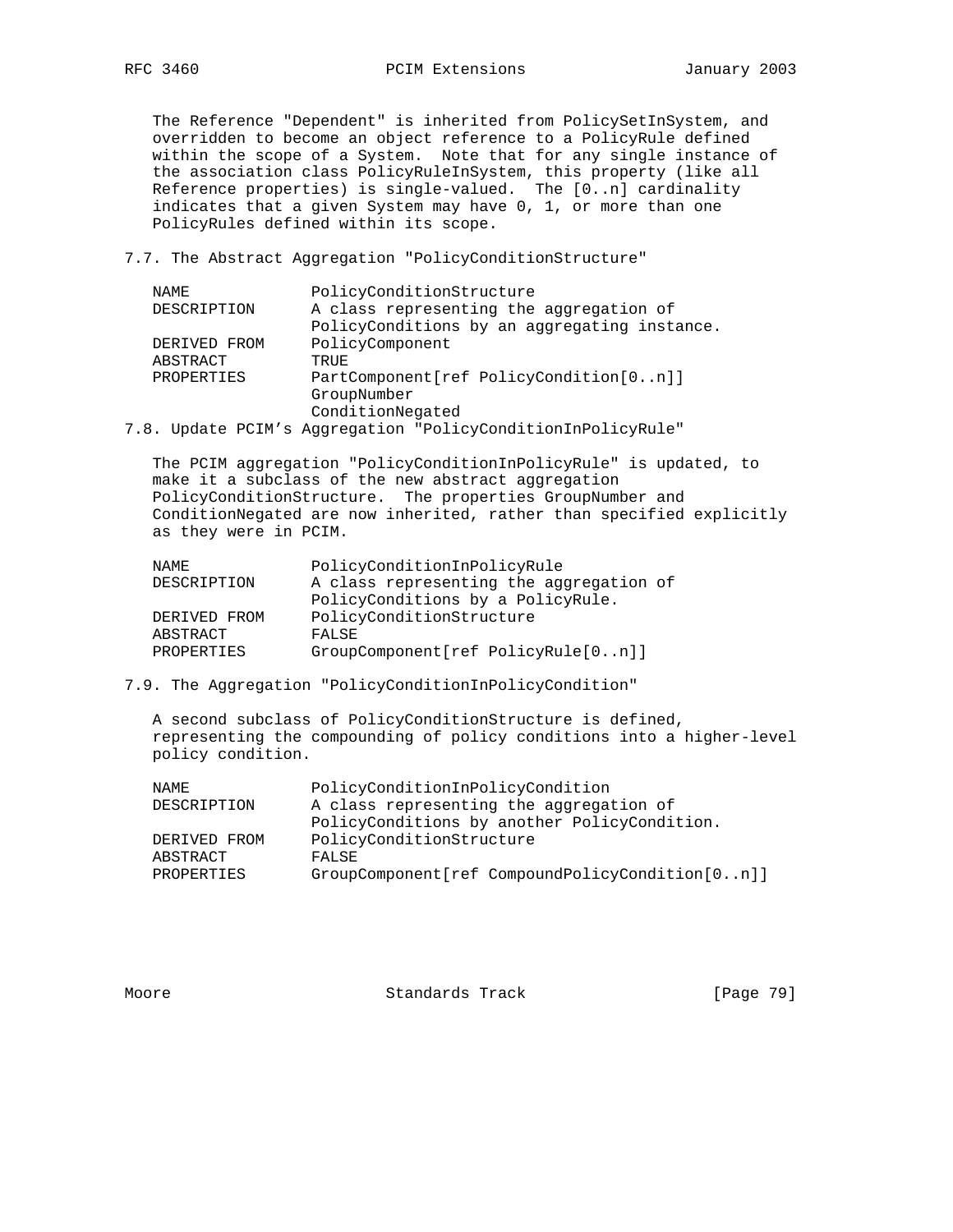7.10. The Abstract Aggregation "PolicyActionStructure"

| NAMF.        | PolicyActionStructure                                                                |
|--------------|--------------------------------------------------------------------------------------|
| DESCRIPTION  | A class representing the aggregation of<br>PolicyActions by an aggregating instance. |
| DERIVED FROM | PolicyComponent                                                                      |
| ABSTRACT     | TRUE.                                                                                |
| PROPERTIES   | PartComponent[ref PolicyAction[0n]]<br>ActionOrder                                   |

 The definition of the ActionOrder property appears in Section 7.8.3 of PCIM [1].

7.11. Update PCIM's Aggregation "PolicyActionInPolicyRule"

 The PCIM aggregation "PolicyActionInPolicyRule" is updated, to make it a subclass of the new abstract aggregation PolicyActionStructure. The property ActionOrder is now inherited, rather than specified explicitly as it was in PCIM.

| NAMF.             | PolicyActionInPolicyRule                |
|-------------------|-----------------------------------------|
| DESCRIPTION       | A class representing the aggregation of |
|                   | PolicyActions by a PolicyRule.          |
| DERIVED FROM      | PolicyActionStructure                   |
| ABSTRACT          | FALSE                                   |
| <b>PROPERTIES</b> | GroupComponent[ref PolicyRule[0n]]      |
|                   |                                         |

7.12. The Aggregation "PolicyActionInPolicyAction"

 A second subclass of PolicyActionStructure is defined, representing the compounding of policy actions into a higher-level policy action.

| PolicyActionInPolicyAction                                     |
|----------------------------------------------------------------|
| A class representing the aggregation of                        |
| PolicyActions by another PolicyAction.                         |
| PolicyActionStructure                                          |
|                                                                |
| $GroupComponent[ref CompoundPolicyAction[0n]]$                 |
| DESCRIPTION<br>DERIVED FROM<br>ABSTRACT<br>FALSE<br>PROPERTIES |

7.13. The Aggregation "PolicyVariableInSimplePolicyCondition"

 A simple policy condition is represented as an ordered triplet {variable, operator, value}. This aggregation provides the linkage between a SimplePolicyCondition instance and a single PolicyVariable. The aggregation PolicyValueInSimplePolicyCondition links the SimplePolicyCondition to a single PolicyValue. The Operator property of SimplePolicyCondition represents the third element of the triplet, the operator.

Moore Standards Track [Page 80]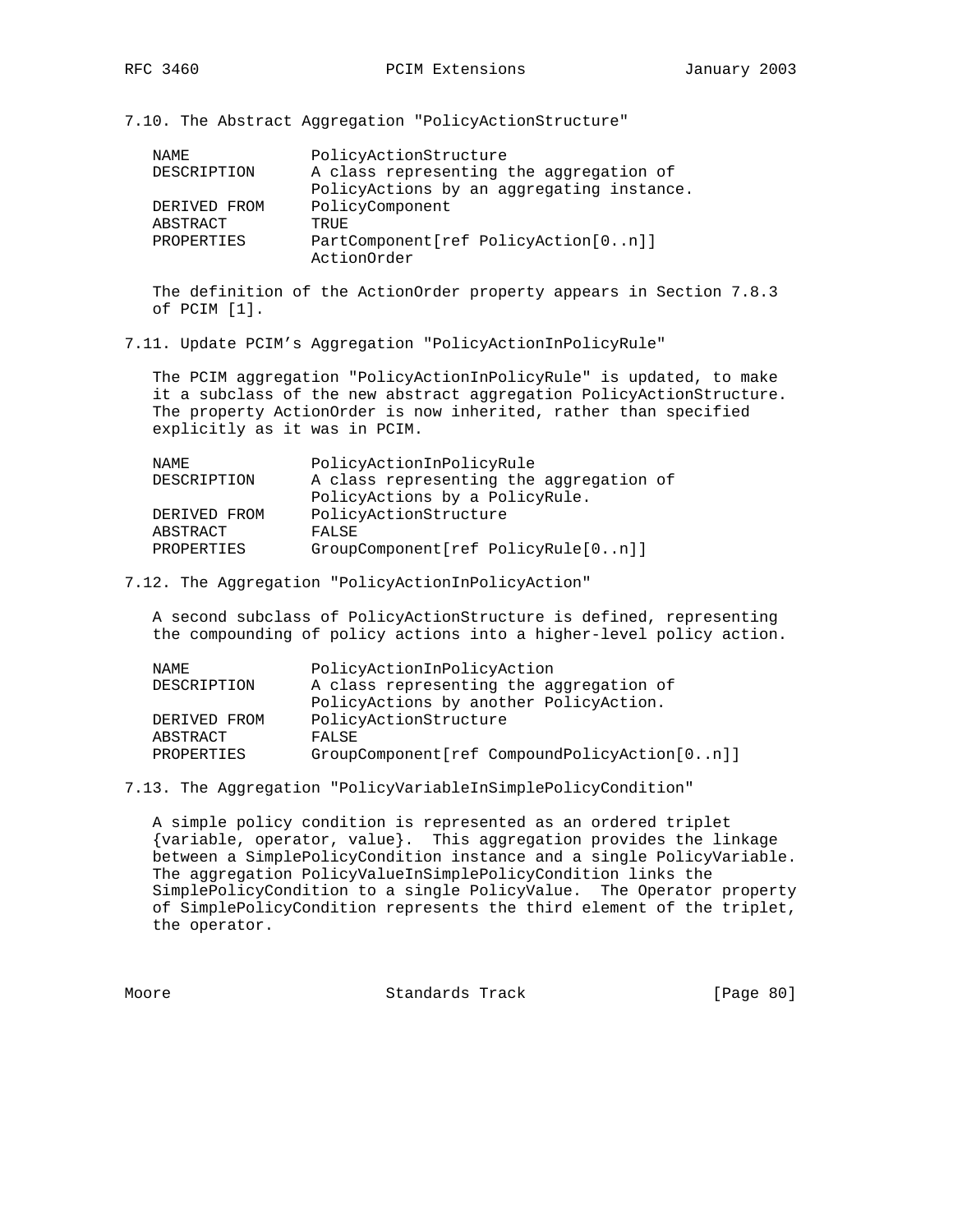The class definition for this aggregation is as follows:

| NAMF.        | PolicyVariableInSimplePolicyCondition         |
|--------------|-----------------------------------------------|
| DERIVED FROM | PolicyComponent                               |
| ABSTRACT     | False                                         |
| PROPERTIES   | GroupComponent[ref SimplePolicyCondition[0n]] |
|              | PartComponent[ref PolicyVariable[11] ]        |

 The reference property "GroupComponent" is inherited from PolicyComponent, and overridden to become an object reference to a SimplePolicyCondition that contains exactly one PolicyVariable. Note that for any single instance of the aggregation class PolicyVariableInSimplePolicyCondition, this property is single valued. The [0..n] cardinality indicates that there may be 0, 1, or more SimplePolicyCondition objects that contain any given policy variable object.

 The reference property "PartComponent" is inherited from PolicyComponent, and overridden to become an object reference to a PolicyVariable that is defined within the scope of a SimplePolicyCondition. Note that for any single instance of the association class PolicyVariableInSimplePolicyCondition, this property (like all reference properties) is single-valued. The [1..1] cardinality indicates that a SimplePolicyCondition must have exactly one policy variable defined within its scope in order to be meaningful.

7.14. The Aggregation "PolicyValueInSimplePolicyCondition"

 A simple policy condition is represented as an ordered triplet {variable, operator, value}. This aggregation provides the linkage between a SimplePolicyCondition instance and a single PolicyValue. The aggregation PolicyVariableInSimplePolicyCondition links the SimplePolicyCondition to a single PolicyVariable. The Operator property of SimplePolicyCondition represents the third element of the triplet, the operator.

The class definition for this aggregation is as follows:

| NAMF.        | PolicyValueInSimplePolicyCondition            |
|--------------|-----------------------------------------------|
| DERIVED FROM | PolicyComponent                               |
| ABSTRACT     | False                                         |
| PROPERTIES   | GroupComponent[ref SimplePolicyCondition[0n]] |
|              | PartComponent[ref PolicyValue[11]]            |

 The reference property "GroupComponent" is inherited from PolicyComponent, and overridden to become an object reference to a SimplePolicyCondition that contains exactly one PolicyValue. Note

Moore Standards Track [Page 81]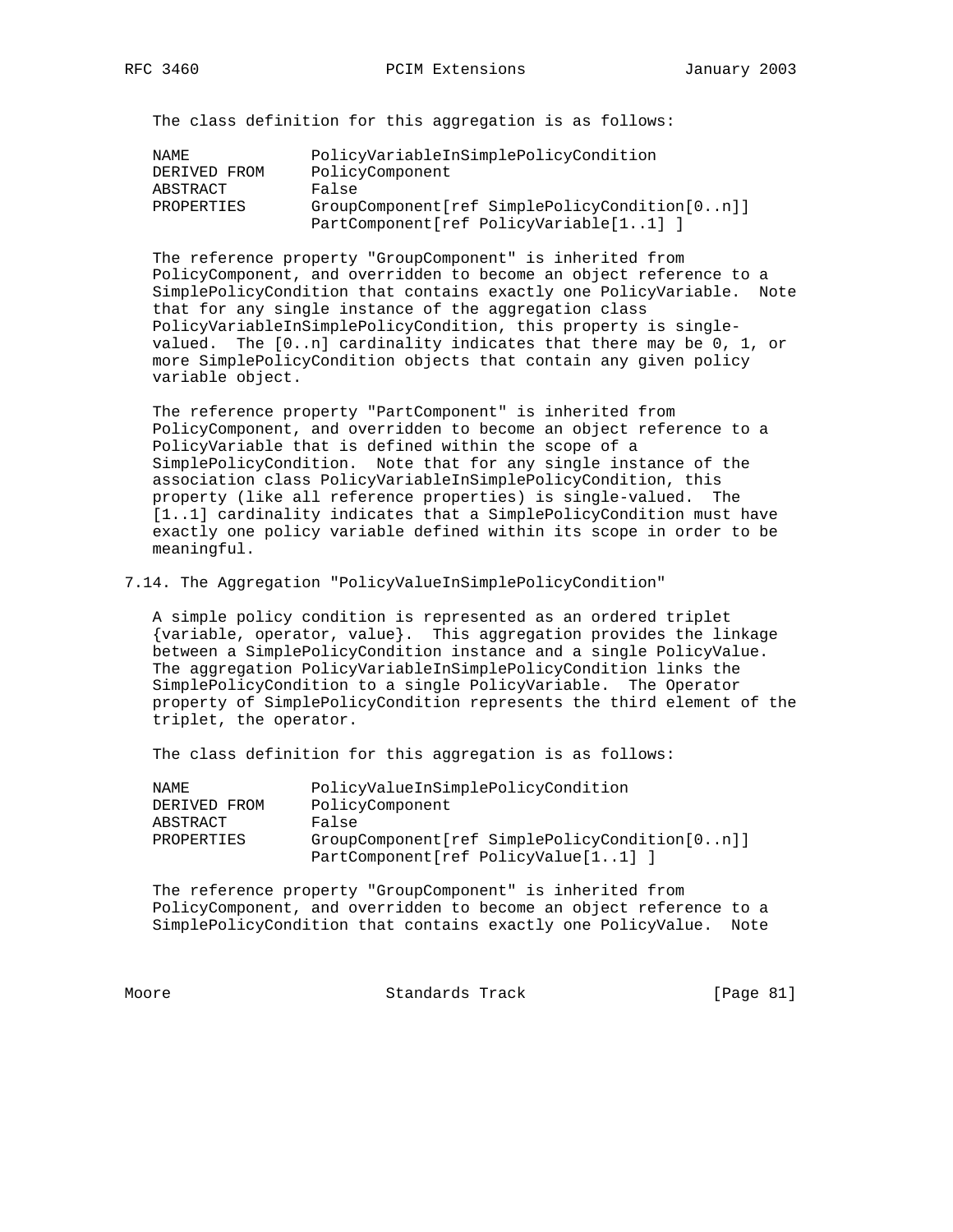that for any single instance of the aggregation class PolicyValueInSimplePolicyCondition, this property is single-valued. The [0..n] cardinality indicates that there may be 0, 1, or more SimplePolicyCondition objects that contain any given policy value object.

 The reference property "PartComponent" is inherited from PolicyComponent, and overridden to become an object reference to a PolicyValue that is defined within the scope of a SimplePolicyCondition. Note that for any single instance of the association class PolicyValueInSimplePolicyCondition, this property (like all reference properties) is single-valued. The [1..1] cardinality indicates that a SimplePolicyCondition must have exactly one policy value defined within its scope in order to be meaningful.

7.15. The Aggregation "PolicyVariableInSimplePolicyAction"

 A simple policy action is represented as a pair {variable, value}. This aggregation provides the linkage between a SimplePolicyAction instance and a single PolicyVariable. The aggregation PolicyValueInSimplePolicyAction links the SimplePolicyAction to a single PolicyValue.

The class definition for this aggregation is as follows:

| NAMF.        | PolicyVariableInSimplePolicyAction         |
|--------------|--------------------------------------------|
| DERIVED FROM | PolicyComponent                            |
| ABSTRACT     | False                                      |
| PROPERTIES   | GroupComponent[ref SimplePolicyAction[0n]] |
|              | PartComponent[ref PolicyVariable[11] ]     |

 The reference property "GroupComponent" is inherited from PolicyComponent, and overridden to become an object reference to a SimplePolicyAction that contains exactly one PolicyVariable. Note that for any single instance of the aggregation class PolicyVariableInSimplePolicyAction, this property is single-valued. The [0..n] cardinality indicates that there may be 0, 1, or more SimplePolicyAction objects that contain any given policy variable object.

 The reference property "PartComponent" is inherited from PolicyComponent, and overridden to become an object reference to a PolicyVariable that is defined within the scope of a SimplePolicyAction. Note that for any single instance of the association class PolicyVariableInSimplePolicyAction, this property (like all reference properties) is single-valued. The [1..1] cardinality indicates that a SimplePolicyAction must have exactly one policy variable defined within its scope in order to be meaningful.

Moore Standards Track [Page 82]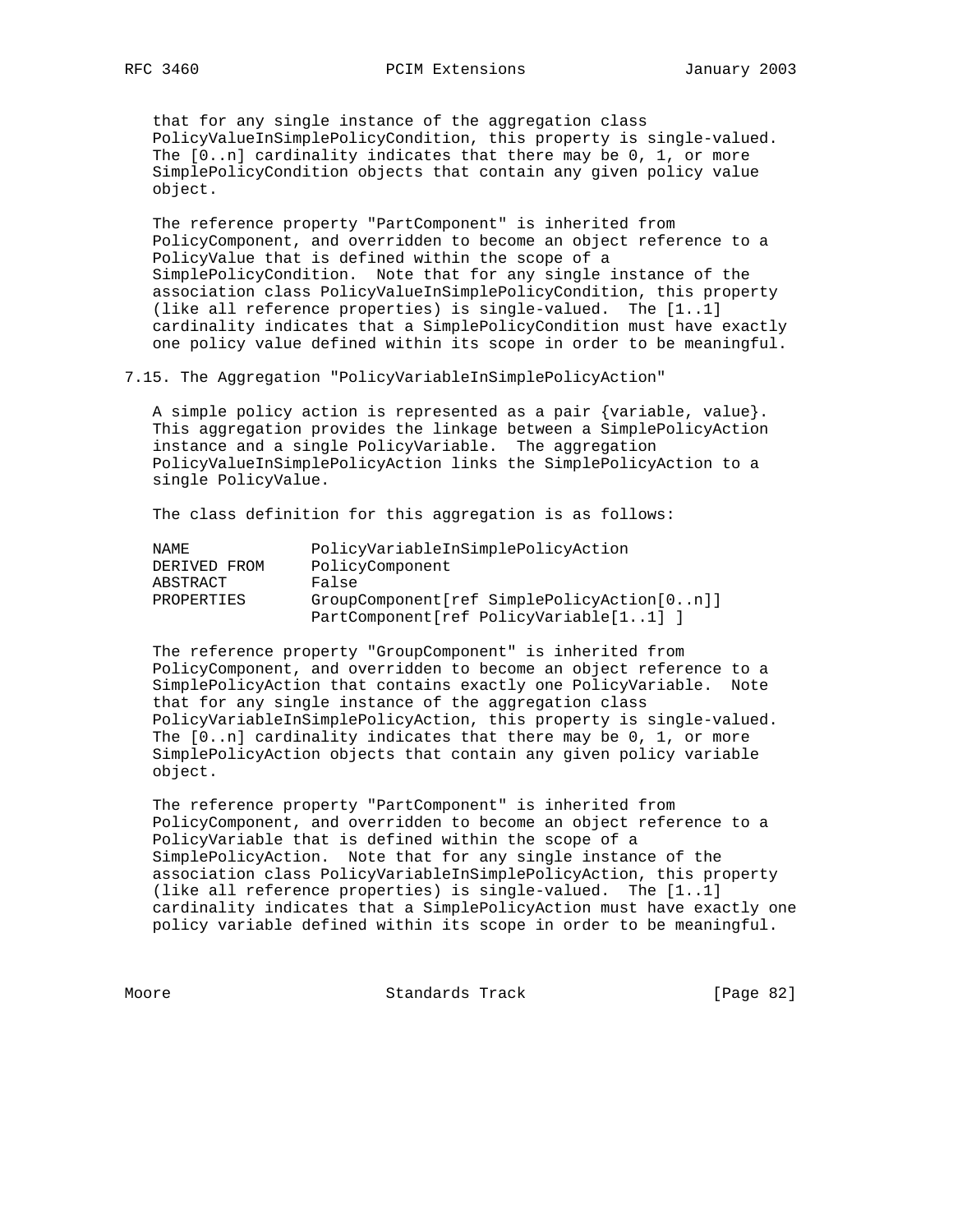7.16. The Aggregation "PolicyValueInSimplePolicyAction"

 A simple policy action is represented as a pair {variable, value}. This aggregation provides the linkage between a SimplePolicyAction instance and a single PolicyValue. The aggregation PolicyVariableInSimplePolicyAction links the SimplePolicyAction to a single PolicyVariable.

The class definition for this aggregation is as follows:

| NAMF.        | PolicyValueInSimplePolicyAction            |
|--------------|--------------------------------------------|
| DERIVED FROM | PolicyComponent                            |
| ABSTRACT     | False                                      |
| PROPERTIES   | GroupComponent[ref SimplePolicyAction[0n]] |
|              | PartComponent[ref PolicyValue[11]]         |

 The reference property "GroupComponent" is inherited from PolicyComponent, and overridden to become an object reference to a SimplePolicyAction that contains exactly one PolicyValue. Note that for any single instance of the aggregation class PolicyValueInSimplePolicyAction, this property is single-valued. The [0..n] cardinality indicates that there may be 0, 1, or more SimplePolicyAction objects that contain any given policy value object.

 The reference property "PartComponent" is inherited from PolicyComponent, and overridden to become an object reference to a PolicyValue that is defined within the scope of a SimplePolicyAction. Note that for any single instance of the association class PolicyValueInSimplePolicyAction, this property (like all reference properties) is single-valued. The [1..1] cardinality indicates that a SimplePolicyAction must have exactly one policy value defined within its scope in order to be meaningful.

### 7.17. The Association "ReusablePolicy"

 The association ReusablePolicy makes it possible to include any subclass of the abstract class "Policy" in a ReusablePolicyContainer.

NAME ReusablePolicy DESCRIPTION A class representing the inclusion of a reusable policy element in a ReusablePolicyContainer. Reusable elements may be PolicyGroups, PolicyRules, PolicyConditions, PolicyActions, PolicyVariables, PolicyValues, or instances of any other subclasses of the abstract class Policy.

Moore Standards Track [Page 83]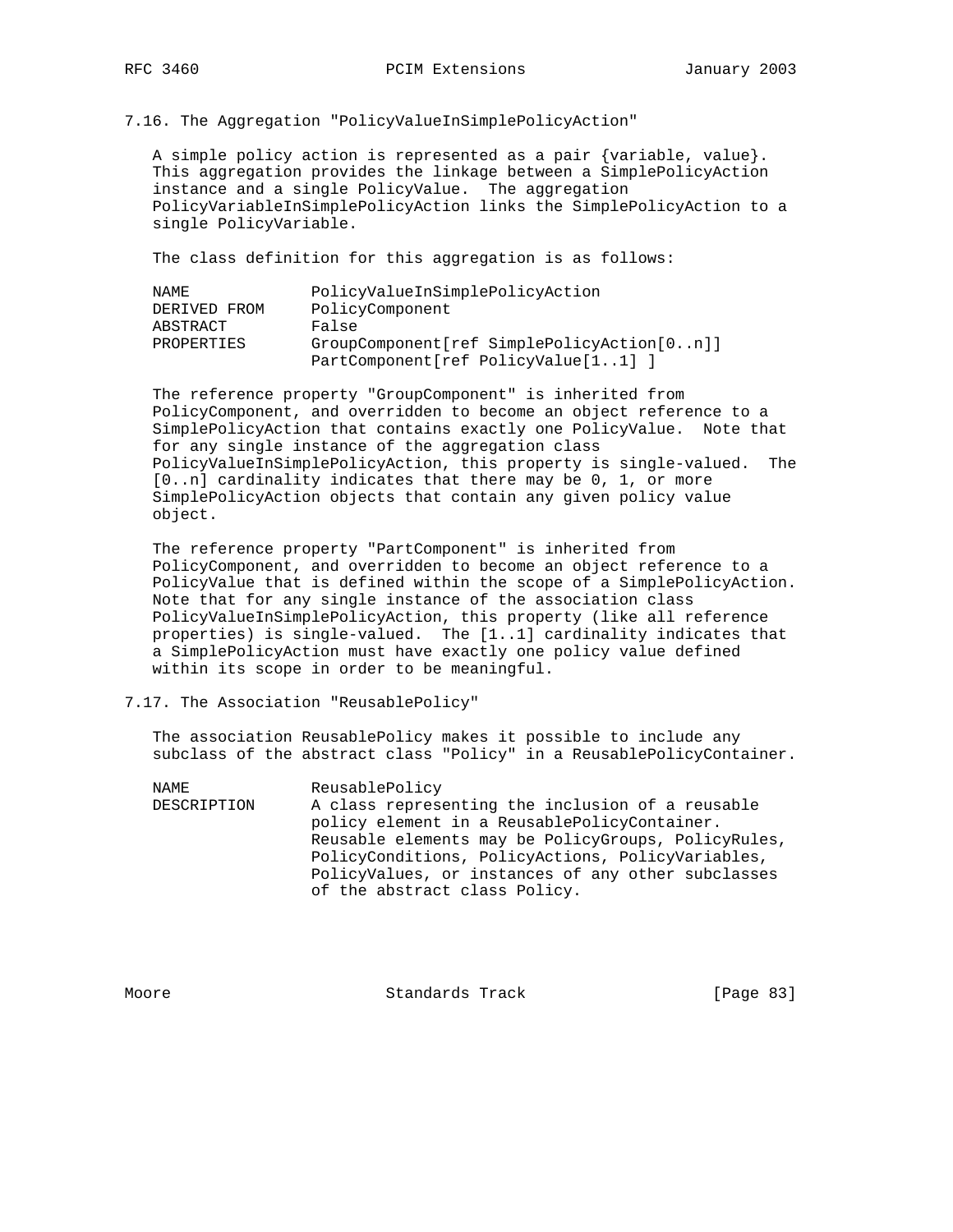| DERIVED FROM | PolicyInSystem                                |
|--------------|-----------------------------------------------|
| ABSTRACT     | FALSE                                         |
| PROPERTIES   | Antecedent [ref ReusablePolicyContainer [01]] |

7.18. Deprecate PCIM's "PolicyConditionInPolicyRepository"

| NAMF.          | PolicyConditionInPolicyRepository                |
|----------------|--------------------------------------------------|
| DEPRECATED FOR | ReusablePolicy                                   |
| DESCRIPTION    | A class representing the inclusion of a reusable |
|                | PolicyCondition in a PolicyRepository.           |
| DERIVED FROM   | PolicyInSystem                                   |
| ABSTRACT       | FALSE                                            |
| PROPERTIES     | Antecedent[ref PolicyRepository[01]]             |
|                | Dependent [ref PolicyCondition [0n]]             |

7.19. Deprecate PCIM's "PolicyActionInPolicyRepository"

| NAMF.          | PolicyActionInPolicyRepository                                            |
|----------------|---------------------------------------------------------------------------|
| DEPRECATED FOR | ReusablePolicy                                                            |
| DESCRIPTION    | A class representing the inclusion of a reusable                          |
|                | PolicyAction in a PolicyRepository.                                       |
| DERIVED FROM   | PolicyInSystem                                                            |
| ABSTRACT       | FALSE                                                                     |
| PROPERTIES     | Antecedent [ref PolicyRepository [01]]<br>Dependent[ref PolicyAction[0n]] |

## 7.20. The Association ExpectedPolicyValuesForVariable

 This association links a PolicyValue object to a PolicyVariable object, modeling the set of expected values for that PolicyVariable. Using this association, a variable (instance) may be constrained to be bound- to/assigned only a set of allowed values. For example, modeling an enumerated source port variable, one creates an instance of the PolicySourcePortVariable class and associates with it the set of values (integers) representing the allowed enumeration, using appropriate number of instances of the ExpectedPolicyValuesForVariable association.

 Note that a single variable instance may be constrained by any number of values, and a single value may be used to constrain any number of variables. These relationships are manifested by the n-to-m cardinality of the association.

 The purpose of this association is to support validation of simple policy conditions and simple policy actions, prior to their deployment to an enforcement point. This association, and the

Moore **Standards Track** [Page 84]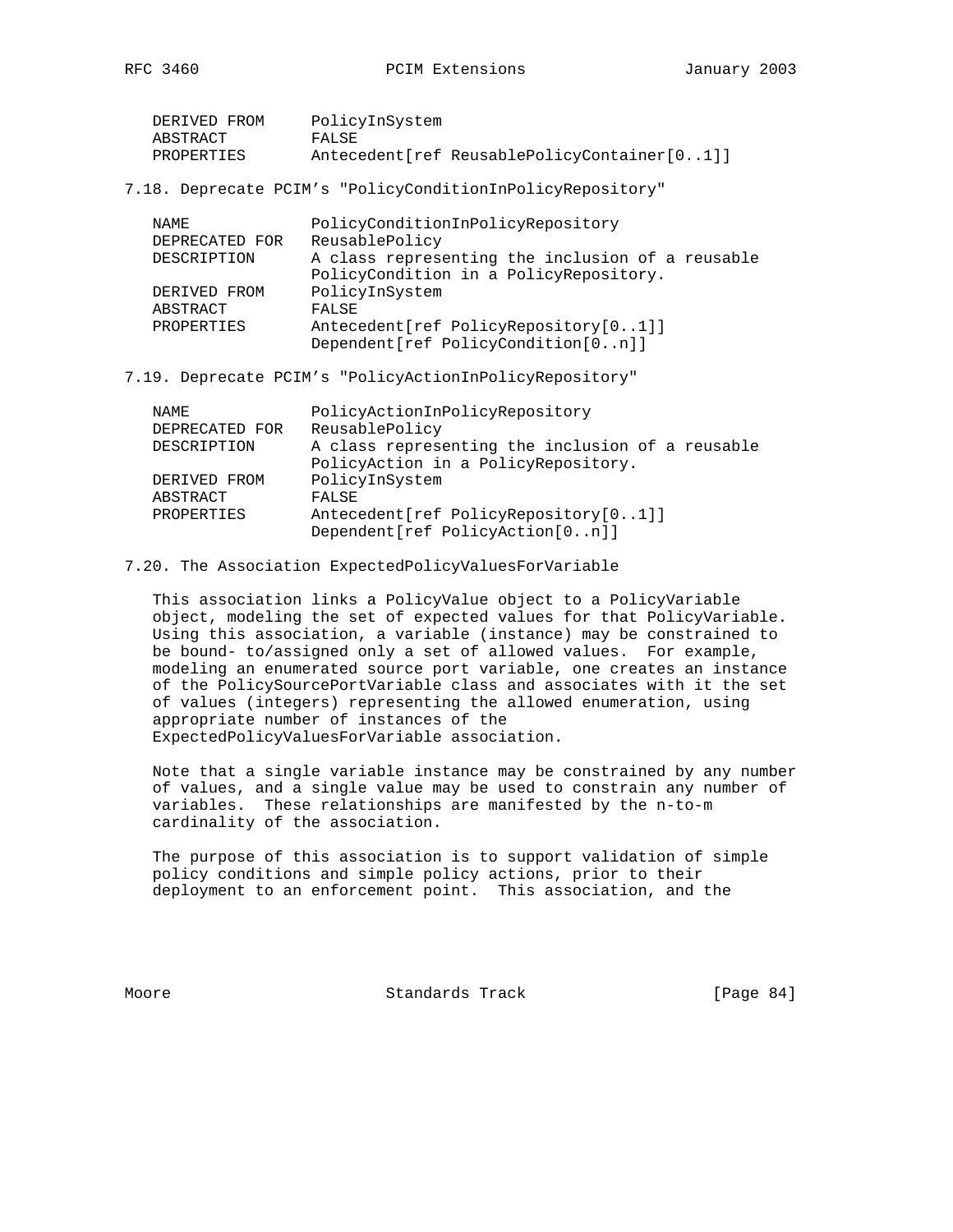PolicyValue object that it refers to, plays no role when a PDP or a PEP is evaluating a simple policy condition, or executing a simple policy action. See Section 5.8.3 for more details on this point.

The class definition for the association is as follows:

| NAMF.        | ExpectedPolicyValuesForVariable                                                           |
|--------------|-------------------------------------------------------------------------------------------|
| DESCRIPTION  | A class representing the association of a set of<br>expected values to a variable object. |
| DERIVED FROM | Dependency                                                                                |
| ABSTRACT     | FALSE                                                                                     |
| PROPERTIES   | Antecedent [ref PolicyVariable[0n]]                                                       |
|              | Dependent [ref PolicyValue [0n]]                                                          |

 The reference property Antecedent is inherited from Dependency. Its type and cardinality are overridden to provide the semantics of a variable optionally having value constraints. The [0..n] cardinality indicates that any number of variables may be constrained by a given value.

 The reference property "Dependent" is inherited from Dependency, and overridden to become an object reference to a PolicyValue representing the values that a particular PolicyVariable can have. The [0..n] cardinality indicates that a given policy variable may have 0, 1 or more than one PolicyValues defined to model the set(s) of values that the policy variable can take.

7.21. The Aggregation "ContainedDomain"

 The aggregation ContainedDomain provides a means of nesting of one ReusablePolicyContainer inside another one. The aggregation is defined at the level of ReusablePolicyContainer's superclass, AdminDomain, to give it applicability to areas other than Core Policy.

| NAME         | ContainedDomain                                                                                                 |
|--------------|-----------------------------------------------------------------------------------------------------------------|
| DESCRIPTION  | A class representing the aggregation of lower level<br>administrative domains by a higher-level<br>AdminDomain. |
| DERIVED FROM | SystemComponent                                                                                                 |
| ABSTRACT     | FALSE                                                                                                           |
| PROPERTIES   | GroupComponent[ref AdminDomain [0n]]<br>PartComponent[ref AdminDomain [0n]]                                     |

Moore Standards Track [Page 85]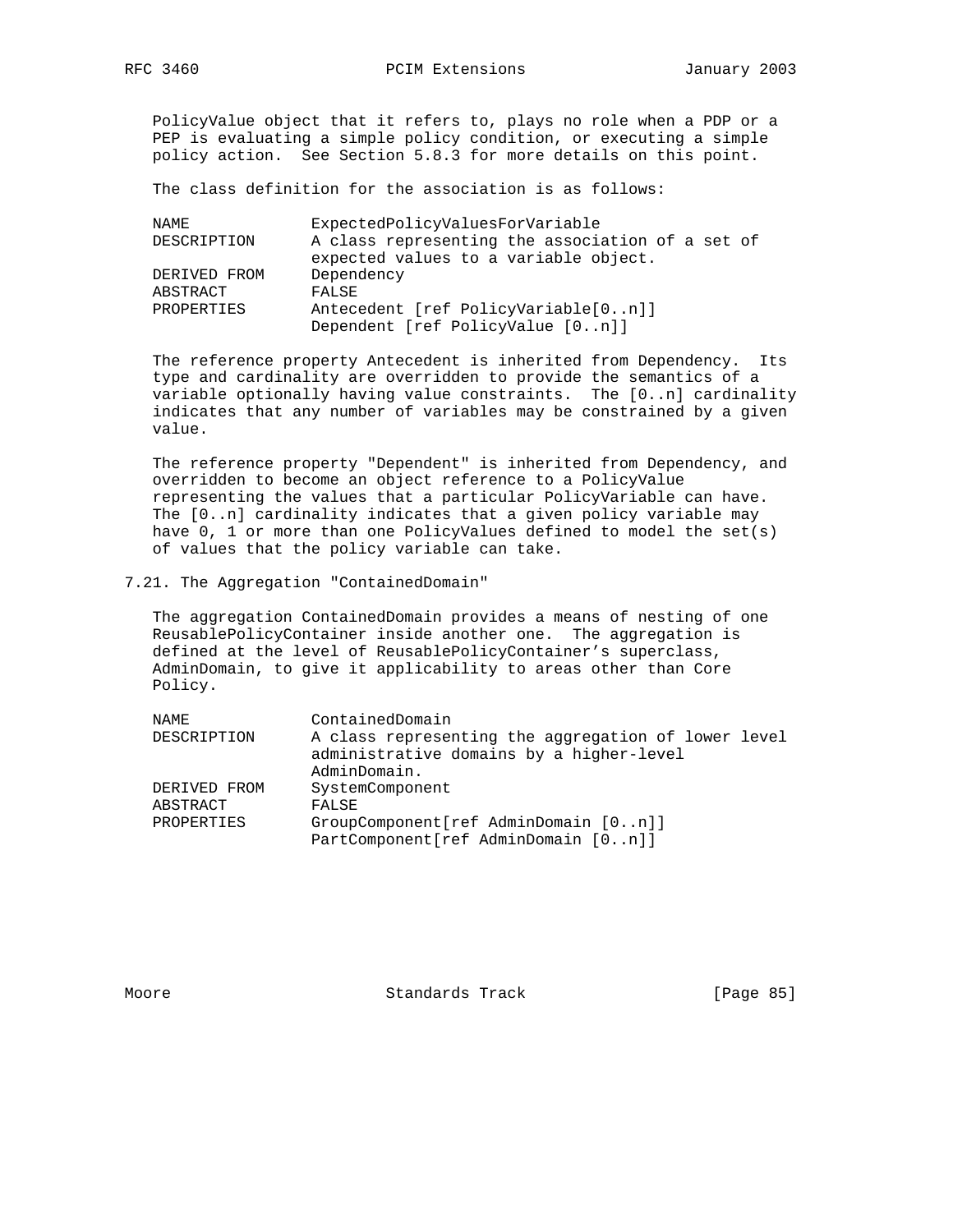7.22. Deprecate PCIM's "PolicyRepositoryInPolicyRepository"

|  | NAME.          | PolicyRepositoryInPolicyRepository       |
|--|----------------|------------------------------------------|
|  | DEPRECATED FOR | ContainedDomain                          |
|  | DESCRIPTION    | A class representing the aggregation of  |
|  |                | PolicyRepositories by a higher-level     |
|  |                | PolicyRepository.                        |
|  | DERIVED FROM   | SystemComponent                          |
|  | ABSTRACT       | FALSE                                    |
|  | PROPERTIES     | GroupComponent[ref PolicyRepository[0n]] |
|  |                | PartComponent[ref PolicyRepository[0n]]  |

7.23. The Aggregation "EntriesInFilterList"

 This aggregation is a specialization of the Component aggregation; it is used to define a set of filter entries (subclasses of FilterEntryBase) that are aggregated by a FilterList.

 The cardinalities of the aggregation itself are 0..1 on the FilterList end, and 0..n on the FilterEntryBase end. Thus in the general case, a filter entry can exist without being aggregated into any FilterList. However, the only way a filter entry can figure in the PCIMe model is by being aggregated into a FilterList by this aggregation.

The class definition for the aggregation is as follows:

| NAME         | EntriesInFilterList                     |
|--------------|-----------------------------------------|
| DESCRIPTION  | An aggregation used to define a set of  |
|              | filter entries (subclasses of           |
|              | FilterEntryBase) that are aggregated by |
|              | a particular FilterList.                |
| DERIVED FROM | Component                               |
| ABSTRACT     | False                                   |
| PROPERTIES   | GroupComponent [ref                     |
|              | $FilterList[01]]$ ,                     |
|              | PartComponent[ref                       |
|              | FilterEntryBase[0n],                    |
|              | EntrySequence                           |
|              |                                         |

7.23.1. The Reference GroupComponent

 This property is overridden in this aggregation to represent an object reference to a FilterList object (instead of to the more generic ManagedSystemElement object defined in its superclass). It also restricts the cardinality of the aggregate to 0..1 (instead of the more generic 0-or-more), representing the fact that a filter entry always exists within the context of at most one FilterList.

Moore Standards Track [Page 86]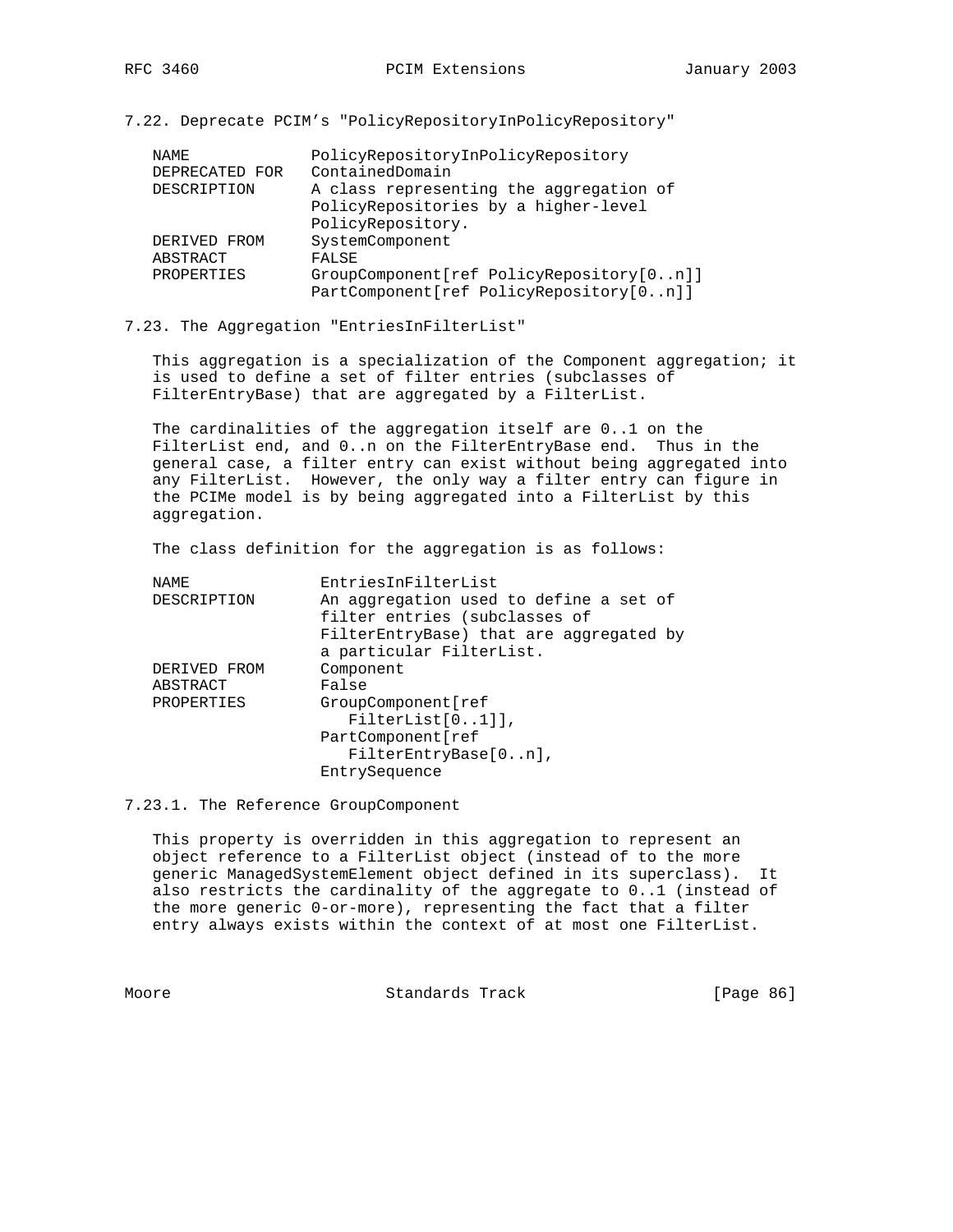7.23.2. The Reference PartComponent

 This property is overridden in this aggregation to represent an object reference to a FilterEntryBase object (instead of to the more generic ManagedSystemElement object defined in its superclass). This object represents a single filter entry, which may be aggregated with other filter entries to form the FilterList.

7.23.3. The Property EntrySequence

 An unsigned 16-bit integer indicating the order of the filter entry relative to all others in the FilterList. The default value '0' indicates that order is not significant, because the entries in this FilterList are ANDed together.

7.24. The Aggregation "ElementInPolicyRoleCollection"

 The following aggregation is used to associate ManagedElements with a PolicyRoleCollection object that represents a role played by these ManagedElements.

| NAME         | ElementInPolicyRoleCollection                 |
|--------------|-----------------------------------------------|
| DESCRIPTION  | A class representing the inclusion of a       |
|              | ManagedElement in a collection, specified as  |
|              | having a given role. All the managed elements |
|              | in the collection share the same role.        |
| DERIVED FROM | MemberOfCollection                            |
| ABSTRACT     | FALSE                                         |
| PROPERTIES   | Collection[ref PolicyRoleCollection [0n]]     |
|              | Member[ref ManagedElement [0n]]               |

7.25. The Weak Association "PolicyRoleCollectionInSystem"

 A PolicyRoleCollection is defined within the scope of a System. This association links a PolicyRoleCollection to the System in whose scope it is defined.

 When associating a PolicyRoleCollection with a System, this should be done consistently with the system that scopes the policy rules/groups that are applied to the resources in that collection. A PolicyRoleCollection is associated with the same system as the applicable PolicyRules and/or PolicyGroups, or to a System higher in the tree formed by the SystemComponent association.

The class definition for the association is as follows:

Moore Standards Track [Page 87]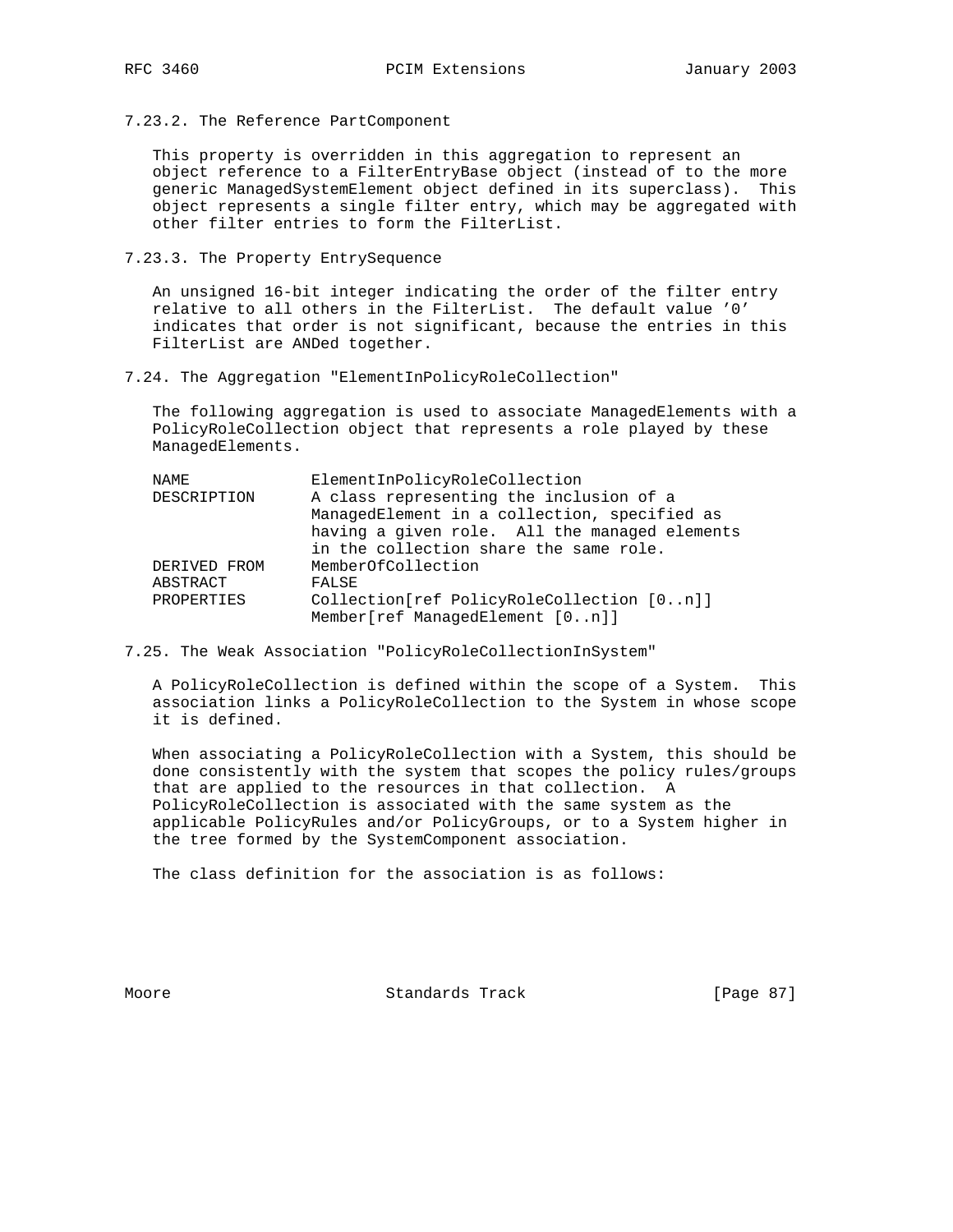| NAME         | PolicyRoleCollectionInSystem                        |
|--------------|-----------------------------------------------------|
| DESCRIPTION  | A class representing the fact that a                |
|              | PolicyRoleCollection is defined within the scope of |
|              | a System.                                           |
| DERIVED FROM | Dependency                                          |
| ABSTRACT     | FALSE                                               |
| PROPERTIES   | Antecedent [ref System [11]]                        |
|              | Dependent [ref PolicyRoleCollection [weak]]         |

 The reference property Antecedent is inherited from Dependency, and overridden to become an object reference to a System, and to restrict its cardinality to [1..1]. It serves as an object reference to a System that provides a scope for one or more PolicyRoleCollections. Since this is a weak association, the cardinality for this object reference is always 1, that is, a PolicyRoleCollection is always defined within the scope of exactly one System.

 The reference property Dependent is inherited from Dependency, and overridden to become an object reference to a PolicyRoleCollection defined within the scope of a System. Note that for any single instance of the association class PolicyRoleCollectionInSystem, this property (like all Reference properties) is single-valued. The [0..n] cardinality indicates that a given System may have 0, 1, or more than one PolicyRoleCollections defined within its scope.

8. Intellectual Property

 The IETF takes no position regarding the validity or scope of any intellectual property or other rights that might be claimed to pertain to the implementation or use of the technology described in this document or the extent to which any license under such rights might or might not be available; neither does it represent that it has made any effort to identify any such rights. Information on the IETF's procedures with respect to rights in standards-track and standards-related documentation can be found in BCP-11.

 Copies of claims of rights made available for publication and any assurances of licenses to be made available, or the result of an attempt made to obtain a general license or permission for the use of such proprietary rights by implementers or users of this specification can be obtained from the IETF Secretariat.

 The IETF invites any interested party to bring to its attention any copyrights, patents or patent applications, or other proprietary rights which may cover technology that may be required to practice this standard. Please address the information to the IETF Executive Director.

Moore Standards Track [Page 88]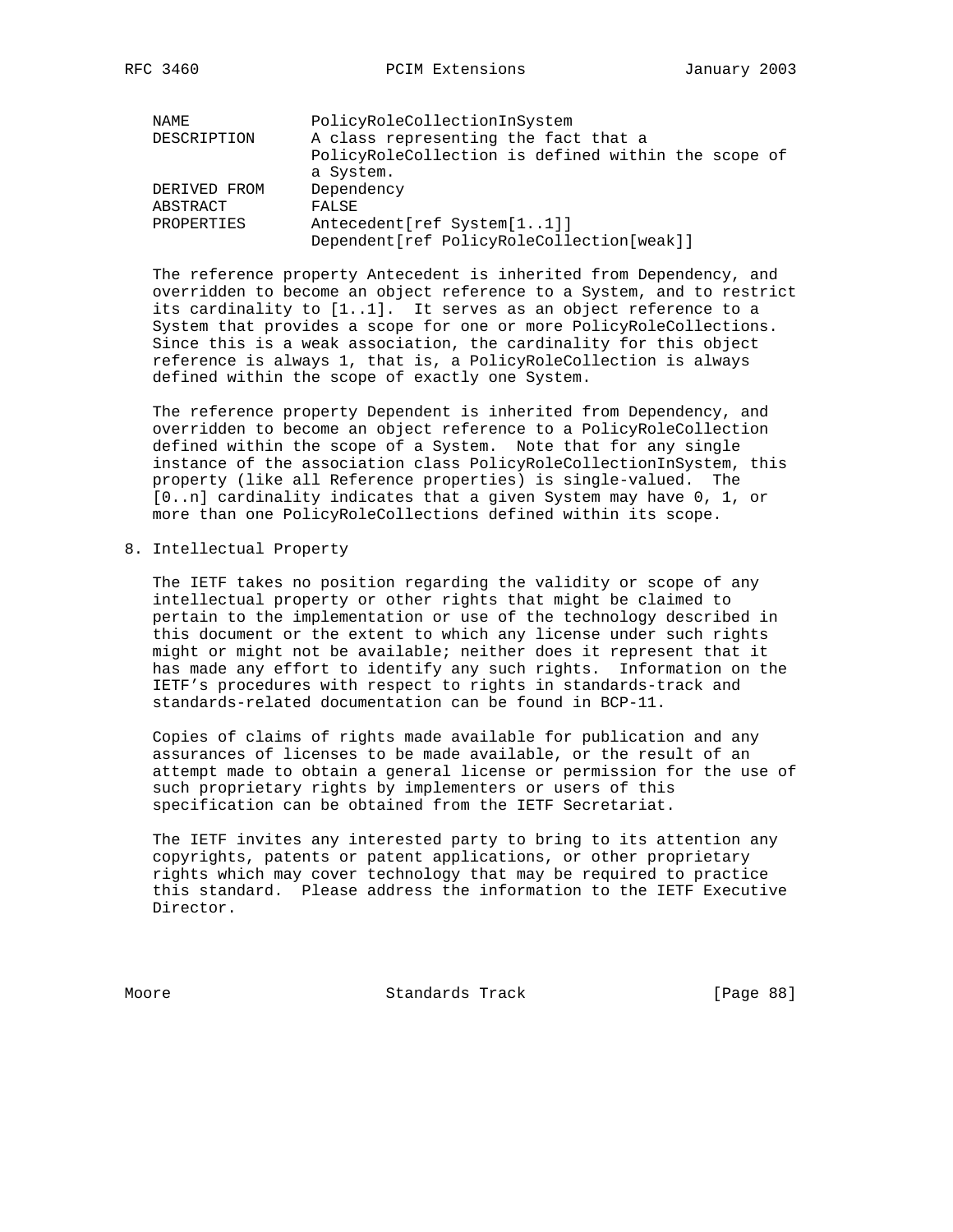## 9. Acknowledgements

 The starting point for this document was PCIM itself [1], and the first three submodels derived from it [11], [12], [13]. The authors of these documents created the extensions to PCIM, and asked the questions about PCIM, that are reflected in PCIMe.

# 10. Contributors

 This document includes text written by a number of authors (including the editor), that was subsequently merged by the editor. The following people contributed text to this document:

 Lee Rafalow IBM Corporation, BRQA/501 4205 S. Miami Blvd. Research Triangle Park, NC 27709

 Phone: +1 919-254-4455 Fax: +1 919-254-6243 EMail: rafalow@us.ibm.com

 Yoram Ramberg Cisco Systems 4 Maskit Street Herzliya Pituach, Israel 46766

 Phone: +972-9-970-0081 Fax: +972-9-970-0219 EMail: yramberg@cisco.com

 Yoram Snir Cisco Systems 4 Maskit Street Herzliya Pituach, Israel 46766

 Phone: +972-9-970-0085 Fax: +972-9-970-0366 EMail: ysnir@cisco.com

Moore Standards Track [Page 89]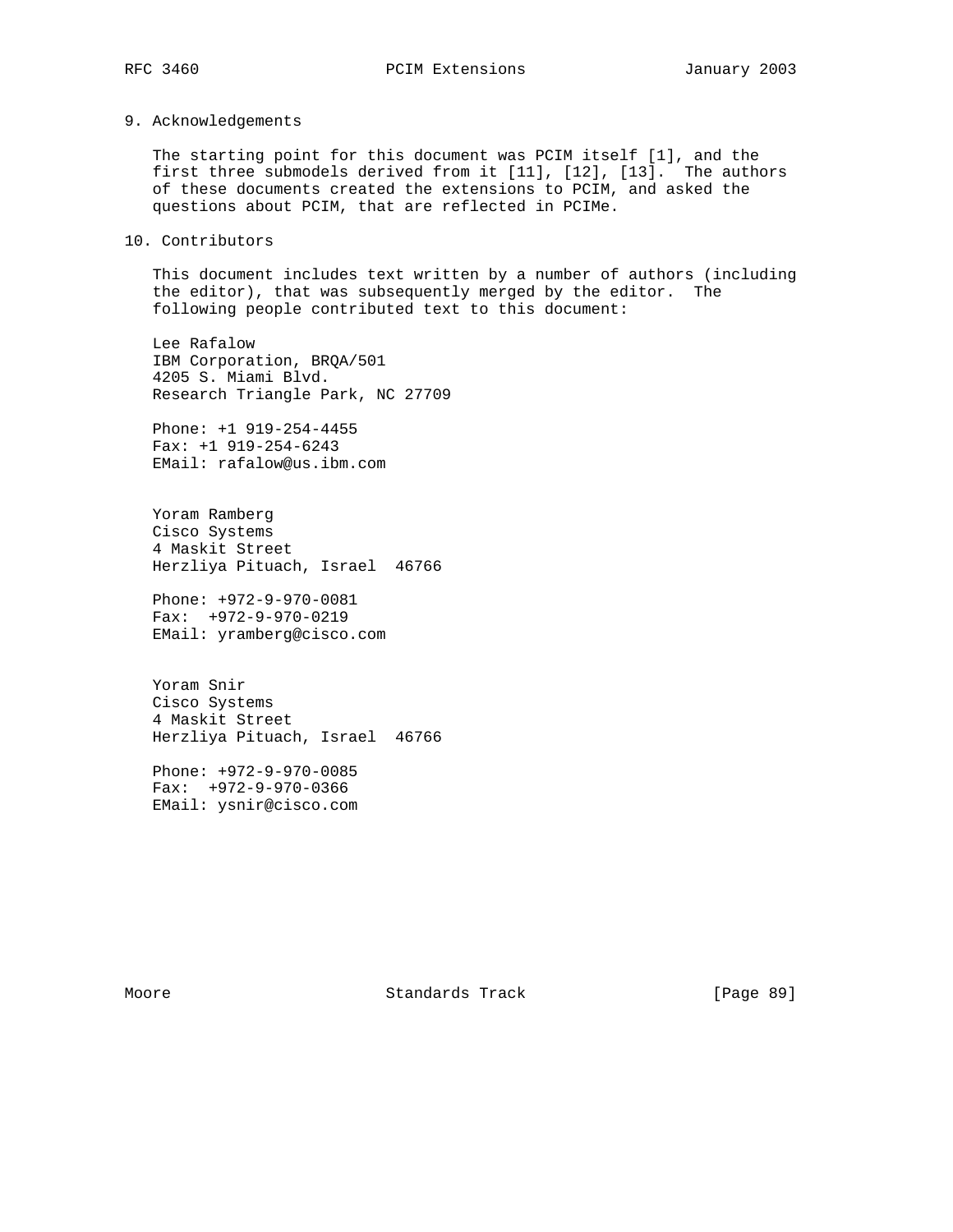Andrea Westerinen Cisco Systems Building 20 725 Alder Drive Milpitas, CA 95035

 Phone: +1-408-853-8294 Fax: +1-408-527-6351 EMail: andreaw@cisco.com

 Ritu Chadha Telcordia Technologies MCC 1J-218R 445 South Street Morristown NJ 07960.

 Phone: +1-973-829-4869 Fax: +1-973-829-5889 EMail: chadha@research.telcordia.com

 Marcus Brunner NEC Europe Ltd. C&C Research Laboratories Adenauerplatz 6 D-69115 Heidelberg, Germany

 Phone: +49 (0)6221 9051129 Fax: +49 (0)6221 9051155 EMail: brunner@ccrle.nec.de

 Ron Cohen Ntear LLC

EMail: ronc@ntear.com

 John Strassner INTELLIDEN, Inc. 90 South Cascade Avenue Colorado Springs, CO 80903

 Phone: +1-719-785-0648 EMail: john.strassner@intelliden.com

Moore **Standards Track** [Page 90]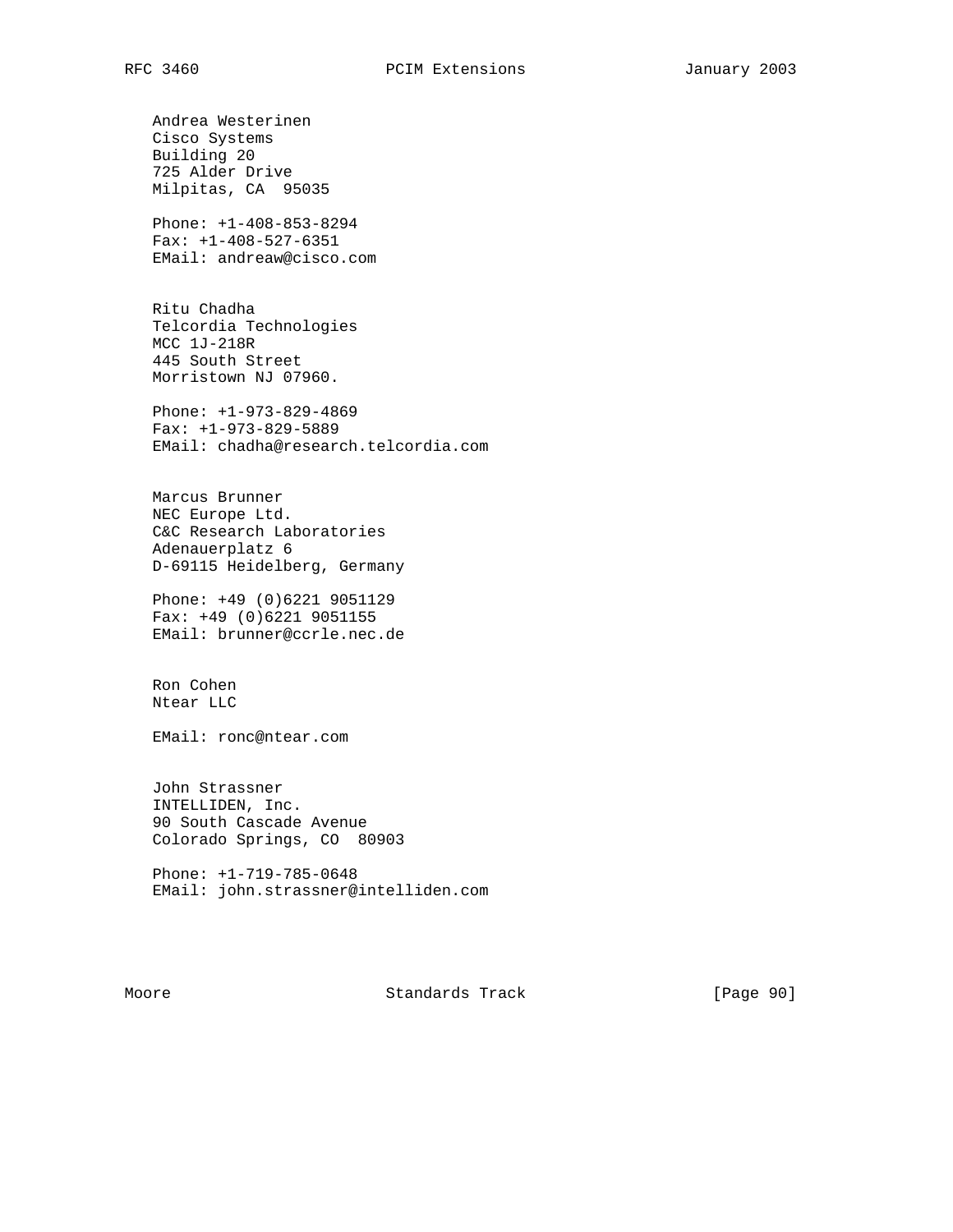### 11. Security Considerations

 The Policy Core Information Model (PCIM) [1] describes the general security considerations related to the general core policy model. The extensions defined in this document do not introduce any additional considerations related to security.

- 12. Normative References
	- [1] Moore, B., Ellesson, E., Strassner, J. and A. Westerinen, "Policy Core Information Model -- Version 1 Specification", RFC 3060, February 2001.
	- [2] Distributed Management Task Force, Inc., "DMTF Technologies: CIM Standards CIM Schema: Version 2.5", available at http://www.dmtf.org/standards/cim\_schema\_v25.php.
	- [3] Distributed Management Task Force, Inc., "Common Information Model (CIM) Specification: Version 2.2", June 14, 1999, available at http://www.dmtf.org/standards/documents/CIM/DSP0004.pdf.
	- [4] Mockapetris, P., "Domain Names implementation and specification", STD 13, RFC 1035, November 1987.
	- [5] Wahl, M., Coulbeck, A., Howes, T. and S. Kille, "Lightweight Directory Access Protocol (v3): Attribute Syntax Definitions", RFC 2252, December 1997.
	- [6] Crocker, D. and P. Overell, "Augmented BNF for Syntax Specifications: ABNF", RFC 2234, November 1997.
	- [7] Hinden, R. and S. Deering, "IP Version 6 Addressing Architecture", RFC 2373, July 1998.
	- [8] Bradner, S., "Key words for use in RFCs to Indicate Requirement Levels", BCP 14, RFC 2119, March 1997.

13. Informative References

- [9] Hovey, R. and S. Bradner, "The Organizations Involved in the IETF Standards Process", BCP 11, RFC 2028, October 1996.
- [10] Westerinen, A., Schnizlein, J., Strassner, J., Scherling, M., Quinn, B., Herzog, S., Huynh, A., Carlson, M., Perry, J. and Waldbusser, "Terminology for Policy-Based Management", RFC 3198, November 2001.

Moore Standards Track [Page 91]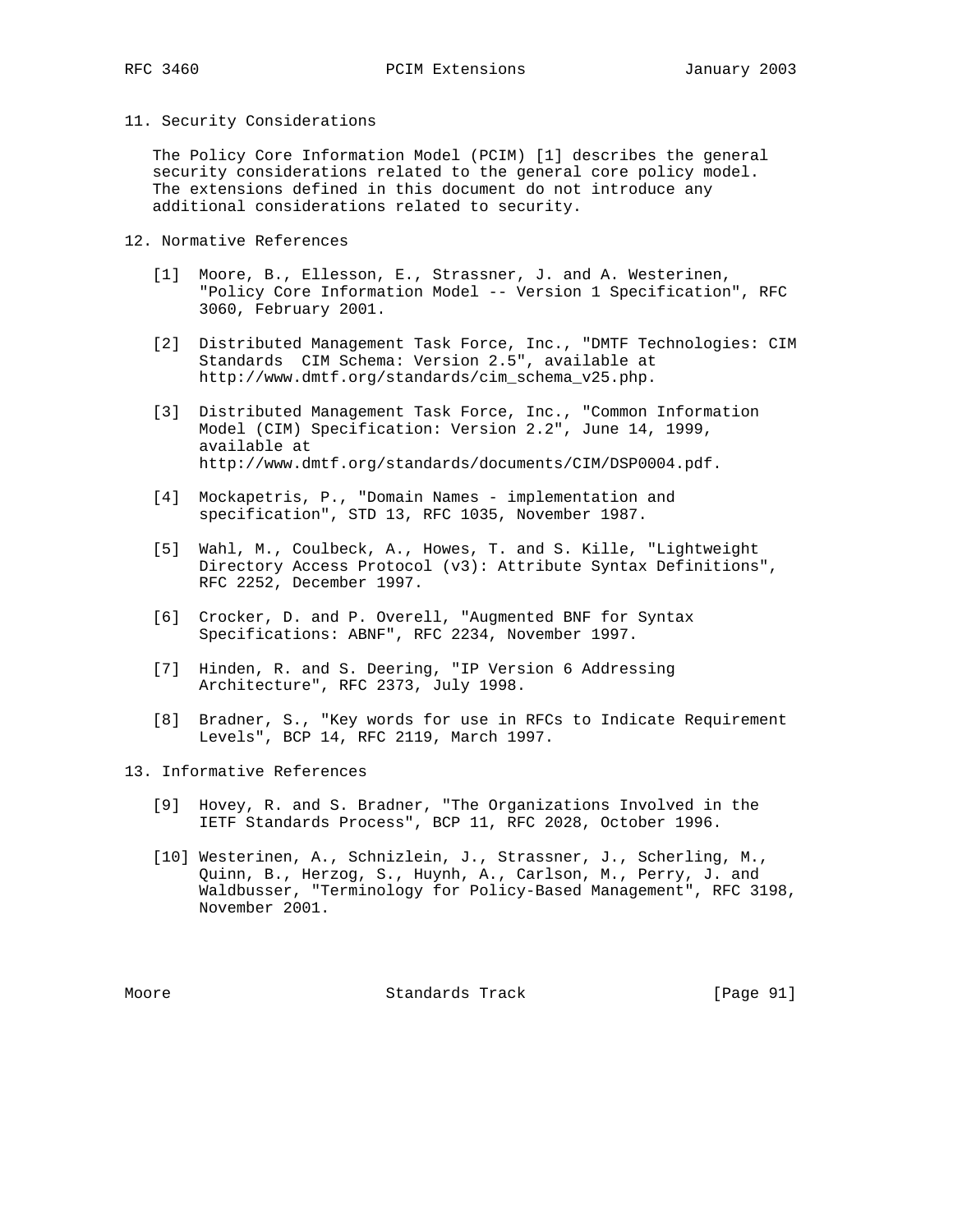- [11] Snir, Y., and Y. Ramberg, J. Strassner, R. Cohen, "Policy QoS Information Model", Work in Progress.
- [12] Jason, J., and L. Rafalow, E. Vyncke, "IPsec Configuration Policy Model", Work in Progress.
- [13] Chadha, R., and M. Brunner, M. Yoshida, J. Quittek, G. Mykoniatis, A. Poylisher, R. Vaidyanathan, A. Kind, F. Reichmeyer, "Policy Framework MPLS Information Model for QoS and TE", Work in Progress.
- [14] S. Waldbusser, and J. Saperia, T. Hongal, "Policy Based Management MIB", Work in Progress.
- [15] B. Moore, and D. Durham, J. Halpern, J. Strassner, A. Westerinen, W. Weiss, "Information Model for Describing Network Device QoS Datapath Mechanisms", Work in Progress.

Author's Address

 Bob Moore IBM Corporation, BRQA/501 4205 S. Miami Blvd. Research Triangle Park, NC 27709

 Phone: +1 919-254-4436 Fax: +1 919-254-6243 EMail: remoore@us.ibm.com

Moore Standards Track [Page 92]